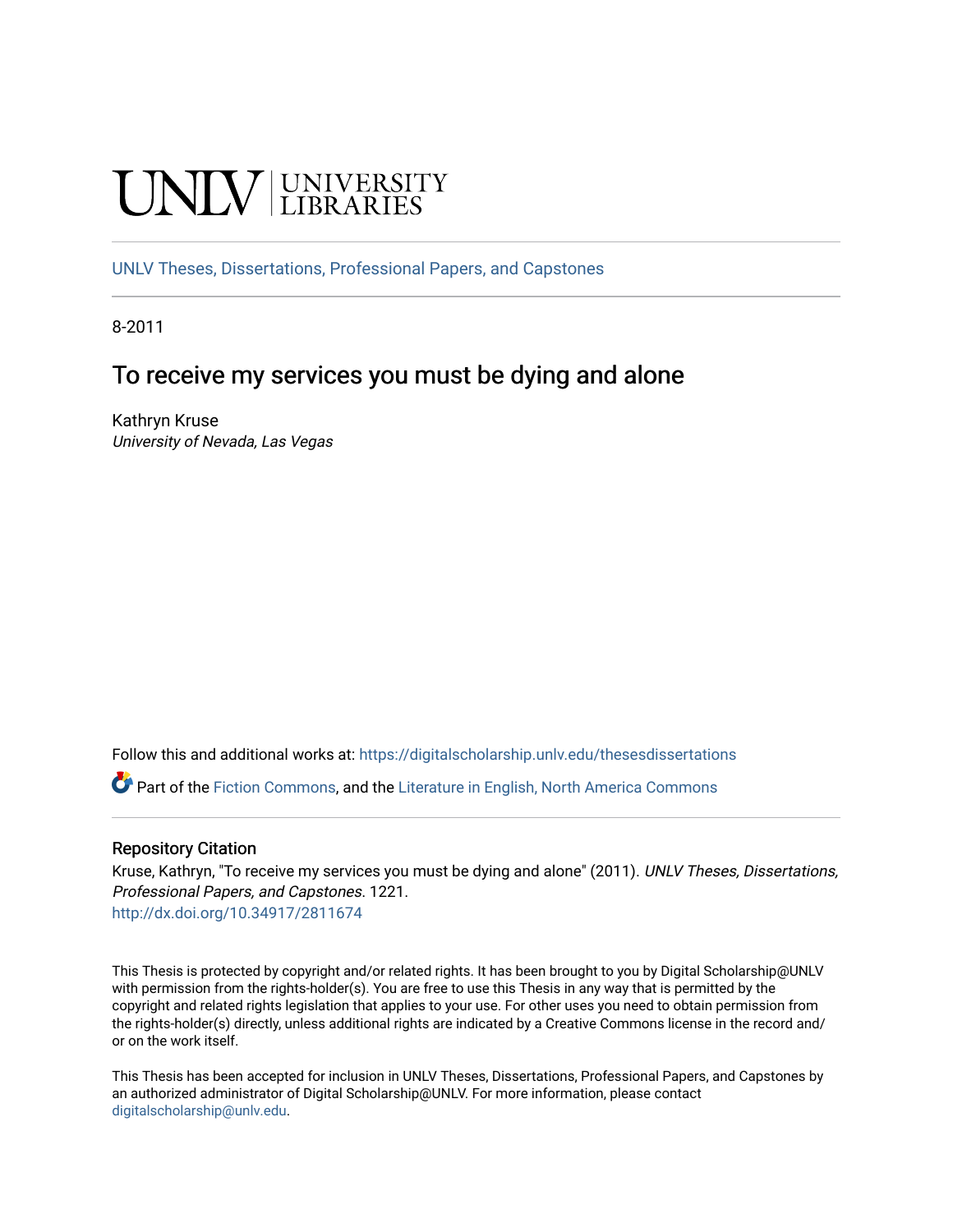## TO RECEIVE MY SERVICES YOU MUST BE DYING AND ALONE

by

Kathryn Kruse

Bachelor of Arts University of Wisconsin-Madison 2000

A thesis submitted in partial fulfillment of the requirements for the

**Master of Fine Arts in Creative Writing Department of English College of Liberal Arts** 

**Graduate College University of Nevada, Las Vegas August 2011**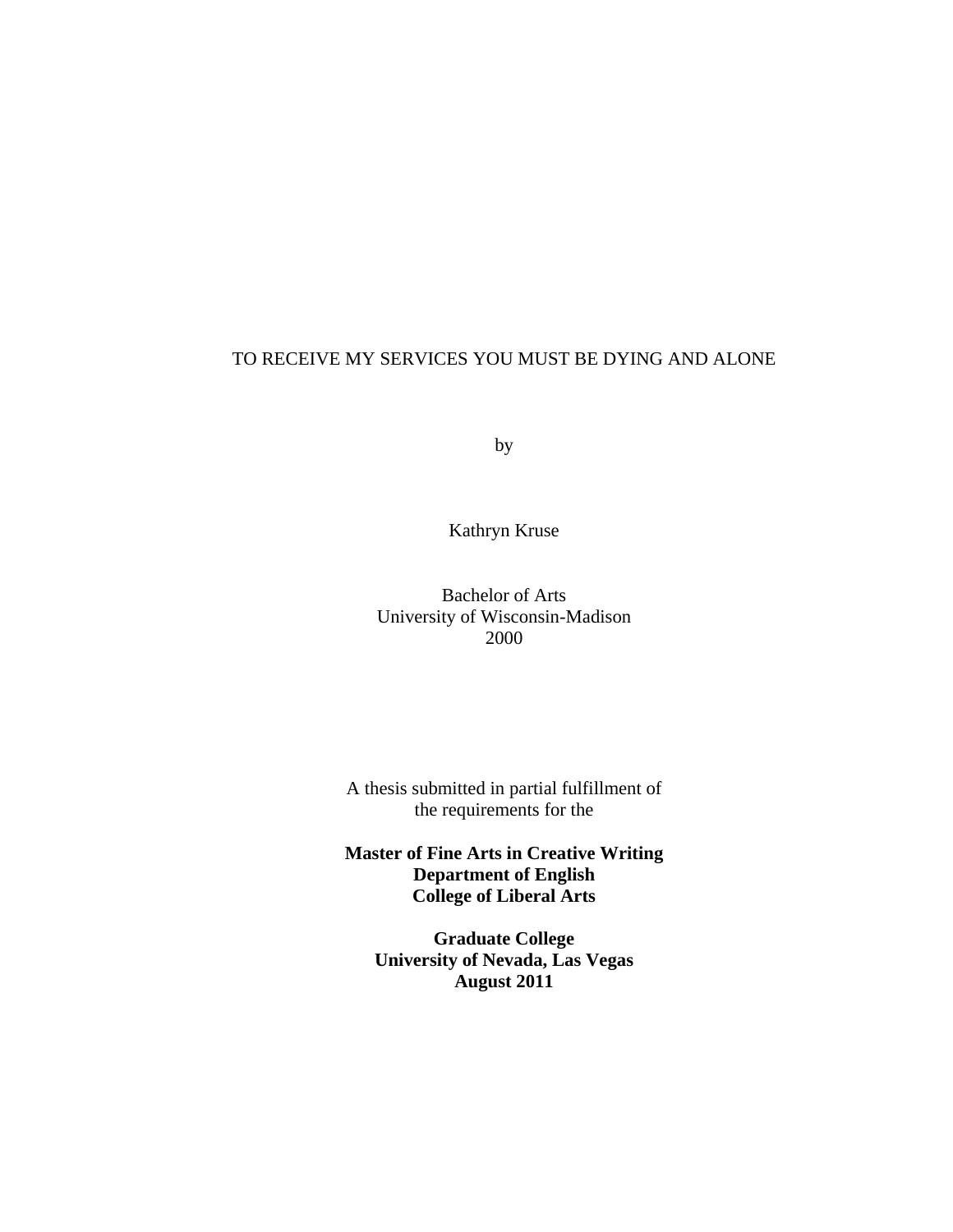Copyright by Kathryn Kruse 2011 All rights reserved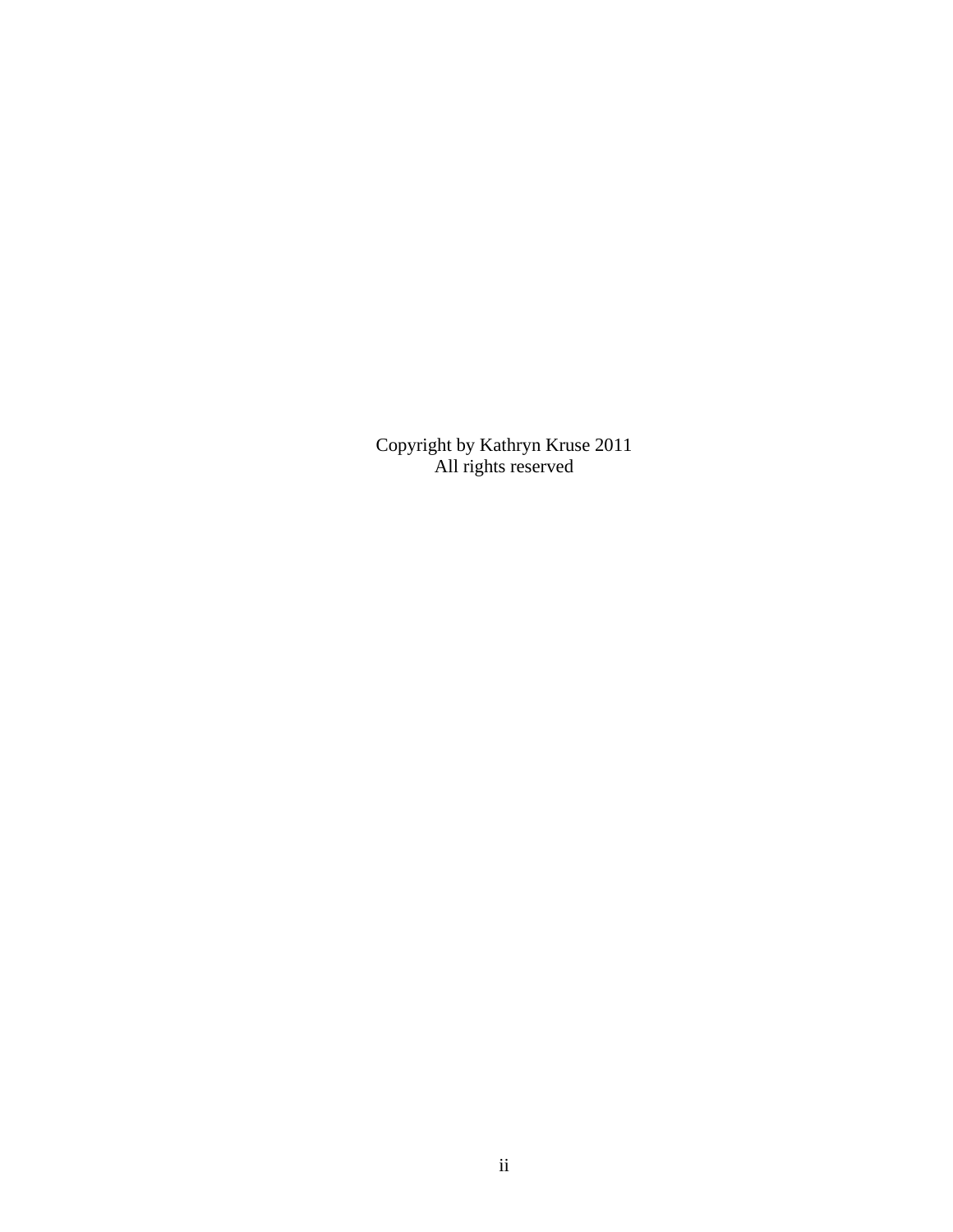

## THE GRADUATE COLLEGE

We recommend the thesis prepared under our supervision by

## **Kathryn Kruse**

entitled

## **To Receive My Services You Must Be Dying And Alone**

be accepted in partial fulfillment of the requirements for the degree of

# **Master of Fine Arts in Creative Writing**

Department of English

Richard Wiley, Committee Chair

Donald Revell, Committee Member

Beth C. Rosenberg, Committee Member

Heidi Swank, Graduate College Representative

Ronald Smith, Ph. D., Vice President for Research and Graduate Studies and Dean of the Graduate College

**August 2011**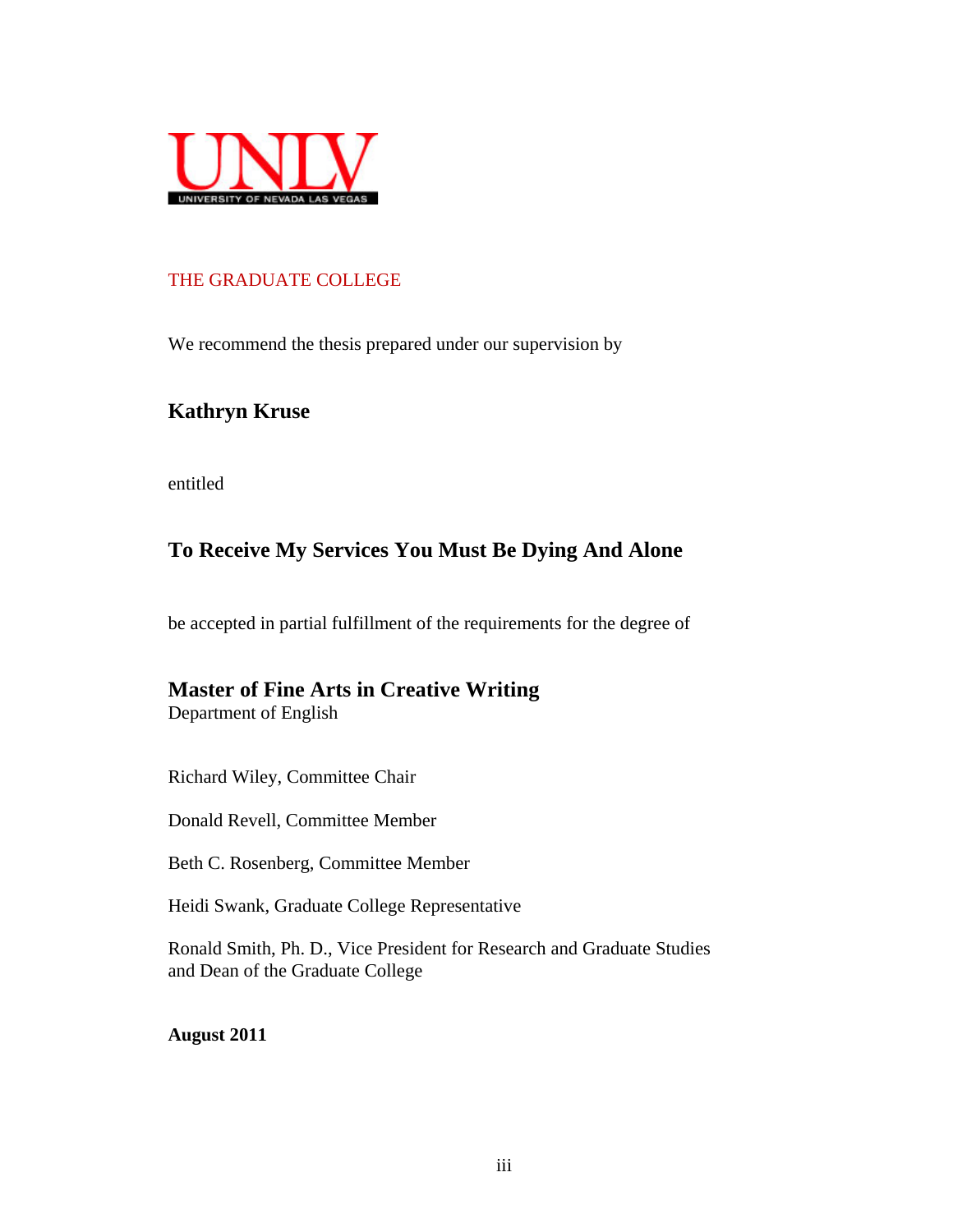### ABSTRACT

#### **To Receive My Services You Must Be Dying and Alone**

by

Kathryn Kruse

Prof. Richard Wiley, Examination Chair Professor of English University of Nevada, Las Vegas

Following is a collection of short fiction. The work comes out of the tradition of realism with influences from surrealism and the gothic grotesque.

While most of the work of creation centered around character and voice, several themes emerge in the final product. Death and its perception in American society play central roles in many pieces. Also, the collection explores the experience of intimacy in many types of interpersonal relationships. Several of the pieces focus on the effects environment and location have on individuals and how change of location impacts a character. In conjunction with these many themes, obsession as an attempt to attain fulfillment also runs through the works.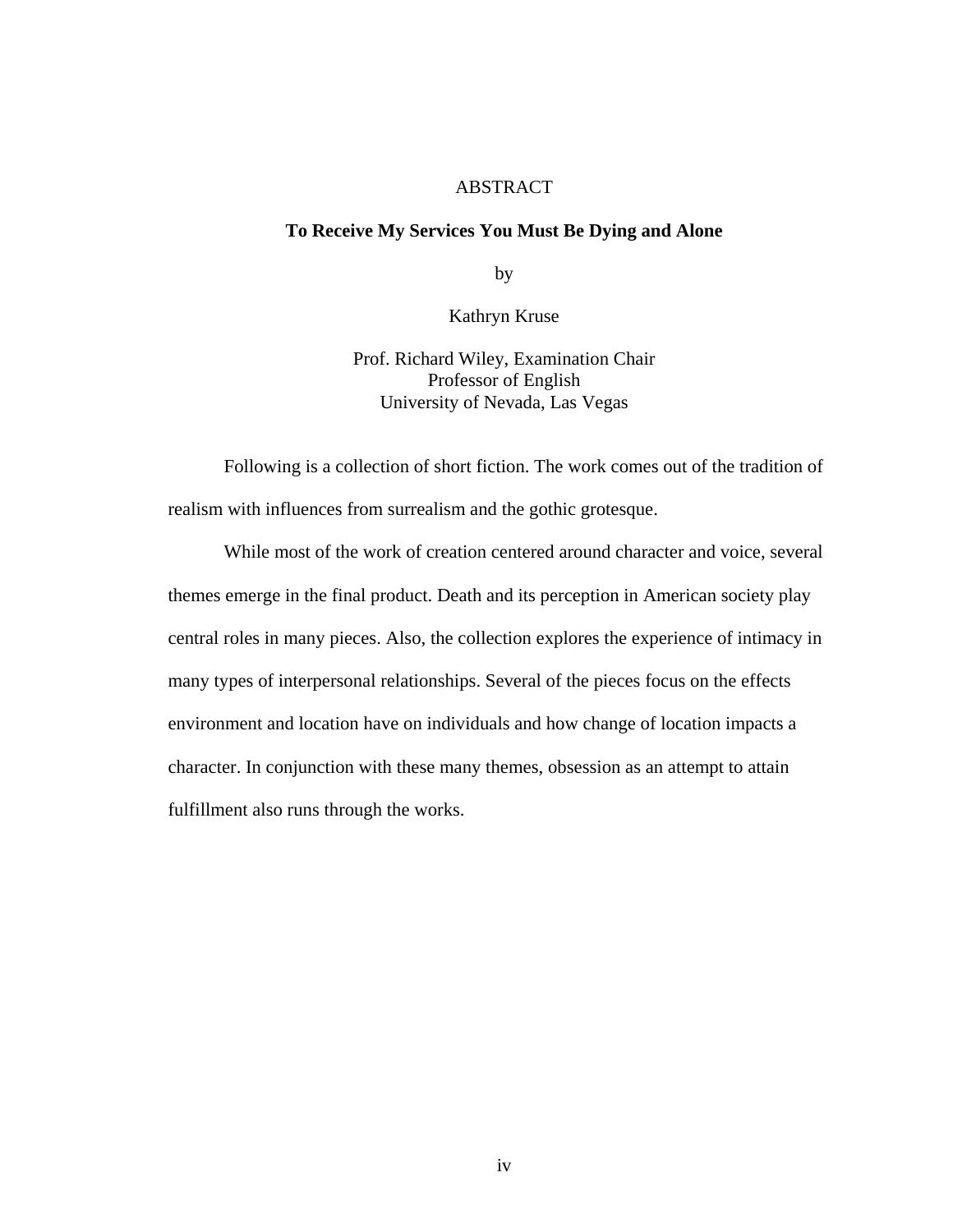## Table of Contents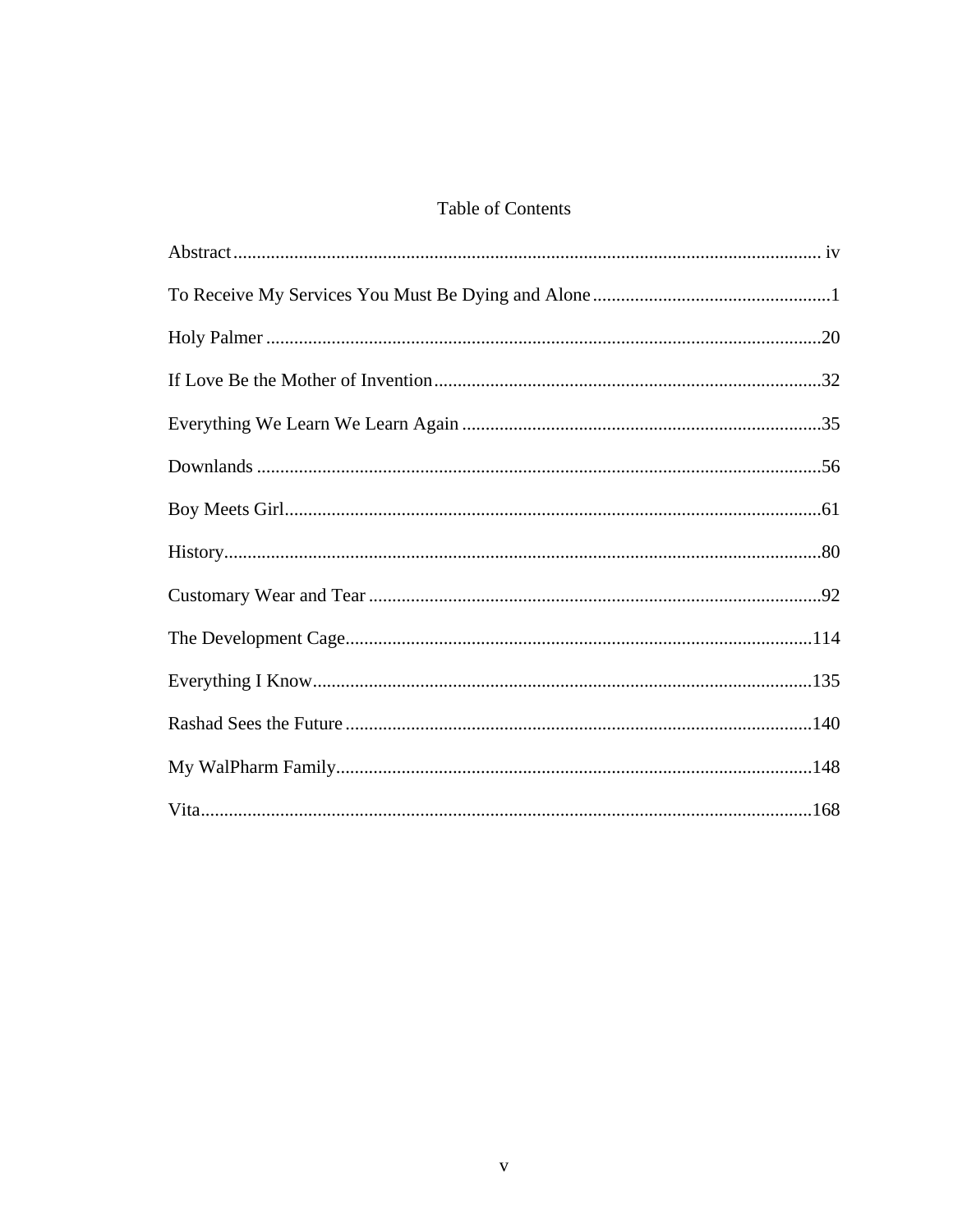To Receive My Services You Must Be Dying and Alone

 Lots of people ask to be held. When it comes right down to it they are about to go tits up and it doesn't matter who the hell I am, that we've never met before. They cling to my warm and living body and I am comfort. I am their sister and brother, teacher, first girlfriend and their last lover. Fifteen year old girls turn and say, *Please make love to me. I don't want to die without knowing.* Seventy-year old men loose their gruff and say, *My wife, she didn't touch me for the past five years. Let's close our eyes and hold hands*.

 Sometimes I sit in a chair. Sometimes I lay in the bed. I put cool hands on cheeks, on collar bones. I twine my fingers with theirs. I ease the dying. I calm. Others say I love.

 My name is Sally. It's a crap sort of name. Most people forget it the moment it's out of my mouth, while I'm still introducing myself. A lot of old people have the best names. Bertrum and Eudaleia. I'd probably name my kids something wonderful like that, call them Bertie and Lea if they liked, but I don't suppose I'll have kids. It's funny, I talk to nurses who say every time they see someone cash in, the first thing they want is to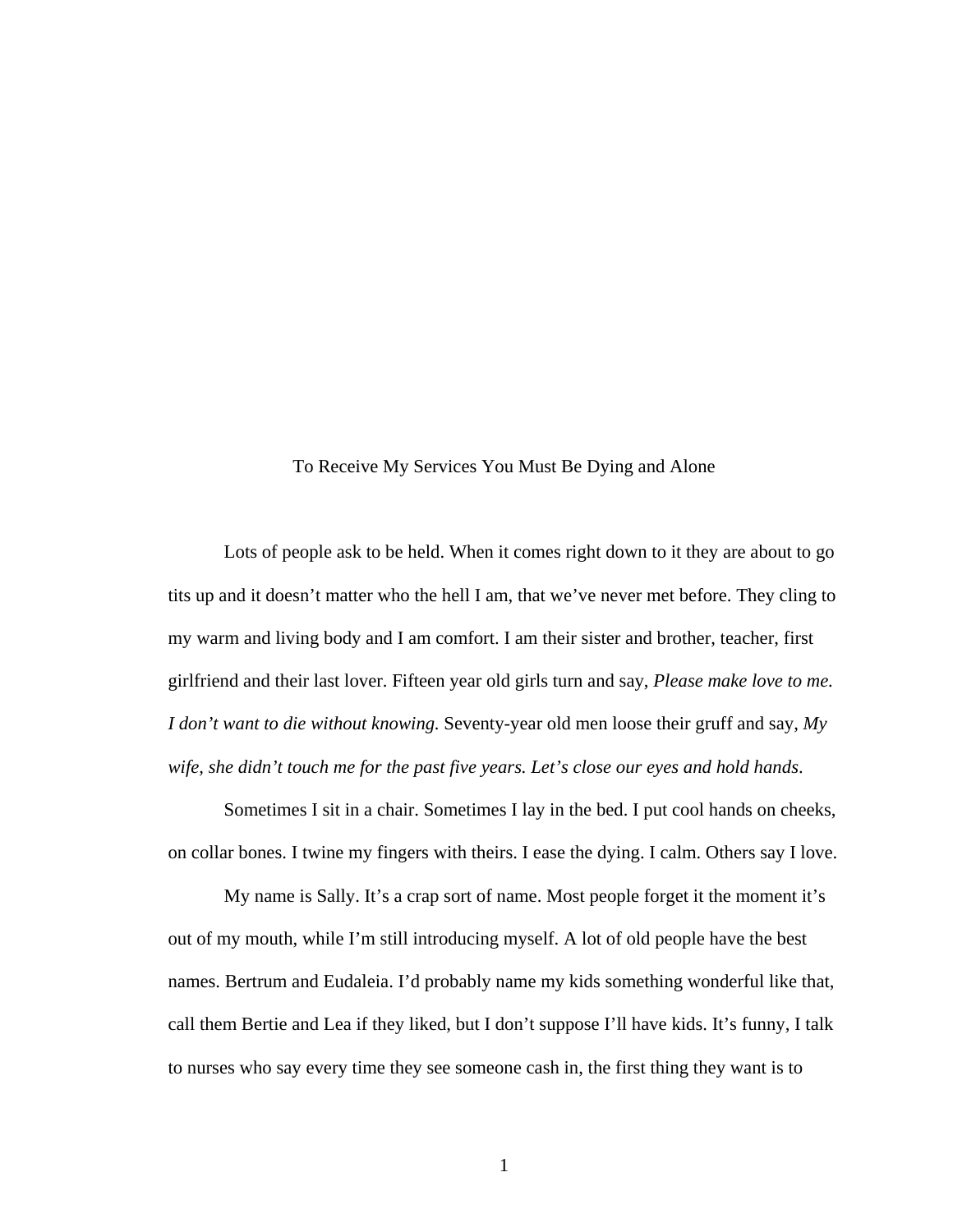head home and reproduce, dig their fingers deep into the physical beauty of life. Not me. Think about those nuns out on battlefields. Sure they probably had a profound connection with their God, married to the cross or whatever, but I bet if you pushed hard enough a few would admit that the real flesh and fragile bones of children weren't in the cards after seeing what happens to all that flesh, how easily bone shatters. Me too. But I'm not joining any convents.

 I'm not quite sure how Frank got in, how, after days, I still found his voice messages waiting each time I left ICUs and hospice cares.

 Frank, he missed his wife's death. It was a blood clot. Rachel was young, 34, no family history, no medical problems and the thing went fast while Frank was out of town at a conference. He deals in Tupperware.

 I was finishing up with a car accident when a nurse I'd worked with a few times tapped my shoulder and asked if I'd come. *Just got a feeling on this one*, she said. *She could throw another clot.*

 Frank arrived ten minutes after Rachel's death. A while later he found me in the cafeteria drinking coffee. His complexion seemed waxy and he'd lost his sports jacket somewhere, exposing a rumpled shirt. He ran his hands down the sides of his pudgy midriff searching for pockets that were not there, but otherwise he didn't seem too bad. I didn't think he'd be a wailer or throw anything.

"I've done it. All the paperwork," he said.

"Yes. There is lots of that," I said.

 Then we were silent. Frank gave up on finding the pockets and fidgeted with a scrap of paper he picked up from the table. His hair seemed longer, shaggier than I'd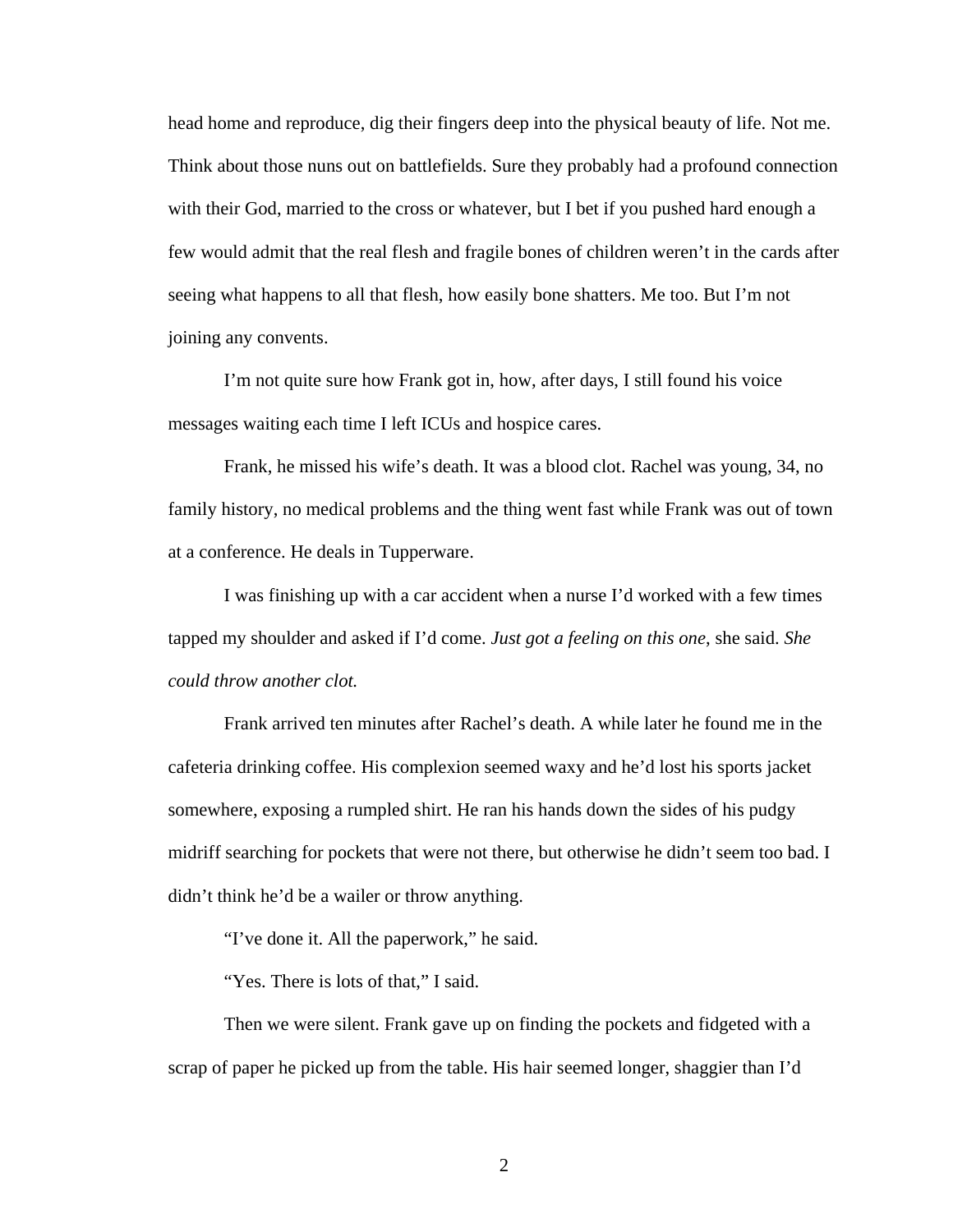expected for a salesman. I sighed. I started to ask if he wanted a coffee and he said,

"We're new to the city. Only a few days. No family or anything." He felt embarrassed, I think.

 "Plenty of people die when no one can be with them. It's a part of our lifestyle." I have found this statement calms people.

"How…?" he asked.

"Peaceful. She held my hand. She said your name. She had no pain."

"Oh. Thank you."

 "Thanks," he said again. He looked back and forth from ceiling to the paper shreds in his fingers. I thought he'd ask for details about his wife's death. I hoped he wouldn't. I felt tired, two cases in a row, and Rachel had been a confessor and I didn't want to have to make decisions about true and honest.

"Do you know good places to deal with. To preserve her?" he asked

"Oh. Like a funeral parlor?"

 "Well, I suppose. Or. Anything else?" He gave me a sideways glance that I couldn't read. Frank had a wide face and large, thick glasses that often caught reflections and made his eyes look lopsided and stretched, his expressions difficult to read.

"Sorry," I said. "I don't do much with arrangements after the death."

 "I just thought, because of, you know, your job, you might know." He held his breath, trapping the rest of what he wanted to say in his lungs.

We sat for a bit longer and then Frank left to go home.

 I have several form letters that I send to people after the checks have cleared. They start with something like, *To the bereaved of \_\_\_\_\_, I wish to express my deepest*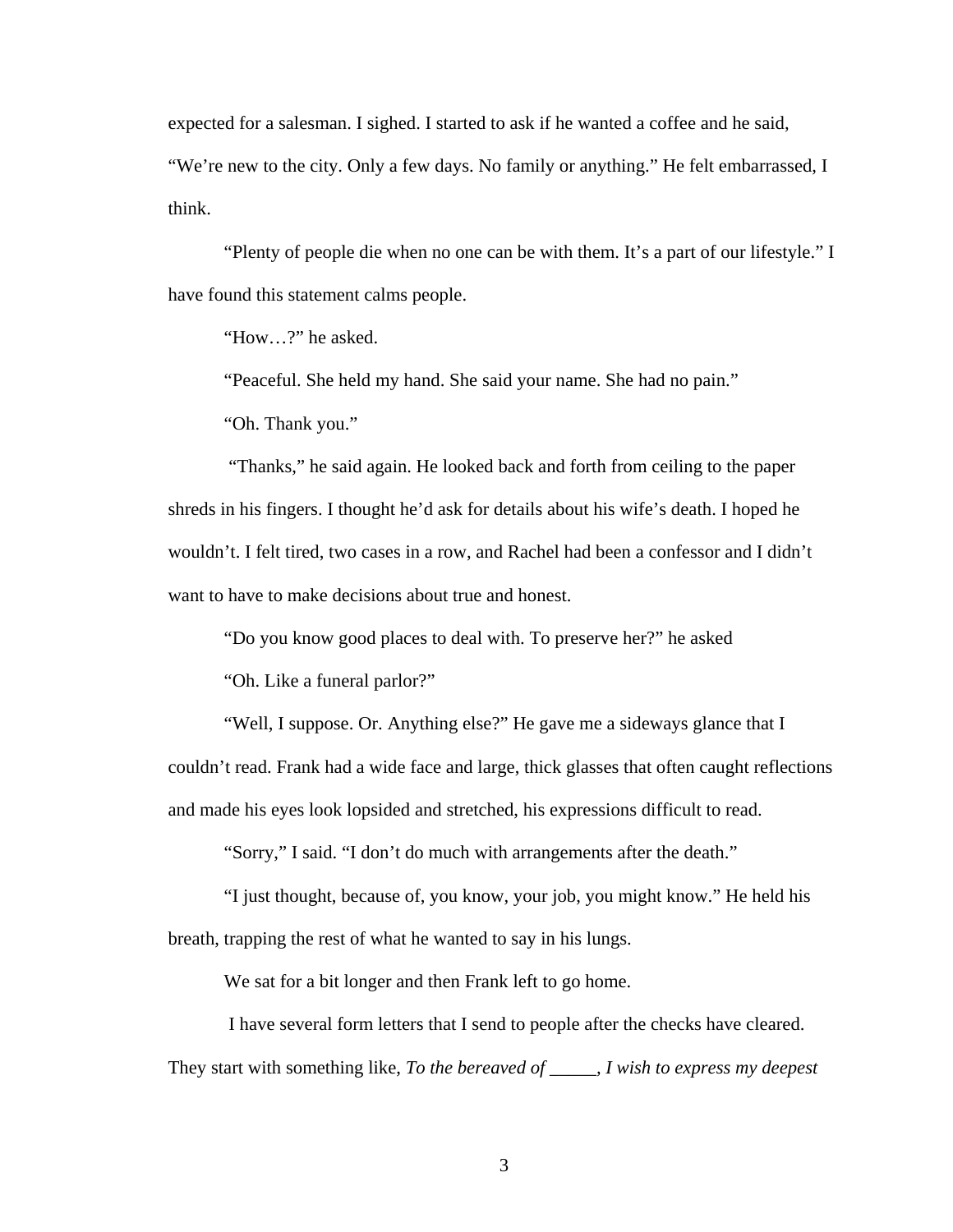*condolences at your loss. Having spent a small amount of time with your \_\_\_\_\_\_ I can understand any sorrow you feel at his/her departure from your life/lives. As I had the honor of being with \_\_\_\_\_ during his/her final moments I thought it might relieve your mind/minds to know that he/she died* and then there are several options: *peacefully./with your name on his/her lips./ with great bravery. /after a certain amount of distress that made the quiet and calm of final rest a great relief, and so on. Of course, if people ask for* details I'll tell them how their loved ones were so doped they couldn't have felt pain if the nurses took a cattle prod to them, or that there was screaming and fecal matter, or that we sang songs, that their eyelids flickered a few times but they never gained any real consciousness, that their bodies shook, that they held my hand hard, so I still have the bruises, and, as their grip loosened, I thought of paper boats floating out to sea.

 Interestingly, most people don't ask. I'm always shocked by that, but generally the form letter, a sketch of the last moments, a picture that they can fill in on their own or leave blank, is all they want.

 A few days later I got my first call from Frank. I was with Marjorie, an old woman who had decided to die and called me every time she thought the moment might be upon her. She and her husband, George, lived in a nursing home. A few weeks before, he'd suffered a hemorrhagic stroke that pushed him into a coma. The day he moved from the ICU into the hospice section of the nursing home Marjorie began to refuse food. She still lived down in their old suite, but the staff put a small cot in George's room and she spent most of her days there with him. I had been called in a few times, each visit her fingers more frail when she gripped my hands. I sat at her bedside and we talked about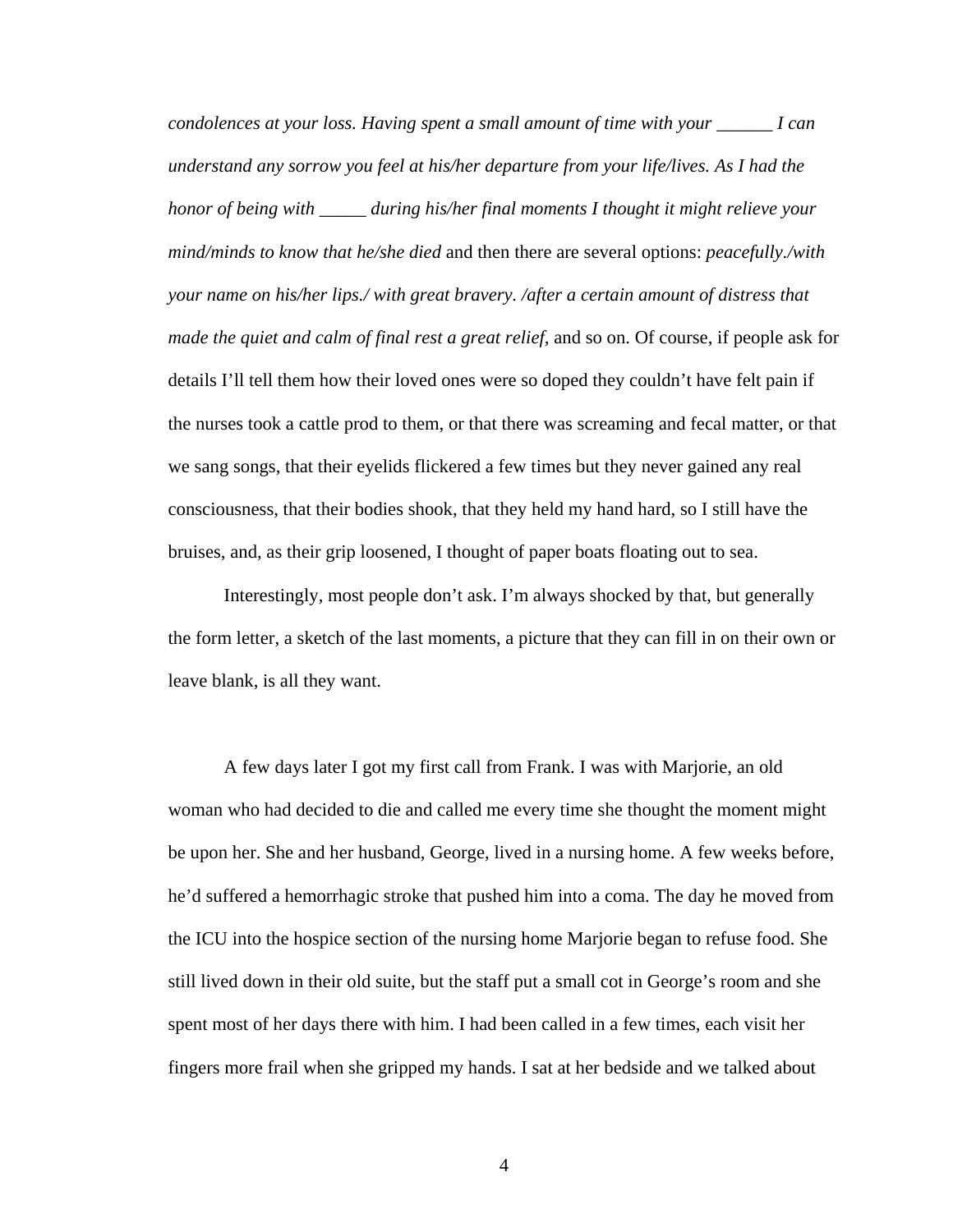books. I played Puccini. I don't know what the correlation is, but lots of people who die alone want to listen to opera in their final hours. Maybe people like to think the full orchestra plays for them, crescendos at their last breath, audience in tears. During pauses in the music and the conversation we heard George's shallow breath rustle over on his side of the room.

 Eventually, each time I came, Marjorie started fidgeting with the sheets drawn up around her and looked over at husband's slack face, sat up and said, "Well, honey, I think I was wrong. Soon I'll be moving along to the next place with George. But I guess it's not my time quite yet."

 When my phone rang I started to apologize for forgetting to turn it off. Marjorie said, "No, no. Go ahead and answer it. Is it a gentleman?" She winked at me. I expected Frank to be calling with a funeral invite, but he asked if I wouldn't stop by for coffee.

 "I hope you can come. You see, like I said, we just moved here. I hardly know anyone. It's hard to start conversations. 'Hi. My wife just died. I'd like to be friends.'"

 I could see Marjorie looking at George and her chest rose and fell with his breath while Calaf sang Nessun dorma.

I agreed and cursed myself when I hung up the phone.

Marjorie did not die that day.

 On my business card it says *Consultant* and to receive my services you must be dying and alone.

 I do not do the still-living. What I mean is I don't get mixed up in the friends and the relatives of those that I've helped to pass on. I know plenty of cultures have mourners, paid professionals, who come to the sides of graves and pyres and tear their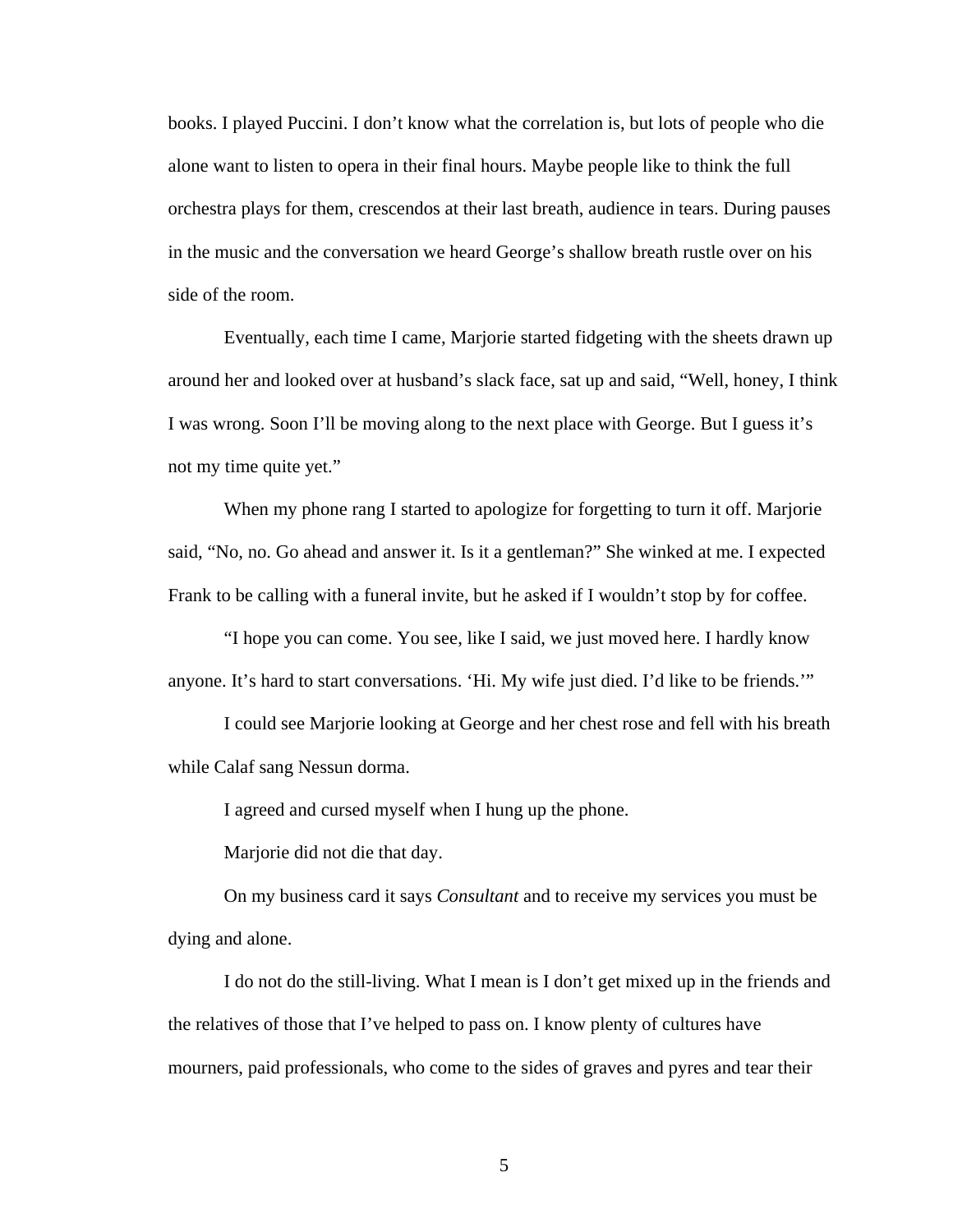hair and rend their clothing. That's not me. You show up for a terminal illness, for bleeds into the brain and stage IV cancer and you know that a light, so to speak, gleams at the end. A conclusion to the relationship. Get taken in by the family, let the wife smudge her mascara all over you, drink scotch with the son and that's it, *Uncle Leroy move on down a spot. Put the extra leaf in the table. I'll be seeing you at Christmas and all the birthdays.* 

 The families of those who die with me, they couldn't imagine forking over cash to strangers performing sorrow. *Insincere*, they'd think. *Asking an outsider to wash our dirtiest undies.* But when they finally get to the hospital, people who rushed but didn't make it in time, most are unsure what to do next. If their knees want to give out and if they'd like to slam their hands on the ground till the grey linoleum shines bloody with their grief, they hold themselves back, their family members tisk and whisper *Roger, Beth, let's keep it together, now.* If they can't quite cry at that moment, they worry they have done something wrong. I see these people, unprepared for death, look at me out of the corners of their eyes, like someone at a dinner party trying to figure out what fork to use with the salad, begging me, a little, to teach them to demonstrate grief. All the time they ask me to *just say a few words at the funeral.* Anything I could say would be inauthentic, a representation, a remolding of the truth, and I don't do inauthentic. I don't do funerals because funerals are for the still-living.

 Frank lived in a small, rented one-flat. The front door opened into a living room that had poor lighting and dark carpeting covered in stacks of still unopened moving boxes.

"Come into the kitchen," he said.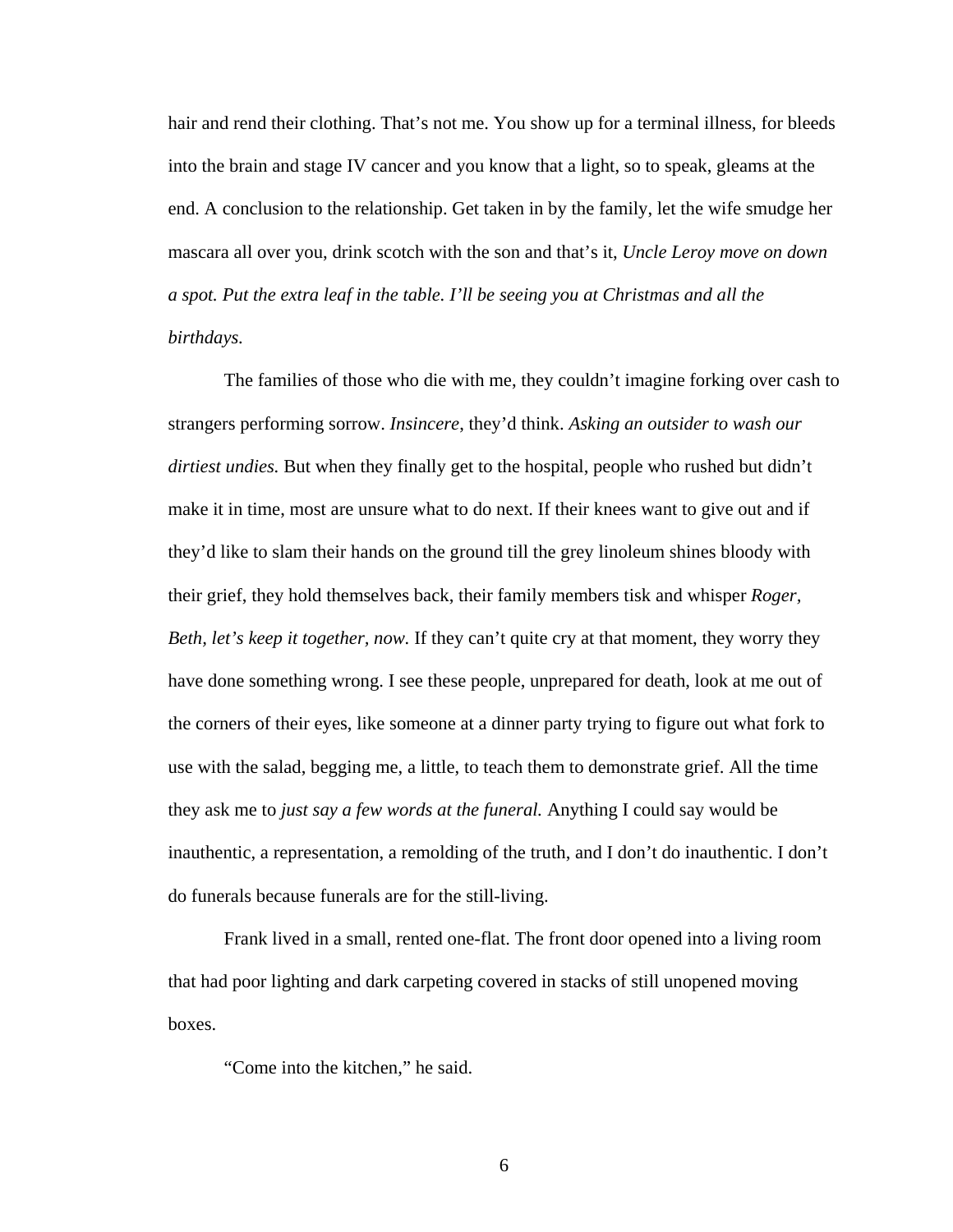The coffee maker sat on top of a column of boxes, the cardboard under the machine stained from water he spilled filling the back chamber. Two chairs hovered in the middle of the linoleum and the table leaned in several unassembled pieces against a wall. Amid the disorder, besides a few cooking utensils sprouting from a ceramic vase, the counters gleamed bare.

 "Rachel, you know, she was looking for a job. Floral design. I sell reusable plastic food storage devices."

"Oh," I said. "Tupperware?"

 "I can't call it that. Here." He pulled a box up off the ground. As he handed it to me the ceiling lights reflected off his glasses.

"Sit. Sit," he said.

 Inside the box was a large set of rectangular food storage devices, laid one inside the other like simple Russian dolls.

 "An extra thank you, because." he waved his hand in the air and let it come to rest, for a moment, on the hairline above his temple.

I said, "You don't have to."

"Well."

"Thank you."

"Yes," he said, clapping his hands. He sloshed coffee into two cups, handed one to me and then sat down in the other chair. They were arranged so that we both faced the stove.

We took sips of coffee.

"Come on," Frank said. "I want to show you something."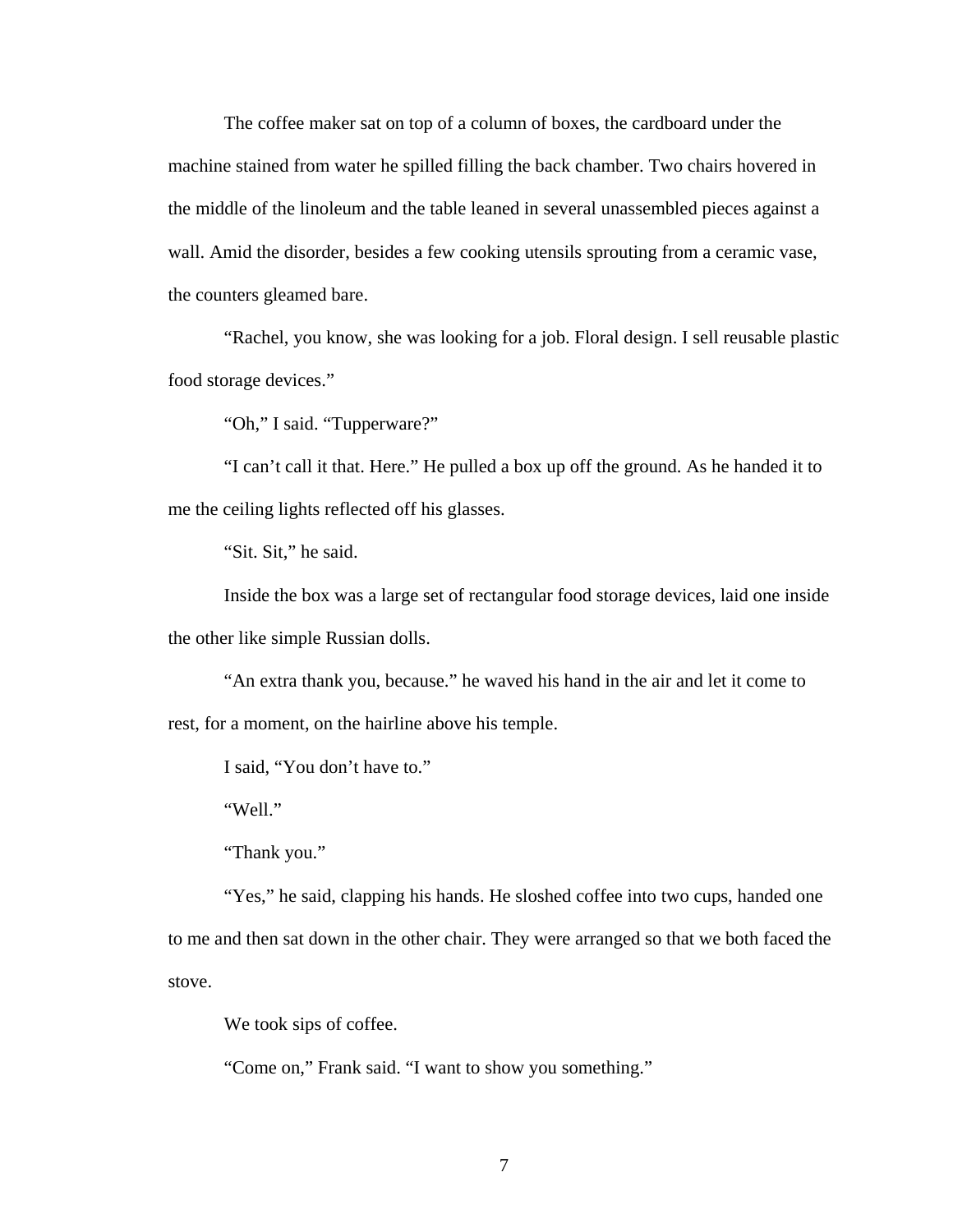He led me back to the living room. Our feet stirred a musty smell into the air.

 "Maybe sit," he pointed to an overstuffed couch, the brown upholstery pilling and rough, piled with clothes and books. Even in the darkness I could tell that the clothes were Rachel's.

Frank said, "No, no. That's ok. Just stand."

 He flipped a switch and a row of cheap track lights screwed in over the opposite corner came on.

 In the shadow of an empty bookcase stood Rachel. Frank grabbed my wrist and pulled me towards her. "Sally, here is Rachel."

"Frank," I said, weaker than I'd have liked.

 "I've had her stuffed," he said. "Nicely done, isn't it? Died on Thursday and got her back this morning. Monday. Exactly how I asked. Left hand on hip, the other hand balling up her skirt like that. I toyed with the idea of having her posed with her arms up, her fingers clawed, like roaring, like with her mouth like this, you know. I'd say, 'That's how she died!' But I figured the joke would get old. And, well, like you said, that's not how she died."

 I got out of there fast. *Thanks for the coffee and I've got a client out at St. Ruth's*. On the street I took great gulps of air and sunshine.

Let me be clear, it wasn't the taxidermy bit that got me out of Frank's place. Whatever. No skin off my elbows if you want to stuff your wife. That's certainly not the strangest thing I've ever heard. People want to be plastered into the walls of houses, shot out of cannons. There are entire cultures that eat their dead, or dismember them to scatter limbs to different winds and deities. Anyone who wants can have their loved one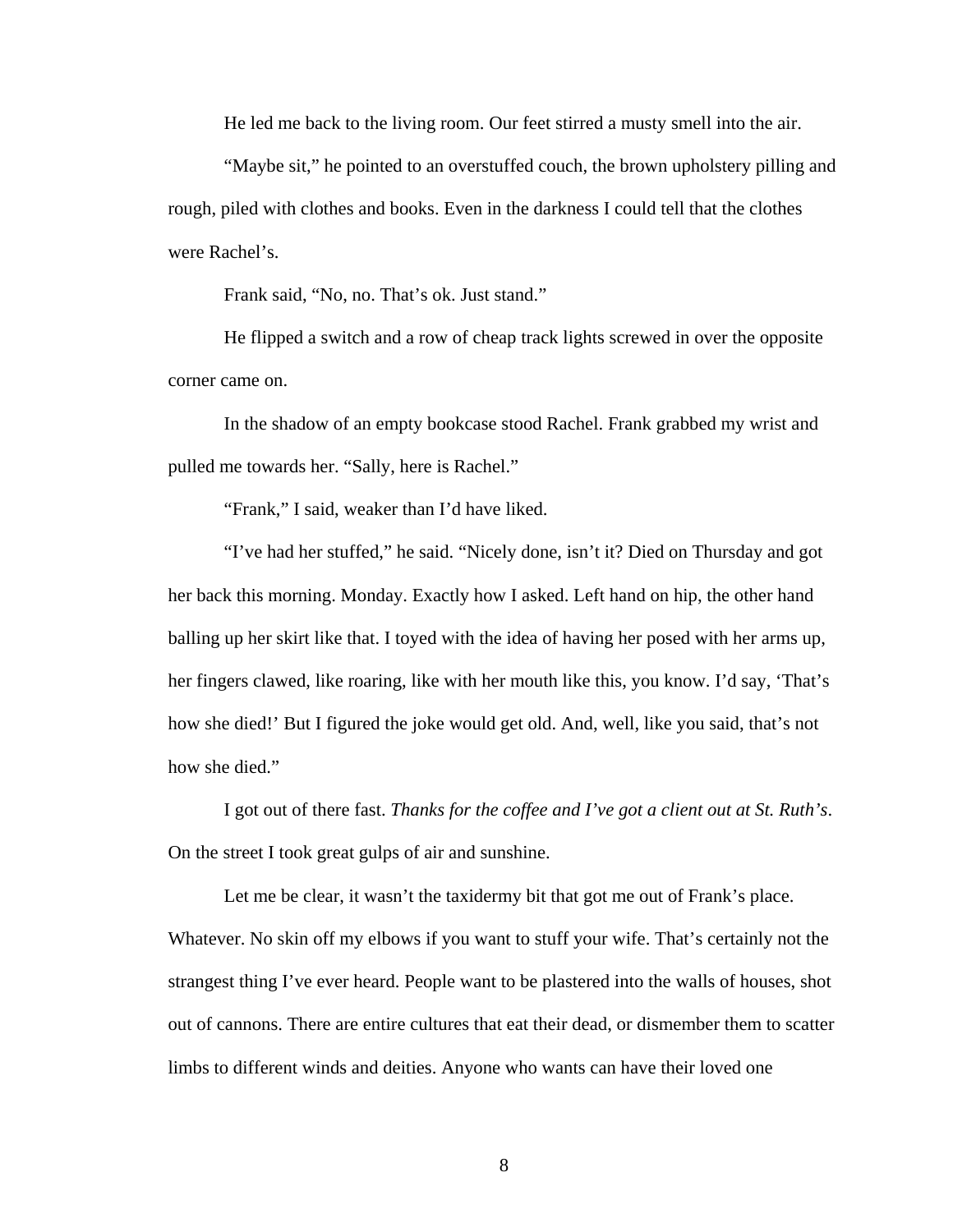pressurized into the gem of their choice. *Is that a ruby? No. It's Carl.* Once I had this woman ask me to film her brother's feet after he died. She wanted to capture the final growth, the last push, that millimeter of collagen that rises up after death. So there I was, running up the damn hallway after his gurney, sheet over his face, little piggies exposed, trying to hold the camcorder straight. She wept when I handed over the tape and told me she had set up a screen in her living room and would keep his toes projected there on a looped track. You think I'm joking? Go out in the street. People are weird. Doesn't mean they get any less weird when confronted with the inevitability of a dead body. The house of the soul, if you will.

 So if Frank didn't care about possible legal ramifications, I didn't care that Frank had found someone willing to gut his wife and saturate her skin with chemicals. Not so far from what your average mortician does, as I understand it. No. It was all her clothes sitting on the couch. The way he hadn't unpacked any of his own things. How he said, "Here is Rachel," as if she might hear him. Frank asked me over to help him pretend that Rachel was undead, that that last breath, the stopping of her kidneys and heart, the relaxing and then stiffening of her fingers, hadn't really happened. I had those fingers curled in mine when it started, that last breath, so I was the only one who could reverse the event for Frank. Break the evil spell and say it ain't so.

 That might be a bit much. Frank wanted one other person to pretend that the soul was still in the body. It didn't matter who that person was. As I said, I don't do the stuff after death. I don't do the living. And when it is time for the living to be dead, I won't help bring them back, so I got out of there.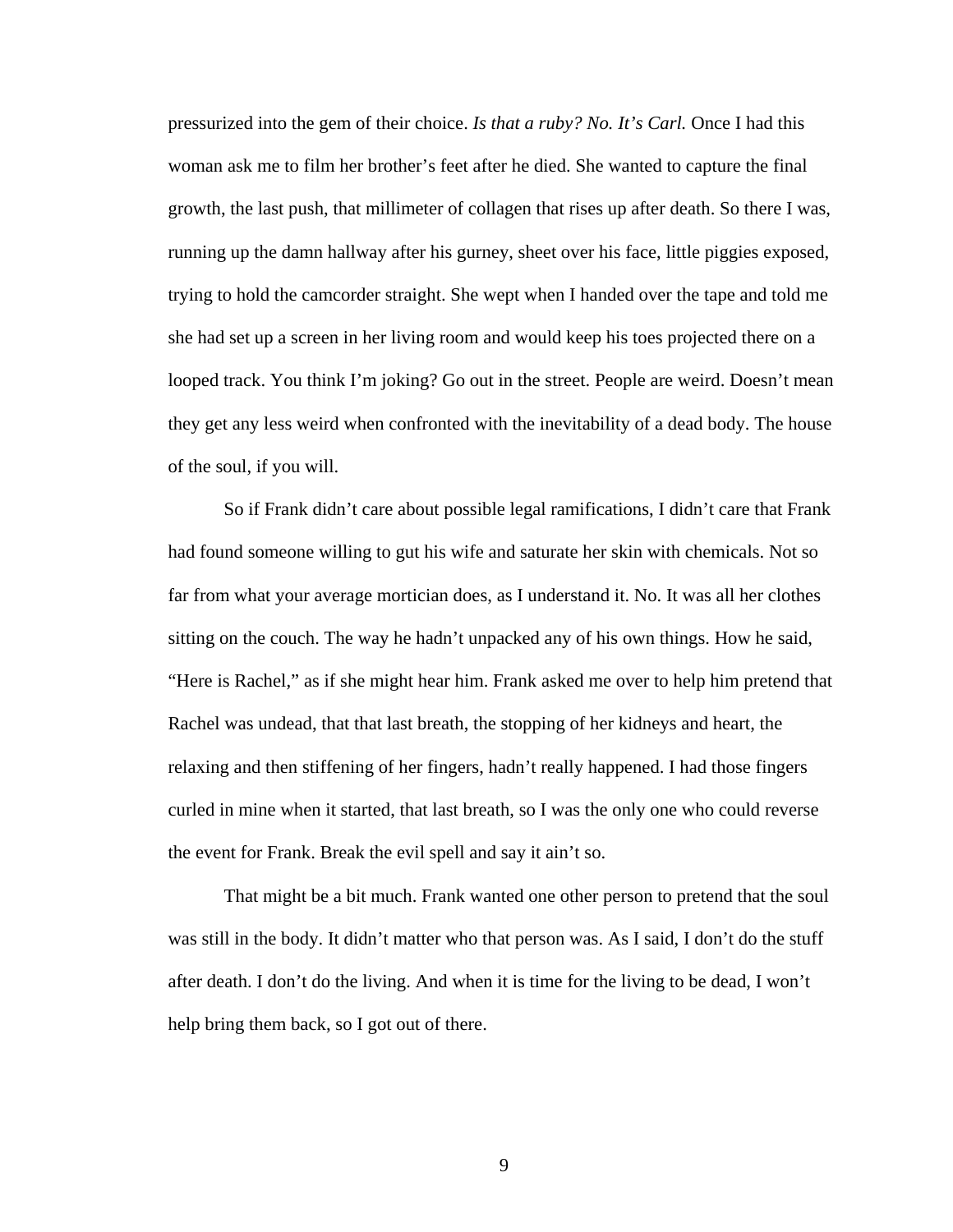Before she went into her brief coma, after she seemed to accept that if anything happened suddenly Frank might not be there, after she made sure I knew she didn't want to linger if her condition was incurable or irreversible, Rachel asked me to climb into the hospital bed. She held my hand and talked. She fell quiet for a moment and then kissed me. Usually I'm good at diverting kisses to the cheek or keeping it to a gentle brushing of the lips, but Rachel held my hip and kissed me hard, the rubber oxygen tube in her nose making noises that reminded me of the wheels on plastic toy trucks.

 Frank started to call and every time I promised myself to delete the voice mails without listening.

*Like a moth to a flame*, I said each time I pressed "1" to listen. *Like a damn saint to a leper colony.*

 "Sally. Hi. Frank. Um. Rachel's husband. You forgot your tupperware. I mean your food storage units. When you came for coffee. I've got them here. Just. Whenever you want to come for them. Ok. Well."

 "Sally. Frank. Rachel's husband. I'm here. I wanted to make sure the message went through. So. Yes. Ok."

 "Hi. Yes. This is Frank. Rachel's husband. I'm here with Rachel. Well. You know. I'm just calling to see how you are. Frank. With the food storage. You know. Listen. Come by whenever. For them. Yes. And there is something. I thought maybe you could help. I think. I was thinking. I kept all of her clothes. Rachel. Rachel's. You know.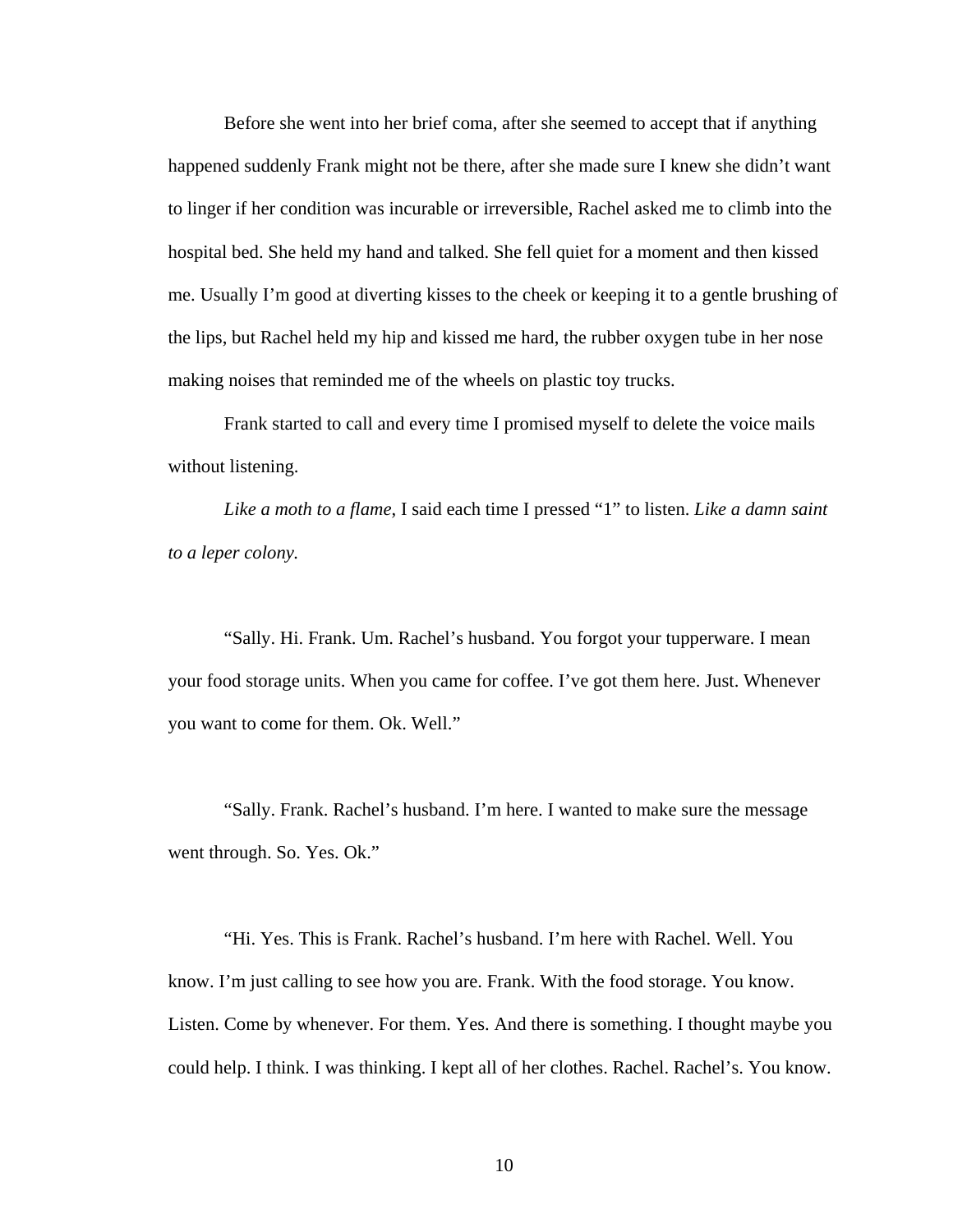And change her. Sometimes. That sounds weird. Like a baby. Change her. I think her clothes should change sometimes. I guess you."

I deleted the rest of the message.

 "Yes. Hi. Hi. Frank. Hi. There is something I didn't tell you when you were here. About Rachel. The guy who did it, who, um, what's it, preserved. Yes. Well. In the hospital, after you left. Well. And after they'd taken Rachel. It's so hard, Sally. I got on the plane, when I left to the conference, and I thought about her going back home to unpack. She was going to the flower store and the paper store first. On the way home. Did I tell you that, besides the flower arranging, she does this origami stuff, these folded paper flowers in her bouquets? She did this wreath, once, and wove it with tiny white and pink paper flowers. The first time I saw it was at night. I got home late and there, with only the light coming in from the kitchen, it was lying on the couch. At our old house. Back in. Anyway, the way the light caught it was like, like a little galaxy on the couch, all the white flowers catching the light. But just bent pieces of paper. I still have it. Like a crown. For a goddess. I'd like to believe in goddesses. What was I talking about…." He breathed quietly a while. I put my finger on the phone to erase the message but his voice began again. "Right. It's hard, Sally. She was alive. And then gone. Not just dead. Not her dead body. But they took it away and then she was gone. So I wanted to see it. The clot. I told the man, the guy, that I wanted the clot in a jar. That, when he opened her up, I'd make it worth his while to find it, to drop it in some formaldehyde. He couldn't find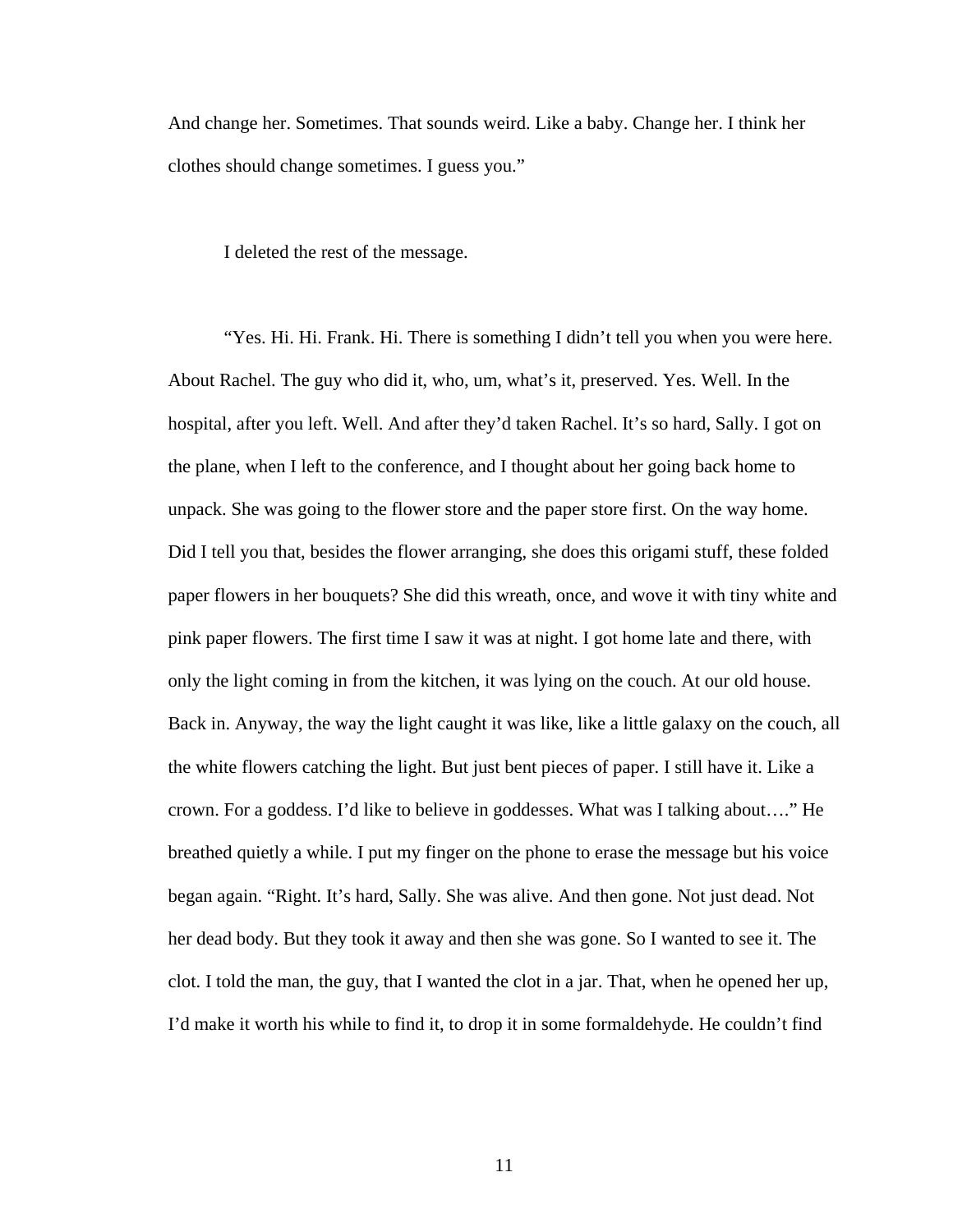it. He said that. Couldn't be sure. He didn't want to sell me anything inauthentic. Anyway. I thought you might like to know that."

 "Sally. Yes. Just checking in about the bill. This is Frank. Rachel's. You know. I dropped it. The address on your card. I thought. I've been thinking. Maybe something happened to it. The check I didn't hand it to you. Directly. So. Sally. You know how I told you about the blood clot. Well, I've been thinking. A lot. About her organs. You don't, so much, when someone is alive, think about their organs. They said, the doctors, what good health she was in. To comfort me, maybe. So I can't help but look at her. So there she is in that top. Is that a blouse? I don't even know the right words. I guess she looks comfortable. And I think about her organs. Her perfect health organs. Her intestine. Her spleen. Spleen. They would be plump. And slick. Well. I should go."

 "Hi. This was part of it. When I got home, after the hospital, there weren't any flowers or paper. I guess she hadn't gone to the flower store or anything. Ok."

 Rachel had affairs while Frank left to sell things, she told me. One of the things, maybe the only thing, she and Frank had in common was that they'd both lost their parents and were only children. They'd been adrift and then bumped against one another. Of late she had been thinking of divorcing him. She said that it was time for their boats to stop bouncing against each other. Since they'd met, Frank had wanted her to climb aboard his boat, let hers bob away. She floated her hands with needles taped into the back sides up above her body, toward the tiled ceiling. The soft inner edges tapped against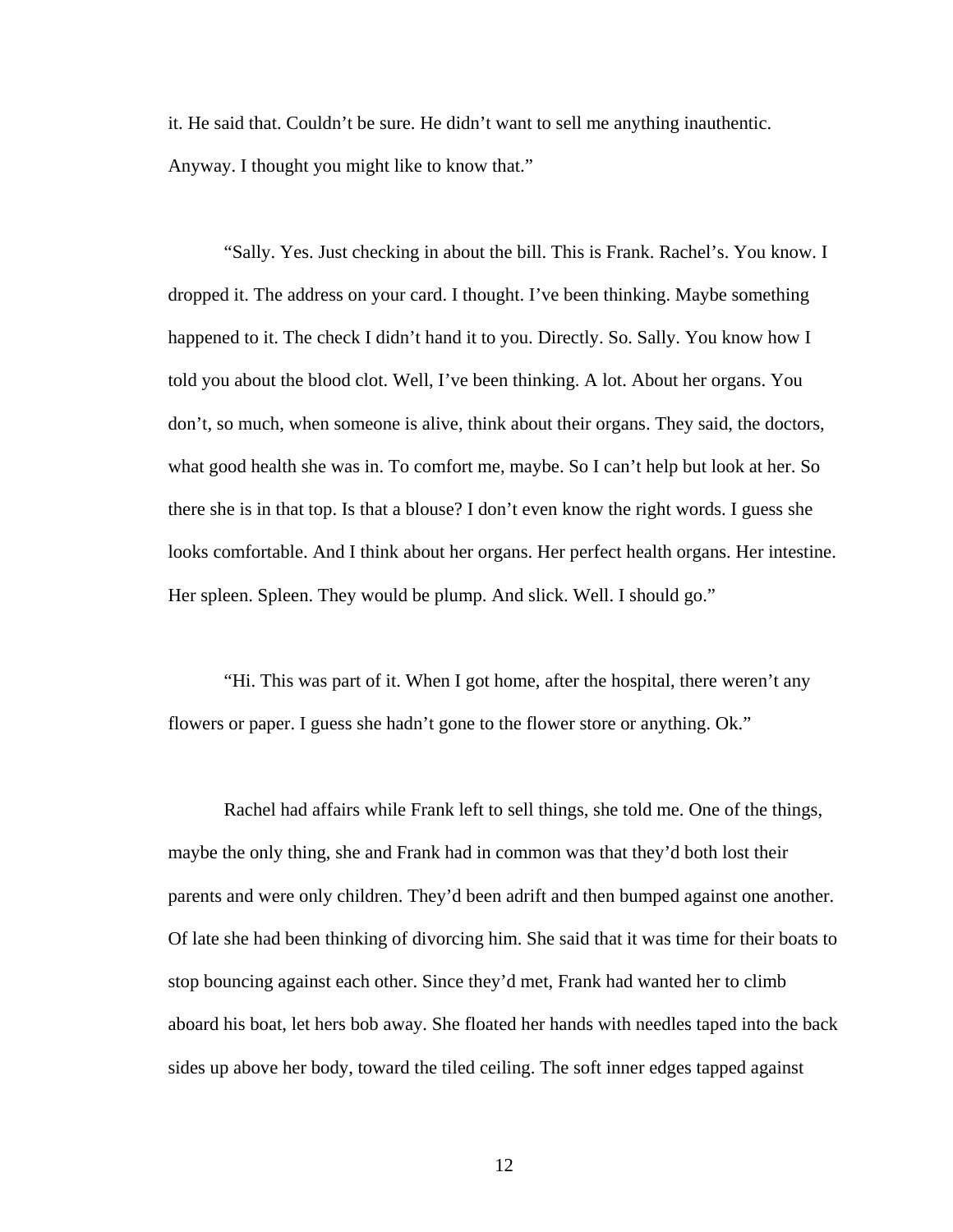each other in time with the heart monitor and then one hand fluttered up and away, stretched as far as she could reach and Rachel folded her hands over her chest and closed her eyes for a while. I don't lie, though. I didn't lie to her husband. Before the brief coma, her eyes went flat and she said, *Frank*.

 Marjorie had been ten days without food when she called again. George had not died. When the hospice volunteer showed me into his room, both lay under handmade quilts. Red and yellow stars triangled across their chests and a copy of La Traviata I'd lent Marjorie played. George had sunk deeper into his bed and I knew he wouldn't last long. Some people can read the stocks. I can read death. Just takes some practice. Before she told me to go home that day, Marjorie beat me at checkers three times. Then she reached up her thin, thin hand and tugged gently at the front of my hair. She said, "Well, I don't know how long I'll have to wait, but I guess I didn't get the call today. I'll kiss George on the cheek and go downstairs for a bit."

The next time he called I answered. "Frank."

"Sally."

"Frank, you have got to stop calling me."

"Yes. I suppose."

"Frank, I provided a service for your wife and now our relationship is over."

"Yes. But you. Your storage containers."

"Thank you. But I'd like you to keep those."

"Sally."

 "Frank. You need to get out and do things. You need to call other people." "Sally."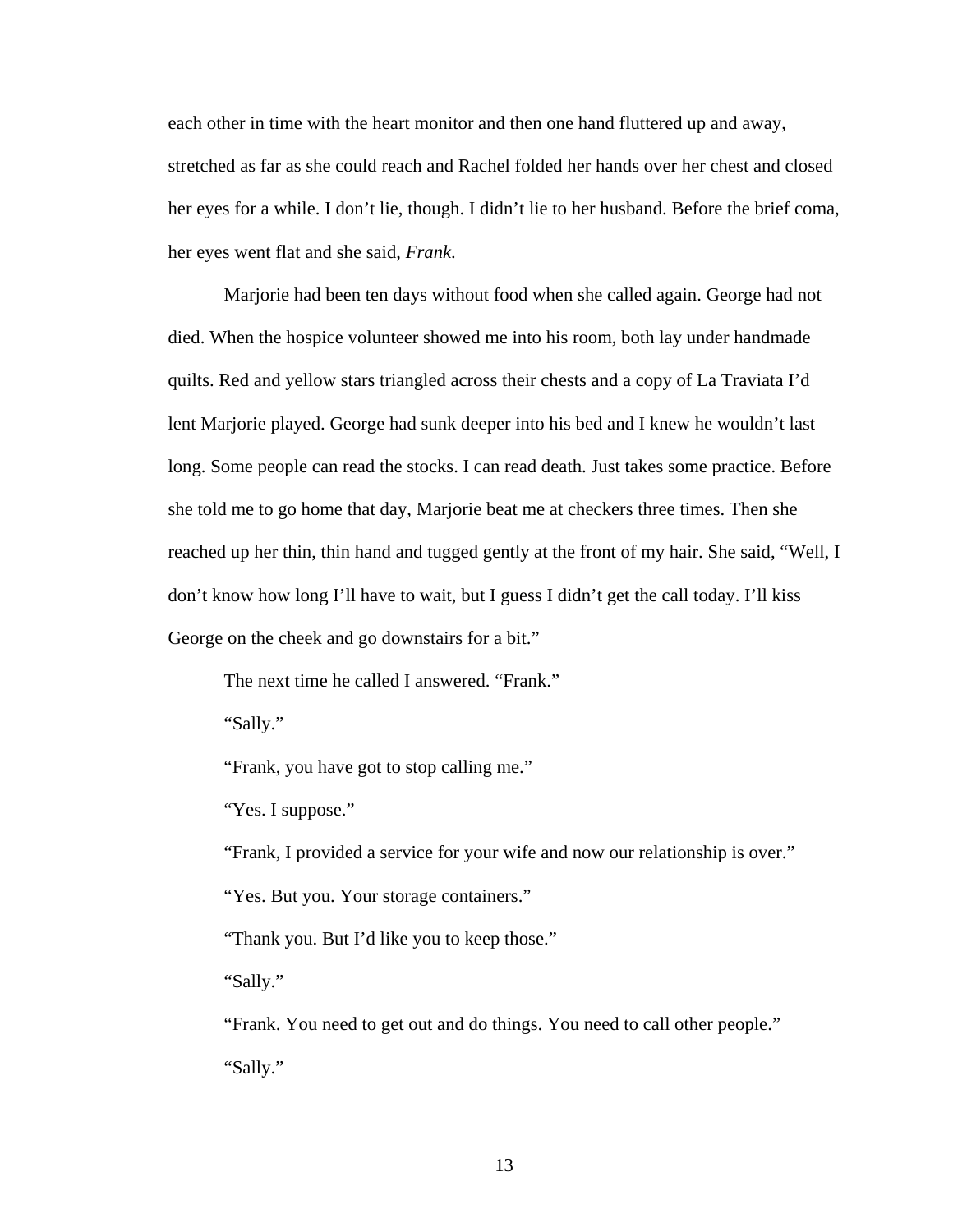I knew that I should end the conversation, that I should not engage any further, but there was something so hurt in how he'd said my name, *Sally,* that kept me talking. Most people say my name with very little thought. After a small bit of effort to get the *Sa* out, *lly* sort of dribbles along behind. But Frank had said the whole name, *Sally,* with a sort of music. It reminded me of the death scene in La Boheme when Rodolfo wails *Mimi*. I told myself, *Get off the phone. Get off the phone*. But I was still on the phone.

"When was the last time you were out of the house?"

"I don't know. Your check. Taking your check."

"When was the last time you saw anyone?"

"Coffee."

"Your family? Rachel's family?"

"They won't be coming."

 I already knew the answer. Rachel had told me. I wanted to make him say it. Ha. I'll Carmen your Mimi.

 But then I said, "I'm going to play racketball tomorrow. You can come if you like."

 I did not expect him to have sports goggles. He didn't seem the athletic type. It made me feel better, like when Cerano kicks those guys' butts at the beginning of the play.

 I'll tell my secret. I'll tell why I'm good at what I do, at easing people out of life. Ready? I don't pity them. Tenderness, yes. Pity, no. Pity is something we feel for the poor. The weak. Pity implies that we are stronger, more able, that we can afford this remorse at someone else's suffering because of the safety of our superiority. Very few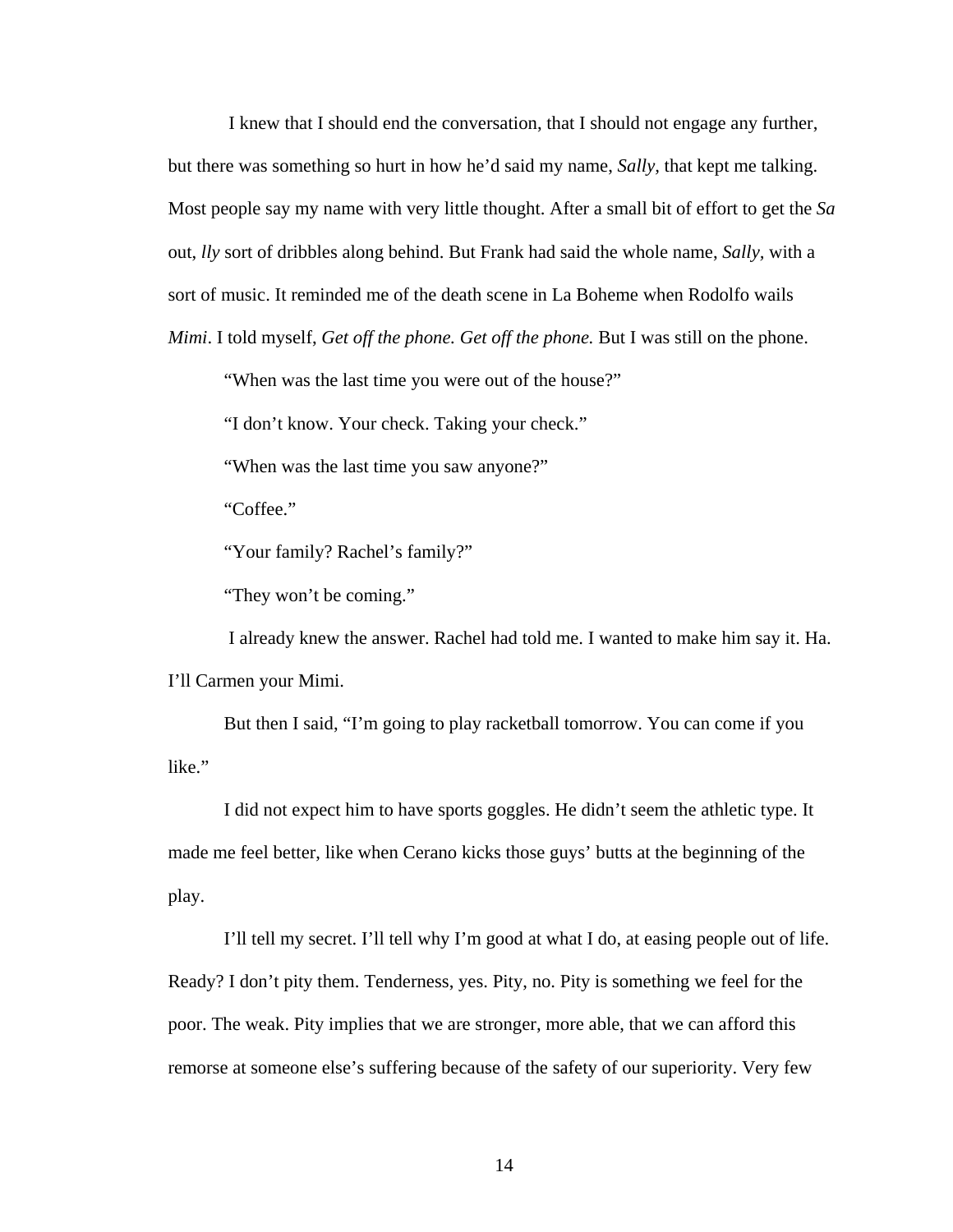people want to be pitied for long. A person who deserves pity can do nothing but ask for the mercy, the help, of those that pity. No one wants to have sex or do a business merger with someone they pity. You're not going to name your baby after such a person. And believe me, to the very end, that's what we want, we humans. Sex and power and money and to be remembered as sexy and powerful and someone to be emulated.

 Compassion, sure. But you won't get pity out of me. It was a life. You did what you did with it. Now you are on the way out. We have a focus, a bit of time to celebrate or to mourn and then: over. Sucks, but there you go.

 I can do it with the dying, no pity. No problem. But the living, those still wandering around after the death, cut loose, they are lost in the woods and I don't know what will happen in their story before the end and so I fall into pity. That's why I don't do the living. No funerals. Frank. My God. The man was living in a dark, half-unpacked apartment with his stuffed wife. It was pity that made me ask him to racquetball. I could tell because I didn't want to go. Some people like the heady power of pity. Not me.

So the sports goggles helped.

Frank played decently.

"Play a lot of racquetball in the Tupperware world?" I asked.

"Reusable food storage," he started. Then he said, "Yes. A little."

 Standing in the service area, he said, "I laid her down this morning. I eased the skirt out of her fingers and I looked to see, well, how anatomically correct she was. Everything was stiff. It bulged too much." Then he smashed the ball against the front wall.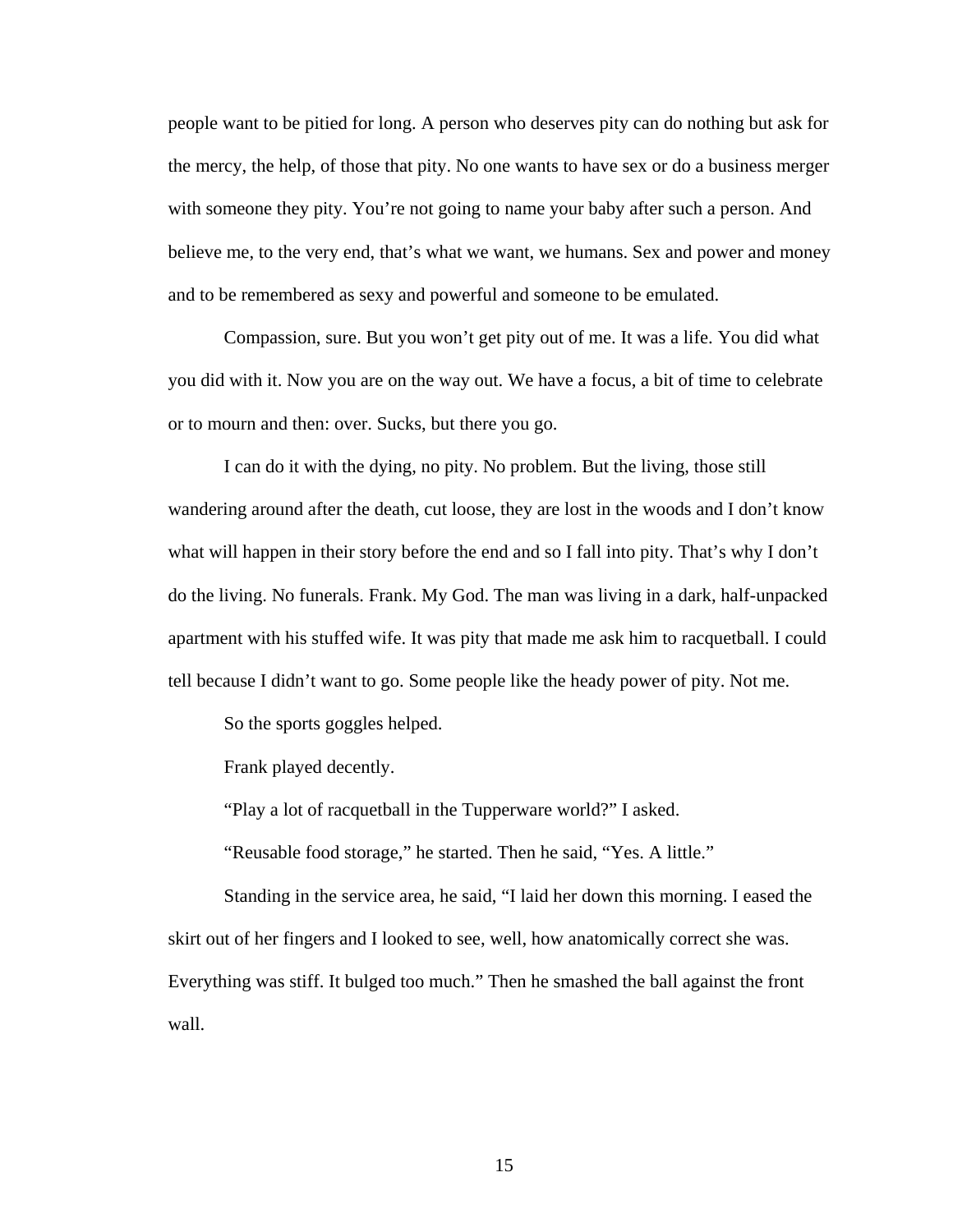We played in silence for the next half-hour. Only the sound of our shoes squeaking and the puckered noise of the rubber ball against our rackets and the walls. Occasionally Frank hit the ball at a funny angle so it made a sound like a water droplet falling into a pool. Each time it happened he smiled.

I don't think the dead experience purgatory. Only the living.

 Marjorie called. I almost refused to go because what the hell was I doing sharing hobbies with people who hung out with the corporeal remains of their spouses. But George wasn't really dead yet and I didn't think Marjorie could make it much longer on the no food routine.

 I got to the nursing home early and when I walked into George's room, Marjorie had her humped back to him, a pop-tart in her hands. What do you do? It's like catching some guy looking at porn in a library. I coughed.

 "Oh. Hello honey." She looked at the shiny foil. "Yes. This. Someone left it here." She brushed at her lips nervously.

 We said nothing as she circled the room, pushing herself off the edges of furniture, trying to find a place to put the food. I thought of squirrels hopping this way and that with nuts in their paws, looking for good hiding spots.

 Finally she stopped shuffling around and turned to me. "I feel like I'm not supposed to be able to go on," she said. "We married when I was seventeen. Seventeen. You know, sometimes I think about my body growing old but it is his body, the changes in his body, that I see."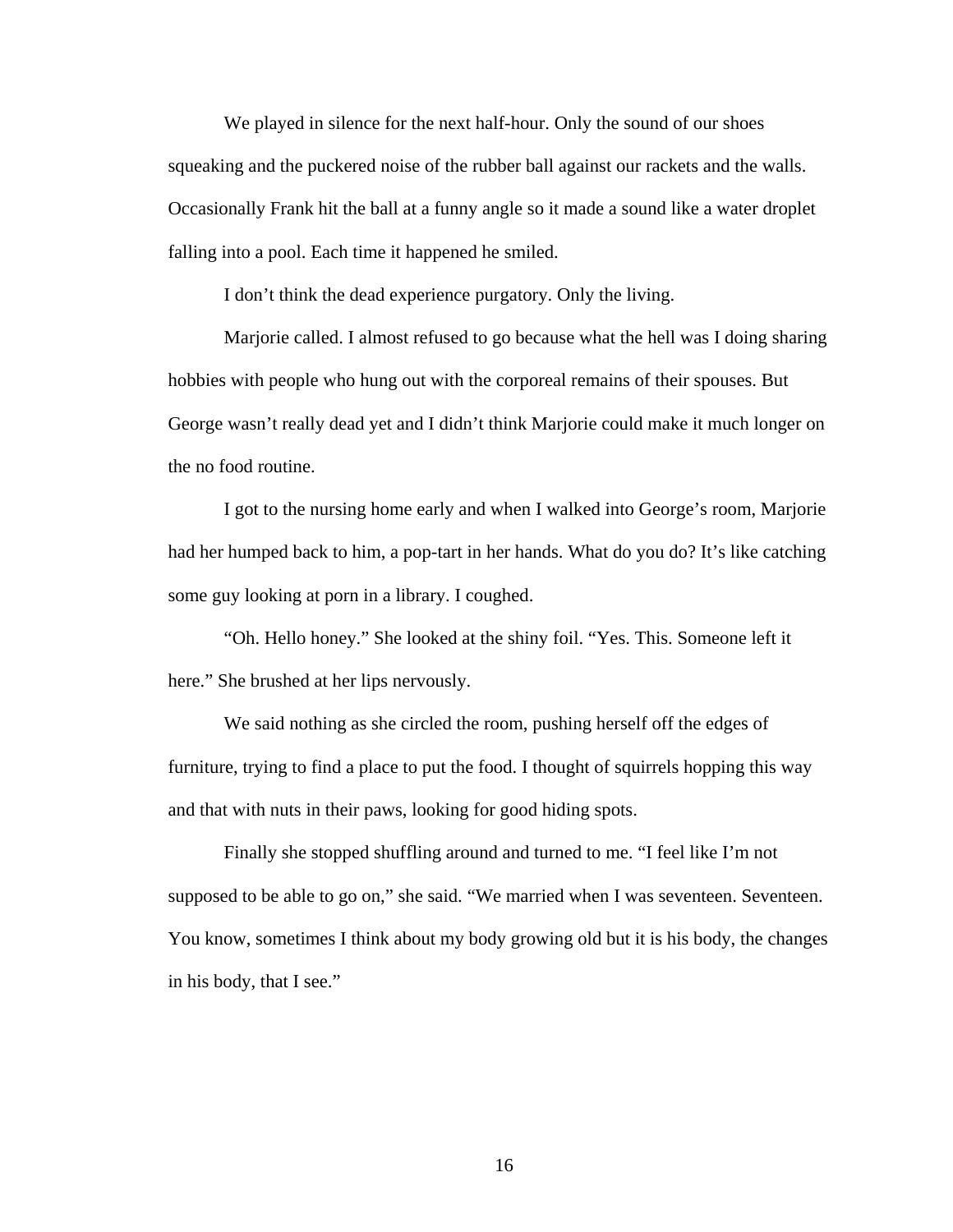Leaned into the bend in my elbow, Marjorie made her way back to the bed. We sat together on the pieced quilt. After a moment she turned toward me and I could see her paper cheeks were wet from tears.

"The thing is, I think I can live without him."

 I could have left. I was off the clock. There would be no dying. But I stayed for her to slaughter me a few times at checkers. On the way out she handed La Traviata back. I put my palm on George's forehead to say good-bye.

I didn't hear from Frank for a week and then I got a voicemail.

 "Sally. Frank. We played racquetball. Well. Here's the thing. Rachel. I believe I had spoken to you about how I started to think, really, about her internal organs? Yes. Well. I've cut her open, you see. I guess I wanted to know. I pulled everything out and, well." There was a long pause. "Sally. I don't know what to do next."

 You can't help but look over in the dead wife corner when you go into someone's house where you know they just pulled all the stuffing out of their dead wife. A sheet lay over the ground, lumping up in places. In the print pattern occasional red berries accented a blue floral spray.

Frank had his glasses back on. The light reflected off of them.

"Coffee?" he asked.

"Sure," I said.

 Here's something I've learned from the dying: most people, turns out, have saved a life. And most people have been saved. Some want to tell you about saving another human and some want to tell you about getting pushed out of the way of a bus by Mr.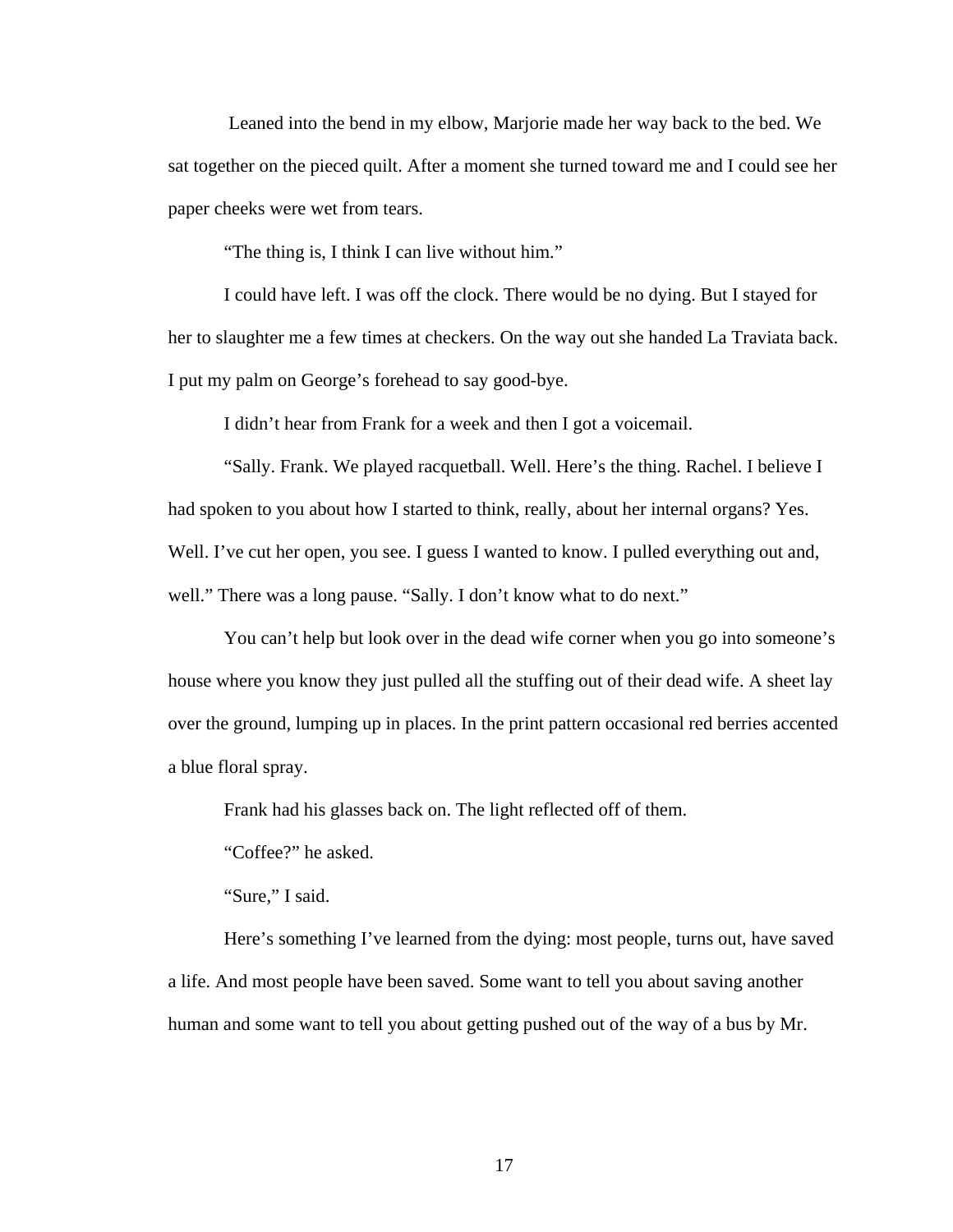Greger when they were ten. Turns out some people think it amazing that they saved someone and the others are still in wonder that anyone would save them.

We sat on the couch, the sheet across from us. Rachel's clothing had been moved away. Frank's body, heavier than mine, depressed the cushions and I braced my feet and legs to not slide into the gulf.

 "It's funny," he said. "When I pulled everything out, the foam, whatever, when I was holding it, I thought, 'Heart.' 'Kidney.' 'Gallbladder.' I felt each part in my hand. Perfect. And when I dug in again, each time, I felt the warmth of her blood, the softness of tissue swelling up around my fingers. Perfect. I loved her. You know. It made me crazy, sometimes, that I could not crawl all the way inside her. That I could not know her entire body."

 In the hospital Rachel had told me how Frank's love, when they met, was complete and safe. How it had become stifling. Then she kissed me.

 I make a job of not saving lives, of letting the story unfold while I watch. There, sitting next to Frank, I saw that the wonder of all that saving and being saved is not that I or someone else would climb into the burning car, but that we could pull each other from under the bus wheels, step forward and change the story without pity, but enticed by a sense of care and responsibility.

 "Now I feel like I've known her totally, her flesh," Frank said. He began to cry. He set his coffee cup on the ground. "I'd taken another woman out for drinks. At the conference. Just before I got the call about," he started to gesture at the sheet and then swung his hand around over his head, indicating no specific space.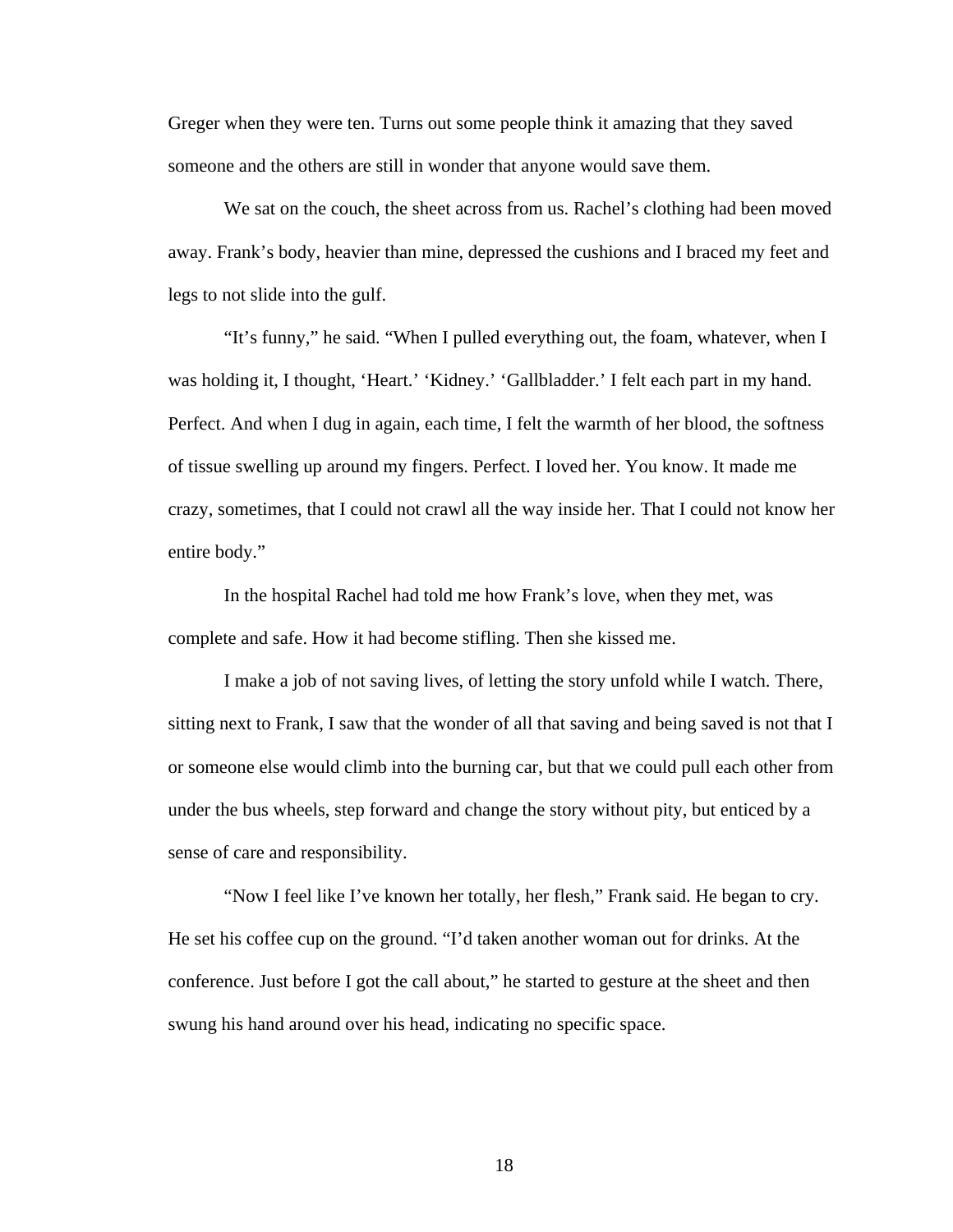On the way to the forest preserve I stopped at a hardware store for a shovel. The whole drive Frank cried.

 I sliced into the ground with the blade. After a few minutes watching me dig in silence, Frank began to sing. Frank had a lovely voice. Tenor. He sang while I dug. *You are my sunshine, my only sunshine.* In the end, the hole was not clean and squared but lopsided and rounded at the bottom where I got tired. We put the sheet and Rachel in the grave. Frank lay origami paper down the length of her body, a rainbow of diamonds, each piece kissing the corner of the last, and took the shovel from me and began to pile the dirt back on the remains of his wife.

\_\_\_\_\_\_\_\_\_\_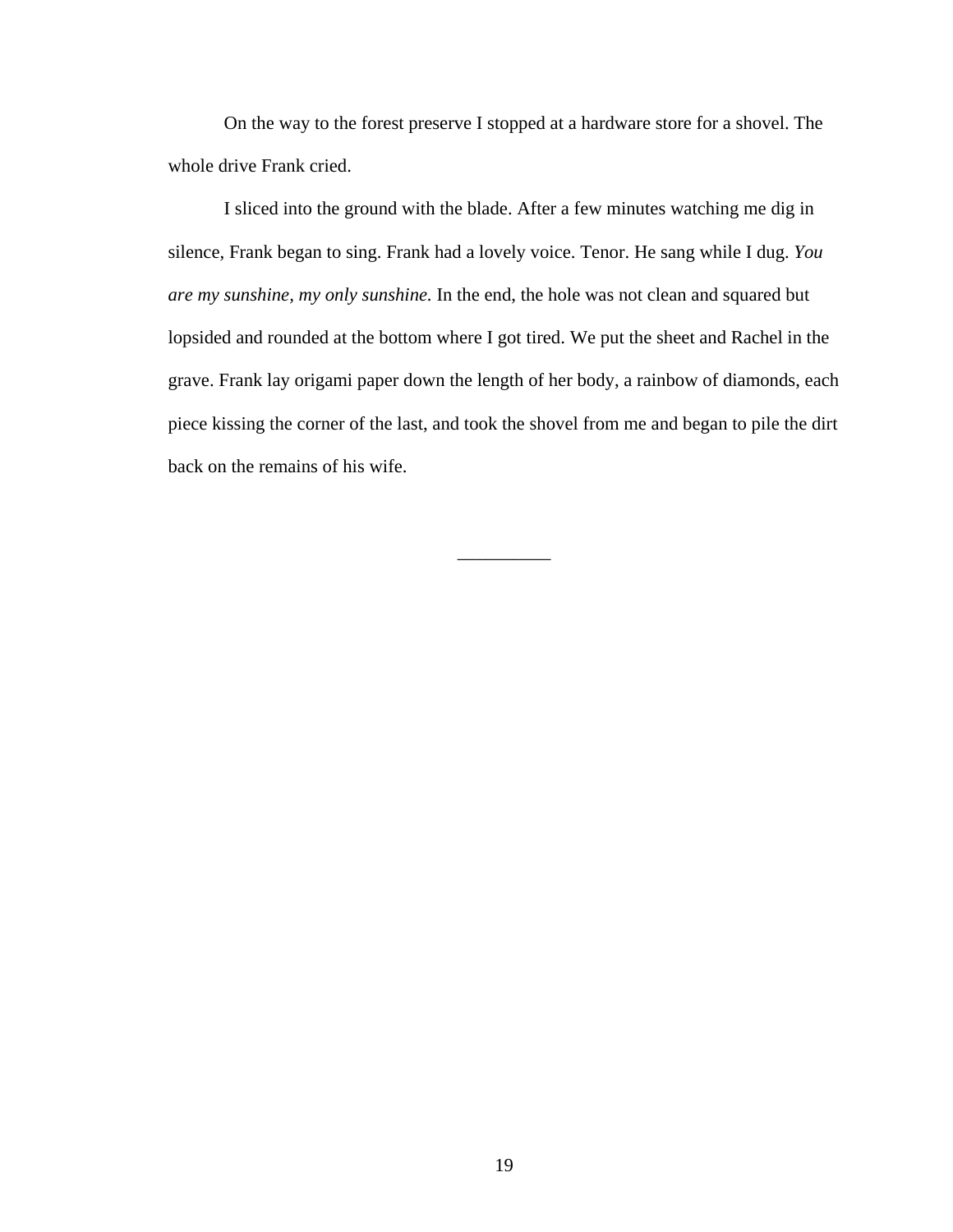#### Holy Palmer

 Edwina pressed the button next to the back door of the church. The harsh buzz, like metal drug around the edge of a rusty cog, reverberated inside. After a while the thick oak door swung open and a man in a sweater and tie stood before Edwina. She guessed he was maybe twenty years older, maybe fifty, though she often found it hard to know the age of Americans.

He looked at Edwina and then down at the baskets next to her feet.

"The palms," she said.

"Oh good," he said. Their words stumbled over each other.

 Then he said, "You've arrived." He held out his hand. "Russ. I'm a lay minister." Edwina put her hand in his and left it there while he shook them both.

"Edwina," she said.

Russ bent down, grunting a little, for the baskets.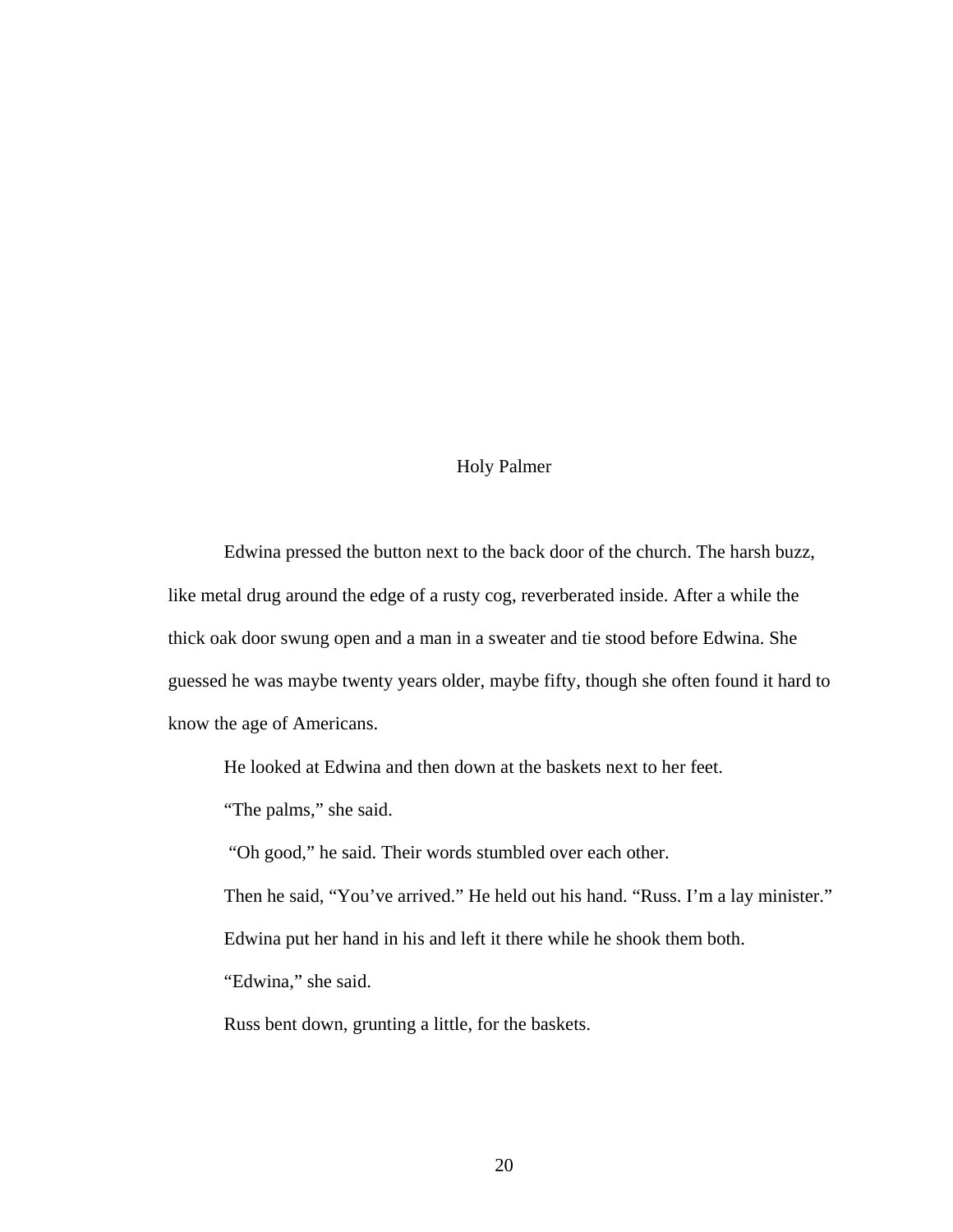She knew she should get on the bus, go home, collect the stacked baskets of palm fronds looped into crosses, take them and sit outside of her train station, sell them for a nickel a piece. This would be her best sales day of the year, the crosses laid out next to her everyday products, palm frond kittens and bears. People heading in and out of the train station, guilty for not being at a church, would be compelled by the weigh of Jesus's impending suffering to purchase her crosses, handfuls of them to take home or to put in their pockets during work.

"I can help," she said.

 "Oh. Thank you." He picked up three baskets overflowing with thin palm fronds arching lazily over the sides and she picked up the other two filled with crosses made of woven fronds, the baskets light and large. They made their way through the church and Russ chatted at her and she responded as best she could in her new English.

"You are a long way from home?" he asked.

"No," she said. "This is home now."

 Life had prodded her northward as if she were a ball floating on the ocean's surface, the tides and waves lapping her farther and farther out to sea. She and her husband eventually bumped against the U.S. border and then, after bobbing there for a while, walked days and nights through the desert and continued north.

Later he asked, "Are you married?"

 "No," she said. Her husband, more than a decade older than her, had died in an emergency clinic a year before, a year after their trip through the desert, his heart unable to perform its duties.

"Me neither," he said. "Or, not anymore."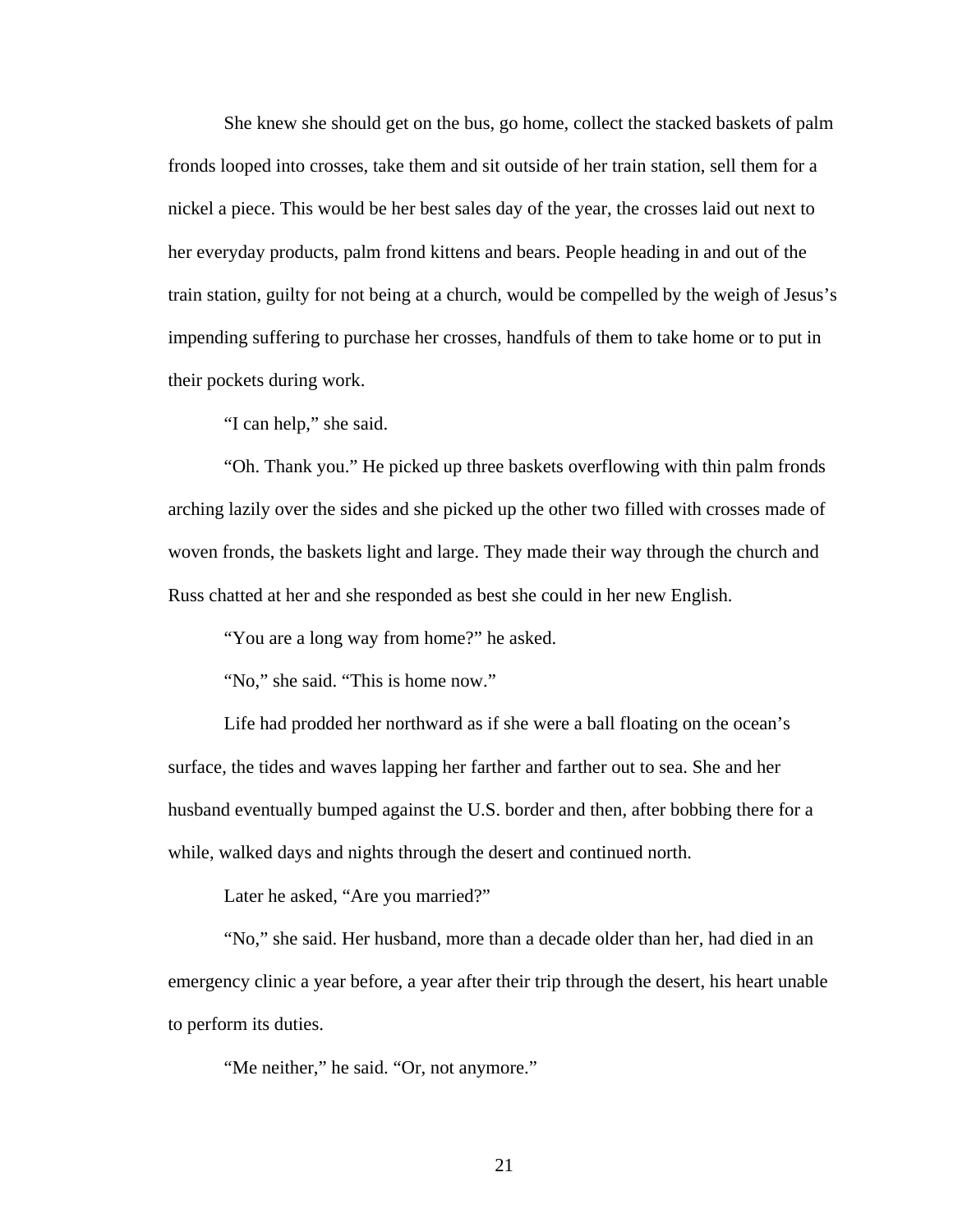They arranged the baskets of palms next to the entranceways to the sanctuary.

Edwina enjoyed the rustle of leaves in the velvet-and-marble silence.

"Stay for the service," he said.

 Russ had hazel eyes the color of the late summer hills around the city, when the grasses started to dry and crackle and lie down flat against the earth.

"Ok," she said.

 When the service ended, everyone out lining the sidewalk where the choir had walked, palms in their hands, Russ invited her to the church parlor and they ate small sugar cookies from tangles of plastic grass and drank cups of coffee. Russ introduced her to parishioners, people chatting, circled in to knots. He broke apart the tight groups to say, "This is Edwina. She joined us for the first time today."

"Welcome," the people said.

Edwina nodded her head.

 Once, when he brought her cream for the coffee, she touched his wrist. Twice he put his hand on the small of her back to guide her through the room. She watched children sit on the floor, tired of their pretty lace dresses and starched slacks, unweaving her crosses, stripping the fronds down into leathery ribbons.

He offered her a ride home.

 "Thank you," she said. Normally she would have said no, taken the bus, but when he asked, "I'm driving home. Can I give you a ride?" an enormous exhaustion flooded her body and she could hardly stand and after she said yes she could hardly move her legs, so heavy, stone and iron.

The air in his car was chilly.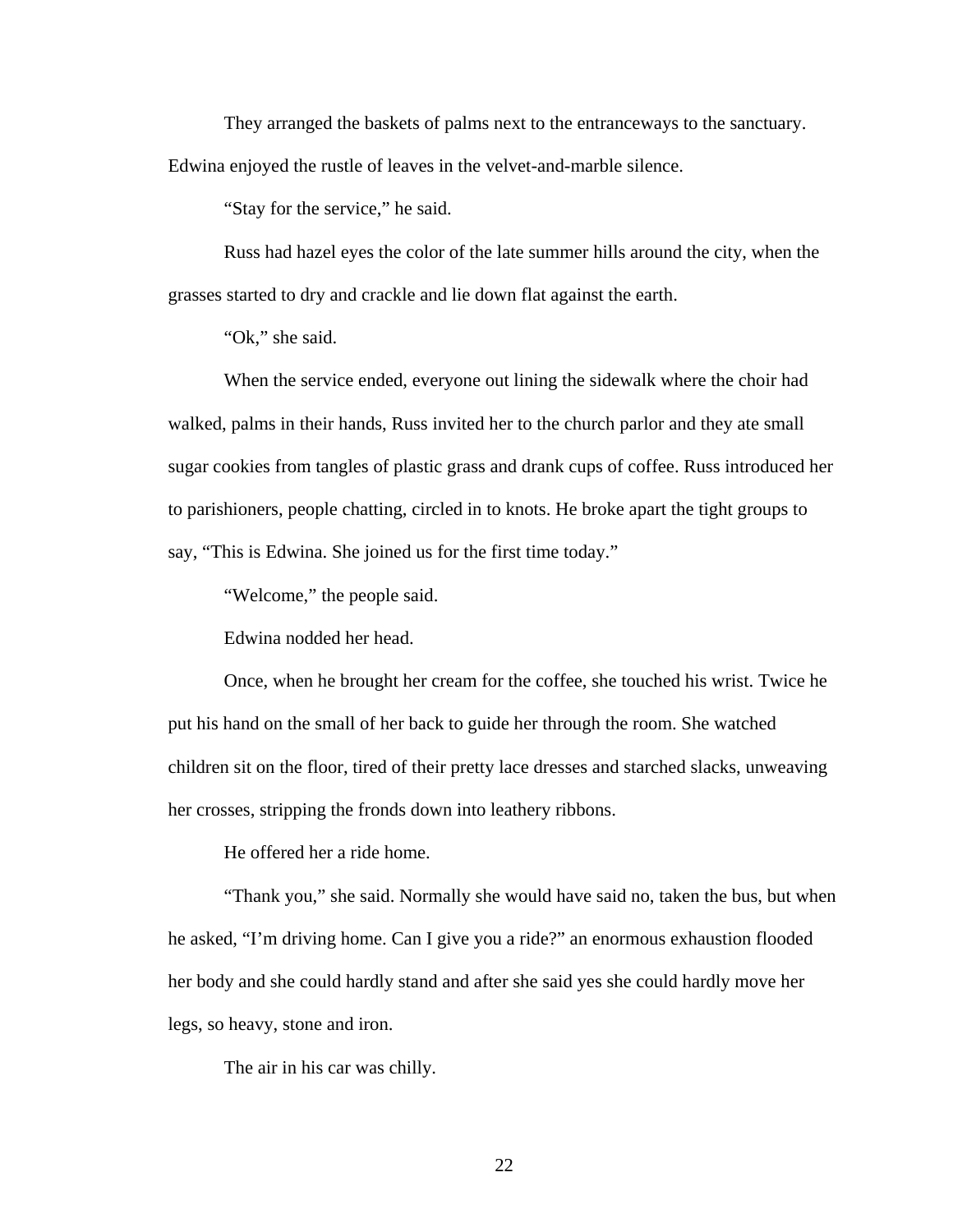"Here," he said. "Heated seats."

 They made comments about the weather. They talked about birds and described to each other the people they saw through the windows.

"I'm going home to eat lunch. Would you join me?" he asked.

 Edwina closed her eyes into the exhaustion that had become delicious. She felt how far she had sunk into the warm, smooth seat.

"Yes," she said.

 They ate tuna salad with pickles on large pieces of toasted bread. He spooned the tuna salad from an opaque plastic container he pulled out of the refrigerator.

 "I made this yesterday," he said. "I'm always hungry when I get home from church."

 After they ate they stood next to one another at the sink, circling water over their plates, handing the dish cloth back and forth, the cups, the spoon. She ran her finger wrapped in the soapy cloth around the ridge in the plastic container where it snapped onto the cupped lip of the bottom section. She watched water drip off the plates, out of the dish rack while she dried her hands. He touched her shoulder and then, when she looked up, he touched her wrist. In his hazel eyes she saw square flecks of gold and scallopededged circles of deep brown ringed his pupils like a child's drawing of the sun. A fan of deep cut lines ran back from each of his eyes and she thought how much hard work he must have put into smiling throughout his life.

 They took off one another's clothes and fell asleep together in his bed. When it was dark they woke and Edwina felt refreshed and sluggish. They caressed each other's bodies slowly and he ran his lips over her shoulders and breasts and licked her nipples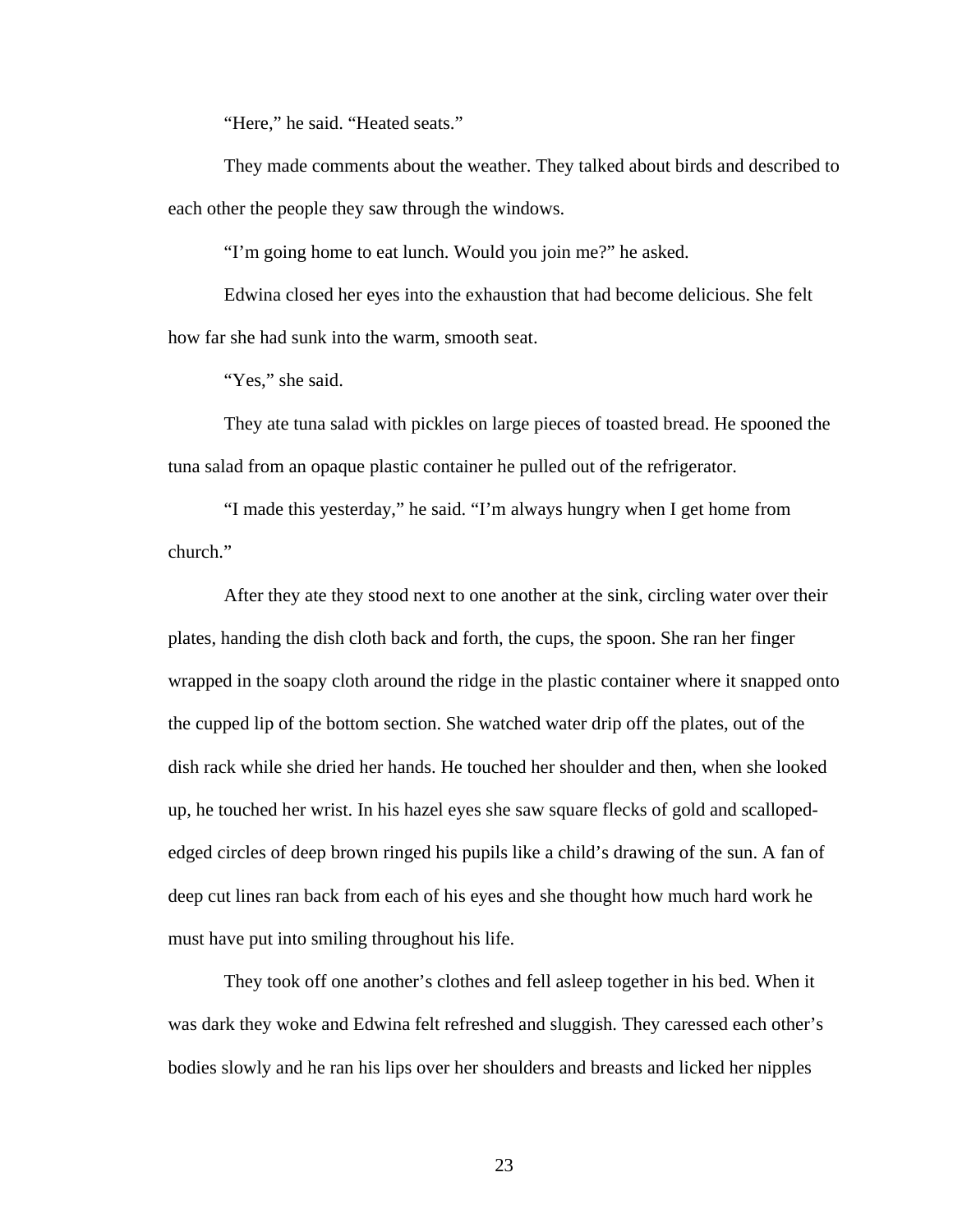and belly and down between her legs. She put her hands on his head and rocked her hips and then pulled him up and kissed him and they made love quietly, with passion but without urgency, as if they had been sharing a bed for years.

 Russ invited her to stay and Edwina thought about the stack of baskets filled with palm crosses waiting by the door to her room, about the palm fronds waiting to be shaped into rabbits, boxes, puppy dogs, about her daughters who did not want come north, wanted to stay with relatives and husbands and boyfriends who lived back along the trail that had brought her to America and asked to be taken home.

She said, "I will see you at the church."

 When she entered her room it felt more spacious. There was more room for air. Through the week she took breaks from weaving, stood in the middle of her room and closed her eyes, stretched her fingers into the vast expanses around her. She allowed herself to feel giddy.

 "Russ," she said and rolled the first letter along her tongue like a purr and the last letter seeped out in a long sigh.

 The next Sunday she returned to his church, arrived just before the ceremony started, and took a seat in the back pew, a palm-frond frog she had made while thinking of Russ in her pocket. She stood and sat and stood and kneeled with the congregation, the rhythm of the ceremony, if not the words, familiar from childhood. She did not see him. When it came time to pray for the souls of the sick and the dead, she heard the cantor say, *Russ*, one sharp sound. In the parlor after the recessional, everyone smiled, for Christ had risen. Edwina found the priest.

"Russ?" she asked.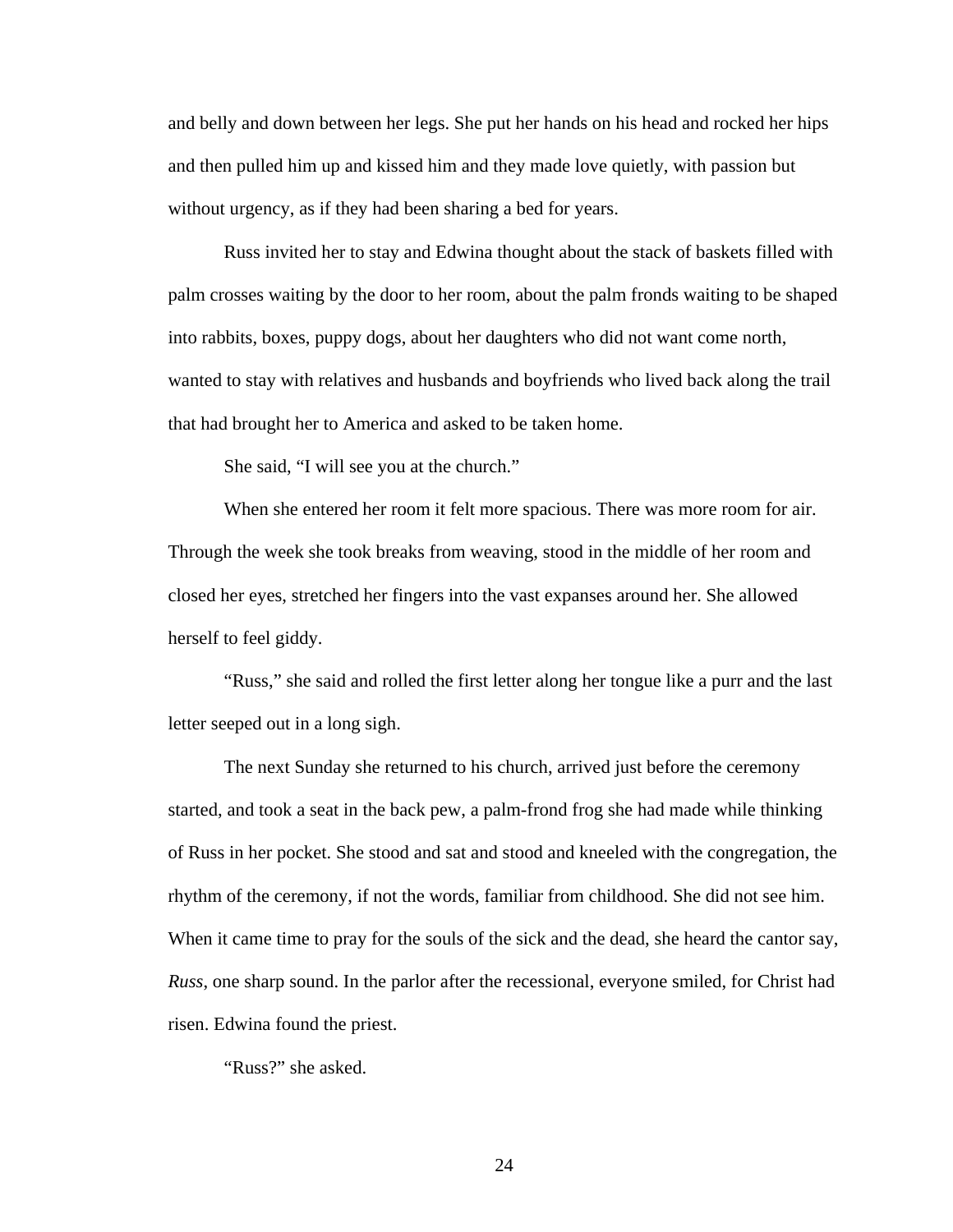"You were here last week, weren't you?" said the priest.

"Yes."

"I'm sorry. Russ passed away on Monday."

"Passed away."

"Died. A stroke."

"Stroke"

"Yes. His brain."

 The priest did not put his hand on her shoulder to comfort her and she was relieved she not to have to endure the weight from his body.

"Thank you," she said.

"The funeral is tomorrow."

 She did not understand most of what they said at the funeral. In the pew in front of her a teenage couple whispered through the ceremony. When the congregation processed forward to see Russ for the last time, the boy said, "I've never seen a body before."

"Me neither," said the girl.

 Edwina wondered how they knew Russ and who could be so old and never have seen someone dead.

 There was a program printed on vanilla paper. On the front it said Russ's name and, *To deliver their soul from death, and to keep them alive in famine*, and *I go to prepare a place for you. I will come back and take you to be with me that you also may be where I am.*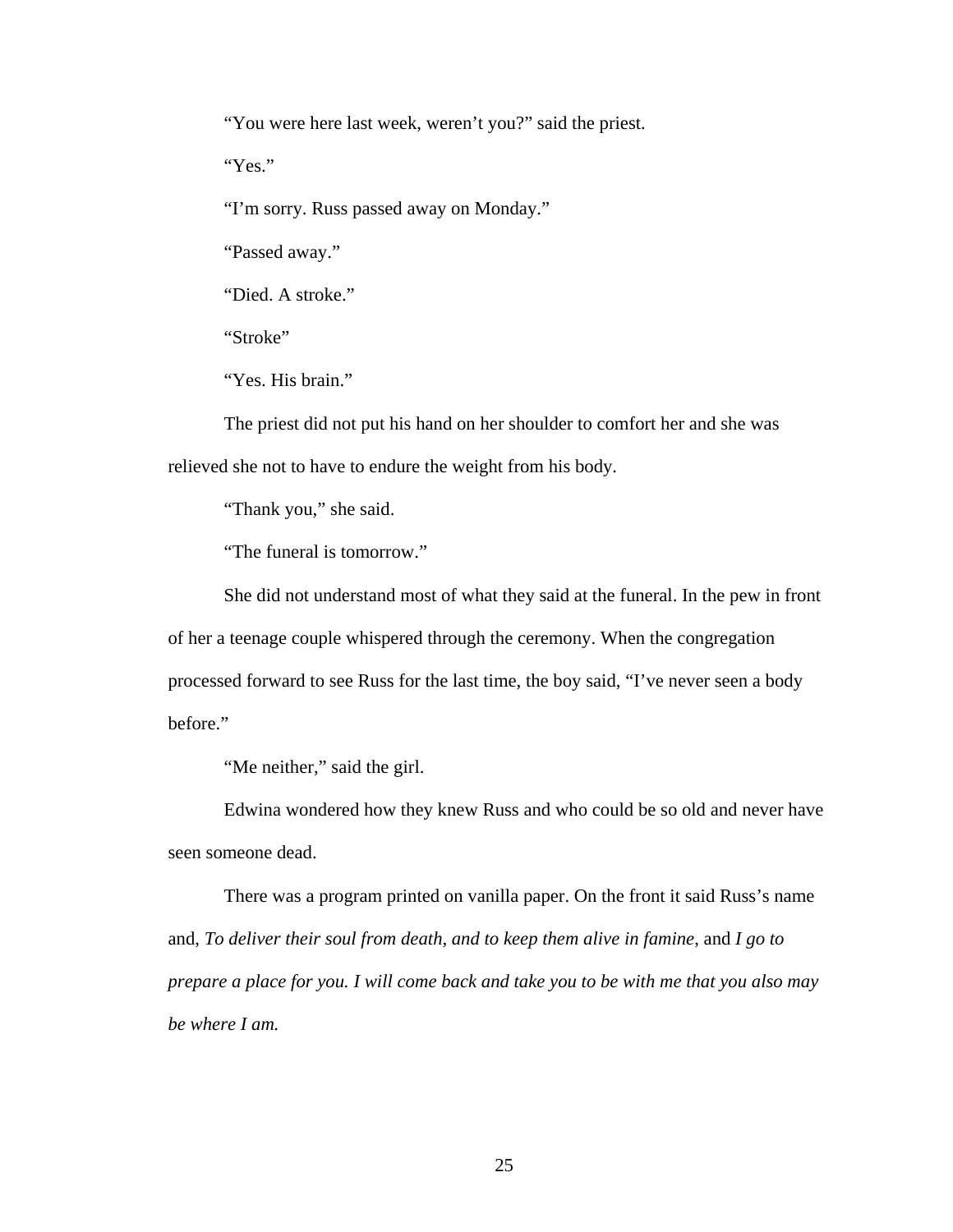She went home and did what she had done her whole life whenever anyone died, cousins, brothers, her father, grandparents, aunts, friends, neighbors. She took everything that reminded her of Russ and burned it.

 When her husband had died she filled up two suit cases and a several plastic grocery bags with his clothing, sprigs of purple flowers he gave her, dried and pressed between sheaves of tissue paper, photos, the dollar crime stories he liked to read, his pillow, and hauled them, her back aching and fingers turning plump and red where the handles wrapped around them, to a thin strip of sand next to the ocean. She dumped the remnants of her husband's life out and turned her back to the wind, cradling matches to her belly, shoulders humped. After she sheltered the fire long enough for it to spread, after watching it curl back pages and delicately magiced expanding holes into work shirts and jeans and the plastic bags, Edwina took the suitcases to the water and filled them with waves. She dug up handfuls of sand and scrubbed the insides of the cases, rinsing and scrubbing and rinsing and scrubbing until the fabric lining them began to tear and her hands burned in the salt water. She propped the luggage open to the fire and lay down as close to the flames as possible. When the last embers turned gray and the wind scattered the ash out over the sand, Edwina closed up the suit cases and carried them home, their empty bodies rattling against her legs.

 For Russ, she sat on the floor of her small rented room and burned the palm crosses left from the week before. She lit each one over a steel cooking bowl, held it until her fingers started to burn and then touched a match to the next one. Each time she felt tears break through the soot on her face and clean a track down to the skin beneath she reached into the bowl and dammed the tears with a smear of ash. After the last cross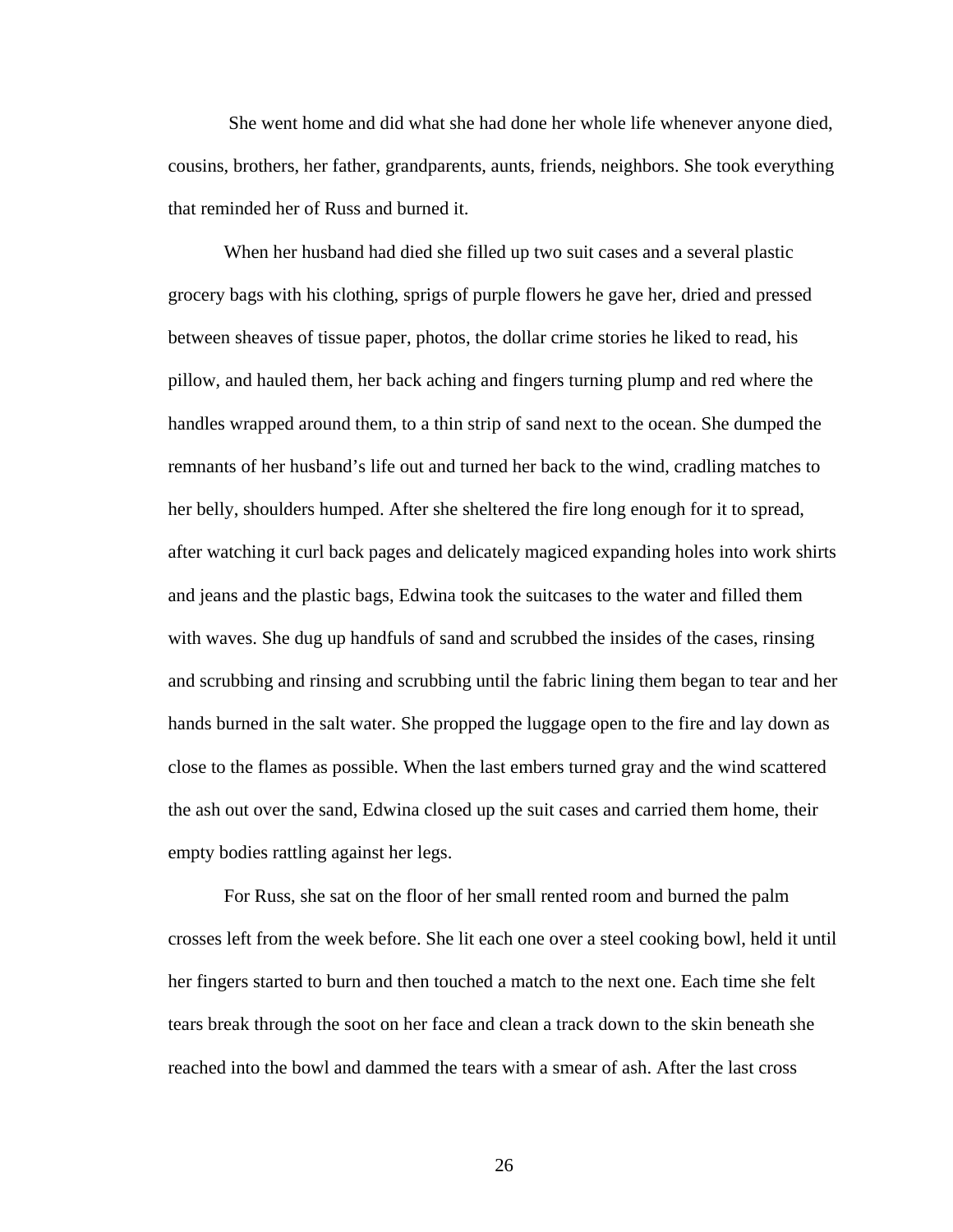burned she was weary from the smoke and the sorrow. She placed the frog she had woven for him on top of the ash and then lay down, cradling the full bowl to her stomach, and cried till she slept.

When Edwina woke she burned the frog.

"Done," she said.

 If she kept things from her husband, the cousins and brothers and all the dead her room would be full, with no place for her to live.

 She went to a bustling hospital after a few months to make sure she was pregnant. She waited in the exam room for the tired doctor, her lab coat saggy with books and pens, to come back.

"You are pregnant," the doctor said.

 Edwina thought about a time, before they crossed the border, when she had gone to a clinic set up in an empty school house and run by foreigners who came south to work for a few weeks at a time. Edwina was twenty and had had two children and two miscarriages. She did not want to be pregnant again, did not want another child, did not want to worry about her husband, who would love the child, bounce it on his knee and let it ride on his shoulders, but also complain about the expense and that breast feeding made her so skinny. She went to that clinic pretending to need confirmation of her pregnancy, answered questions about menstruation and peed in cups. The young doctor, in a t-shirt and jeans, smiled so happily, "Congratulations," she said in faltering Spanish, "You are pregnant." She continued to smile, full of joy and Edwina tried to stop but broke down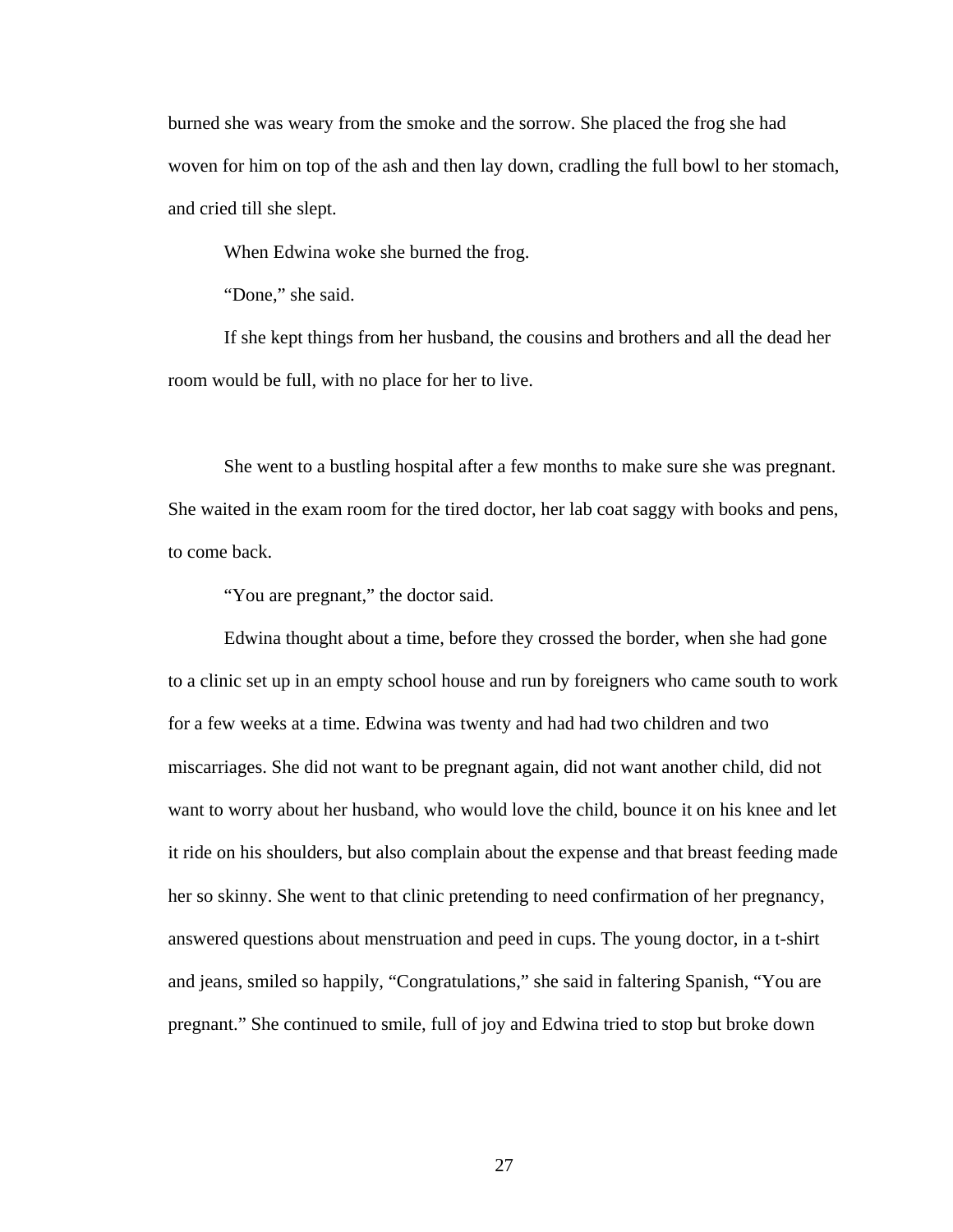crying. The doctor looked confused and slightly panicked. Edwina wondered if that were the first time she had ever told anyone they were pregnant.

 Edwina tried to explain that she didn't want it. Wasn't here something they could do? Something safe?

"No, no,' the foreigner said.

 Here in this bright American hospital the tired doctor with the slumped shoulders said, "You are thirty-nine with a history of miscarriages. Do you want to keep the baby?" "Yes," said Edwina. She rubbed her belly and thought, "My little frog."

 Until the end of the pregnancy Edwina still climbed up a palm tree once a week at 3 A.M. She had started weaving palms just after they settled in the city, when she and her husband spent each day looking for work. Once she helped a woman up the hall weave Palm Sunday crosses for two cents a cross. That night she took some of the fronds home and taught herself how to work them into boxes and then little tables and stick figure humans and then bears and doll houses and tulips. She set up a blanket outside the nearest train station and sold her figurines for as much as she could get. She took requests from the police and made their wives and husbands and children delicate models and no one said anything about a vendor license. With other odd jobs here and there she got by, enough to rent her room and eat. In heavy winds she had to pick up the corners of the blanket, all the figures clattering together, to keep her work from blowing away. Sometimes a man selling CDs laid a blanket next to hers, sometimes a woman who sold wool hats.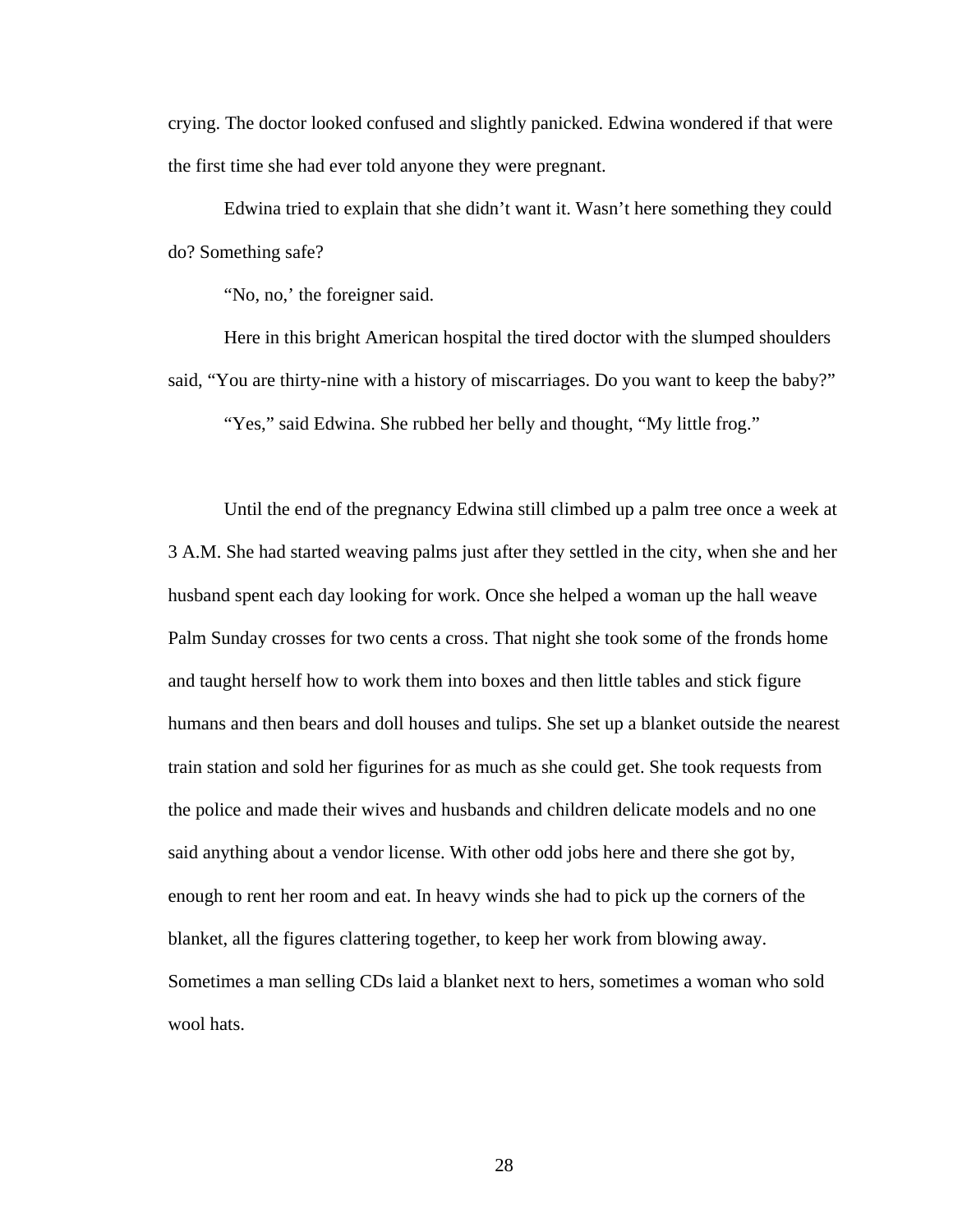To get the fronds she climbed up a tree once a week, hugged her body to the lower leaves, dry and sloughing off, and cut tufts of the limber green fronds that grew above. Generally she climbed the low, squat palms with long combs of branches, the ones that dotted wealthier neighborhoods. She carried her palms home and kept them in buckets of water along one wall of her room. Throughout the week she selected fronds, testing their thickness and elasticity, and wove the figures from her imagination.

 After he was born, she and Walter lived together in the room she rented. In the evenings she sang and wove palm fronds while he played on the floor with scraps of the leaves. During the day he came with her while she sold the figures or stayed with a neighbor. He had hazel eyes and she called him Frog. He started to talk and they played a game where he asked her to make things, "Mama, can you make a dog?" "Mama, can you make a truck?" "Mamma, can you make a dragon?" "Mama, can you make a triceratops?" and then Edwina spent some time thinking about how to bend and tie the fronds and, eventually presented him with a dog, a dragon, a bulldozer, a dinosaur. Frog played with the figures, staging battles and building empires, until they became frayed and started to crack in on themselves and he returned to his mother to ask, again, "Mama, can you…"

 He went to Even Start and Head Start and Kindergarten. She took English classes. She thought of going back south but then thought about his citizenship and education. A woman who wore jewelry made of large stones and who owned a boutique started selling Edwina's figures. The sign next to them said they were made of organic fibers and every time someone purchased a tulip or a picture frame, Edwina made ten times as much as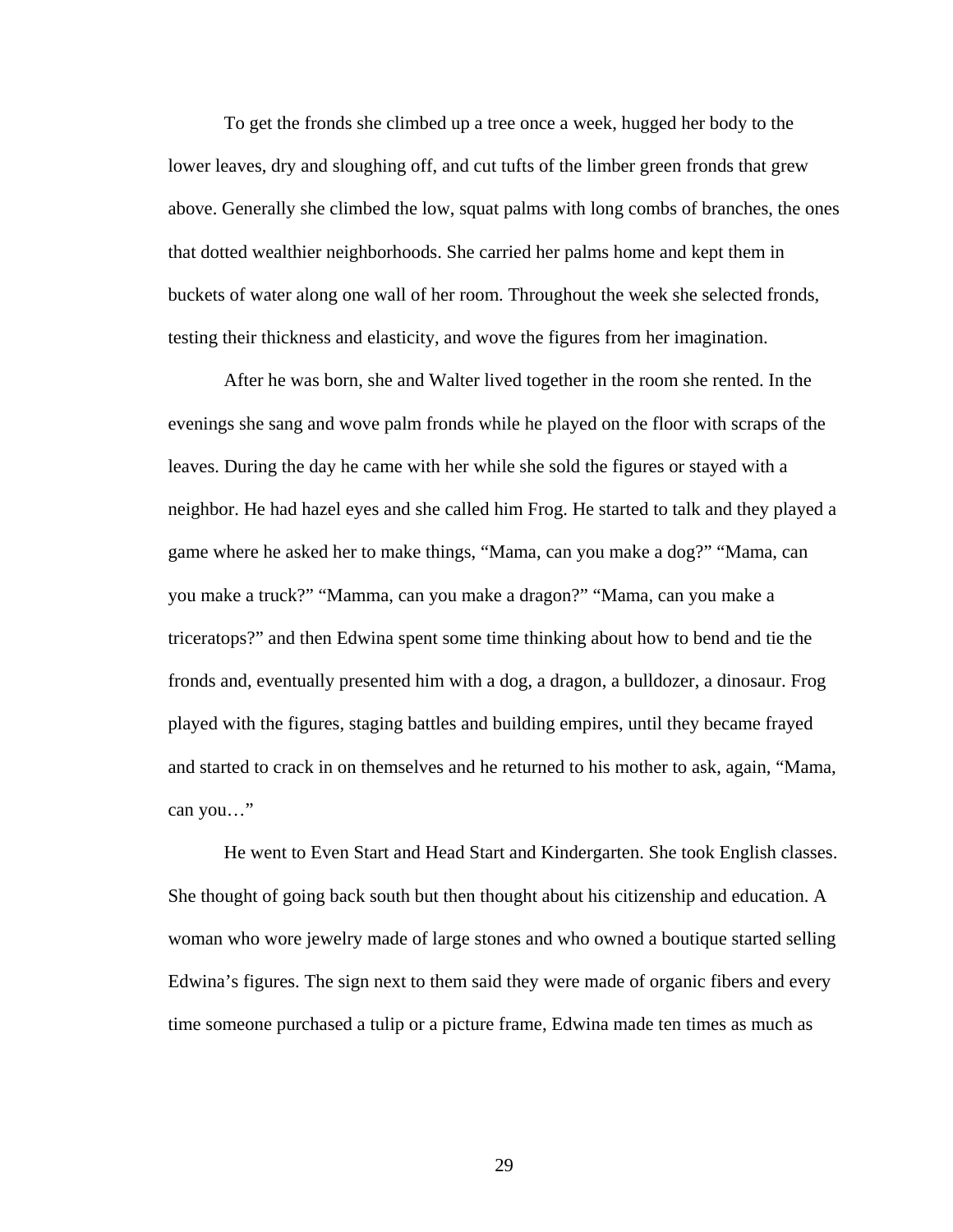she did when she sold from the blanket. She though of moving them into their own apartment.

 Sometimes Edwina woke the Frog in the early morning to come and watch her cut palm branches. It was his favorite thing she could give him. He watched, always in silence, while she attached a rope to one ankle, passed it around the side of the tree opposite her body, and tied it to her other ankle. He watched her use the rope to brace herself as she accordioned her way up the smooth trunk, arms clinging, knees bending and stretching out again and again. He ran to catch the strips of palm she cut down and giggled when she said hello from the high branches.

One night just before second grade started he begged her to let him climb a tree.

 "Just a little way," she said. Edwina tied the rope to his ankles and was surprised how quickly he inchwormed up the tree. In only a few seconds he started to move away from where her arms could reach, and she said, "Come on down my little Frog." When he whined, she said, "Now," and he went limp and let her slide him down the tree. She helped him untie the rope from one skinny ankle. "Take off the other one, Son," she said and turned to collect the palms. After she had them piled on the ground she would tie them together with the rope.

 He screamed for just a second as he fell. When she got to him there was no blood. His fractured scull and his arm and leg bones twisted into dizzy shapes had not sliced through him, as if his thin, soft child skin had been far stronger, more resilient than the fragile bones it encased. The end of the rope she had tied to him still bound his ankle and the other side remained palsied in the rings of the loose knot he had tied. His eyes looked up at her, dull green.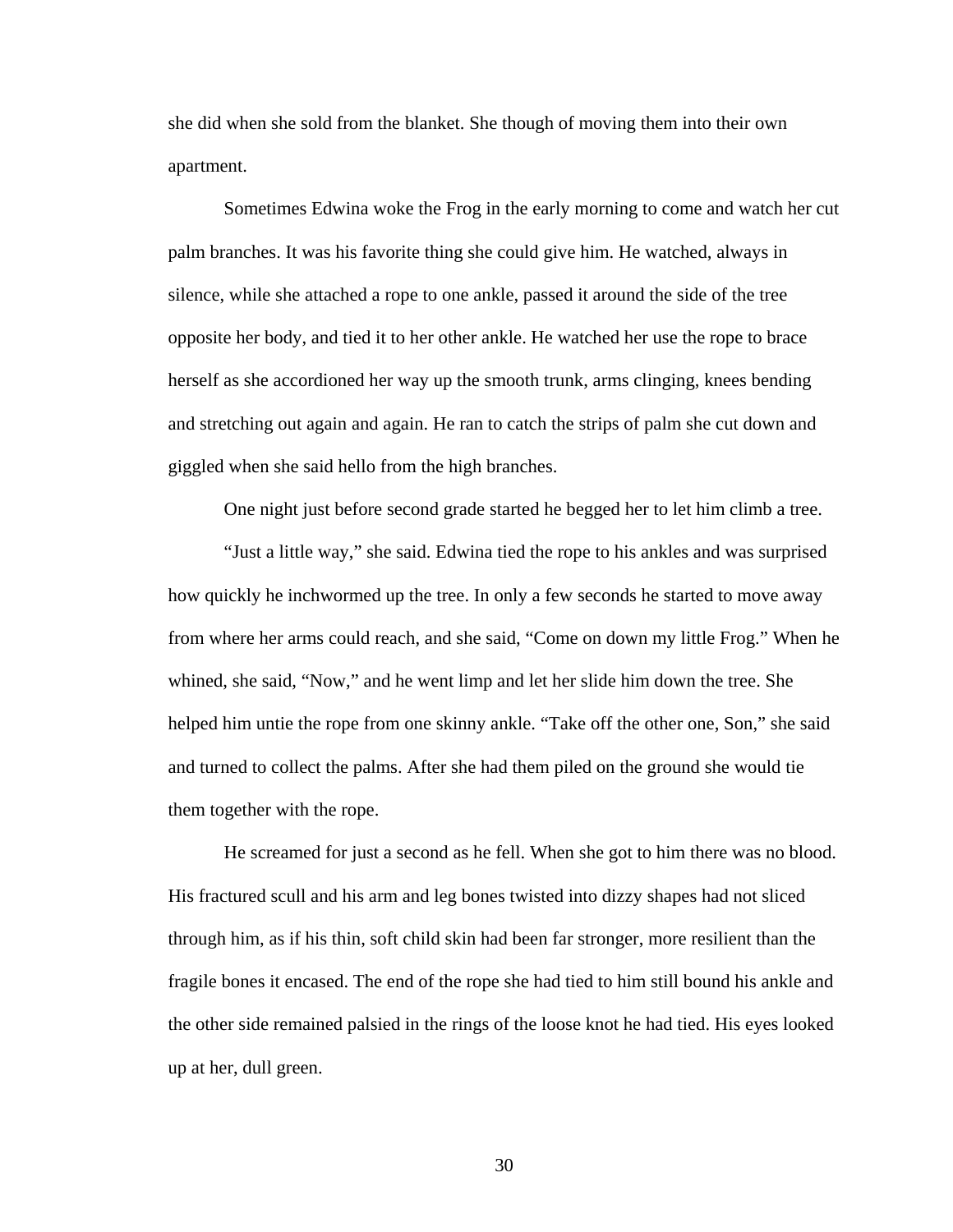For days she worked to weave a figure of her son out of fronds. When she finished it was the size of a boy, perfect with each finger and toe. Frog, she called it and it hardly weighed anything. Edwina laid it in her bed each night, slept next to it until early one morning, after it had dried pale and brittle, she rolled against the boy, crushed it and woke to the fronds slicing into her arms and face. The next day she took the pieces and scattered them near his school and began to weave a new boy.

 $\overline{\phantom{a}}$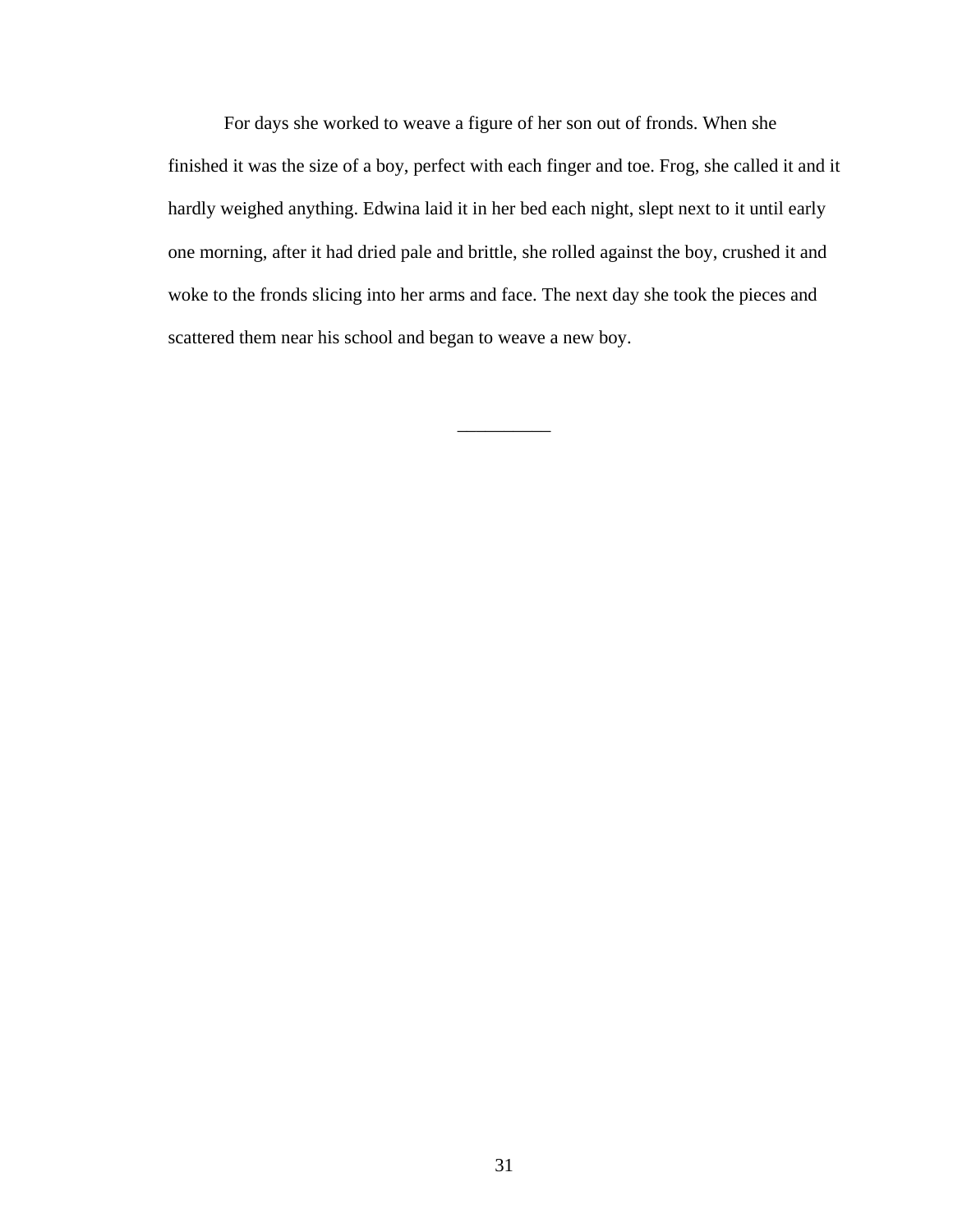## If Love Be the Mother of Invention

 Our great-great to so many powers was a man who wished to hold a woman. He had no land he could call his own or ask a wife to and so he wandered, as a minstrel, through gnarled forests and along roads that deceived his ankles to twist down holes and his toes to catch on stones. He hoped for the trees, the lanes, to open into the next village so that he could have a warm bed and feel the press of welcoming handshakes. His joy was the accepting ears of people who rarely heard news and songs.

 Like explorers who looked up and saw great mountains pillowing toward the sky, he fantasized these hills to be the voluminous breasts of a sleeping woman, trod across her wetleaved hips, rough feet pausing, seeking the gentle rise of her breath, this lonely minstrel, our great-great, found, in a sleepless midnight shadow, a hollowed tree stump. It was light enough to lift up and cuddle, curved so that he nestled his hand into its waist and it had a hole in the belly around which he longed to run his fingers. Like sailors who saw long, flowing hair in knots of kelp, the flash of milky skin and tapered waists when dolphins leapt beside their ships, the minstrel imagined onto his stump the face of a woman. He stroked the wood, soft with age,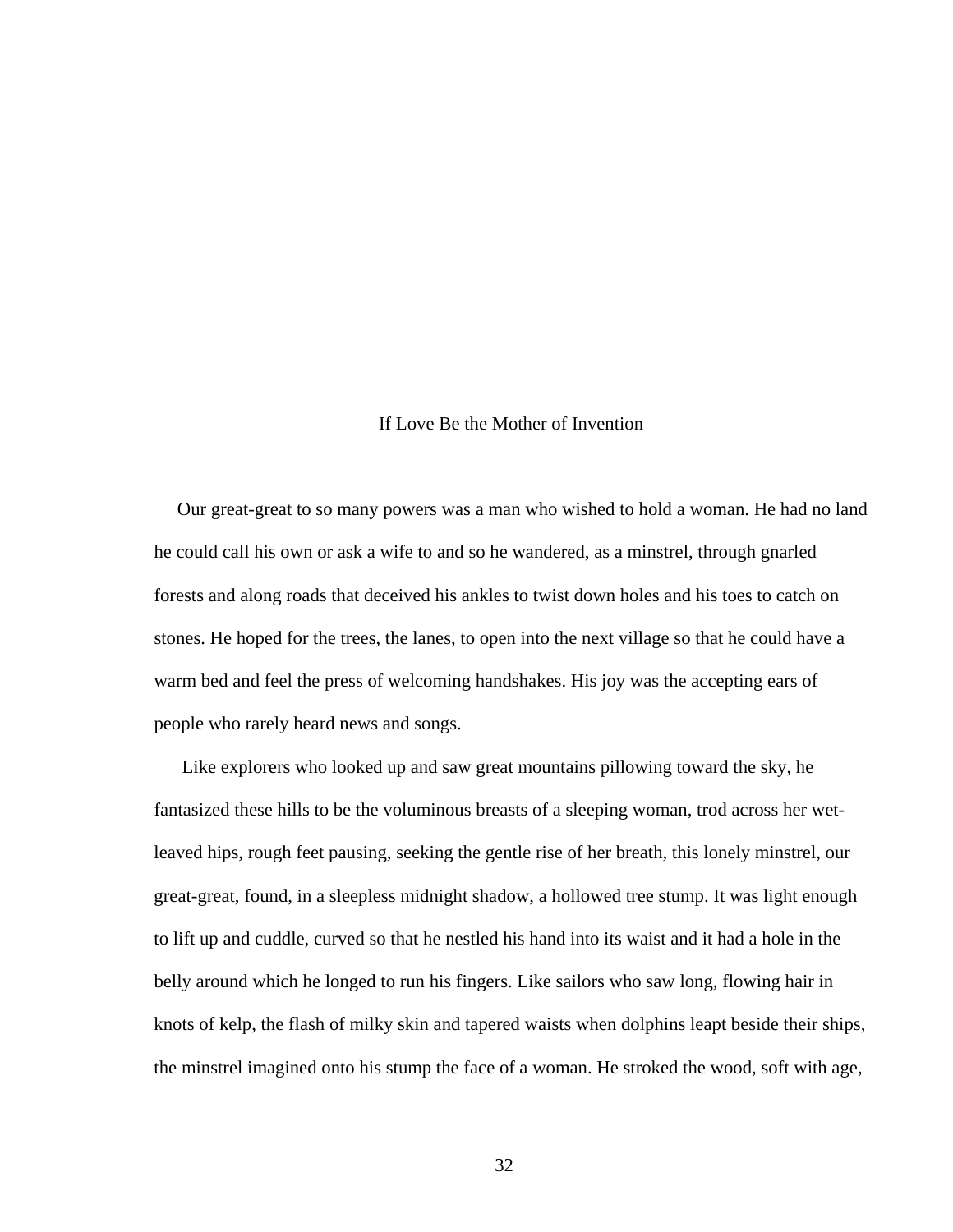down where he felt muscles stretching out to grip hip bones. He gently patted the round of her backside and the log answered him with quiet notes thrummed out from the hole in the center. The lonely, wandering minstrel began to sing a song to the log. He trilled high and wavering, pushing his sweet voice to the edge of its range and, then, pressing the log against his chest, one hand at her waist, the other cupped to her breast, plunged down into base notes. He gasped when the log trembled in response. Along the smooth of her stomach he lightly tapped a finger, keeping time, and then used the flat of his hand and struck her with his knuckles and heard her sing along, heard her hum, click her tongue, beat a foot in rhythm with his song. Ah, he thought, what a pair we will make, our sweet voices wrapped around each other all day and our bodies all night. They sang till dawn lit the sky and then he fell asleep, bound around her.

 When he awoke there was, next to him, a log, hollowed by ants. It had vague curves and a hole at its center where, long ago, a branch had fallen away. He took it with him and for days carted it around, singing and tapping against it. The music pleased the people. He came to think of the log, always, as *her*.

 He discovered that, if he plucked the rope tied to keep her on his back, she sang out. So he tied more ropes. At night he unbound her and ran his hands over the smooth grain of her skin. He pealed away bark to expose fresh, moist wood. He heard, in the whisper of his fingers upon her surface, moans that answered his own. During long days on the roads, her smell, like earth and baking bread, remained on his hands.

 Eventually, though, her waist and hips seemed to lose some of their youthful firm and her breasts were not as appealing. He dreamed of other logs.

 To bury such thoughts, the minstrel held her hard all night and pulled fiercely at the ropes, sang desperately. But while he walked the broken country roads the log weighed heavy on his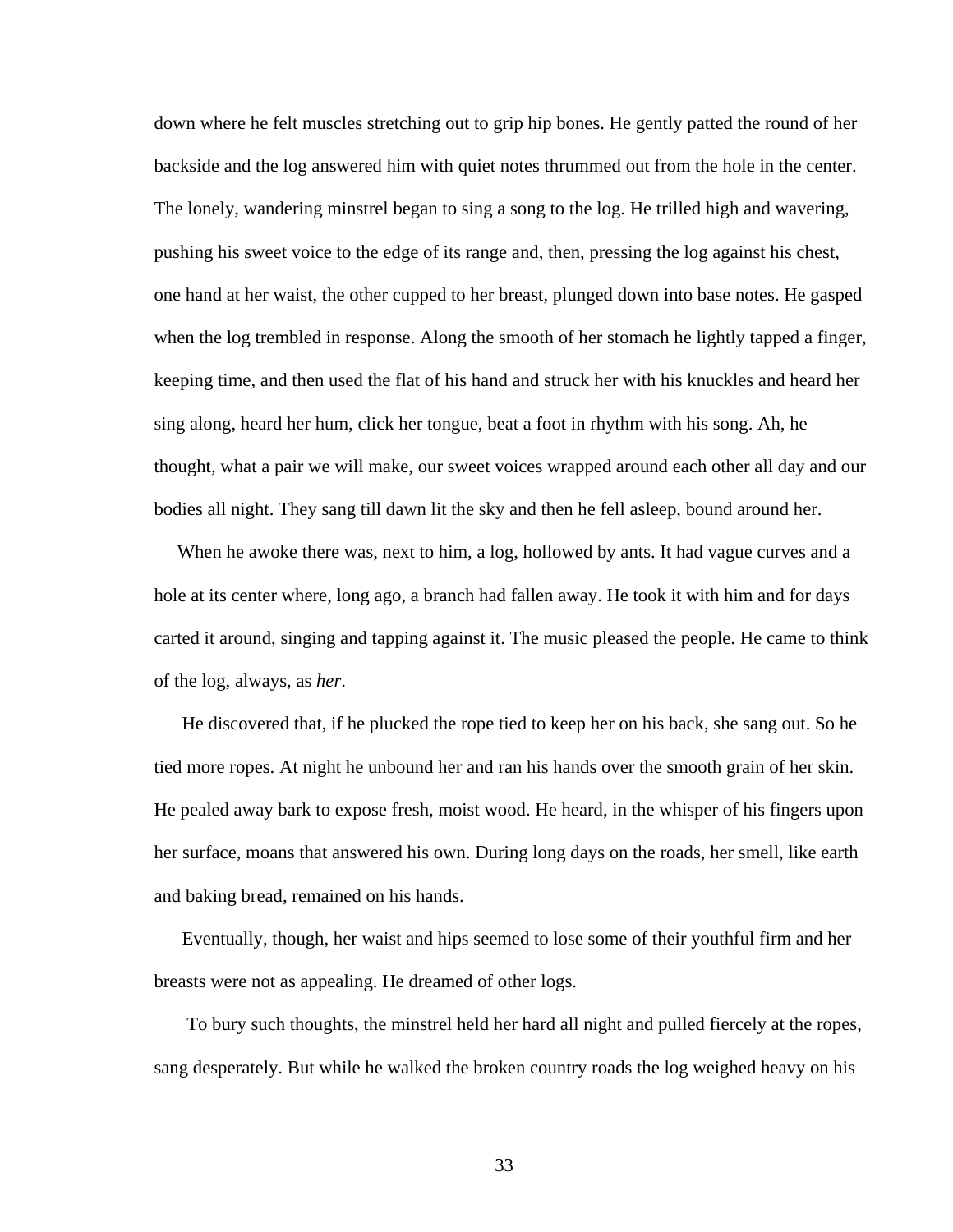back. Eventually he told himself that she sang flat, that her skin had become dry and bleached and reminded him of a dying thing, that he could do better. His caresses became half-hearted.

 He searched the woods, leaving the old log waiting at crossroads, going deep into dales and following faint deer paths until they ended in thicket, but could find no better log. The only thing to do, he felt, was to make his own. The minstrel paid carpenters to thin wood he delivered from the forests, soaked the boards in rivers until they became pliable and worked them into crests and valleys. He put a neck and a head on his engineered log, so he could feel her solid form when he brushed his fingers against her lips and eyelids as she slept.

 He pegged ropes into his new log, like the cords of a throat. Then she was done and he ran his hands all over her, dipping his fingers into the hole in the center to feel the close air in the darkness inside, lingering his thumb along the ridges of her pelvis. That night, he took his old log and, for the last time, eased her down from his back, laying her next to a stream. He untied the ropes around her and, though she had come to disgust him, kissed her shoulders. Placing his hands flat on the small of her back, our great-great murmured a thank you and a goodbye. He murmured them again in a song.

 For three nights the minstrel slept, touching his new-built log with only the outer edge of his hand, and on the fourth he gathered his courage and he gathered the wood and sang. He tapped against her and plucked on the ropes, touching his fingertips to the arteries contracting on her neck. His song, of men who find love in clouds and in the laughter of rivers, was sweet and true.

\_\_\_\_\_\_\_\_\_\_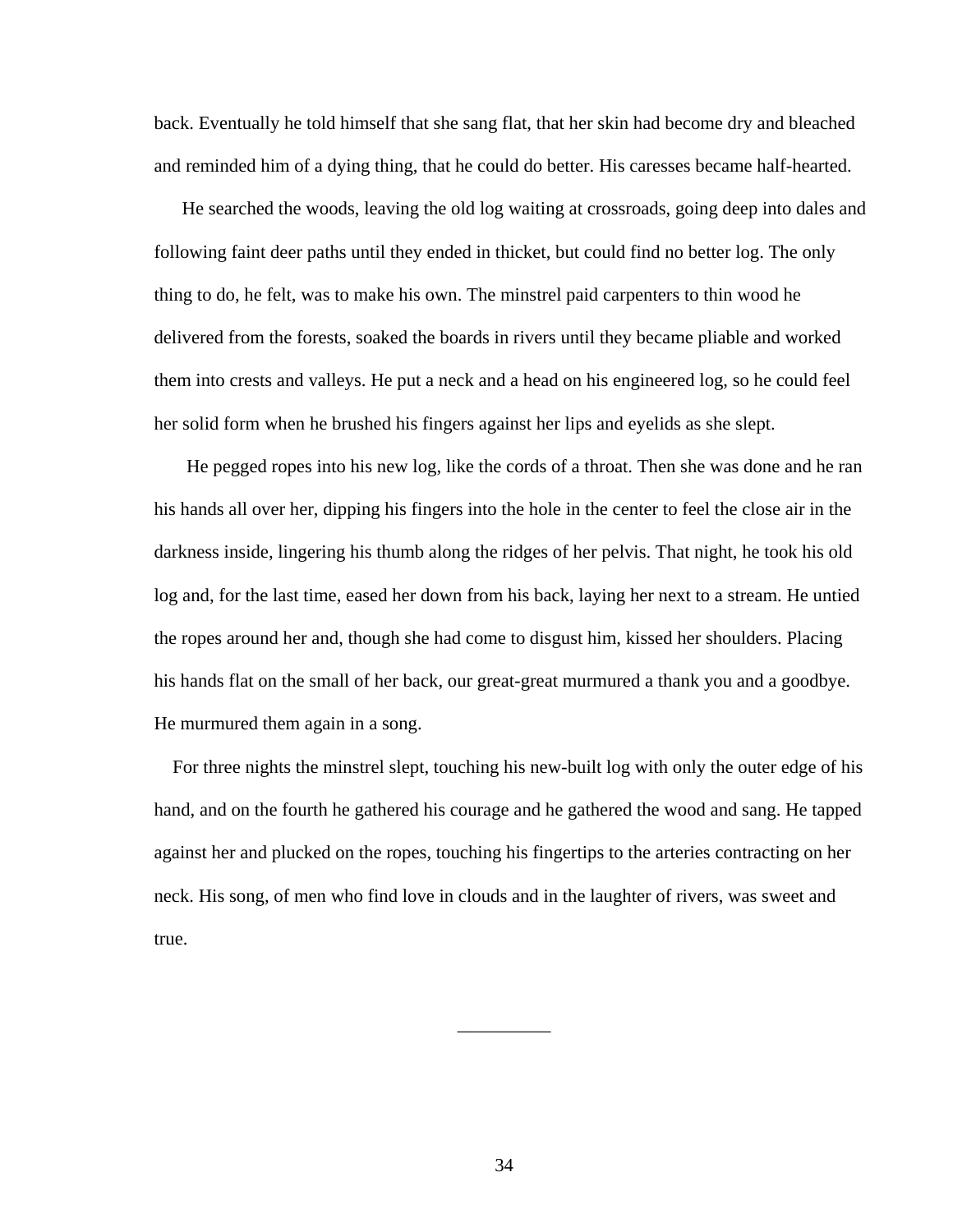## Everything We Learn We Learn Again

 After Shasta left I had a room all to myself but when I woke up each morning, her bed against the far wall, still made, I wanted to squeeze my eyes shut and pull the covers up over my head. The first day Jimmy could limp around a little I got him a can of chicken chowder to celebrate. Store brand, but still. I dumped it into his scratched pot and heard Jimmy up, his leg dragging, and the scrape of furniture on the floor. I didn't go help him. When I went to sleep that night the two beds were pushed together, a blanket over them so that they looked like one regular adult sized bed. At night I lie and silently thank him for how relieved I feel to not sleep with Shasta's empty bed in the room. Then I whisper apologies to Shasta. I squash my hand and foot down into the crack between the two beds. Sometimes I wake up on my belly, angled across both mattresses, and smell her, dish soap and peanut butter cups. Other times I wake up with them separating to drop me down to the floor because I'd wormed down so far between them.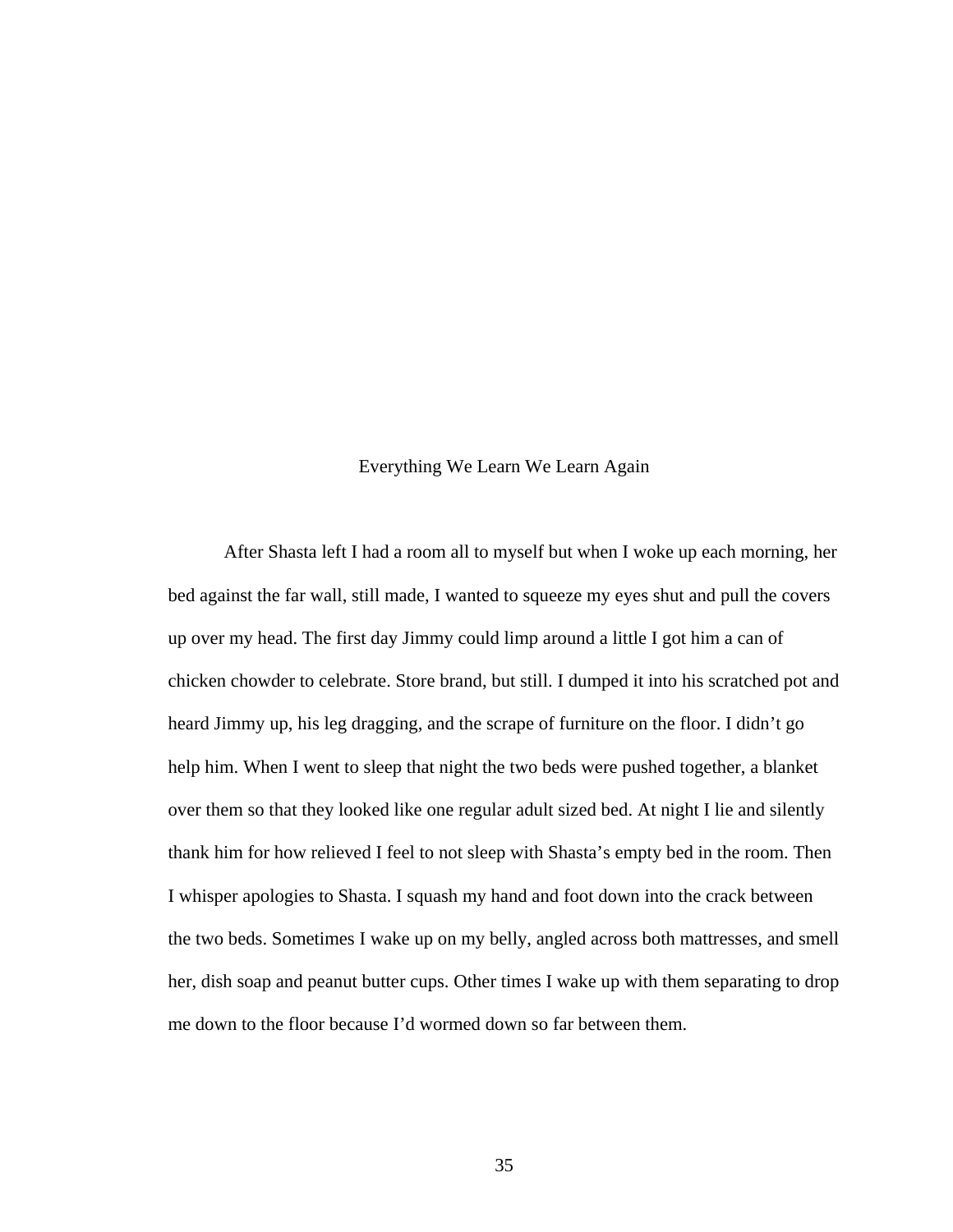This guy sells corn and tamales out of a shopping cart. He comes through The Rancho Lago Apartment Living every day, clattering up the sidewalk and into the parking lot, turning small circles on the blacktop, pumping on a bicycle horn and a bell. This is a western city, apartment complexes stretching out over the desert and no one walks, so you'd notice the guy even without his shopping cart. He's short, shorter than me, Spanish, Mexican, I guess, and with one of those big furry mustaches. His sales are real good.

 Jimmy says as long as he's lived here he's been buying tamales and stuff off the guy. That's most of the three years since high school. This past week, if I'm home when the guy rolls through, Jimmy won't stop till I go get some corn. He'll moan about suffering and his only pleasure and feeding the soul.

"Take money from my wallet," Jimmy says.

Jimmy is half paralyzed from the snake bite, so I go out to the man.

 Money is a thing with us. Jimmy and me. We don't talk about it. Just after graduation and my wedding I lent him some, a few thousand. A whole lot. He's never paid me back. Sometimes when he gets on asking to spend money for the corn, a dollarfifty, I what he owes me. He does too. Still, he can have the corn because he's suffering a little and has the gift of smooth talking and I have the gift of wanting to please people. That's what Shasta says. She has the gift of wanting to take care of people, including herself, which is very different from wanting to please them. We are triplets. When you have been one way your whole life it is hard to be another way.

 I go out, clenching the bills from my purse. I tell the corn man, "Completo," like Jimmy instructed me.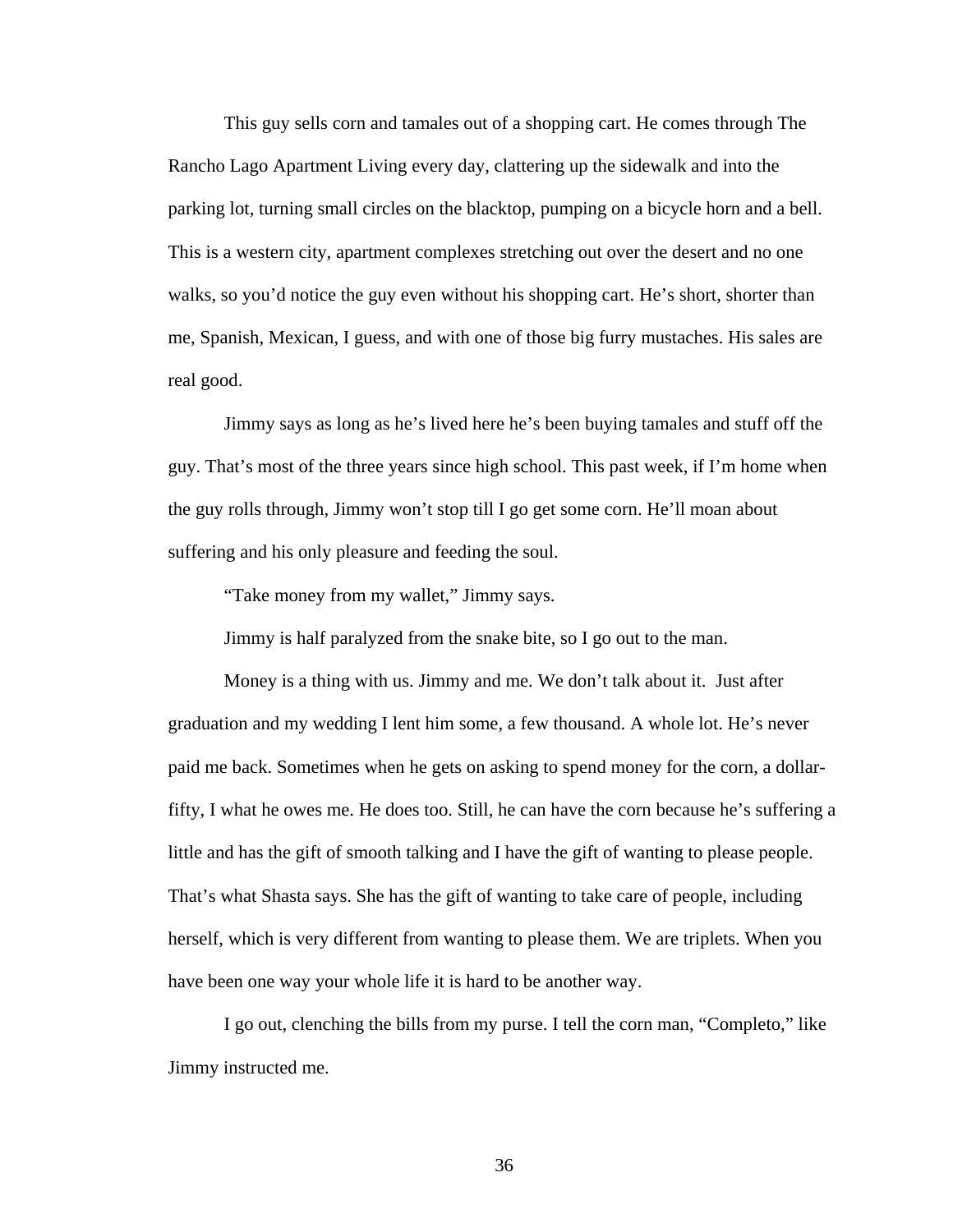It does not matter where the money comes from at this point. Jimmy's wallet. My purse. We are broke. Real broke. All cash is our cash.

The man, each time, holds up a pointed wooden stick and a styrofoam cup.

"Estick? Cup?" he asks.

"Cup."

 I am unprepared for the efficiency with which he tongs an ear of corn from a cooler, lays it on a square of parchment paper on top of another cooler, skewers the cob, slices the kernels off in thick, even sheets, funnels the corn into a cup, squeezes in mayo, butter and cheese. He tilts his head toward a shaker of hot pepper, "Yes?"

"Yes," I say.

He pops in a plastic fork.

 I like that he asks every time about the cup and the pepper. I like not being defined.

 I won't eat any of it myself. I don't want food out of some cooler, but I help Jimmy wipe the stray kernels off his lips and feed him if he's tired.

 I take all the cups and draw smiling faces on them, like pumpkins, with the triangle eyes and nose and the mouth a moon on its back and I have a line of them in the window, on the other side of the blinds. They are for Shasta. All those smiles if she decides to come home.

 Sometimes when I go out to the man, it's just me and I feel the large, blinded windows of the apartment complex looking down. Sometimes there is a group of people gathered around the cart talking Spanish and I smile at no one specifically until he points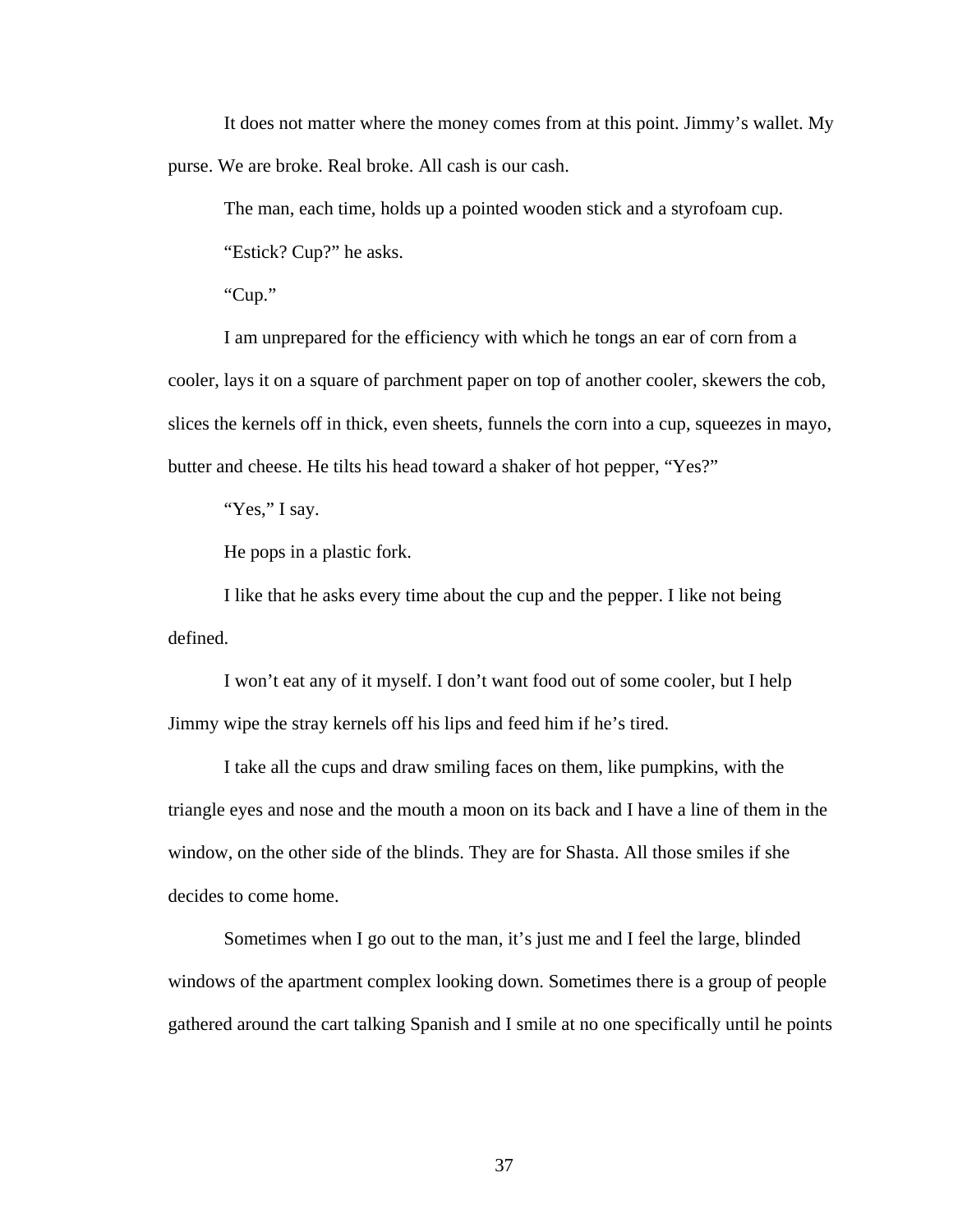at me and I say, "Completo," but halfway through the word I get embarrassed and mumble.

 I bought Jimmy some corn two days ago, when he and I started up our ice cream truck business. It hasn't gone well, the business. We transitioned out of the exotic insects and cactuses because of his injury and the economy. And after Shasta left. We hadn't done anything, really, since then, but the other night Jimmy was plastered and decided he wanted ice cream, like he was a pregnant lady or something. I wouldn't go get any, because of the money. No cash. No ice cream.

 "That's it, Lon," he shouted. "Ice cream. We are going to sell ice cream. I've got the truck." He had his one good arm waving around so I thought he might knock himself silly with it. Jimmy's van is white with the windows painted over, except the driver's and passenger's and the front windshield.

 "We can't." I knew I tried to sound like Shasta, level and flat like a rock wall. But if Shasta had been there she would have turned around and walked out of the room without even saying anything. "Don't engage him," she always told me.

"Good! Good!" said Jimmy.

"Don't you need a license or something?"

He snorted and raised his eyebrows at me.

We hadn't had a license for the exotics but I'd felt good about that idea. Everyone over-waters cactus. The scorpions, too, don't last long. We thought people would always need replacements and they would want the next designer species. It turned out we were a small-time operation and when the economy went Jimmy's connections petered out. He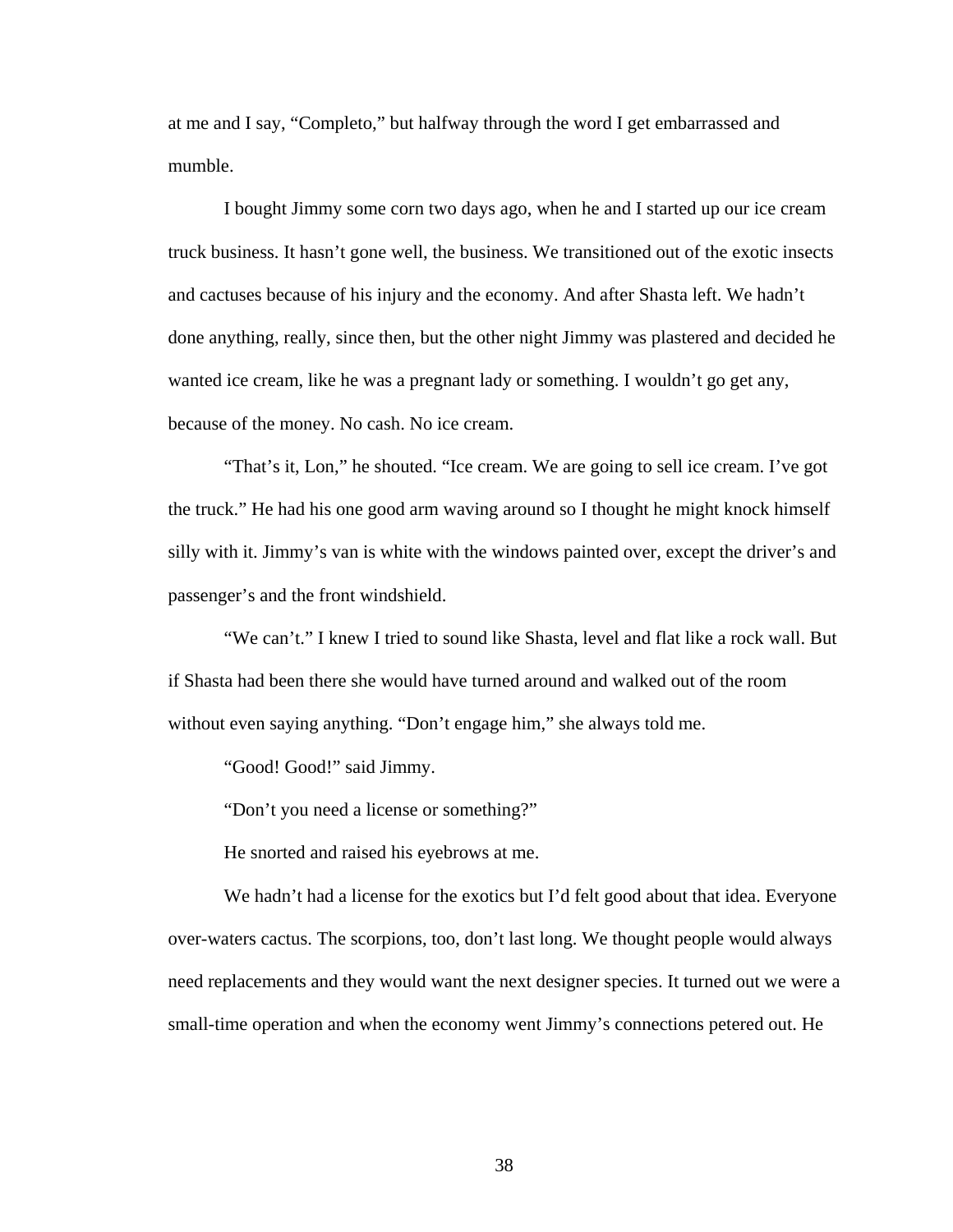said it was for the environment that we gave up the spiders. He says it over the phone to whatever bastard he's trying to press.

 "You need the song," he said. "The ice cream truck song. Get the speakers up on the roof. And that tape player that takes the double Ds. You are good at that stuff, Lon. I couldn't do it, but you can, Sunshine."

 I have yellow hair and they have brown hair, Jimmy and Shasta, and it makes me angry when they call me that. Sunshine.

"Jimmy, who's our market?"

 "It's the desert. Everyone wants ice cream. I sure as hell want some right now. If I heard some truck going by playing that song I'd drag myself out there, fingers, knees bleeding. When was the last time you saw one? A truck? Everyone's the market and the market needs us."

 The next morning I had the speakers up on the top of the van. The city wanted our ice cream.

 Jimmy called around and it turns out that the patents on the ice cream truck song are real strict but he knew some people and when I came back from buying the tubs of ice cream I found him grinning and shaking a cassette with his good hand. On a white label sticker smashed onto side B someone had written "Ice" in pencil.

 I used paper towels to wipe out an old, blue Coleman cooler and filled it with ice cubes and the ice cream and set it up in the back of the van and dropped some boxes of cones and a plastic scoop I found at the 99-cent store between the seats. I pulled out into the street and popped the tape in the player that lay down amongst all the cones and stuff. Wires led up through the passenger window to the speakers tied to the van top. Leaning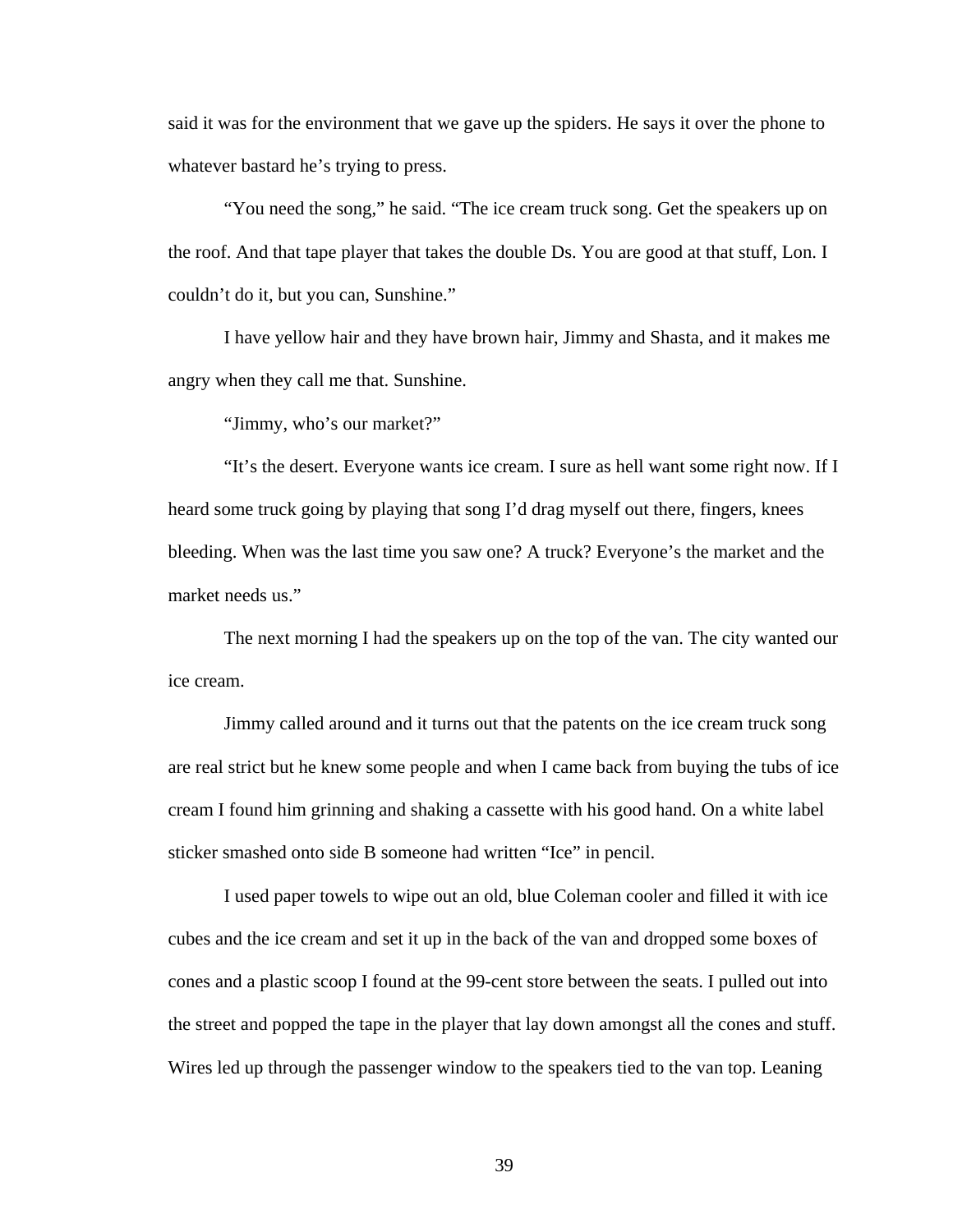over but keeping an eye on the road I hit play and some eerie, strange song vibrated down through the roof. It took a second but then I recognized it. *Oh Little Town of Bethlehem.* 

 I pulled over to the edge of the empty street, put my head down on the steering wheel and listened to forty-five minutes of Christmas carols. By the end the batteries started to fade and *We Wish You a Merry Christmas* came out slow and gurgling.

 I get this with Jimmy, how the let down is so hard because I believe him. When it didn't happen, I found out that I'd expected kids to come flooding out of every door when the music started.

I called.

 "What we have here is an opportunity," Jimmy said. "You just have to exploit it." Jimmy liked to say this. He said it when we were fifteen and found the cart where they'd been collecting for the Homecoming Canned Food Drive unguarded and convinced me to roll it to the school's loading dock and stack everything in his trunk.

 "Yeah, Jimmy, an opportunity. Why don't you just tell me the name of those bastards and how much you spent."

"Let's not limit. Can't you be creative for a second?"

 "You bought some tape off some bastard. You told me it would be ice cream truck music. How would you like to be driving around blasting *What Child Is This?* Who's gonna come buy anything? Some shitty Casio recording." I started singing at him through the phone, slow and nasal. I was feeling the same kind of righteous anger I'd had when we were five and he told me that if I cut the hair off Ms. Oinks it would grow back thicker and more healthy. Nothing feels as good as that kind of anger, so I really got into it around, "This, this is Christ our Lord."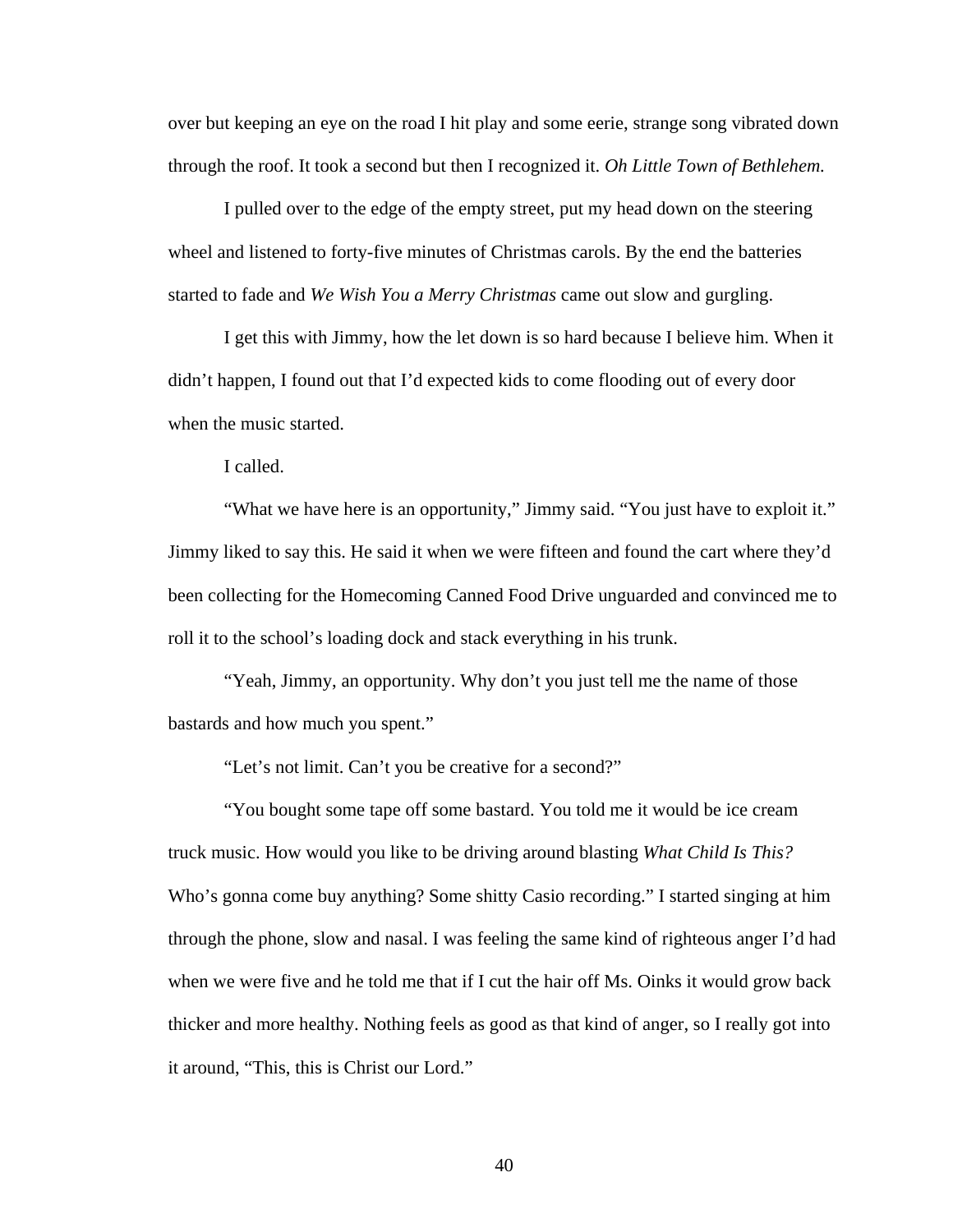"Shut up," Jimmy said, and I began *O Holy Night.*

He raised his voice, "What's the problem? Everyone hates that "Do your tits hang low" bullshit. Here we got something new. Christmas with your ice cream. Christmas Cream. Good. Christmas Cream. I'll paint it on the van tomorrow."

 He joined my singing. Even over the phone, with his warbling and taking his voice high up into a falsetto and then down deep, I knew he was doing an imitation of our elementary school sports and music teacher. I tried not to but I smiled. I made a gesture of throwing something through the windshield and then we gave it our all for "Fall on your knees. 'O hear the angels' voices."

"Now get out there and sell some ice cream, Champ," he said and hung up.

 Even if Jimmy hadn't been paralyzed he would never have painted anything on the van. When we were kids he designed a whole lot of couch-cushion forts and I was the only one who ever built anything. Shasta stood by to make sure Jimmy didn't convince me to do something that might get me killed. "Don't climb on that entertainment center." Now she's not here.

 Christmas Cream. It's a terrible idea. Then again. Crackling fires. Comfortable socks. Presents. And ice cream. By the time the ice in the coolers melted I thought *O Come All Ye Faithful* might just work. But we had no cash to buy paint.

 That first day I drove up and down the streets and no one bought anything but it wasn't so bad. It was new and I kept thinking, maybe, that I had seen Shasta turn the corner in front of me. I'd gun it and find no one on the sidewalk. For that second, though, when it might have been her, I felt good.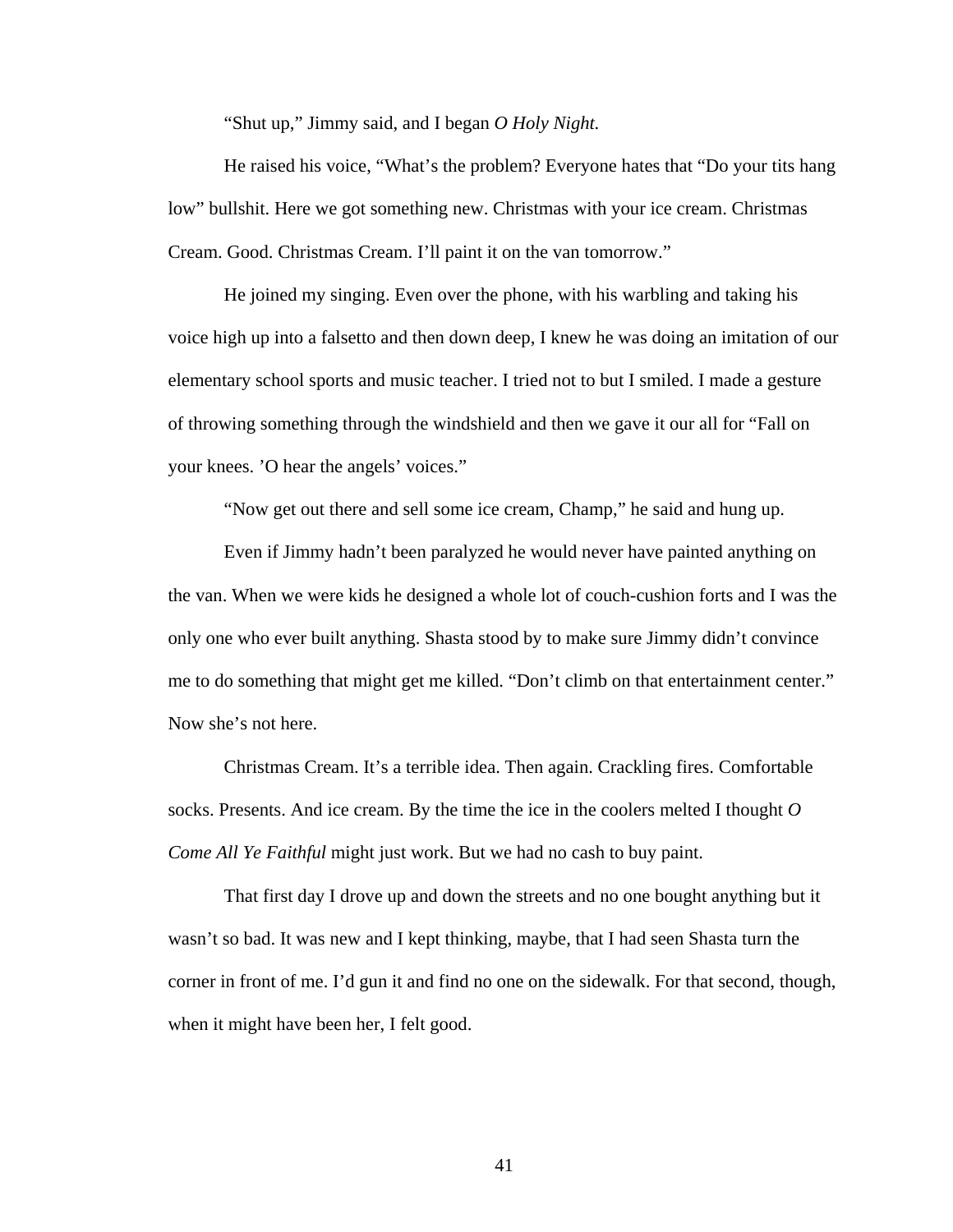One guy did flag me down and came up to the driver's side window. He was skinny and wore a suit.

"Where's Jimmy?" he asked.

"Who?"

"Jimmy. It's his van, right?"

"Ice cream?"

"Tell him Miffer says, 'Hey.'"

"Want some ice cream?"

"What?" he seemed to noticed me for the first time.

"I'm selling ice cream."

"Where?"

"Here. Now."

"Out of the van?"

"Yeah."

"Oh. What kind?"

"Vanilla and chocolate."

"Vanilla, I guess."

 I climbed in back and opened the cooler and the tub. Around the back of the driver's seat I could see the man leaning his forearms on the open window and thought how easily he could get in and drive the van and me away. The ice cream scooped out more in slabs and chunks than the smooth ball I'd hoped for. I watched his hands, lolling into the van and listened to the engine chug and smashed the pieces down into the cone. I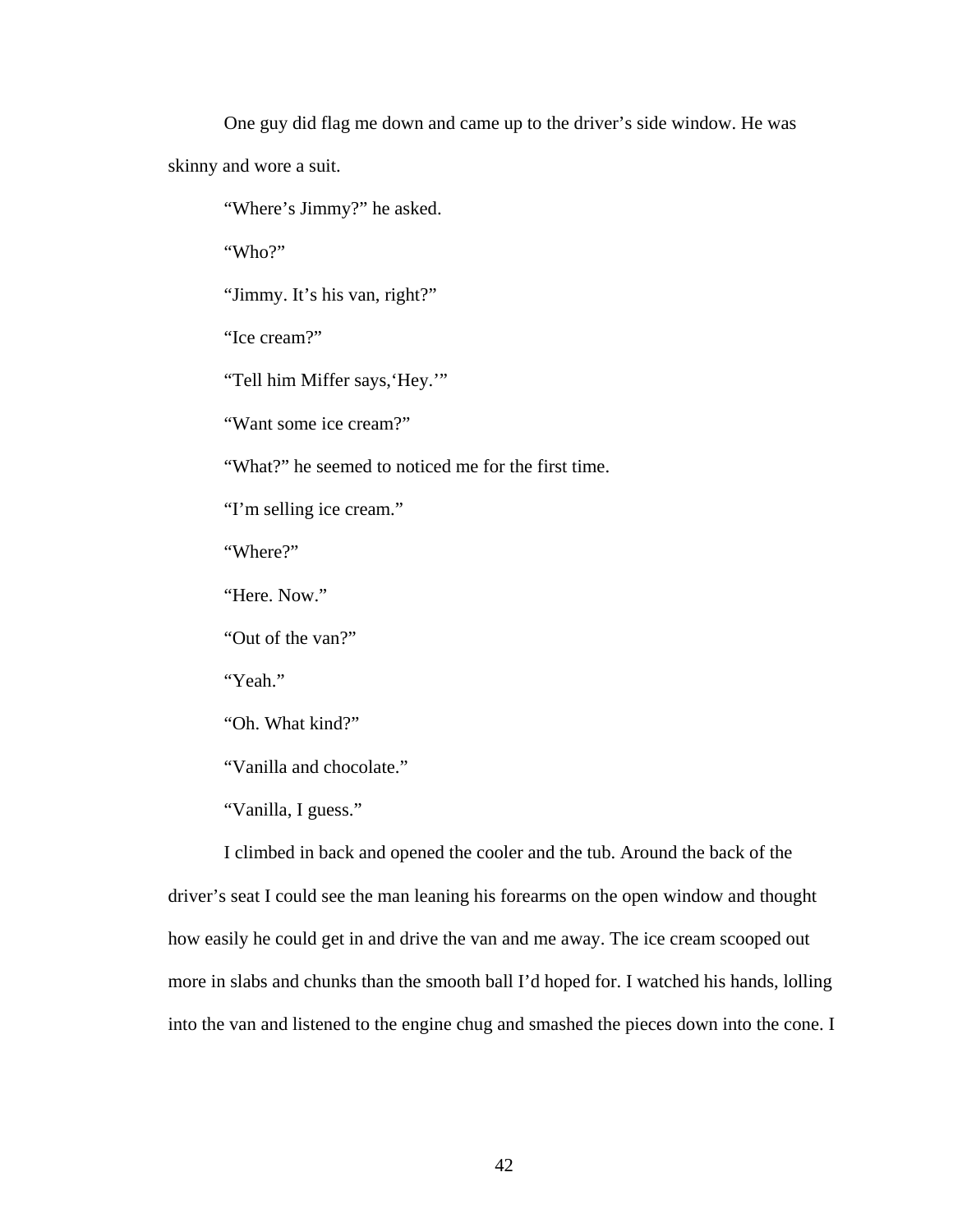clambered back to the front, into my seat, scooting my legs under the steering wheel, cone held aloft, making sure his hands retreated as I moved forward.

"Two dollars," I said.

"What. It's not packaged?"

"Freshly scooped."

 "Is that even healthy? Do you have papers? Tell him Miffer says, 'Hey.'" The guy walked away.

When the gas gauge flipped over to empty I drove home. I got the front door open and started dragging the cooler in. Jimmy yelled out of his bedroom.

"Yes?" I said.

"I called a bunch."

 "Yeah. I was driving." I'd let his calls go to voicemail and then listened to make sure he was all right. I felt strange and powerful not answering his calls, not dialing him.

 I looked in the doorway of his room. Jimmy bit the cuff of his shirt, something he's done since I can remember.

"I thought we should use the minutes," he said.

This is the last week we'll have cell phones. We can't pay after that.

"We still have a few more days," I said.

"We'll sell enough ice cream to keep one of them," said Jimmy.

"We should probably hang on to this one." I held up my phone.

"That one?"

 I looked at the ground. "It's newer." I wanted to keep that line going because I thought that Shasta would call me before she called Jimmy.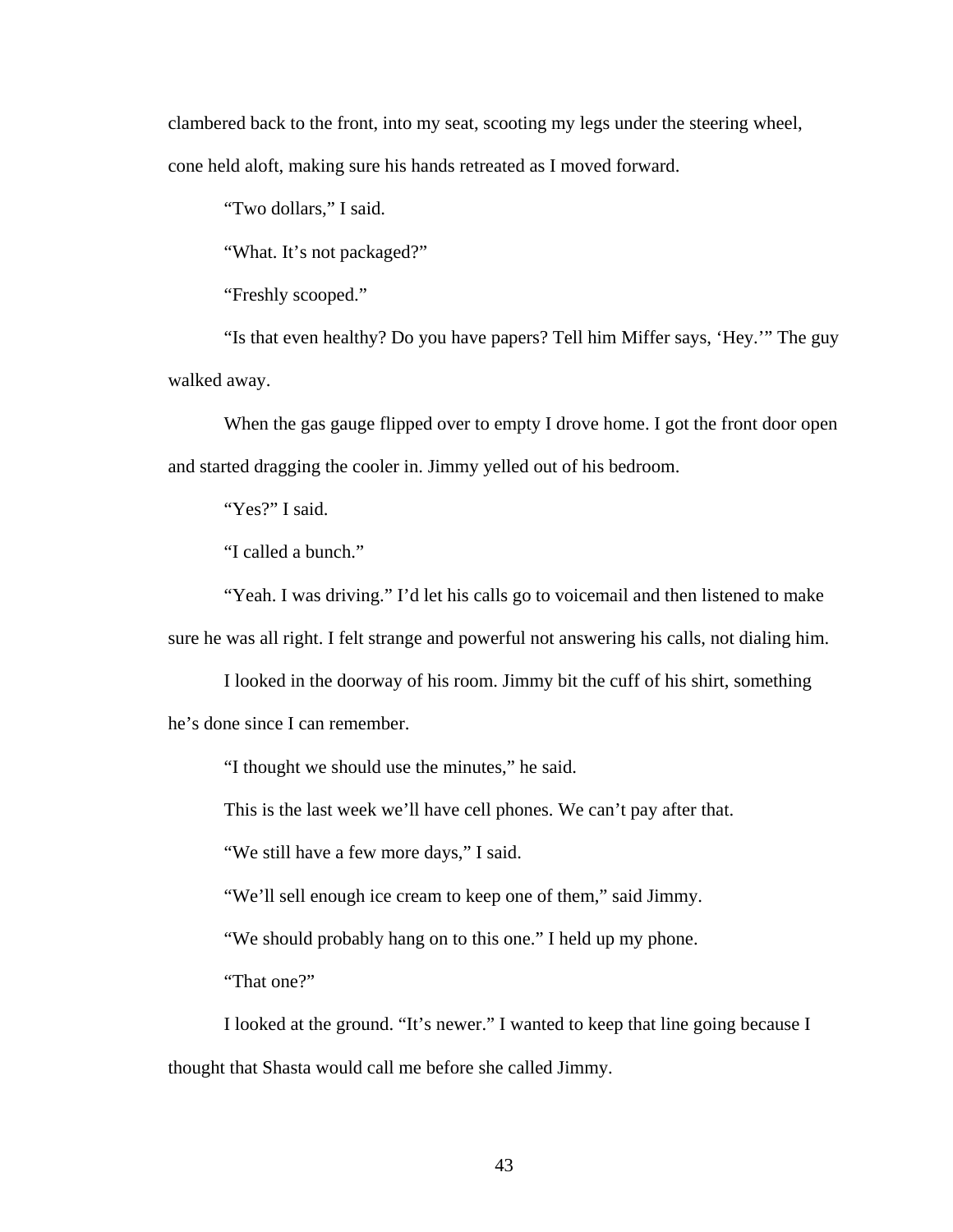"We'll see," he said.

"The ice cream can't sit out," I said and went to the kitchen.

When I returned to Jimmy's room I brought him a bowl. Vanilla.

"Thanks," he said.

Then we didn't say anything.

In the morning I found him in the kitchen with another bowl of ice cream.

"Jimmy. You can't eat all the ice cream."

"There's tons of it," he said.

I started to load up the coolers.

"Miffer says, 'Hey.'"

"Fuck."

"He almost bought a cone."

"Just give it to him free."

"Christ."

"You can take my gun. I said it before."

"I'm selling ice cream."

"Sure. It's fine. Anyway, what else are we going to do?"

"God. It's like Ms. Oinks."

"Not Ms. Oinks again."

"You laughed."

 "I was five. Jesus, Lon. Maybe I was scared. Maybe I felt bad. Maybe it was funny. I can't remember."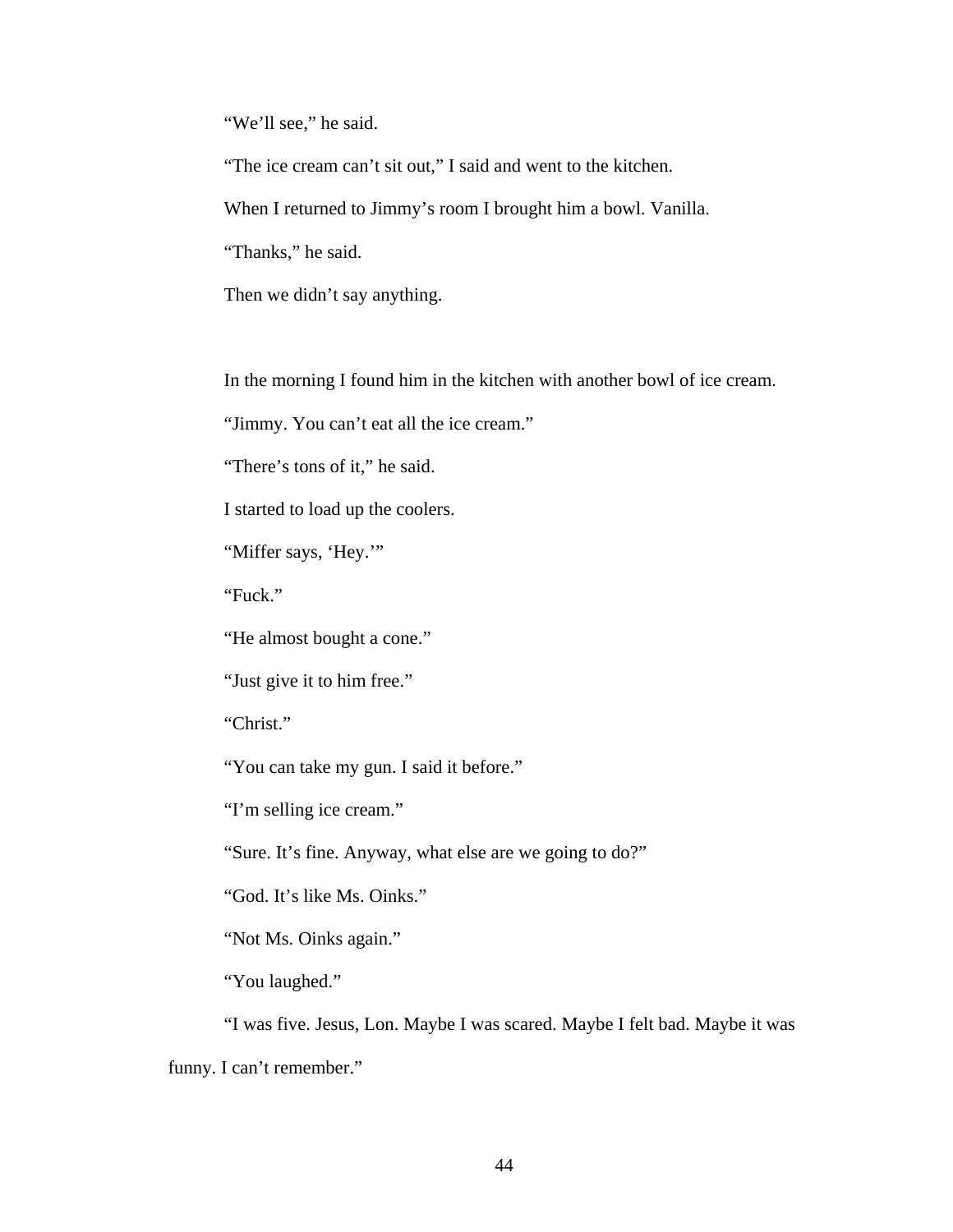"Can't remember."

 I squashed the tubs of ice cream into the cooler, and slammed the lid and stomped on it, forcing the tubs down into the ice. I grabbed the cooler handles, grunting a lot while I lifted and banged it against the kitchen door frame and a table in the living room and the wall by the front door. Then I set it down and thought that maybe I couldn't remember everything exactly either.

I went back into the kitchen.

"She's fine," said Jimmy.

"Yeah. She might just be fine."

"I saw someone yesterday, but it wasn't her," I said.

We don't talk about it, but we've got that thing, like you hear about with twins and stuff. We know when one of us is in trouble. That's how I came back. Shasta called me to find out what was wrong the same day I was calling Jimmy to find out what was wrong with Shasta. My husband was divorcing me after a two-year marriage. Jimmy said Shasta was being funny. Funny is what we sad about Uncle Al and the lady next door and our mom when we were kids.

 Jimmy and me had started with the cactuses because by the time I got back Shasta wasn't working any more and I couldn't find a job.

Jimmy said, "There's three-hundred-dollar cactuses here. In the desert."

 Jimmy had the van with the painted-over windows and some connections, bastards who knew high-end clientele, but I was better at setting the traps for the insects and finding the barrel cactus hiding under rock shelves.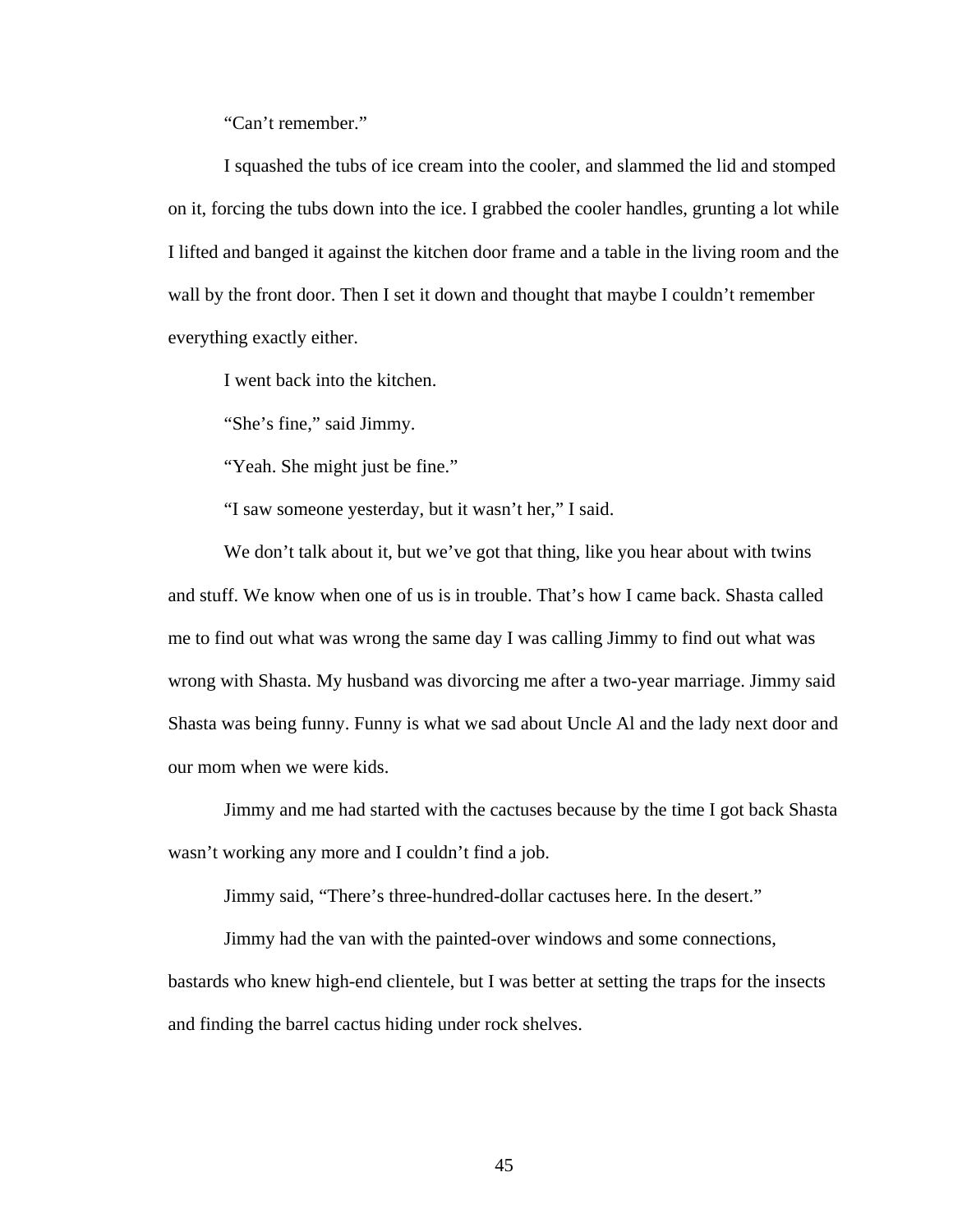I also handled the forest rangers. I didn't think they would cave so easily. I guess their hats had impressed me. But I have a good smile and dated one for a few weeks and he never knew or never said anything about the bugs and the pots I took out. When I broke up with him, Jimmy, as my business partner was furious. Jimmy, as my brother, was delighted. "Not good enough for you, the bastard. Smug. Law enforcement."

 We never told Shasta what we were doing. She didn't ask and she didn't click her tongue at me like she used to.

"How's work?" she'd say to me.

"Fine. Waitressing's hard. How did you do it so long?"

 Her smile had become kind of vague. She worked really hard to get smiling and then stared off at nothing, forgetting to stop.

Jimmy finished his ice cream and I said again, "She might just be fine."

I could hear the corn man rattling towards us.

"Don't ask, Jimmy," I said and carried the cooler down.

The corn man did some business as I rummaged around in the back of the van.

"Completo?" he asked when I came out and started back to the apartment.

"No thanks."

 On an electricity bill I wrote *Christmas Cream* in bubble letters with a blue pen. I drew some snow flakes falling into an ice cream cone, but I think it looked more like some kind of stretched pyramid. I took Jimmy's gun and put it in the glove compartment and taped the paper to the passenger's side window.

 The cassette binged and I tooled along side streets and circled parks. By the second time through the tape I thought I might go funny. No one came to buy any ice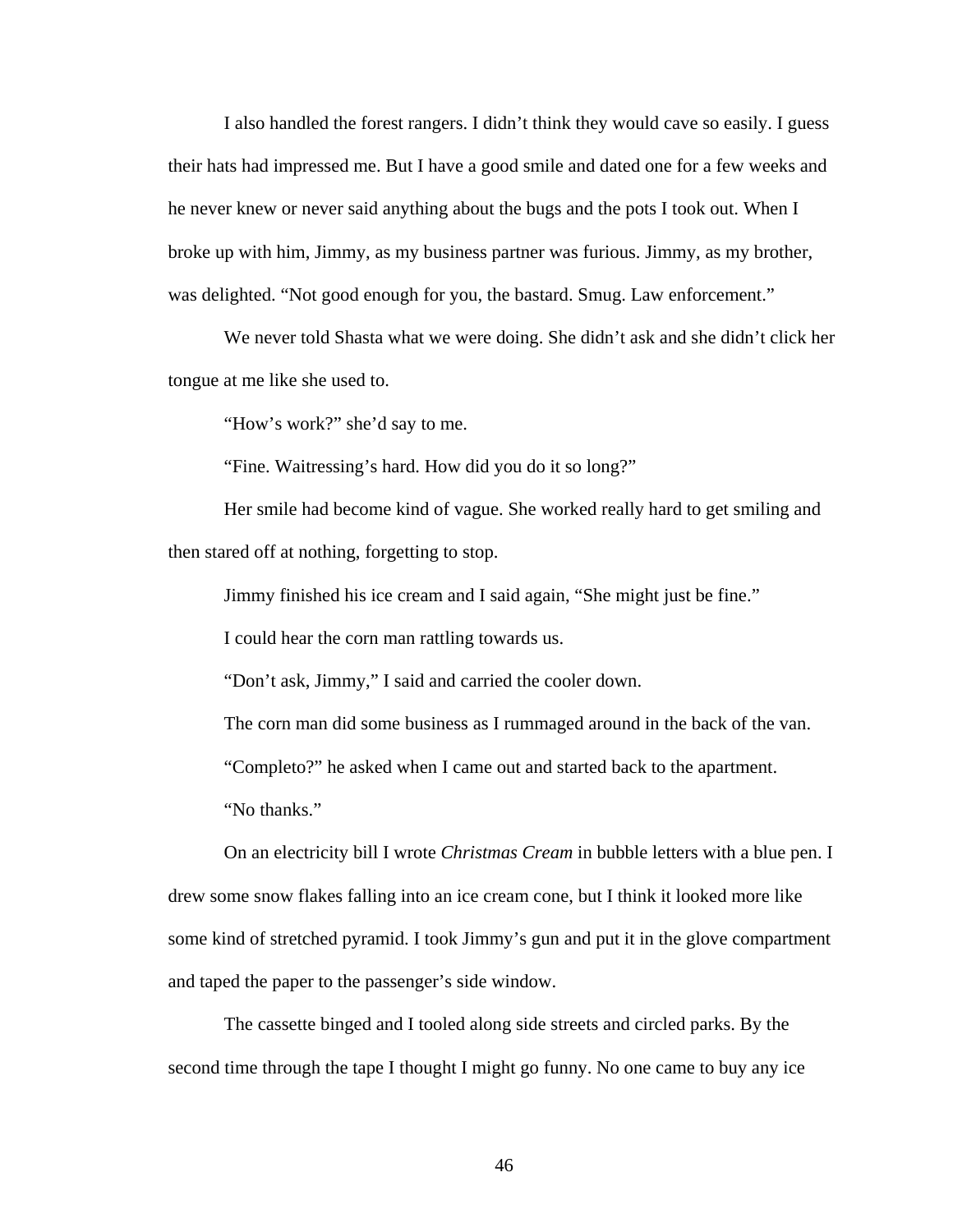cream. I pulled into a tot lot and watched a mom push her kid in one of those baby swings with the leg holes and the back and waist high up like a giant diaper.

 Shasta walked into the park, holding the hand of a little girl. I saw her from the back, that dark brown hair, wavy to the shoulder, and the walk, how she lifted her feet and kicked them out at every step. Jimmy walks that way, too, or he did before being paralyzed, and I guess I do too.

 "Shasta," I shouted. Then I slid down in the seat so she wouldn't see me trying to sell ice cream out of Jimmy's truck.

 In the small space between the steering wheel and the dashboard I could see her. The little girl ran to the metal merry-go-round and Shasta grabbed one of the bars looping up out of the center, and swung the merry-go-round in a circle. I didn't expect her to use her shoulders, to push so hard, and for the merry-go-round to spin fast, the child screaming happy as she came toward and away and toward and away from Shasta.

"Shasta, over here," I whispered.

 The child turned in her seat and, before Shasta could stop her, jumped off the spinning toy, arms up for a moment, and then she hit the ground and rolled and came up laughing.

 Still slumped down in the seat I leaned on the horn. Shasta turned. I did not recognize the face I saw. For a moment the image I had been expecting fought against the eyes and nose and mouth before me until my sister transformed into a woman, the mother of some little girl, who I did not know.

 "It was wrong, Shasta, leaving like that," I said. "Leaving me here." I leaned on the horn some more. Then I turned up the Christmas tape as loud as it could go.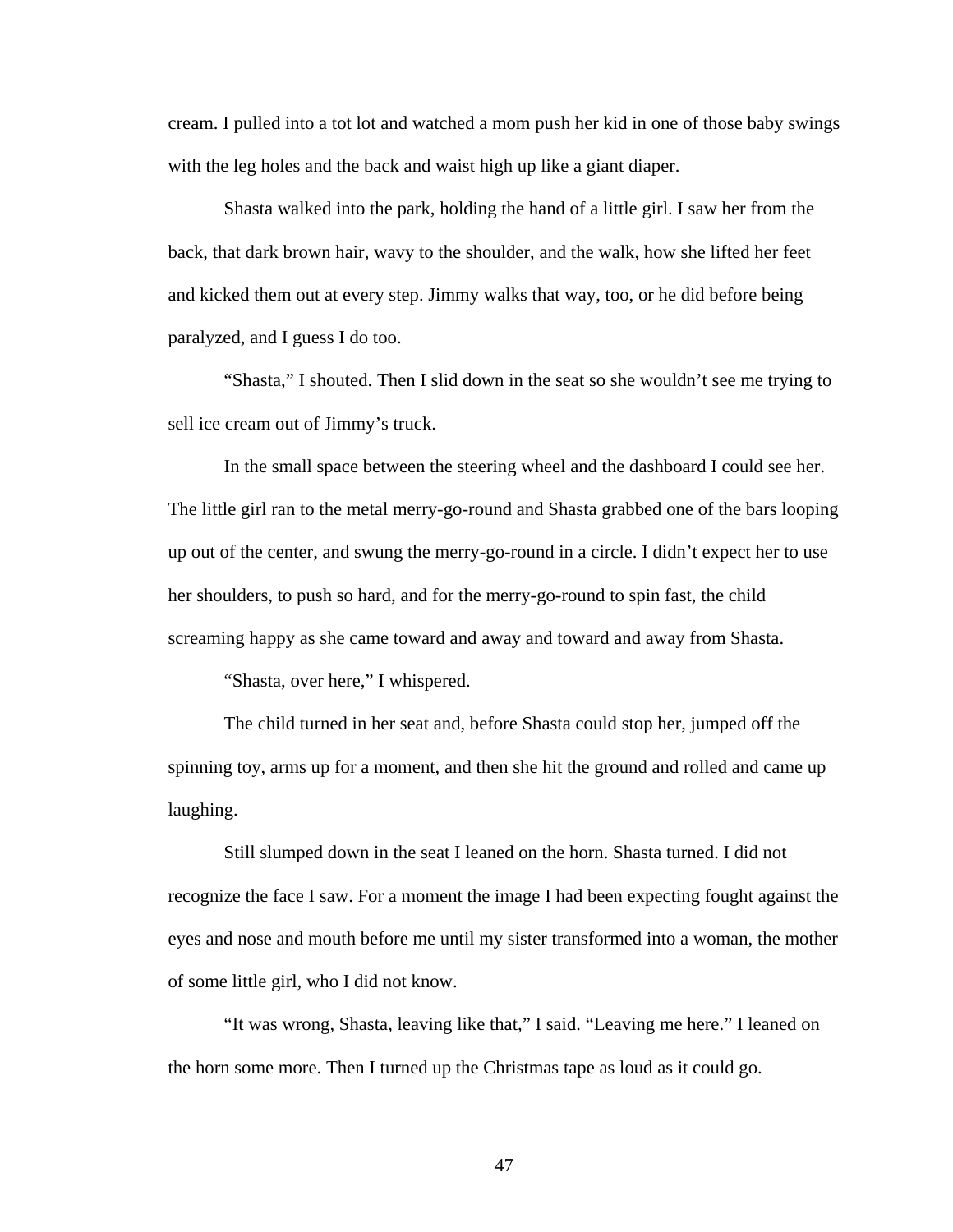"Hey," said a voice. I looked out the window but didn't see anyone.

"Hey."

 Down next to the van a man in full clown makeup, wig and red nose sat in an automated wheelchair.

"Isn't this Jimmy's van?" he said.

"It's an ice cream truck."

"Where's Jimmy?"

I shifted a little to get my hand closer to the glove compartment.

"You his sister, blondie? What? Did you die your hair?"

 The white face paint and circles of red on his cheeks and big-lipped frown obscured his expression.

"You seen the other sister?" I asked. "With dark hair? Where?"

"Pretty like a peach," he said and the engine of his wheelchair ground as he

inched towards the van. "Didn't you tell him Miffer said, 'Hey?'"

He plunged one hand down the sleeve of the other arm. I jerked open the glove

compartment and pointed the gun at him before I saw the fake daisy he held aloft.

"Bang," he said.

"We can't find my sister," I said.

"Put that away, honey,"

 I gave him a scoop of vanilla and one of chocolate and he let me keep the flower. The woman who looked like Shasta was not in the park anymore. I sat listening to *We Three Kings* and petting the musty petals of the flower over my face.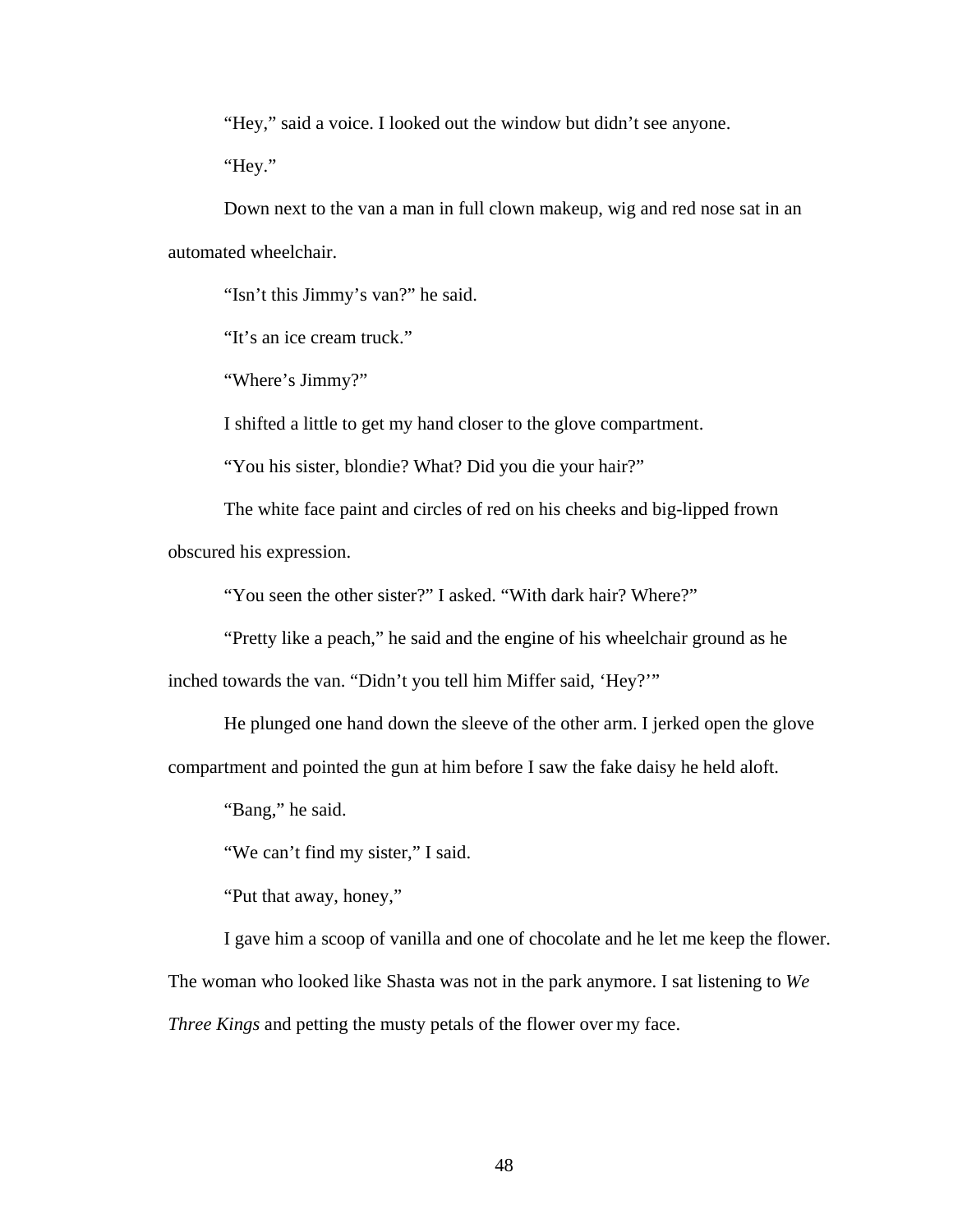"It's not going to work," I told Jimmy that night. He lay in his bed and I stood in the door

"It's been two days."

"We've made no dollars. And a rose. Some clown says Miffer says hey."

"I think we are out of beer."

"We are about to be out of everything."

"There's hardly any Jamesons."

 Jimmy's favorite drink was Jamesons. The night he got injured a buddy of his, one of the bastards, had come over. The two had put away most of a bottle.

 "Check it out," said Jimmy to the bastard and reached into a cage with a rattlesnake. It was the first snake I'd caught.

I said, "Jimmy, don't."

But he did and then half his body was paralyzed.

 Shasta stayed in the kitchen with that vague smile on her face while I kicked the bastard out and drove Jimmy to the hospital.

 Before we left I went into the kitchen to tell her we needed to go out. She stood looking at the cabinet doors. In a dreamy voice she said, "Keep his hand below his heart," and smiled a little more. When we got back she was gone. No note or anything. The blinds were half open and the night on the other side of the window pressed against it like water outside a boat.

Shasta had released the snake. The cage was empty but the lid was on.

 From his bed Jimmy said, "Get me a glass of the Jamesons? There's a few fingers left. It takes me forever to get to the kitchen."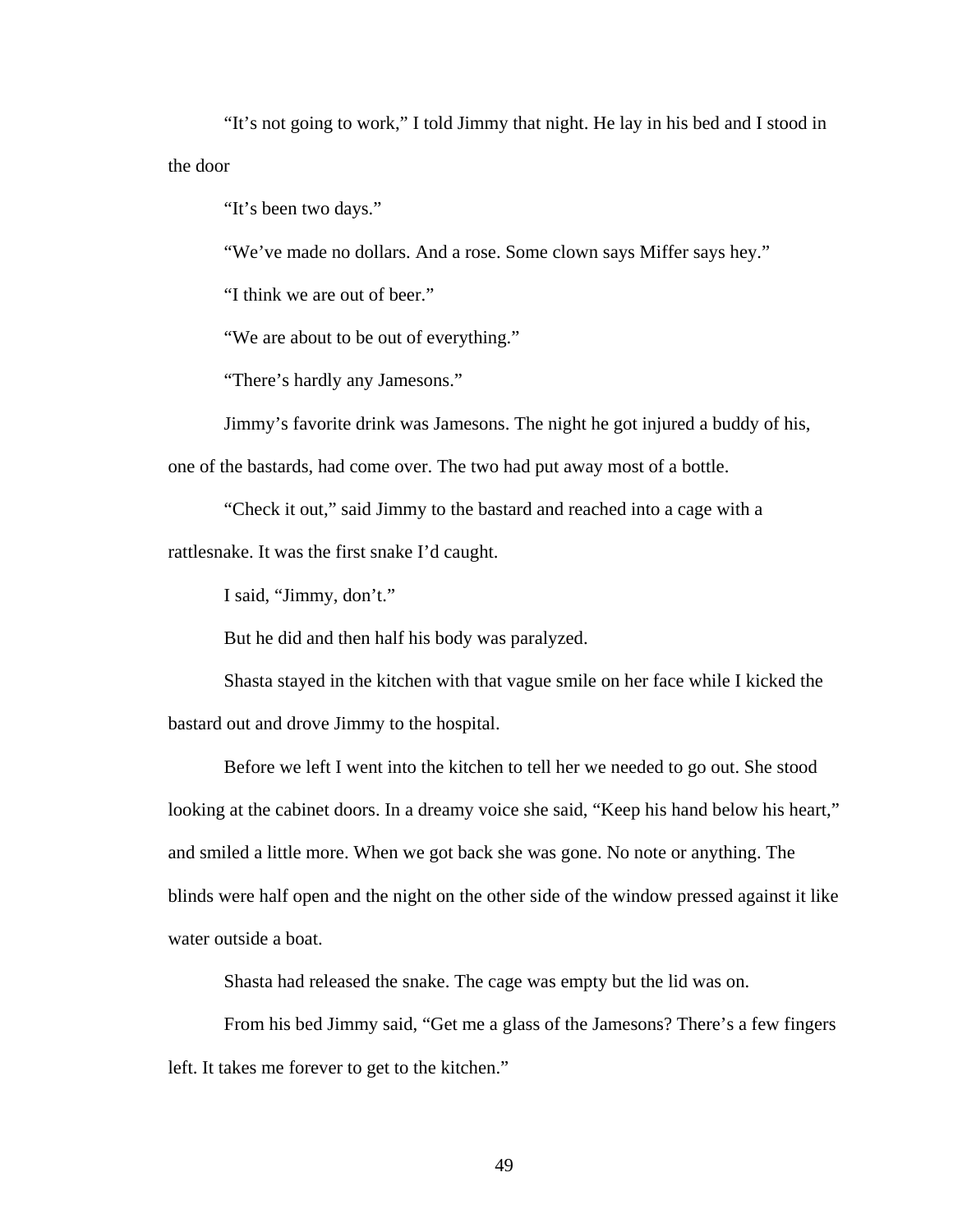"The ice cream truck is over."

 "It'll be fine. Did you do the Christmas Cream thing? I could really use a drink." "No."

"For fuck's sake."

"It's what the doctor said."

"I don't give a shit."

"They said no alcohol."

"I'm getting better. I've been drinking."

He sat up, using his good arm to shift his body to the edge of the bed.

 "No," I said and yanked his arm and pushed, hard, on his shoulders. He crumpled. I could feel him try to fight back and I was stronger.

 "You fuck," I shouted. "I don't want you dead." I had my palms against his shoulders and one knee up on his chest. "You get ice cream. Nothing to drink. Ice cream. And it's a luxury. We can't afford to eat it."

 Jimmy had stopped struggling. We looked at each other for a few moments and some tears came down my cheeks. I stood up so that they would not fall on him and went to the kitchen. When he was first real sick and his body didn't work I thought a lot about how he was heavy to roll around when I changed his sheets and when he leaned on me to get to the bathroom. I liked something about being able to support his weight. But this was new, that I could put my hands on him and push him down if I wanted. Jimmy has always been stronger than me. I dug a spoon into the ice cream and stopped being able to blame him so much for the Christmas Cream disaster.

Jimmy leaned up against the pillow on his bed to eat the ice cream.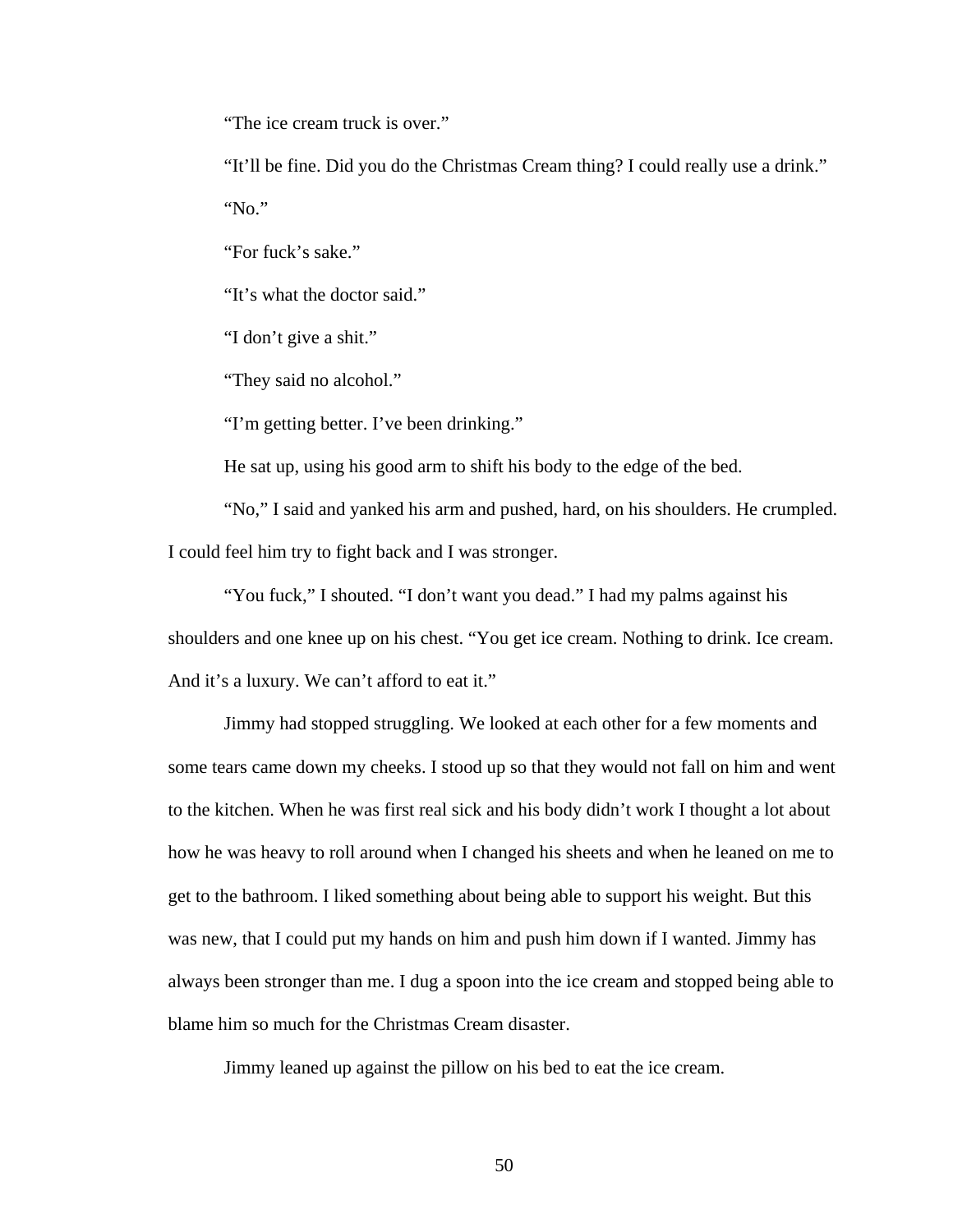"How much did you weigh when you were born?" I asked him.

"Three pounds six ounces," he said.

"That's almost a pound more than me," I said. "How'd you find out?"

He shrugged, "I just know it."

 "Yeah me too. Shasta ate the most in the womb," I told him. "I got a copy of her birth certificate when I filled out the missing person's report. We all have separate birth certificates. That surprised me. I know our lives are, you know, different. But I think like we all had one single birth."

 Jimmy did the annoying thing where he put the spoon in and out of his mouth, the ice cream melting smaller each time he ran it between his lips.

 I said, "We should all be on that missing person's report. We should have the same death certificate. Our lives are a single event. Anything large, anything official is about all of us. We should all have married Ron."

 When I found that out, about the birthweights, I thought how Shasta had spent her life making sure Jimmy and I had enough to eat. Then, for the first time, I thought that maybe she had not wandered out the door, had not left because she was funny or because she wanted to protect us from her. I thought that maybe she left because she didn't want to be there with us any more. My stomach turned sour and I leaned on the counter hard while I signed the papers.

 "Strange," I said, "that we never compared weights growing up. Our birth weights. Like we all just assumed we came out the same, three even pieces."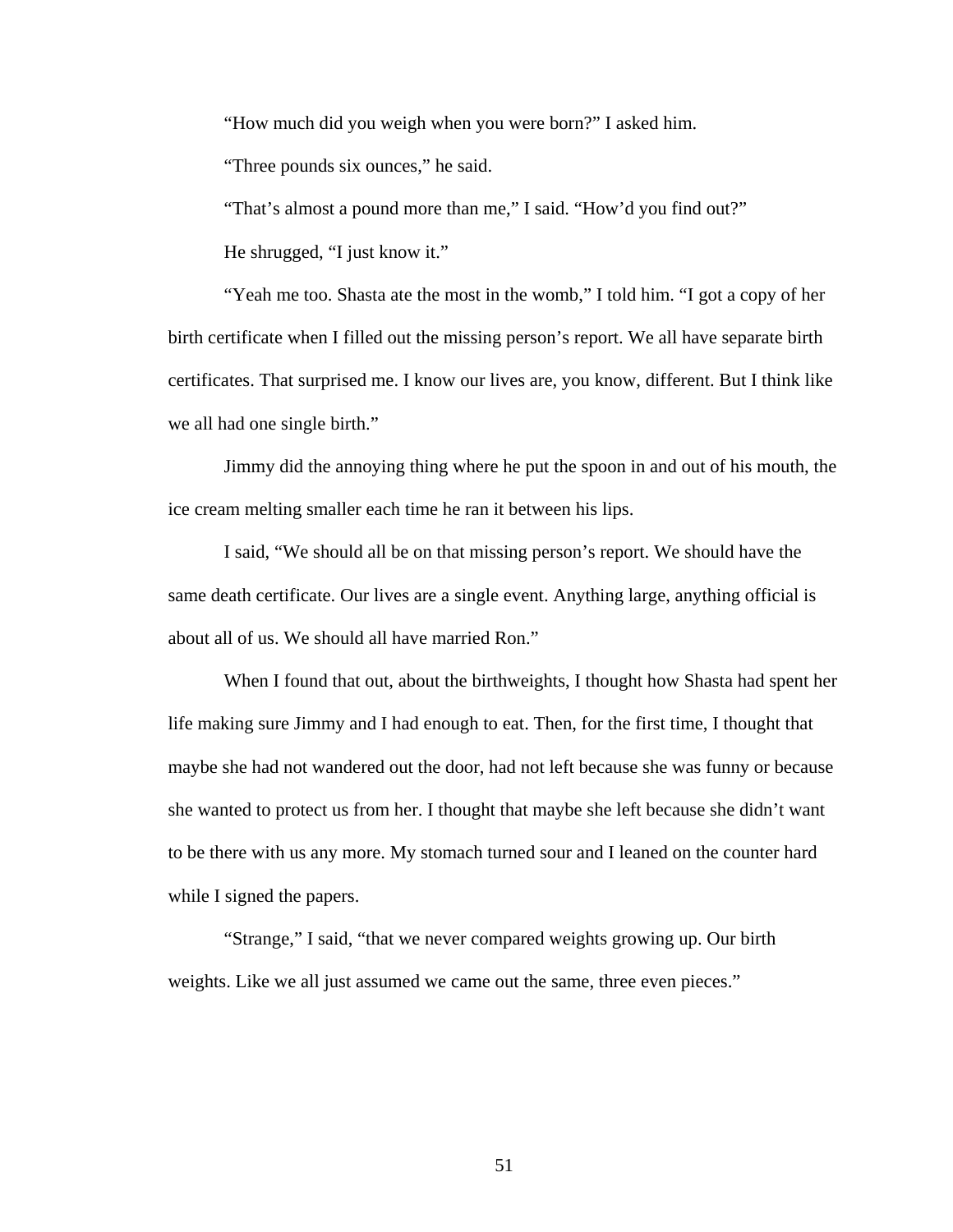I reached forward and grabbed his spoon. We are not the kind of family to eat from each other's plates, but Jimmy let me dig into his ice cream. My throat felt so hot against the milk and sugar melting down that I thought it must be inflamed.

"Maybe we wanted to have a little bit of our thing," said Jimmy.

"One more day," I said.

"Ok," he said.

"Is she going to come back?" I asked.

"Maybe," he said.

 In the bottom kitchen drawer, under a mess of paper plates, I found a bag of short white candles. They had squished into imperfect shapes in the summer heat. With a dull knife I ripped out the triangle eyes and noses and the moon mouths from the row of styrophome cups in the window. Then I dropped a candle into each and lit them and went outside to wait for Shasta to see the smiles and the twinkling. She always went last to the doors at Halloween, herding Jimmy and I before her. After we got home I'd give her handfuls of the best chocolate and she would take them.

 The empty spaces in the cups reflected onto the window so that each eye and nose and mouth stretched in stacks of blurred shapes. Slowly and then quickly the cups melted, the faces folding in. Inside, the apartment smelled of chemicals. I left the crumpled cups there between the blinds and the plexiglass window.

 This morning I heard the corn man's shopping cart coming up the sidewalk and got the tubs out of the freezer.

"No corn," I told Jimmy.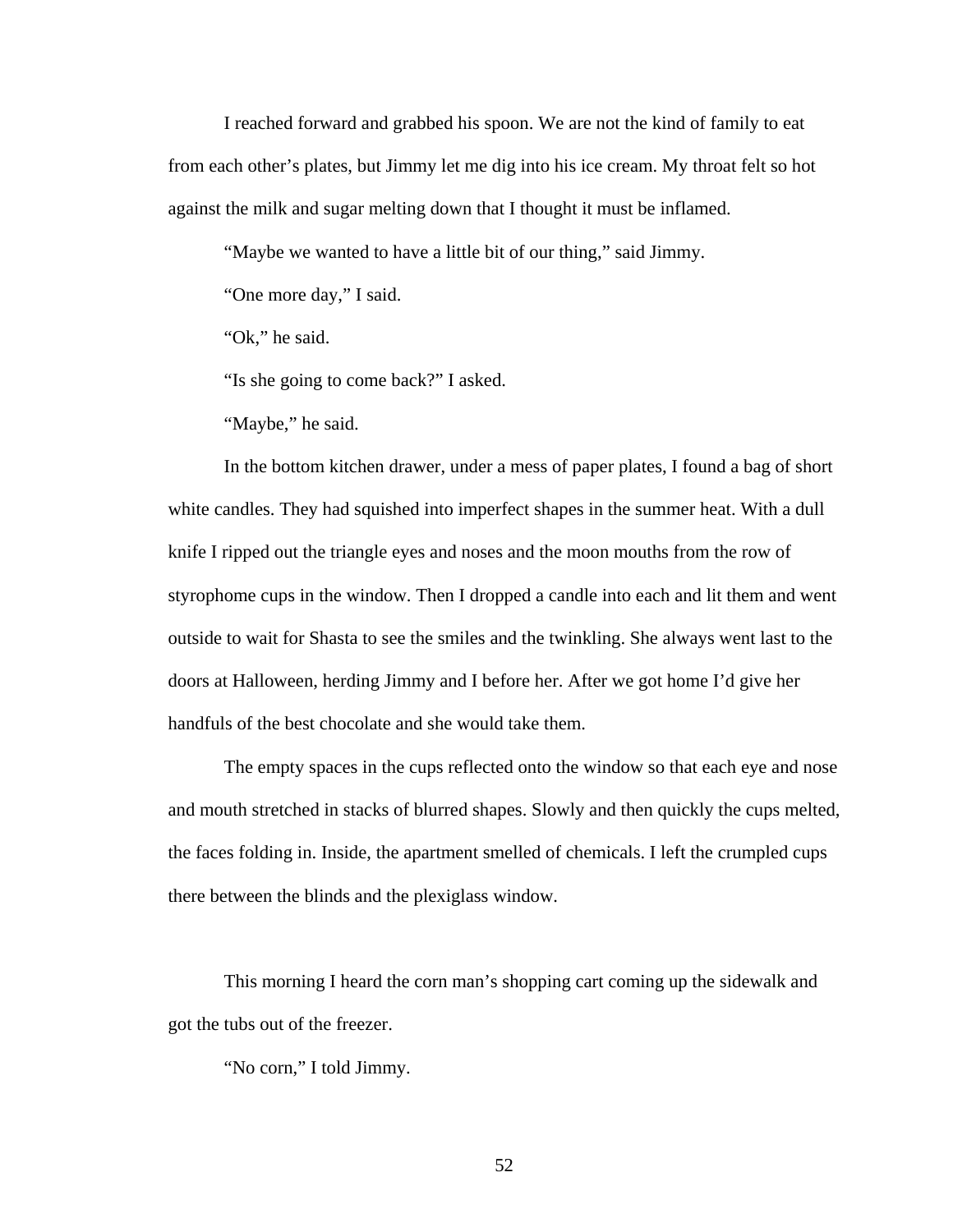The night before I'd left the boxes of cones set up on the cooler in the van and when I opened the side door something disturbed them and they scattered up and out all over the van. I shouted and dropped the ice cream on my toes and shouted some more and hit my shin against the metal at the bottom of the van and sat down on the ground.

 "No, no," the corn man said. "Is dirty." He leaned over, pulled on my elbow and got me sitting up on the floor of the van. A cone crunched under my ass. I started to cry. The man picked up the tubs of ice cream and put them in my lap. Then he picked up a cone that had rolled out of the van.

"Esquirrel," he said.

"Ghost," I said.

"Esquirrel." He pointed to small bite marks in the pale flesh of the cone.

 "Ghost. My sister," I said. "My sister," I shouted, leaning my chest down on the tubs in my lap and squeezing them with my arms.

"Yes," he said. "Your sister."

 I bought a cup of corn from him with change from under the seats and the bottom of the glove compartment.

I climbed the stairs back up to our apartment.

 "Here." I gave the cup to Jimmy. He didn't say anything and wedged it between his torso and weak arm after he had taken a few bites.

"Shasta's dead," I said.

"Lon?"

"She's dead."

"Um."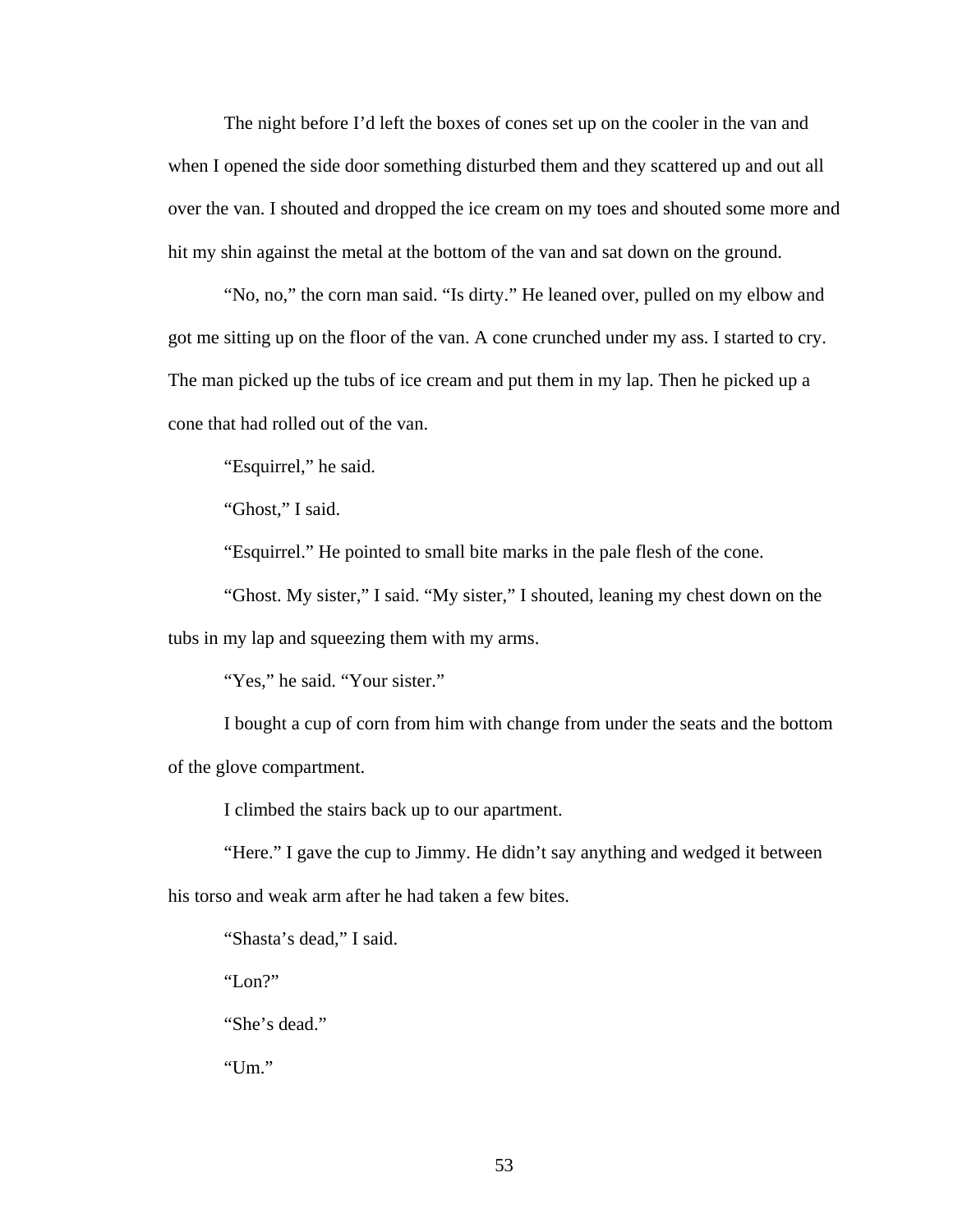"Shut up. And her ghost is in the van."

 He ran the plastic fork around the inside of the styrofoam cup and the scraping noise made my spine hurt.

"So. That's that."

"I think, you know, I would have felt it."

 "Maybe we have been waiting too hard, wanting to feel. But she was down messing with the cones." I was crying a lot by then.

 Jimmy stretched out and put his hand on my wrist but I shook it off and went over to cling to the doorframe.

"Stop," I said and scratched the cheap paint with my nails.

The bed creaked and Jimmy heaved himself up, spilling the corn into his sheets.

He stood tottering and then limped toward me and I thought he might smack me but

instead he curled his fingers and rubbed the knuckles against my cheek.

"Maybe she's dead," he said.

"I can't stay here."

"Ok."

"I can't leave."

"No."

"Come with me to the truck. Come sell the ice cream."

 It took us a long time to get to the van, Jimmy leaning on me. The corn man still circled and honked his horn. I hauled my brother up into the passenger seat and then went to see if any cones were left. I whispered to Shasta. He pressed play on the tape deck and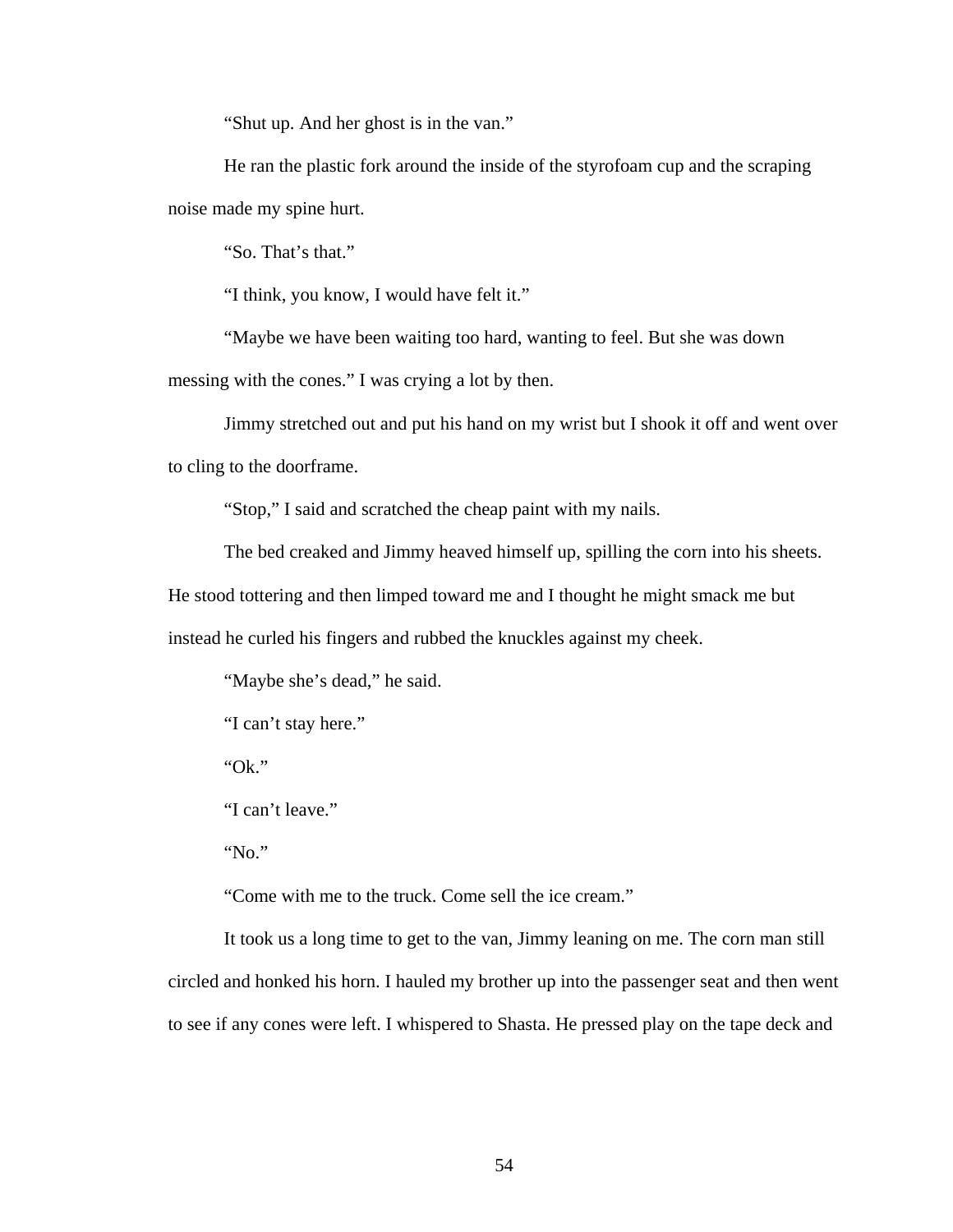*It Came Upon a Midnight Clear* started. I backed out of the van to close the side doors. Two women, each holding the hand of a child, stood looking at me. I looked at them.

"Ice cream," said on of the kids.

"Oh," I said. "Sure."

 I leaned my head against the frame of the van and then opened the cooler and imagined perfect scoops of ice cream.

 $\overline{\phantom{a}}$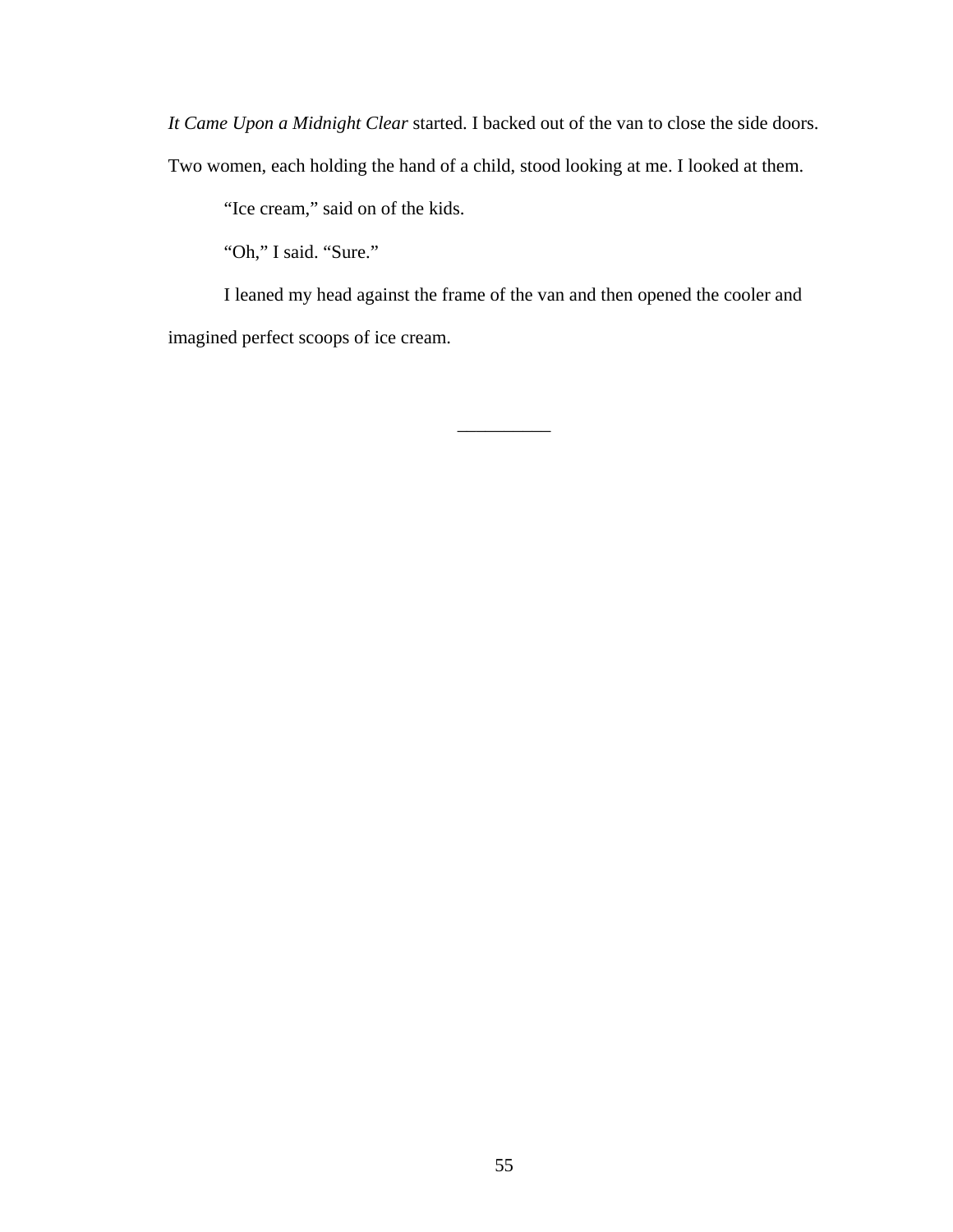## Downlands

 Chalk Walker's favorite time is endless summer evenings where the sun creeps slowly to the horizon, not dipping under until all the kids know they have gotten away with something, staying up so late, and, even after, the sky won't let go the light, the afterglow gone rose to burnt to blood blue waves up in the islands and peninsulas of clouds, all so quiet that the stars have come while he is still running the streets, unsure of why it is a little harder, then a little harder to see the grooves and ridges of the sidewalks. Chalk Walker's legs are long. Long so that it takes two attempts, look, look away, and then look back again, to see their entire span. His arms reach down to the ground with only a little stooping. He moves as if on stilts and canes, locked kneed and elbowed, like a four-legged insect, and is not willowy, for he does not bend, but is thin and straight and ridged. He worries he is brittle.

 There was another one. That one favored fish and blue panthers, living things that seemed about to move, made Chalk Walker think of jumping and skipping. That other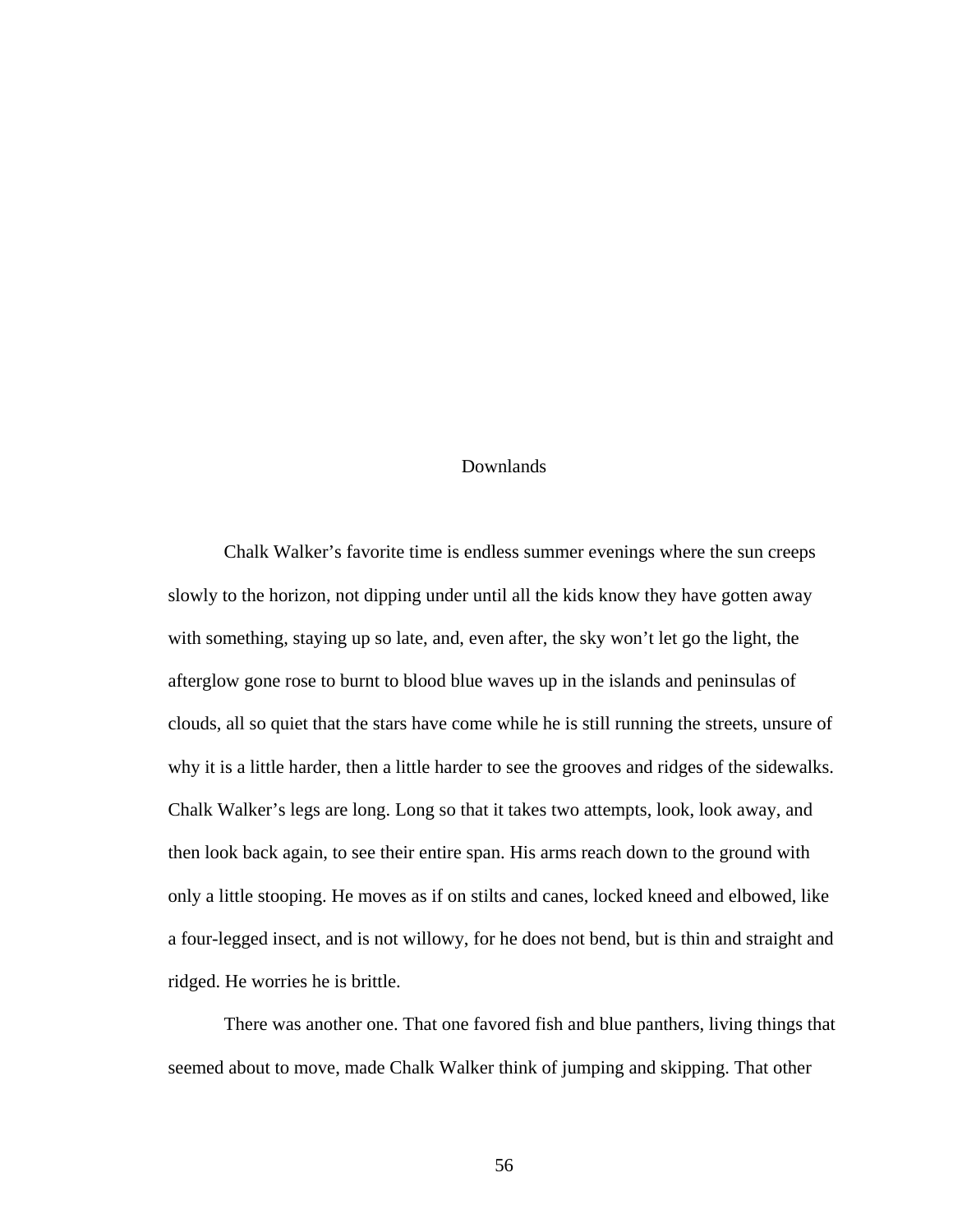one worked in solid colors, reds and dark purples that show so well during the day, entice pedestrians to stop and admire. Chalk Walker drew still things, tea pots and pickles. He had light blue, white, pink at the top of his pocket. They are the colors that, on full moon nights and in the first moments of street lamp, shine out from the cement. They are the colors the sun mutes and hides.

 He thought of this other one as Hopscotch. Sometimes as Dawn or The Zookeeper.

 When Chalk Walker paused to admire a drawing by this other one, a mermaid basking in the middle of an intersection, a pig, he wondered if that other one, The Zookeeper, knelt to the sidewalk and closed their eyes, like he did, and let the dry sticks, the calcium and sulfate clenched between fingers, move without intention, lines and shading, stories and portraits surfacing miraculous and free. He wondered if Zookeeper, Dawn, also woke with the vibration of chalk against cement scratching on in their fingertips and thought to just stay in today, the sheets so fresh and light, like being wrapped in meringue, but then, when Dawn lay back to dream, imagined strips of clean pavement stretched out and calling. He wondered if when they, that other one, Hopscotch, The Zookeeper, fell down to sleep, if they, that other one, also heard tender explosions of soft chalk breaking on rough cement peaks like a lullaby, like a train scream.

 Every day he meant to get up, to see the morning and find this other one, The Zookeeper, Hopscotch. Every day, exhausted by the long evenings, the long strides and squinting into the darkening cement, he did not wake up. He opened his eyes and saw the light already going soft. He rubbed his ever-desiccated palms rough against his face.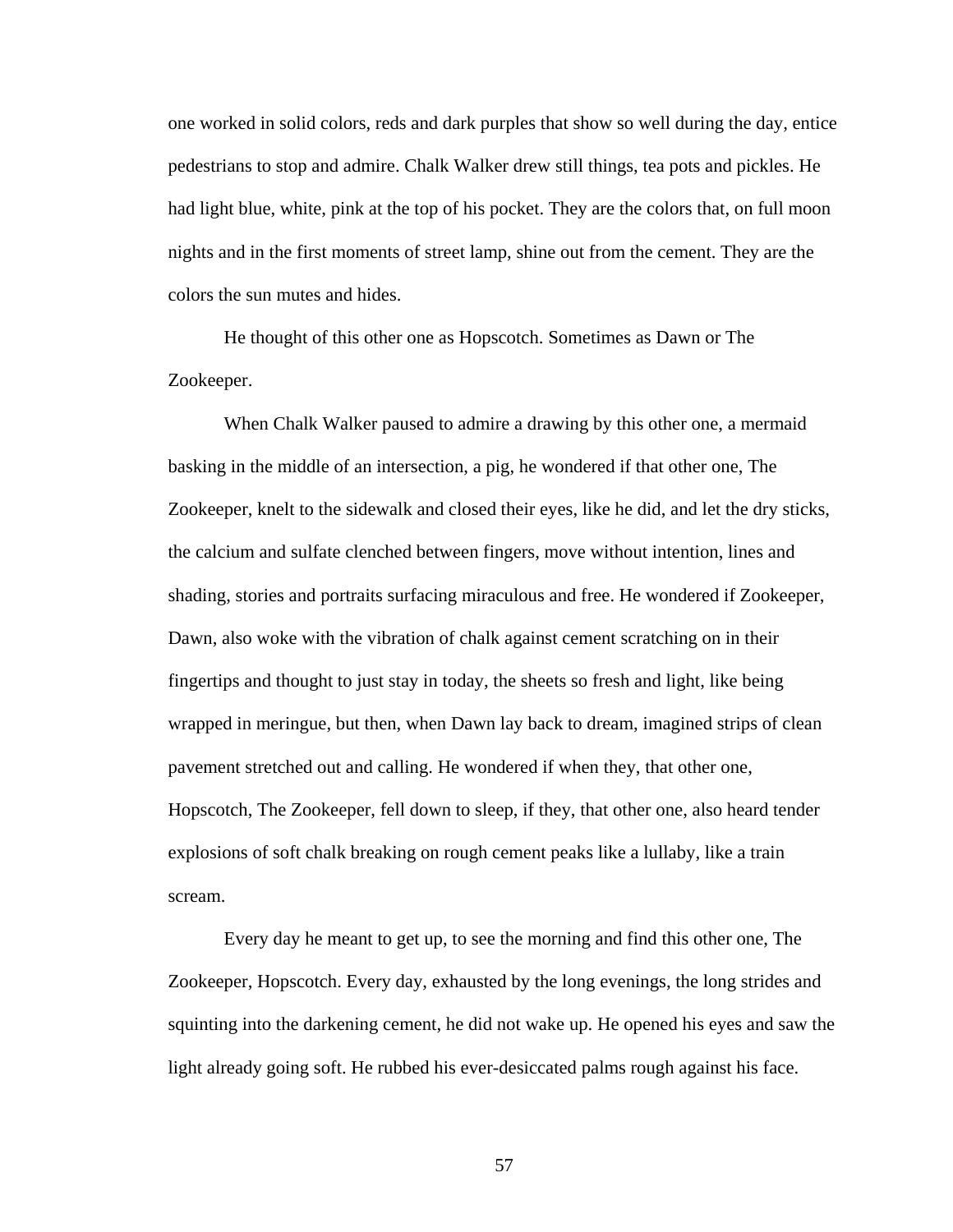It began to happen that, eyes closed, guided by the chalk, he drew a cut finger or gleaming switch blade among the soda bottles and cityscapes. Once a giraffe with a bloodied leg. He shrugged and turned the corner but did not return to that area until several good rains had passed.

 Once it happened in front of his door, a guillotine and a basket of heads. When he came out the next evening, thinking to look away from the mess, it was transformed into a toy box and an Easter basket overflowing with bouncing rubber balls and painted eggs.

 That evening he took out his chalk and slowly, intentionally, drew a body quartered and still connected to galloping horses. In the morning he found a dancing, laughing, complete giant in the midst of four happy, wild stallions.

 Chalk Walker pushed himself to tie women to burning stakes and to machine gun villages. He strode fast along the sidewalk, moving until he could force his fingers to draw another horror. He stopped sleeping, his mind full of blood and death, sewage canals floated with severed elbows. Virgin blood dripped from goblets over the chins of flat-eyed men and he shook at the thought of a thousand cats, eviscerated and still trembling, laid out on block after block of pavement.

 The work of The Zookeeper, Dawn, it was good. Often it was great. The axes severing mice tails that Chalk Walker sketched became lollypops clutched in the joyful fingers of those mice, their tails restored to their bodies. The reshaping of his work relieved him.

 In the day he did not get up, though he was awake, to find The Zookeeper. He did not go see the retooling of his horrors. He lay and waited the next summer evening. When the chalk wanted to draw a rubber duck wearing sunglasses he forces streaks of blood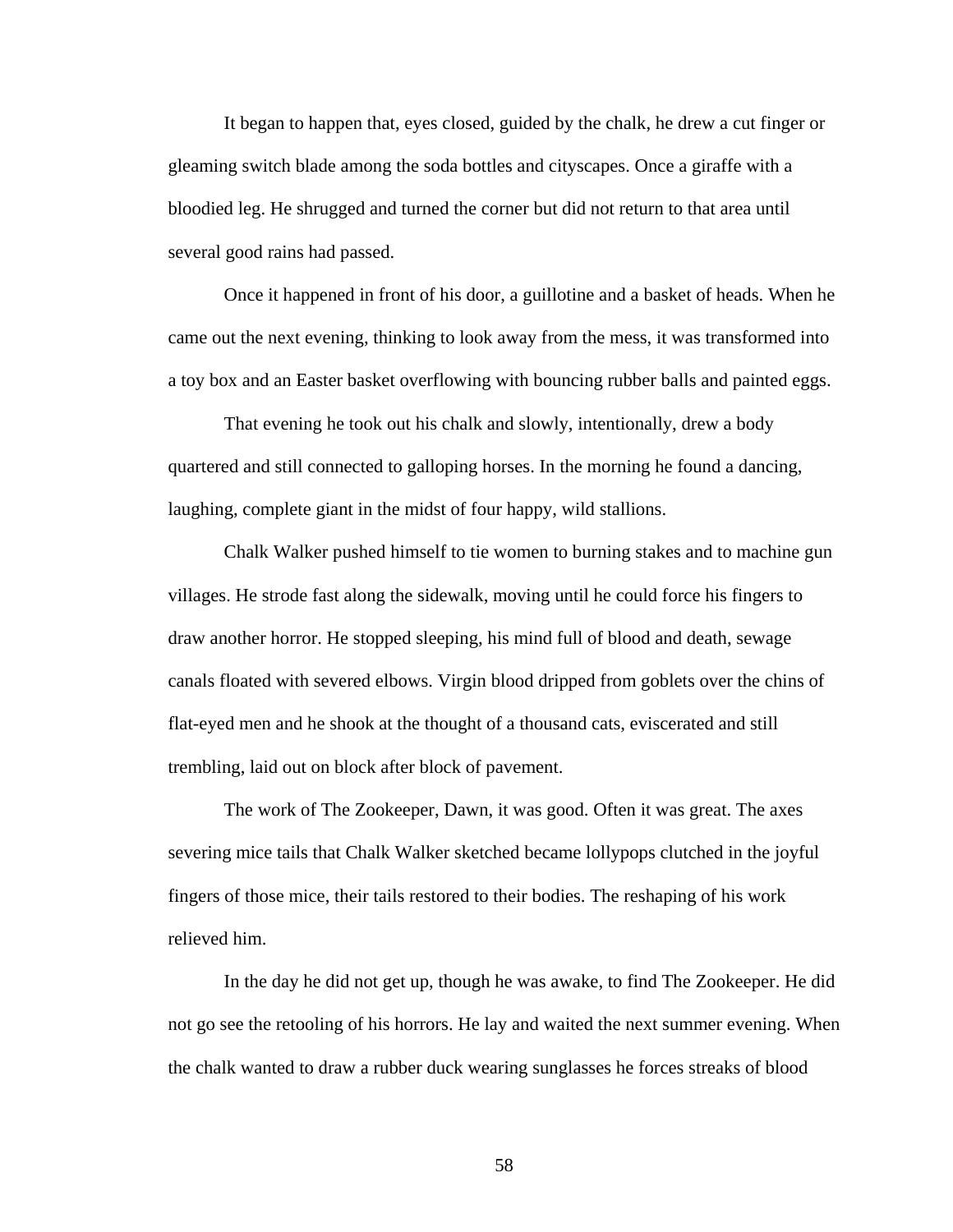down from behind the dark lenses and if he found he had drawn bananas he made them into Viking ships, lost at sea, the men aboard mad and wielding heavy swords against each other. Yes, he thought. Seal up the banana skin over them or convert them embrace each other, if you can.

 It did not happen slowly. On a night when the clouds promised royalty in the sunset and the air hung sleepy with humidity and barbeque smoke, when everyone had forgotten that the day could close with anything but a long summer evening, Chalk Walker went out and, on the cement at the corner, there was no dark-blue fairy with wings a paper-thin hint of gypsum. On the pavement there was no fix to his chainsaw. The brains and bits of skull still clung to the edges. The piked heads had not become smile-faced daisies. The day after, also, nothing had been changed, nothing added. Nor the next.

 Chalk Walker lay in his bed. The killing and the death hummed in his mind and he knew it had been left to him to transform the sidewalks into flowers and to resurrect the dead. He tried to stay in, tried to ignore fresh-poured pavement a few blocks away, tried to deny the familiar alleyways, the sections of path that he had covered in horror. The call of chalk running jagged over cement was too strong. He went out and dug to the bottom of his pockets for dark shades that could overwhelm the iridescence of his own work.

 He could not renovate the horror, so he drew new images on top, carefully plotting and coloring so none of the old terror showed through. Often he chalked over entire squares of pavement, made blocks of bright yellow, blue, when he couldn't think of anything to draw. Sometimes he did not plan and found deep-green goats with severed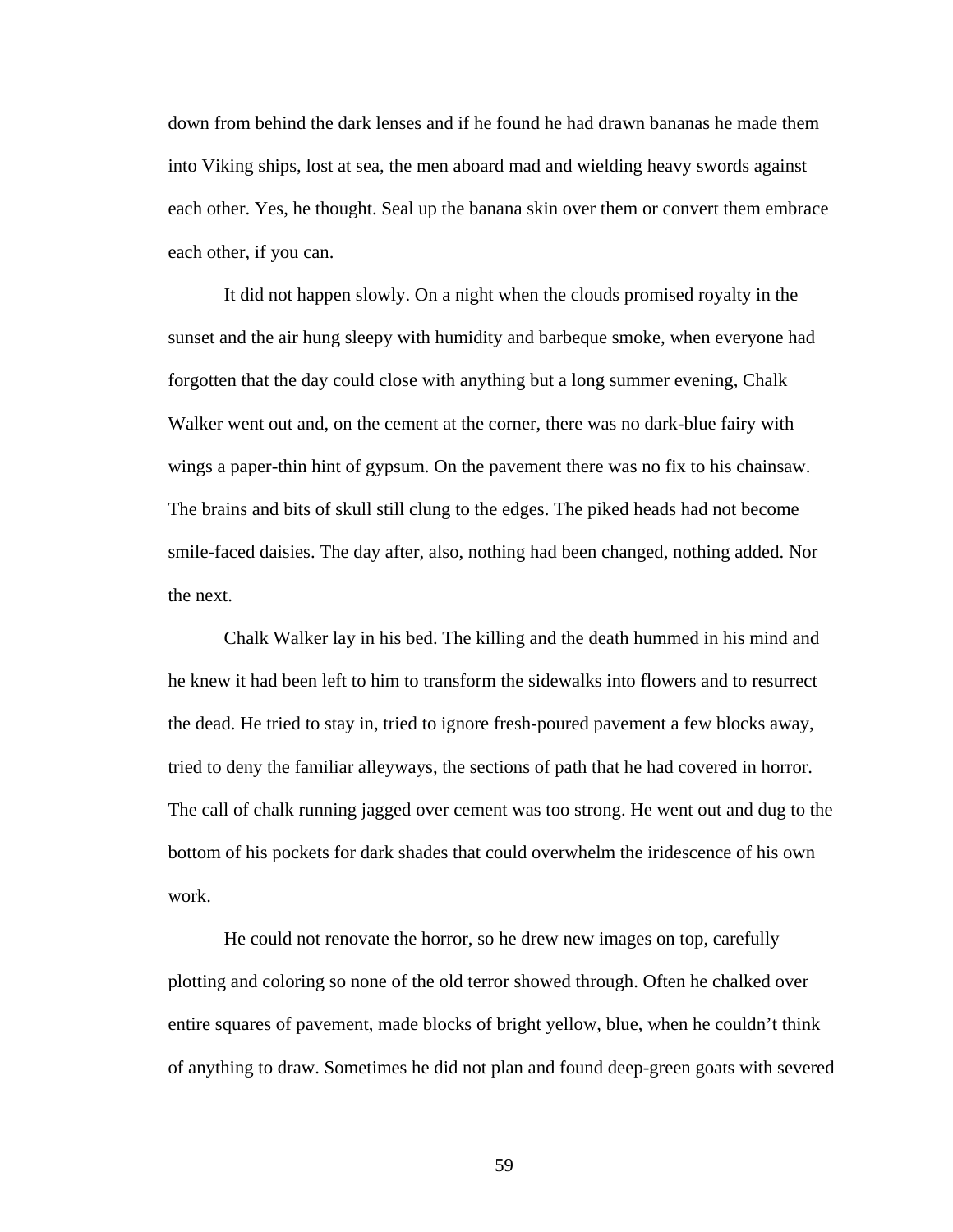heads amongst the chocolate chips and spoons. These accidents made his arms and legs feel unsupple, ready to crack from each impact against the cement.

 Every day he could not stay in bed. Out on the sidewalks, he whispered his apologies, his promises, like a prayer, in time with the swinging of his limbs. If you come back I won't any more. I won't. Come back. If you come back I won't any more. I won't. Come back. But Dawn, The Zookeeper, did not, and the drawings of that other one, Dawn, The Zookeeper scattered away into the everyday dust of the pavement.

 Each evening Chalk Walker traveled out farther and farther, watched beneath his prolonged and shifting shadow for fresh drawings, a sign of The Zookeeper, stopped at smooth pieces of pavement to set down surf boards and Chinese jugs, and never found anything from the other one, Hopscotch, Dawn.

 Once, though, on a night when dark came fast on the edges of a rain storm, the first rain since The Zookeeper had left, Chalk Walker found a parking lot transformed into miles of hopscotch. Though the work was fading, his breath caught at the elaborate mastery, at the grace of line and complexity of rule.

 He found himself content and reverent in a game, following the rose-petaled formation as it wound with ocean-lapped islands and burning candles and plump easy chairs to bound over and leap to. The wind blew through his thin legs and thunder rumbled the chalk sticks in his pocket. Chalk Walker circled, tossed a piece of gravel to guide his movements, his limbs pliant like young trees, in and in, an entire parking lot of nautilused hopscotch embracing him.

\_\_\_\_\_\_\_\_\_\_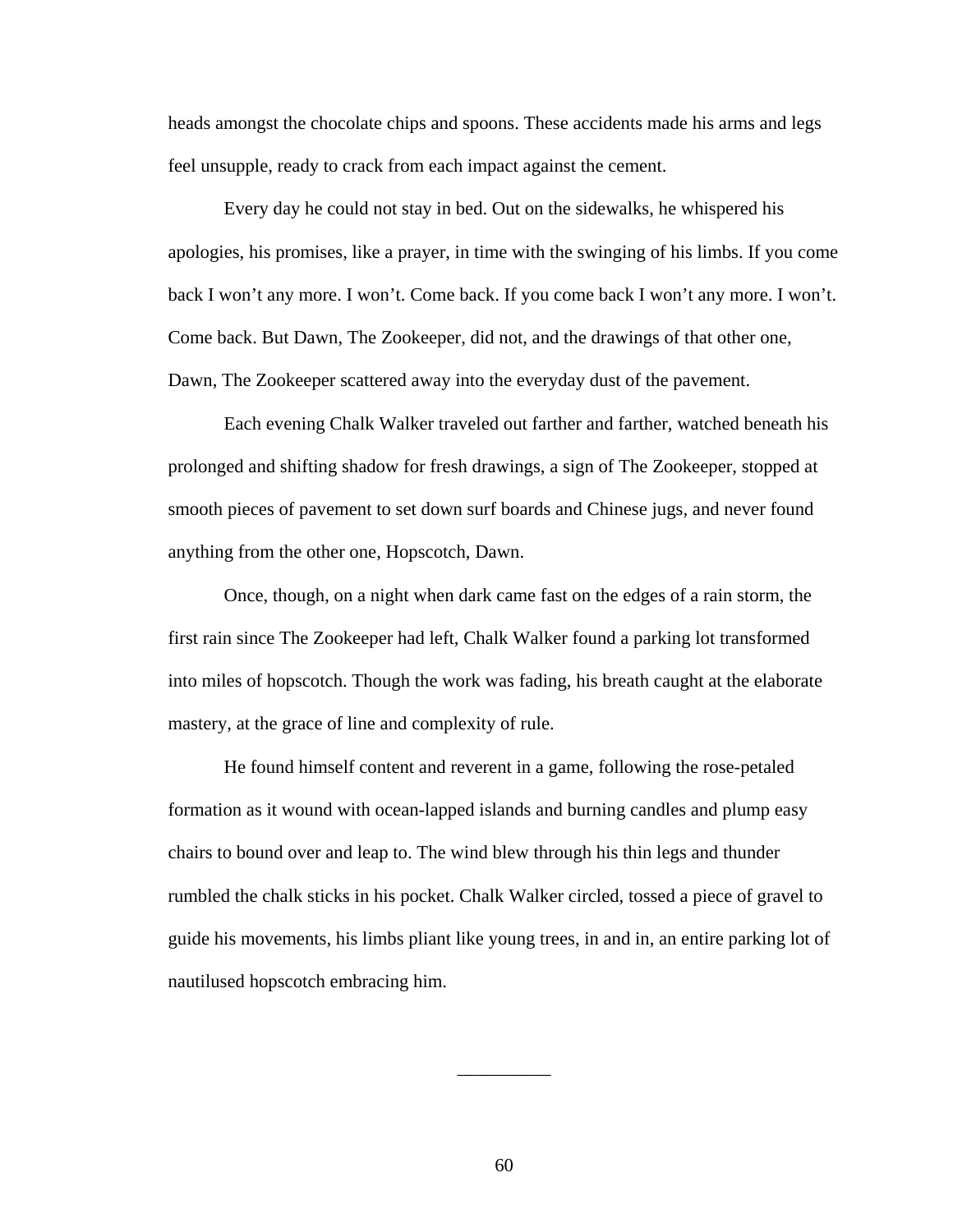## Boy Meets Girl

They met on a boat that soared and plummeted in large, gray waves.

 Devin felt taller and more awkward than usual. Whispering, he began to derive an equation to calculate the distance increase caused by summiting the whitecaps.

 In a calm between waves he watched a woman, angular and with high cheekbones, come across the deck toward him.

 "It's marvelous, isn't it?" Her accent was American. She gripped the railing as the boat rolled into the hollow of another wave. "Just marvelous."

 After so long in Honduras he found her English foreign-sounding, though he knew it must be like his own. The thought, "New England," came into his mind and surprised him.

"I was raised around boats. I always miss them," she said.

"Are you talking to me?" he asked.

 "Yes, of course. Does the sea make you sick?" She looked at him inquisitively but without concern.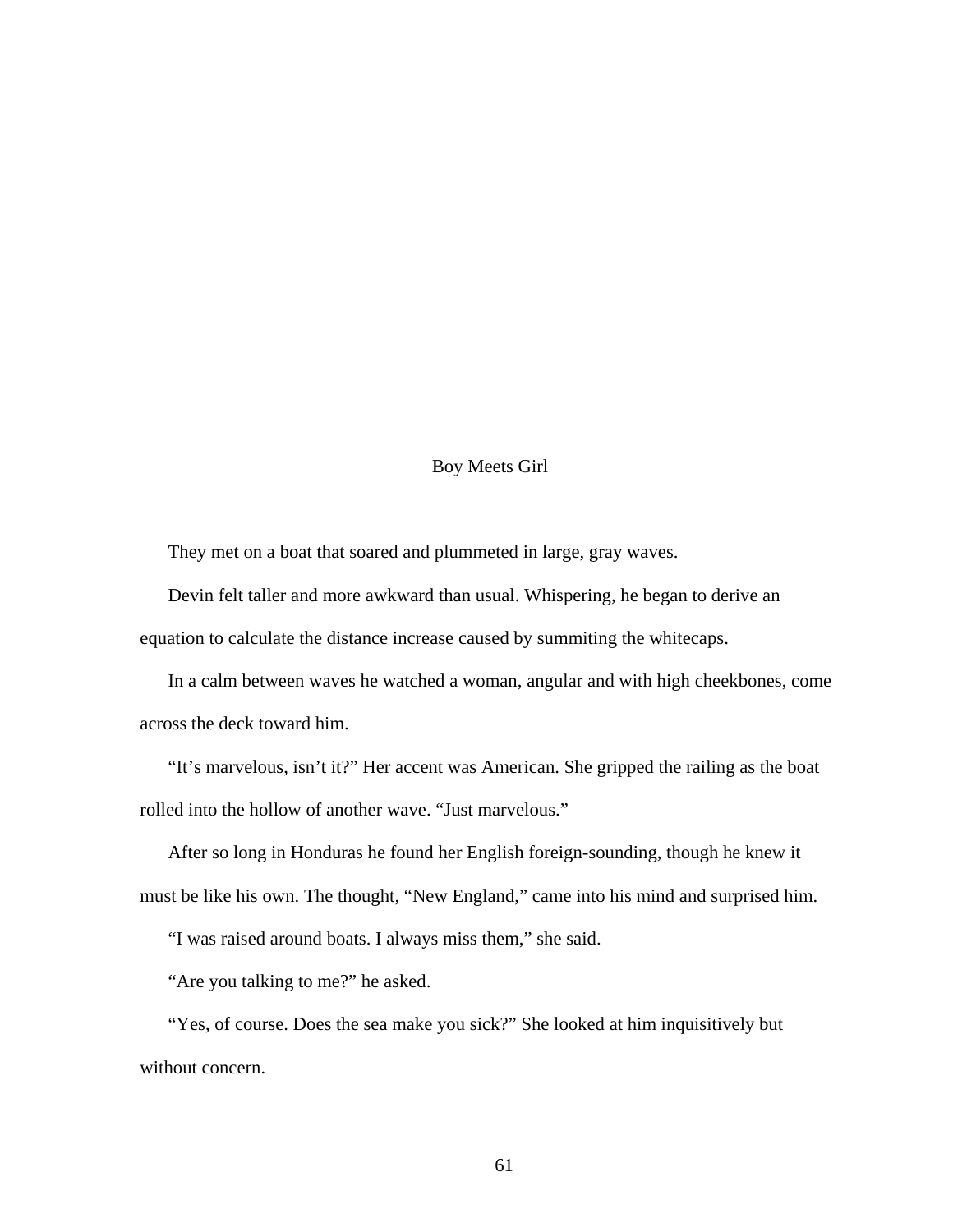"No." He looked down the rail where several passengers clung.

 "Good." Her eyes were grey and she wore the sort of gypsy shirt he knew was common among travelers. It should have been billowy but, wet from the waves, the fabric looked thin and hugged tight against her bony body. She shivered, though her face did not acknowledge the cold. He wanted to wrap his arms around her.

 A wave came over the boat and a man beside them moaned, "I be vomiting. Oh, I be vomiting."

She shook her head and turned back to Devin.

"At sunset iguanas and crabs take over the roads, someone told me."

"In the back of the island. Where people don't live."

The ferry tossed sideways, dipping their feet into the seawater.

"It's on my list."

 He let the next roll of the boat shift his body so that his arm touched hers, just at the elbow. She did not move way.

 The island had only two hotels and they stayed at the same one. He asked her to dinner. Her name was Octavia Baren. Over fish and rice and refried beans he told her how he had gotten to Tegucigalpa, "I liked the name, I guess," and how it was awful. The city smelled of sewage and pollution. The wife at his hostel didn't want him to go out. "Very dangerous," she kept telling him. The semiautomatic rifle that the hostel's security guard carried was both cartoonish and terrifying in how it stretched almost as tall as the guard. When Devin did go out, the dozens of men who passed by, shaking and muttering from years of huffing, depressed him as much as sitting on the thin mattress in his windowless hostel.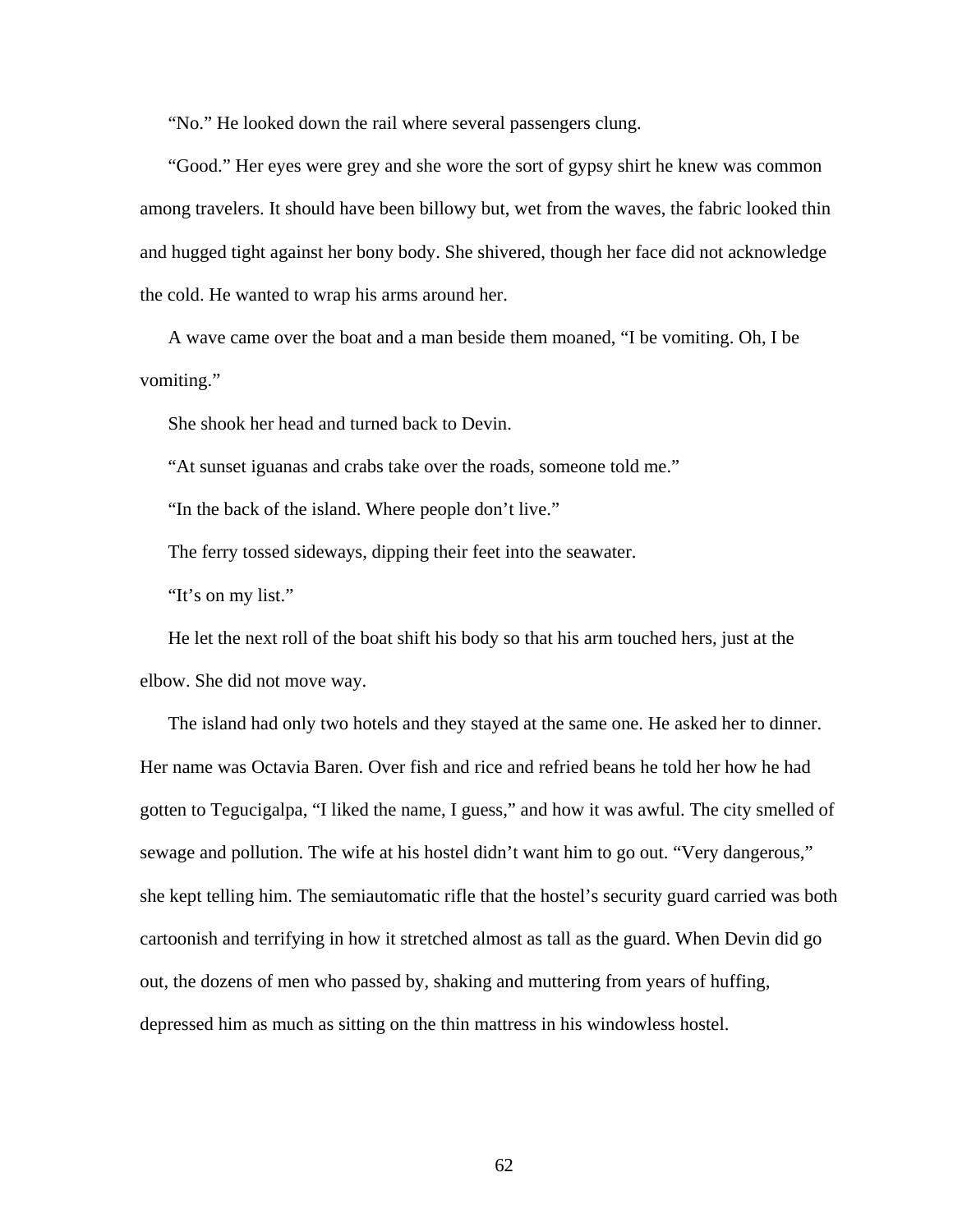Octavia took a ziplock bag from her pocket and inside was a piece of graph paper with rows of lists up and down it, a check mark box lined next to each item.

"I have so many things to see," she said.

 He told Octavia how he'd gotten on a bus to San Pedro Sula and gotten off before he made it there in order to walk into a jungle, past waterfalls, up a mountain.

"You fell in love," she said.

 "I fell. I'm working on a PhD. MIT. Physics. I was…I am interested in flight." He lifted his beer towards his lips but put it back down. "Every semester I defer."

"Marvelous," she breathed. "A woman?"

"Not any more. But my life got full here."

 After a few rounds of Puerto Royal he brought up high school, awkwardly working to find out when she graduated.

"Thirty-nine," she said. "I'm thirty-nine, Devin."

"Twenty-nine."

Ok," she said. "Ok?"

He scratched a line down through the life preserver printed on his beer label. "Yeah."

 The next day they snorkeled. Devin calculated her approximate speed in the water. He calculated his own. They ate shrimp.

 They went back to the bar and drank Puerto Royals and shots of tequila and she whined with the owner to a string of Caribbean songs. Devin wouldn't dance. He calculated the average gyrations per hour of her ass. 9076.

When she sat down again she leaned against him.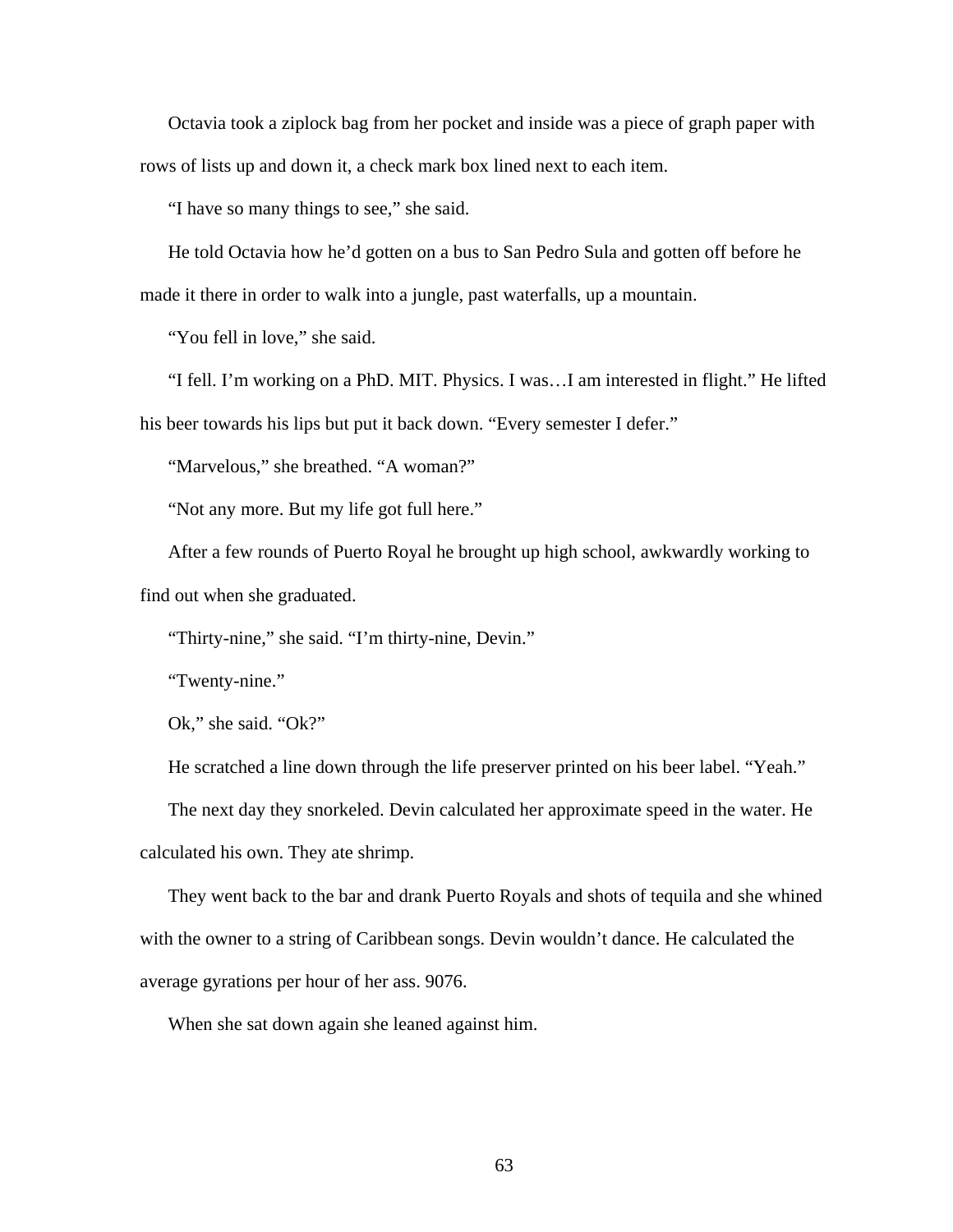"You should know this," she told him, "I am careless with people's hearts, mine

included. Sometimes I misplace them. Or take them where they shouldn't go."

He didn't say anything.

"Let's have another shot," she said.

 They walked back to their hostel, stopped to wade at a white sand beach and kissed under the waxing moon.

"It's a little ridiculous," she said, pinching his ear.

"Why?"

"I mean, white sand beach? I'm waiting for the orchestra to start up in the banyan trees."

"Can't it just be nice?"

"Nice," she said.

He kissed her again.

 On the second afternoon they walked miles and waited for iguanas and crabs to come out and cover the road. Going back in the dark, hundreds of moon-made shadows skittered off the road and rustled into the underbrush.

She fished the baggie out of her pocket.

"Crabs in moonlight. Check."

 It seemed obvious that he should love her. He stayed on the island three days longer than planned and two of those days they spent in bed, making love on the lumpy, thin hotel mattress, listening to the ocean. He taught her Spanish words for parts of the body. She drew his leg, his hand, his eye and chest and labeled them la pierna, la mano, el pecho and, quizzing herself, kissed each one when she guessed the right name.

"What's your favorite word?" he asked.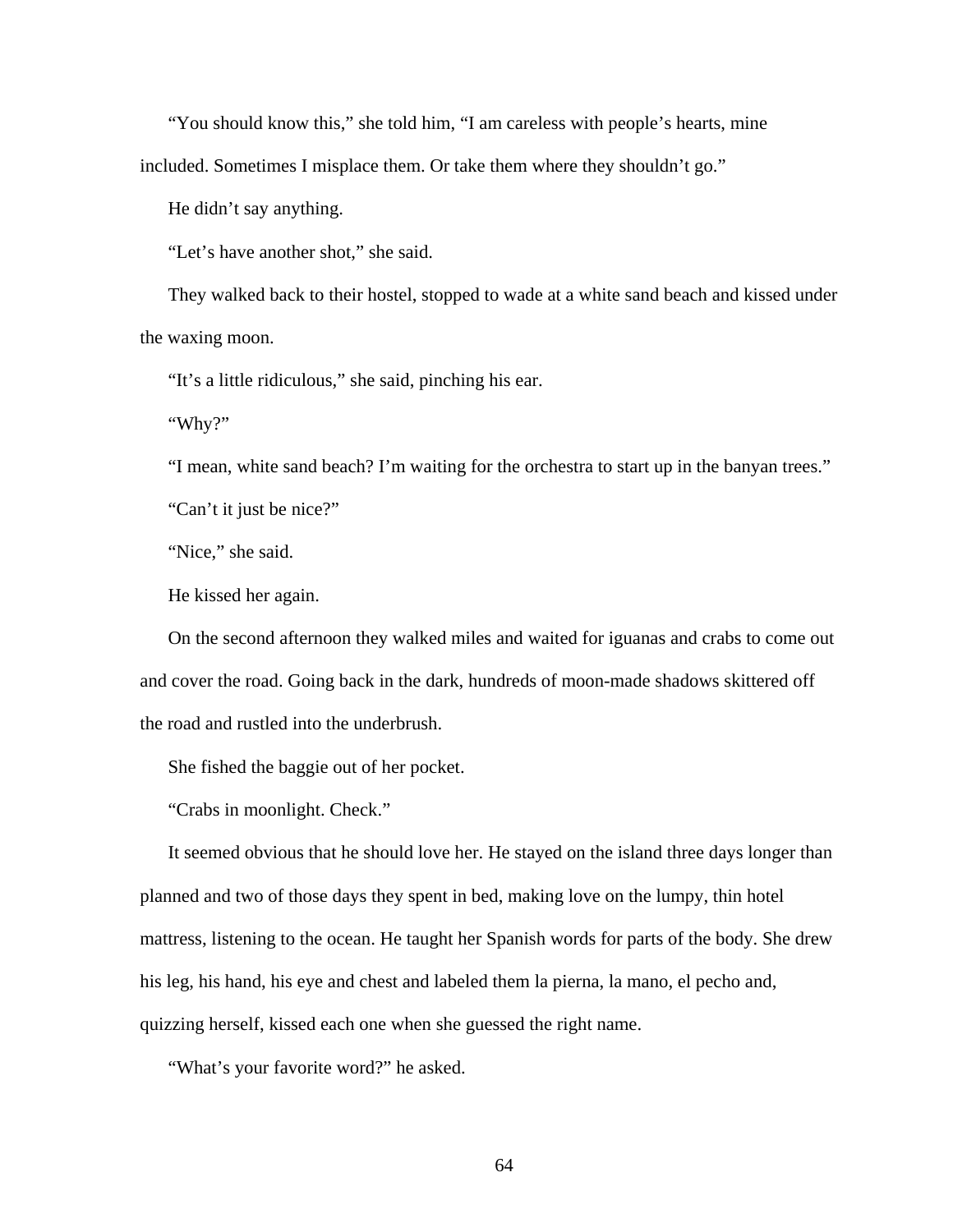"Start," she said. "Maybe begin." Octavia dragged her finger down the center of his chest until it came to rest in the hollow of his navel. "Your belly button looks like a pouting child." She stuck out her lower lip. "What's yours?"

"Fly,"

She buried her head between his arm and chest.

 "I had these dreams when I was very young," said Devin, "where I flew. I stopped having the dreams and I tried swimming and diving. I learned how to swing off uneven bars. My first job I spent all the money going to Space World. Nothing feels the same. Effortless. It's about aerodynamics…" He stopped himself.

 "How wonderful to have something, one thing, to be passionate about. I've always wanted that."

 "In Massachusetts I had these parakeets. One day I let them out to fly around the apartment. After a bit they went back in their cage and waited for me to shut the gate. God. Then I came here."

When he left the island she came back home to La Cieba with him.

 In his bed, comfortable and quiet, her head against his chest, he ran the heel of his hand along the fine wrinkles spreading out from the tapered point of her eye.

"I want to show you something," he said.

"Ok."

 He pulled her up out of bed and wrapped her sarong around her body and put his boxers on. At the back door he said, "Close your eyes," and was amazed when she did and when she let him lead her, arm around her thin waist, pulling gently on her hand, through the back patio paved in concrete and into his butterfly house.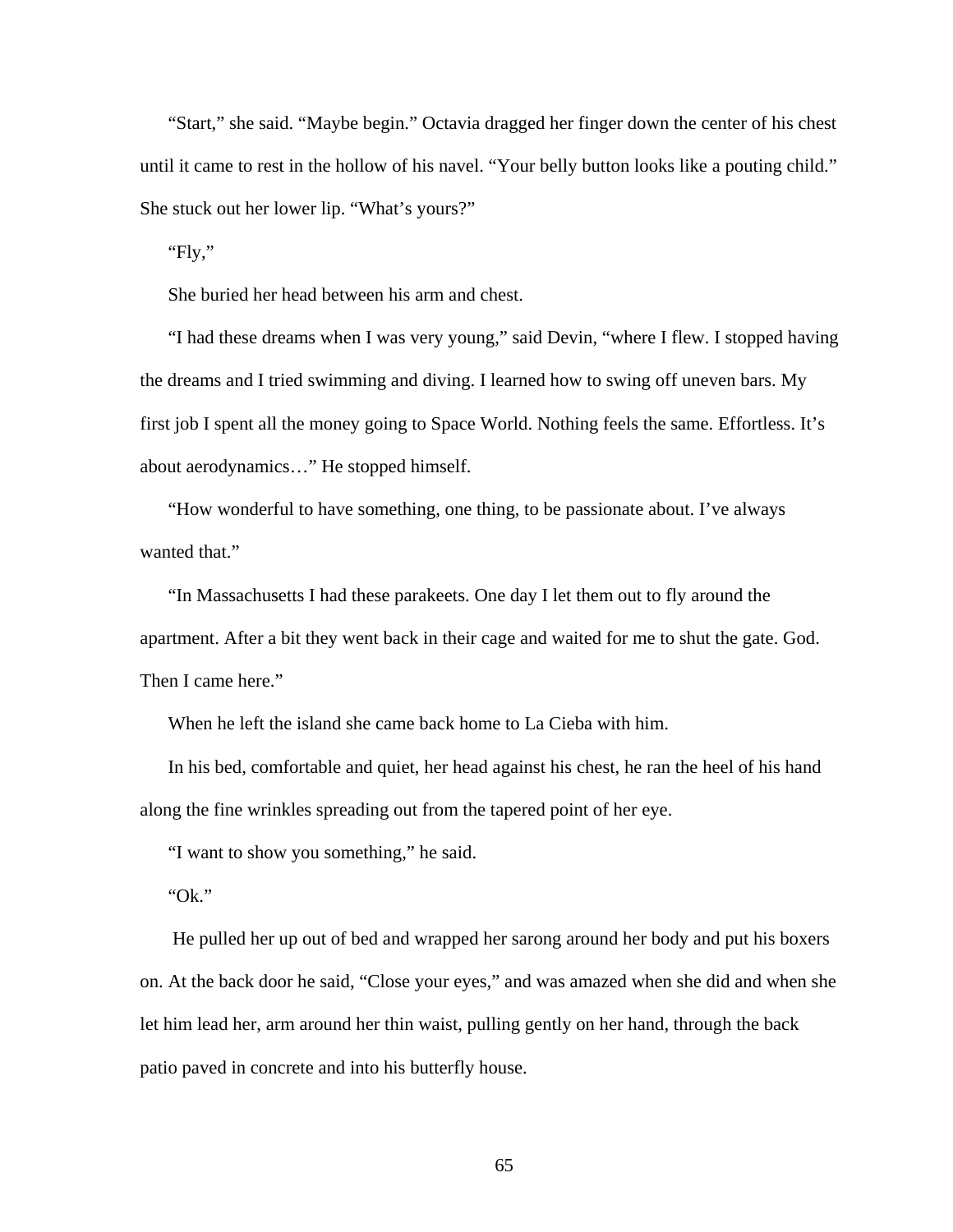Walled in netting and furnished with plants growing out of the earth, the Butterfly House, La Casa de las Mariposas, was both cooler and more humid than the rest of La Cieba. Brick paths guided tourists and affluent Hondurans through the house to visit hundreds of butterflies that ate and mated and died among the leaves and the blooms. Devin had collected and fostered over thirty species. A year and a half before the place had been a concrete slab extension of the patio. Now, because of the wings of butterflies, the air was full of iridescent green, red, orange and purple, as if a pillow stuffed with the feathers of jungle birds had been ripped open in a breeze.

 Devin inhaled and smiled. His joy. La Casa de las Mariposas. The constant flit and float of the butterflies brought him closer to the sensation of flight than all the hang-gliding or skydiving he had done. He lifted one arm, taking a stance he imagined to be proud and welcoming and confident. A Brassolide landed on his finger as if he were a falconer who had whistled his bird back. The palm-sized butterfly had gray and white under-wings with a huge owl eye printed on each. In flight it teased, flashing blue-green wing tops. The insect on Devin's finger sat with it wings spread open, a rare thing, showing the bright fibers like an unwrapped gift.

 He looked down at Octavia, her eyes closed, gathering the orange sarong at her chest. Perfect, he thought. "Perfect," he whispered.

"Ok. Open your eyes."

 For a moment her face was blank. Then it seemed to harden and pull into itself. The butterfly on Devin's finger lifted off, fluttered towards her and Octavia began to yell and rake at the delicate wings of the Brassolide.

"No." said Devin.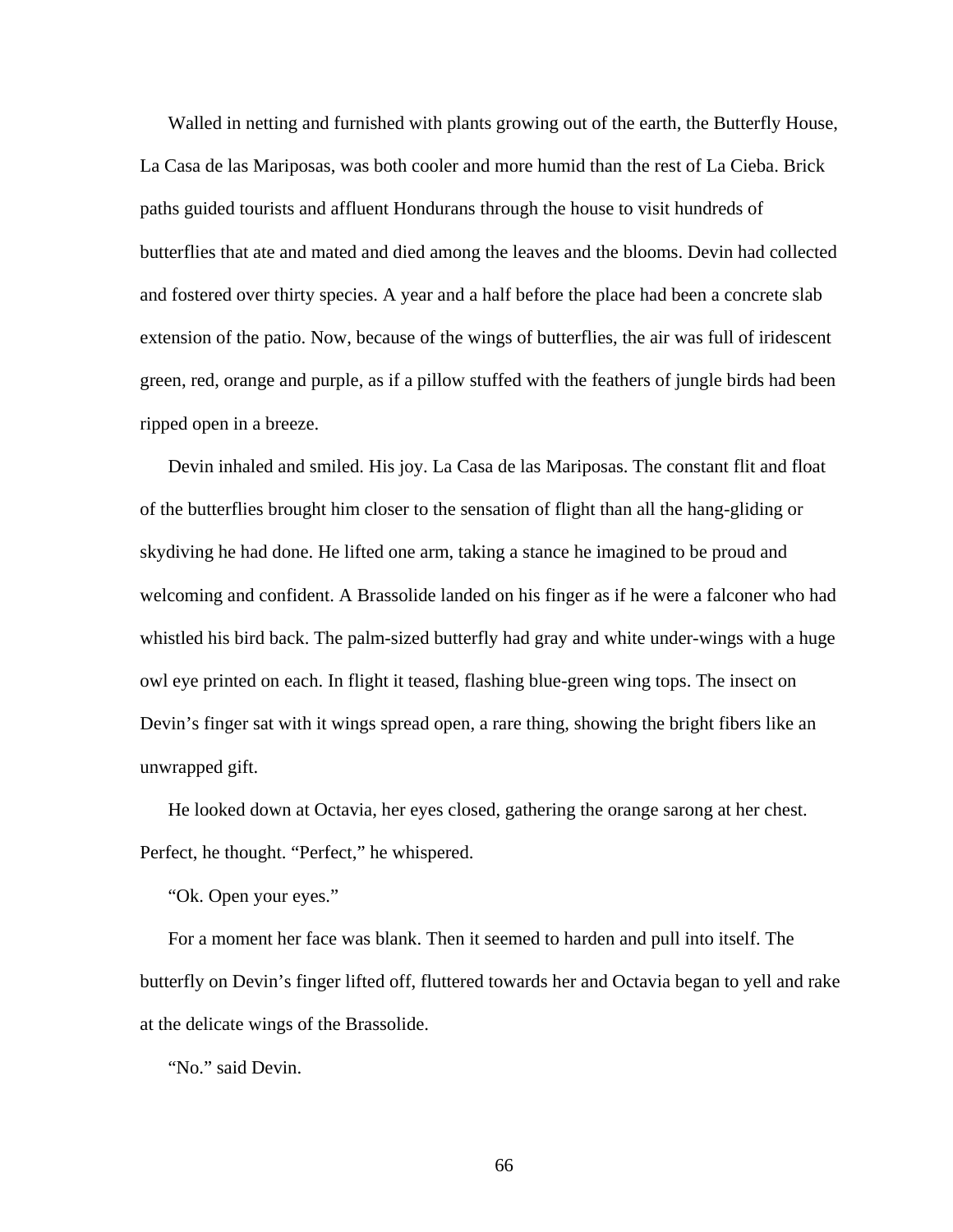She screamed and swung at the air and fell to the ground, curled up, hands covering her head, sarong unraveling to expose her thighs and breasts.

 She could not be calmed and eventually he had to drag her, sobbing, from La Casa de las Mariposas.

 Later, slouched on the couch with a cool bottle of Aguazul pressed against her left temple, she said, "I'm phobic."

"Yes," he said.

"I just. Oh. It's awful.

"Always?"

"Well, usually, just one, one flying…thing, it's ok. I can control it. The fear, I mean."

"Anything that flies? Birds?"

 "Birds are better. Bigger. But I don't do so well in parks. With the pigeons." She closed her eyes.

"I didn't know."

"Yes, of course. I didn't tell you."

"A surprise," he explained.

She shuddered.

"So that it would be a surprise," he said.

 "Yes. And your parakeets. And the moon. It's so easy to ruin things like this so I didn't say anything."

Devin was quiet and then he said, "You will stay for a while?"

She ran her toes across the white tile floor.

"Octavia." He touched her hand.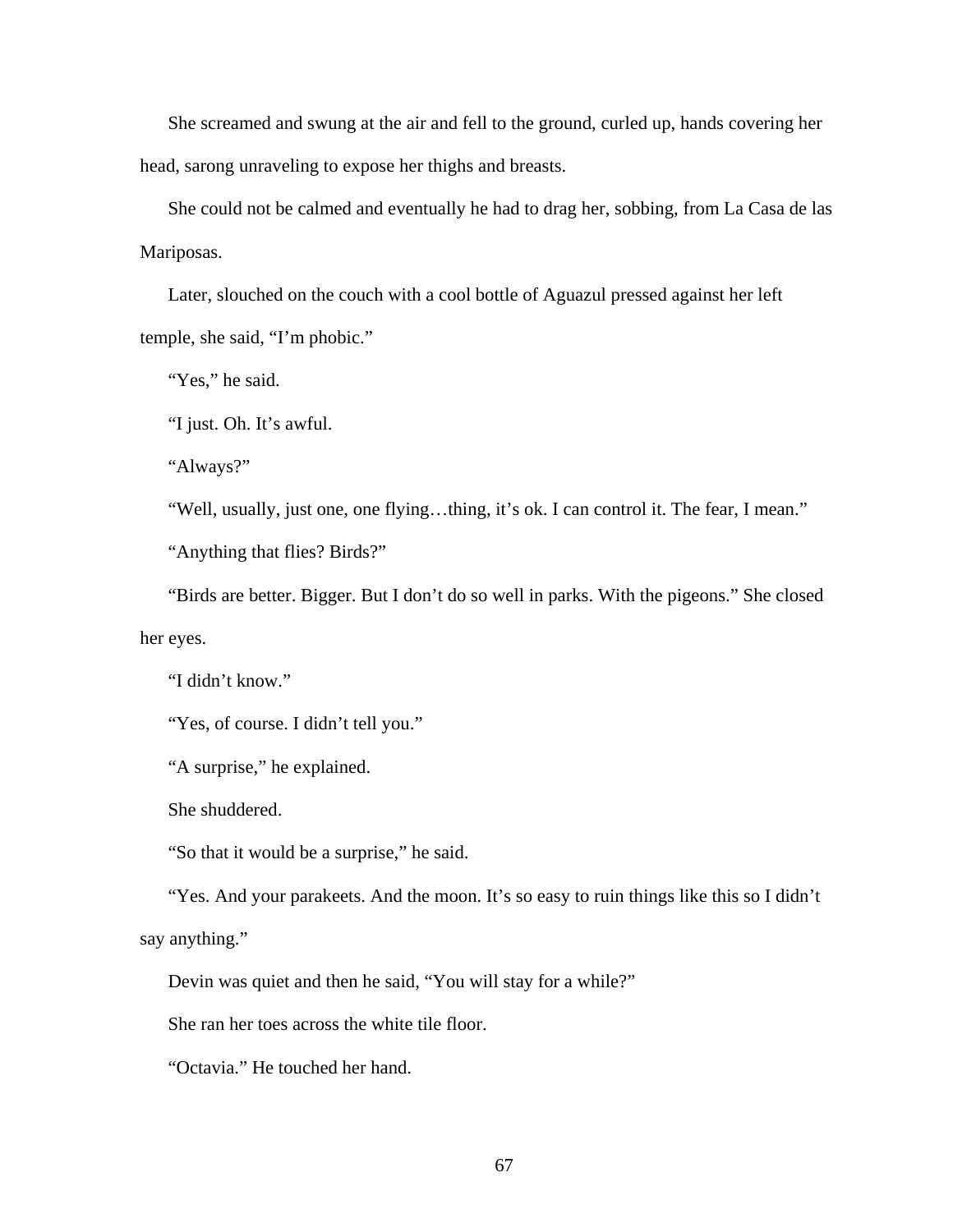She shrugged. "For a bit."

 Every night for a week he woke up to her screaming, flailing at the air around her head so that he had to hold her wrists to keep from being punched. After she was conscious she shook and sometimes cried as he rocked her and listed to the occasional night traffic. She knotted her hair up into a bun and tied scarves over it everyday. She looked at photos of butterflies and moths and giant bumble bees but she did not get better. Constantly agitated, a breeze on her face or catching a curtain shift out of the corner of her eye made her cringe, jerk her hand up to protect her head.

 "Devin, I think I can't stay. I'm sorry. I just. Just that place, it is right there." She gestured towards the back of his house.

"No. Please. Not yet. Give me a week."

 He ripped up the jungle plants. He had solid walls of cinder block and plaster built. The bricks from the pathways were stacked in the patio and flooring laid in their place. Before that he opened the doors and shooed the butterflies out. Before that he captured two males and two females of each species and ushered them into kill jars. Onto tiny cards he typed species names, M or F, dorsal or ventral, and the locations where he had captured their ancestors butterfly-generations ago. He tacked each insect and its correct card to a corkboard. When the walls were finished he nailed up each rectangular board.

 He wept and wept and then dried his eyes and went to Octavia who wrapped her arms around him.

"Maybe you'll get your dreams back," she said.

"This is enough," he said.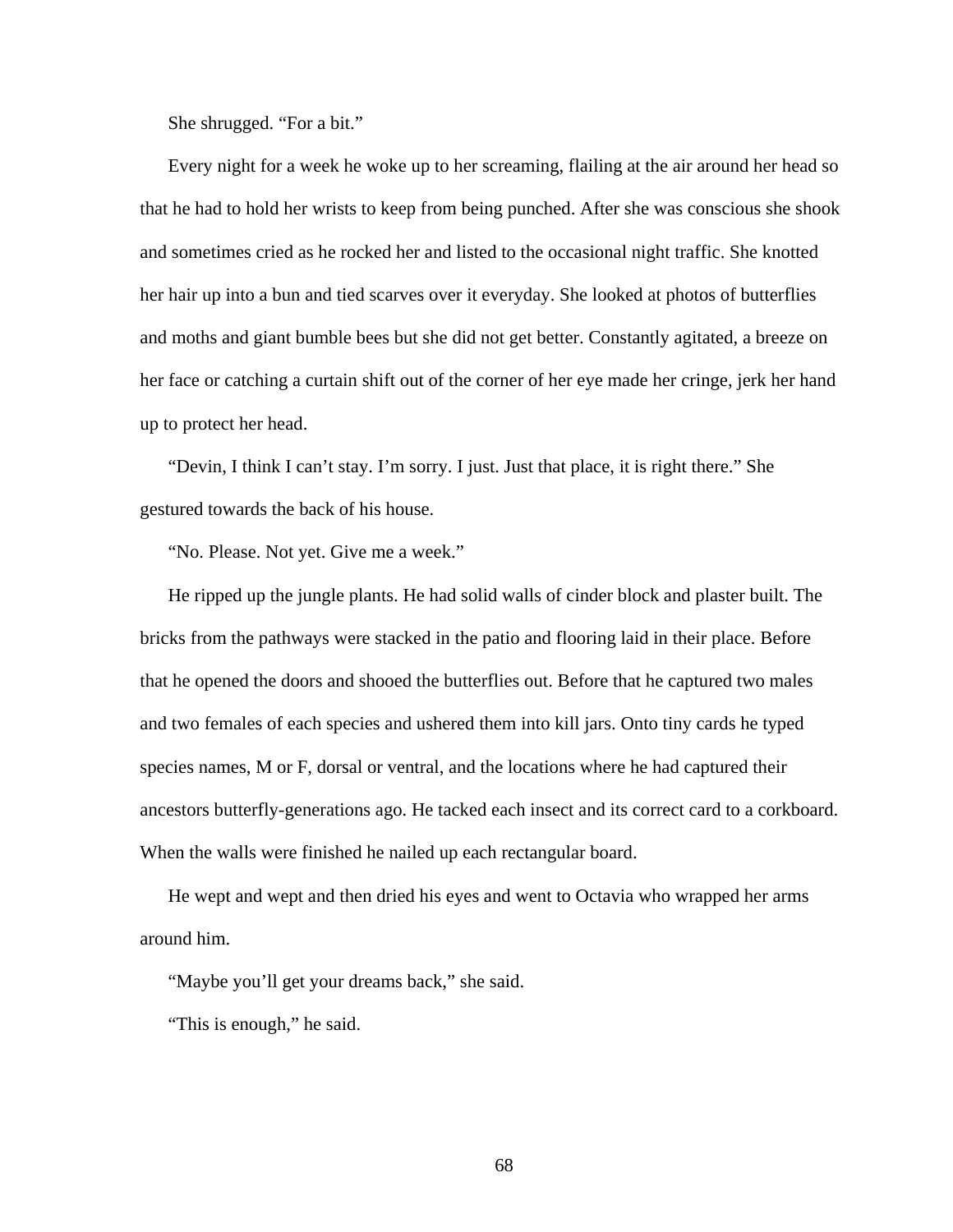After twenty years in one of the best butterfly collecting countries in the world, the walls of La Casa de las Mariposas hung heavy with shallow, glassed mounting boxes. Devin had his Sphingidae with the longest proboscis in the world, uncurling to the very top of its box and the Libytheidae with its anteater snout. His Thysania Agrippina had the largest recorded wing span in the Americas. Aisles of display walls had grown up across the floor, two of them dedicated to the butterflies of the Philippines, Madagascar, Papua New Guinea and Portugal, trades from his "world wide bug buddies" as Octavia called them. Looking like boxes of buttons, several cases of tiny, winged beetles, each a different metallic shade, covered one wall.

 Glancing up from his desk in La Casa, Devin was often surprised to see all the butterflies paused in their exodus to the sky. The sense of motion arrested gave him the same nauseous feeling as being in the passenger seat when the breaks are suddenly slammed.

 If Octavia was well rested she could stand coming into La Casa. She stood very close to the cases, watching a single insect at a time. Once when she was drunk and trying to be kind she said the room was filled with the souls of dancers and the stilled, solidified notes of children's laughter. Then she shuddered and went for another beer.

 They lived well by Honduran standards. Octavia taught art lessons and grant money dribbled in from various science and education foundations. Tourists and groups of school children came to La Casa.

 Tourists said, "Oh, I went to that butterfly place in Copan. Amazing. With the larva. And so many butterflies flying around. Oh. And they had this one. With the owl-eye wings." "Yes," he said.

"But I guess you just like to collect them like this. To keep them."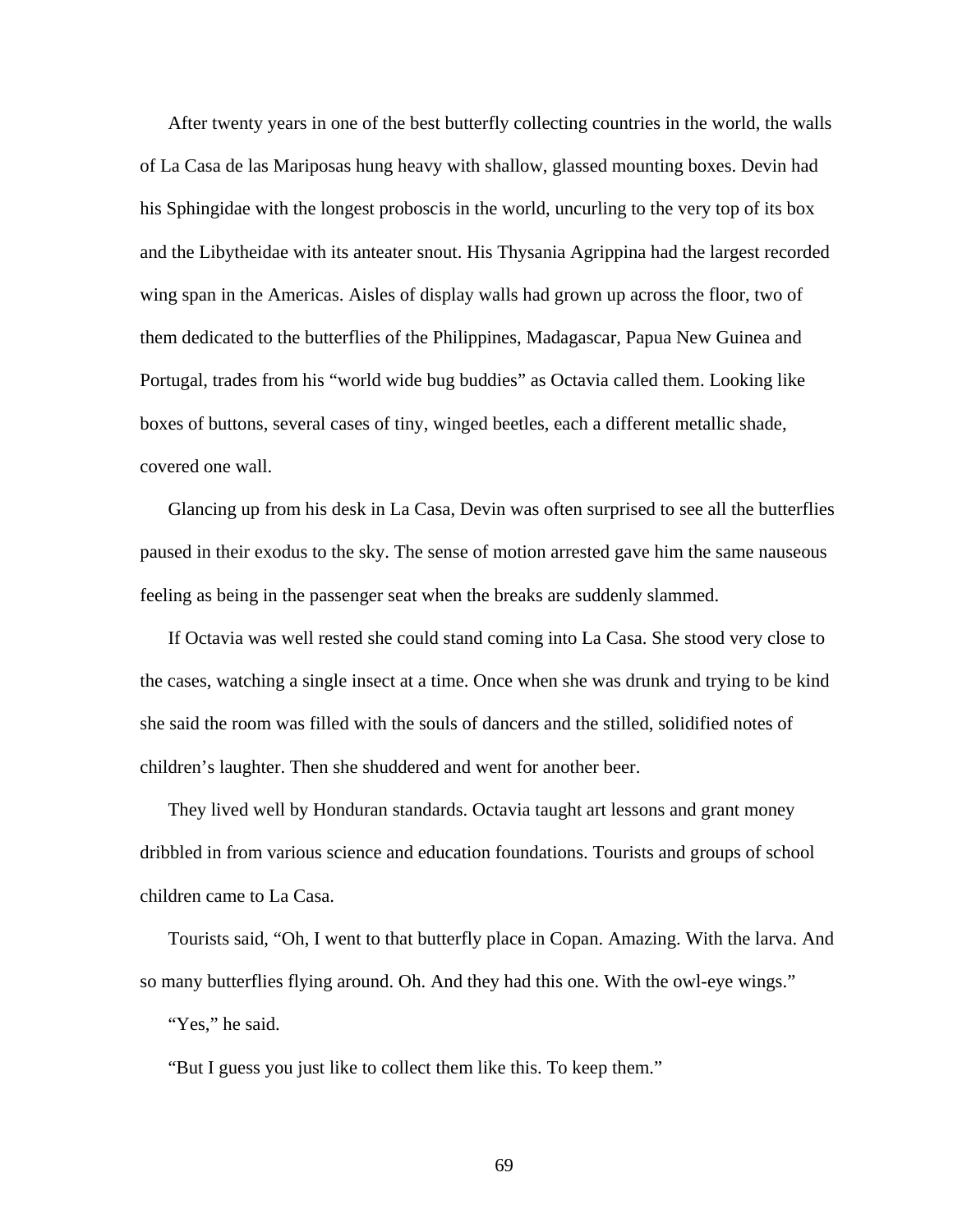"Yes," he said and imagined smashing all the glass panes, the butterflies and beetles flapping their wings, rising up, the strength of the hundreds of them lifting the roof from the building.

 Octavia made Butterfly Alphabet and Butterfly Number posters. She took close upphotos of butterfly wings that had letters or digits patterned in their markings. She made postcards. For a while she glazed the unblemished wings plucked from butterflies that had torn themselves going into the kill jar and fashioned earrings and necklaces, but they were not as popular as the feather jewelry sold in tourist trinket shops. When Devin went to the jungle to hunt butterflies she came and set up her easel, eating leachy fruit and using thick oil paints to cover canvases with monkeys and lizards and Birds of Paradise and tried not to see anything flying.

 Every day she put on grayed frocks and, on the rare occasion that the evenings got chilly, baggy oversized sweaters. She wore a bright orange hat, floppy brimmed and rounded over her head. On one of their rare visits to his family in Ohio she had bought it at a hunting and fishing store.

He said, "A hunting hat?"

 She said, "It makes me feel safe," and pulled the brim down around her ears as if it were a bonnet. "It doesn't matter anyway. I'm an artist."

 "Yes," he said. "I know." But he liked the way it highlighted the paleness of her skin that seemed unaffected by the Honduran sun and her large grey eyes. He also knew it didn't matter, like most of what they did, because they were foreigners still and, even after twenty years, they lived in La Cieba unquestioned and excused, except to each other.

70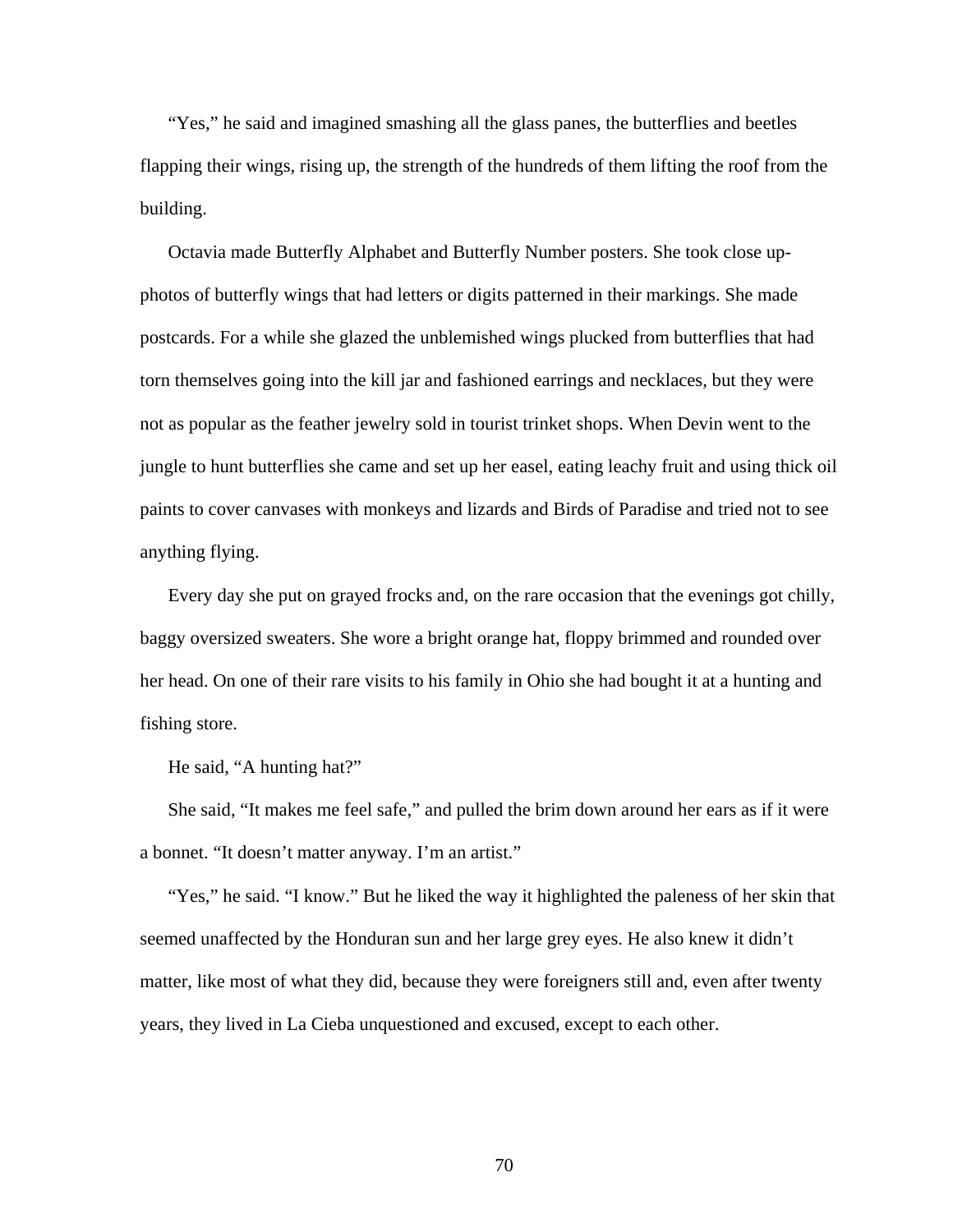She was known as La Artista and he was known for his butterflies. Their life was quiet. When she couldn't stand the quiet she threw parties with cases of Puerto Royal and lines of coke. She did charcoal sketches of the guests as party favors and Devin locked himself in La Casa until it was over. As the sudden dawn came up over the ocean he slid into bed, nuzzling against her neck and she wrapped her legs around him, caressing charcoal smudges from her fingers onto his cheeks and lips. He did not dream of flying but he helped secure money for national parks, trained guides in the specifics of Honduran entomology and translated tourist materials whenever anyone asked him to. In general both Devin and Octavia thought that they were as happy and lonely as they would have been in any life.

"Honey, what are those?" Octavia had come into La Casa unexpectedly.

 In a plastic dish on his desk were two beetles. One sucked on the wide, flat side of a mango pit, covering the entire disk with its body. The other ran again and again against the rounded side of the dish. Pinchers, curved and the diameter of a thumb, protruded from their black heads.

"Scarabaeidae Lucanidae," he said.

"Honey."

"They don't fly."

"Are you going to kill them?"

"No. I already have them."

"Devin."

"I think they are going to mate. Then they will die."

She rubbed her eyebrow.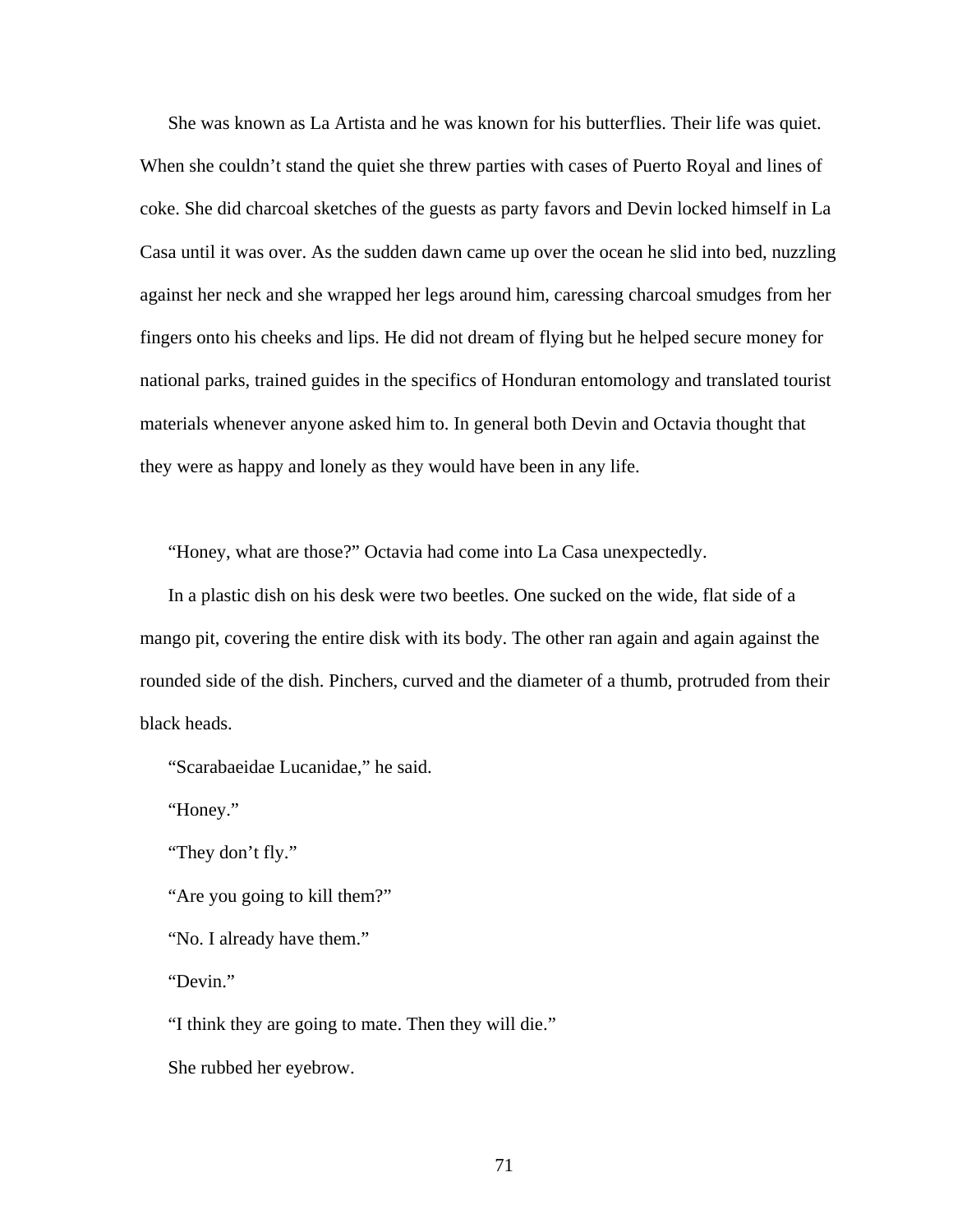"I thought it would be good for the casa. Everyone comes in and…" he gestured at the walls. "For the kids. To see something alive."

"We are having a party tonight."

"Why?"

"For," she glanced around and dropped her voice low, "the photo."

 "Octavia." Several weeks before she had taken a series of photos of a cloud bank. In one image the clouds appeared to spell Díos, God, and streams of light poured out of them at the viewer. Pulling out her small savings, she made prints and started rumors with the local churches about a divine image. She had done it without telling Devin.

"You would have disapproved," she said when he found out.

"You are right," he said.

"It's going to be big," she said.

"It's something new," she said.

Devin sighed.

Octavia walked out of La Casa into the court yard.

 "It's done. They are coming. It is staring with a prayer service. Maybe you can come to at least that part."

Devin followed her. "Prayer service?"

 "The padre from Luz del Cristo's coming. Maybe with some singers. A tambourine. I might get out the guitar."

"Coming from where?"

She waved her hand in front of her face to dismiss the conversation and looked away.

"This picture," he said.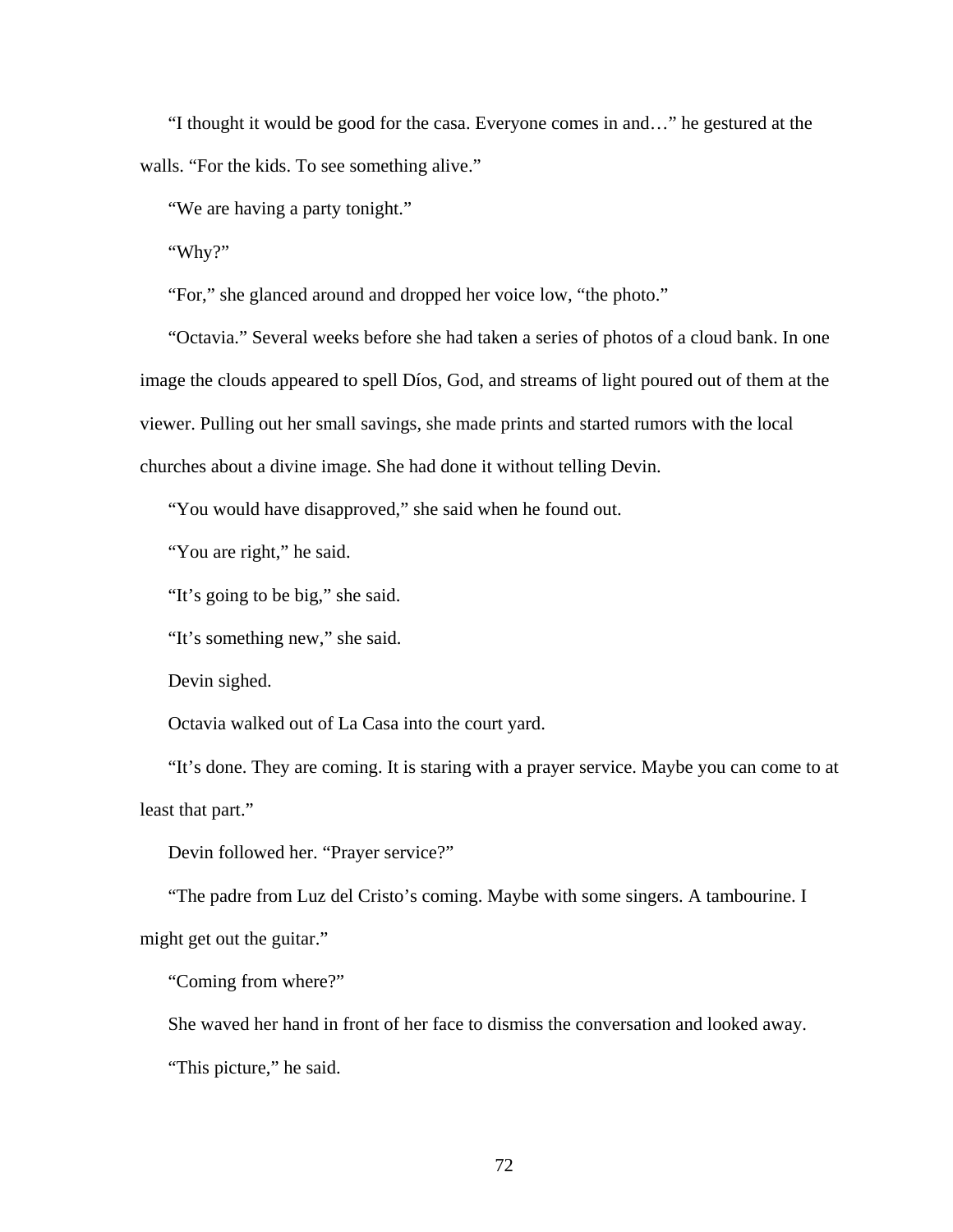"I'm not arguing about it again. The number-chart photos, the butterfly pictures, a huge success. Aren't they?"

"I'm not sure about huge. And this isn't butterflies."

"It's clouds. It's a better market. Just not your market."

"You are putting so much money into it."

"You know what the prints look like. Do we have to do this again? Díos. Up over

mountains. It has the accent. Why do I keep having to say this? Can't you believe in it?"

"A prayer service?"

 "Well, it does seem a little, what? Disingenuous? To kick off the sales without one. This is the night. When I show it."

"Are you being serious?"

 "You know, I've thought lately, been thinking, maybe God sent us this and we should be appreciative. To him. It. Her. Díos."

 "God? Oh my God." He pulled the collar of his shirt. "You've never…We don't do that." She sniffed and glanced at the casa.

"We don't do alive either," she said and went into the house.

 For the next two weeks until they died, he watched the beetles for hours each day. Then he nursed their larva towards gestation and brought home two praying mantis.

 Octavia visited all the evangelical churches. She began to hum hymns and, occasionally, while brushing her teeth, clapped her hand against her thigh as if she were holding a tambourine.

 In their final stage of development the Tropidacris Violaceus, stickish, red and purple grasshoppers the length of a child's forearm, developed wings. Devin was hiding them under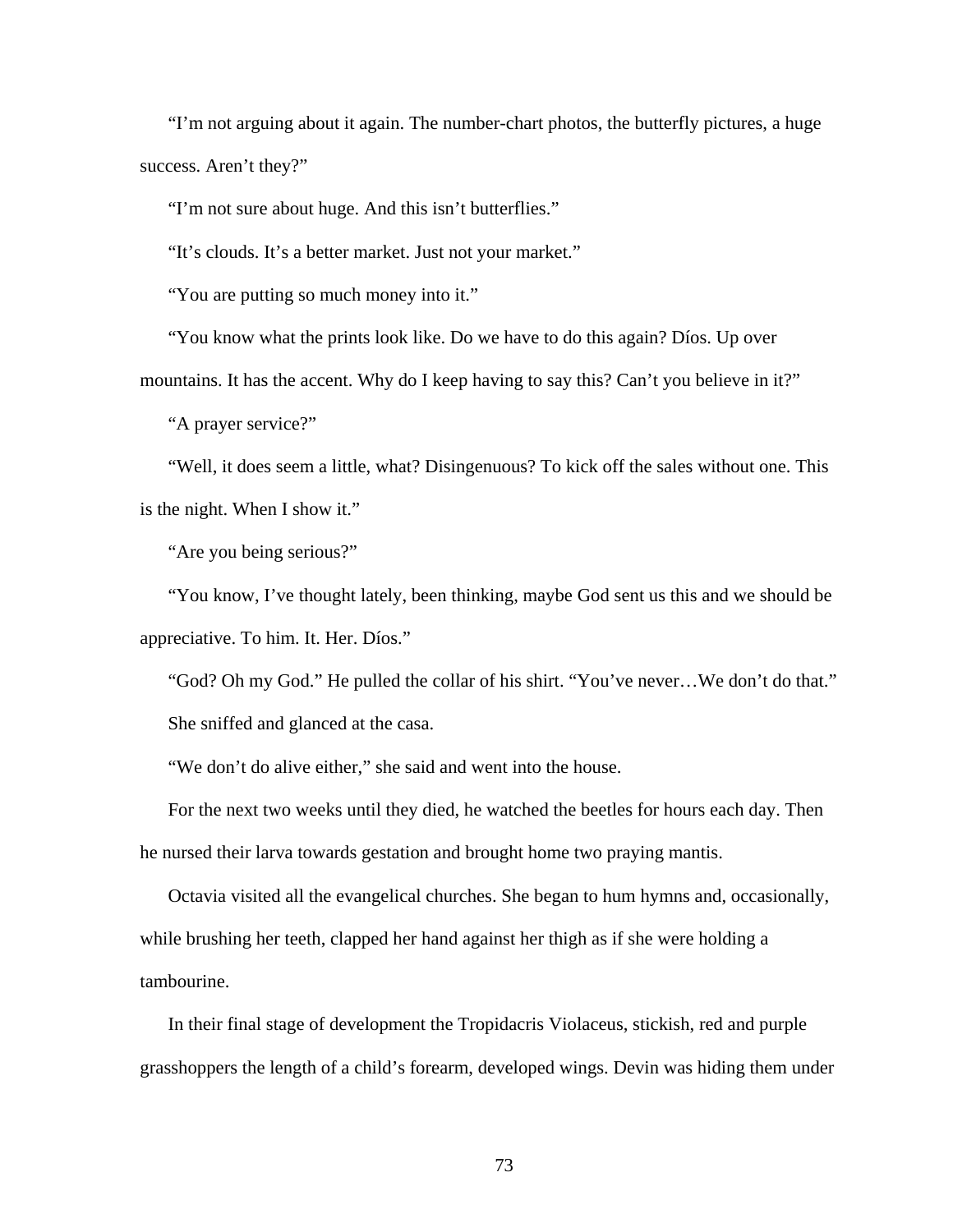his desk. Sometimes when tourists came in he'd say, "Wanna see something?" and pull the insects out, glancing at the door. "They call them saltamontes. Mountain leapers."

 One day, while he and a British couple hovered over the plastic cage, Octavia came in carrying a print of the Díos clouds.

 "Hi, I thought that you had some people back here. They might be interested in looking at this print."

 Devin and the couple turned to look at Octavia. Someone's arm knocked the lid off the cage and the saltamontes rose up, leaping impossible distances, wings fluttering to keep them aloft.

 After the screaming stopped and the couple left and the print was rerolled, Devin said, "Maybe one of us shouldn't be here."

 "I thought that our lives, so small, just us doing what we want, would make everything stable. So little to imbalance. But it is fragile."

"I am not doing what I want."

"Yes. There are limits to compromise."

"Our lives are too small."

"I'll be the one. I'll go."

 The first postcard came one month later. It was of a church in Matagalpa, Nicaragua. She wrote to him:

*I have painted this church. In watercolor.*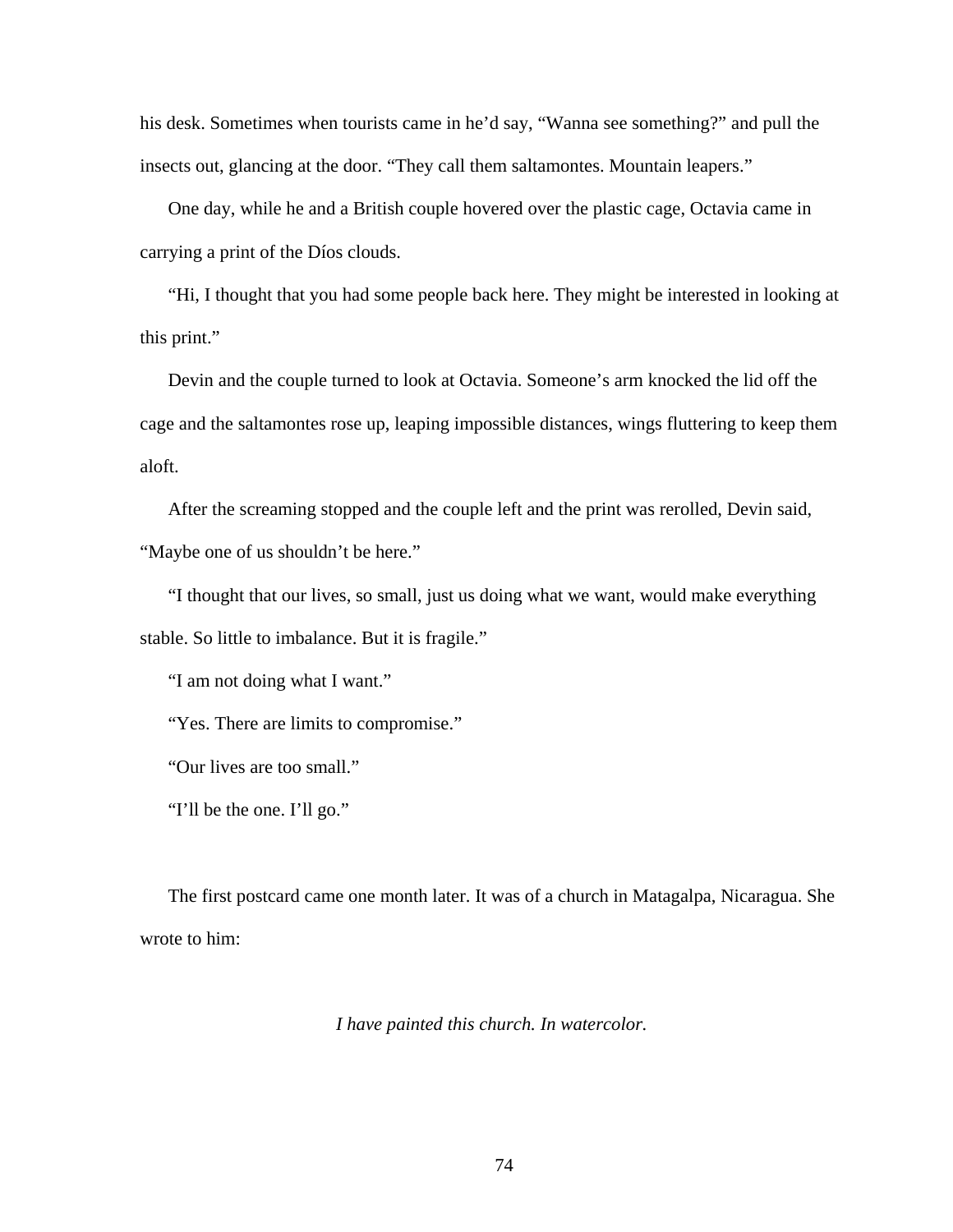Every time they had traveled over the past twenty years, to other cities, to tiny tourist sights and art galleries, Octavia bought postcards, intending to send them to the states, to her family and friends. Only occasionally did she actually write them. Whenever she was anxious she would say out of the blue, "Shoot, I need to send those postcards." When Octavia left their home to stay with her sister Rachel in the States she took all the cards. He had no recollection of visiting the Nicaraguan church, though knew he must have and the postcard created the odd sensation of someone telling a very intimate story about him that he could not remember.

The next card he received said:

# *The ocean here is always grey. How could I have forgotten that?*

 The image was of parrots on a Mayan ruin. The name "Copan" scrawled across the bottom in white letters gilt blue.

 He could not help but picture her at the ocean, hair wind-tangling beneath the orange hat, clothes wrapping tight around her, as if wet, and flapping out behind her like flags. Long ago, he remembered, how long ago she said, "I am carless with hearts."

 The next five cards, all from different Mayan ruins, he did not read for two weeks. Then he did, sitting in La Casa, the bodies of the saltamontes lying dead in front of him.

> *I have an apartment now. AARP won't stop sending me magazines. People who are not having sex at 60 are not very likely to knock boots ever again, they say.*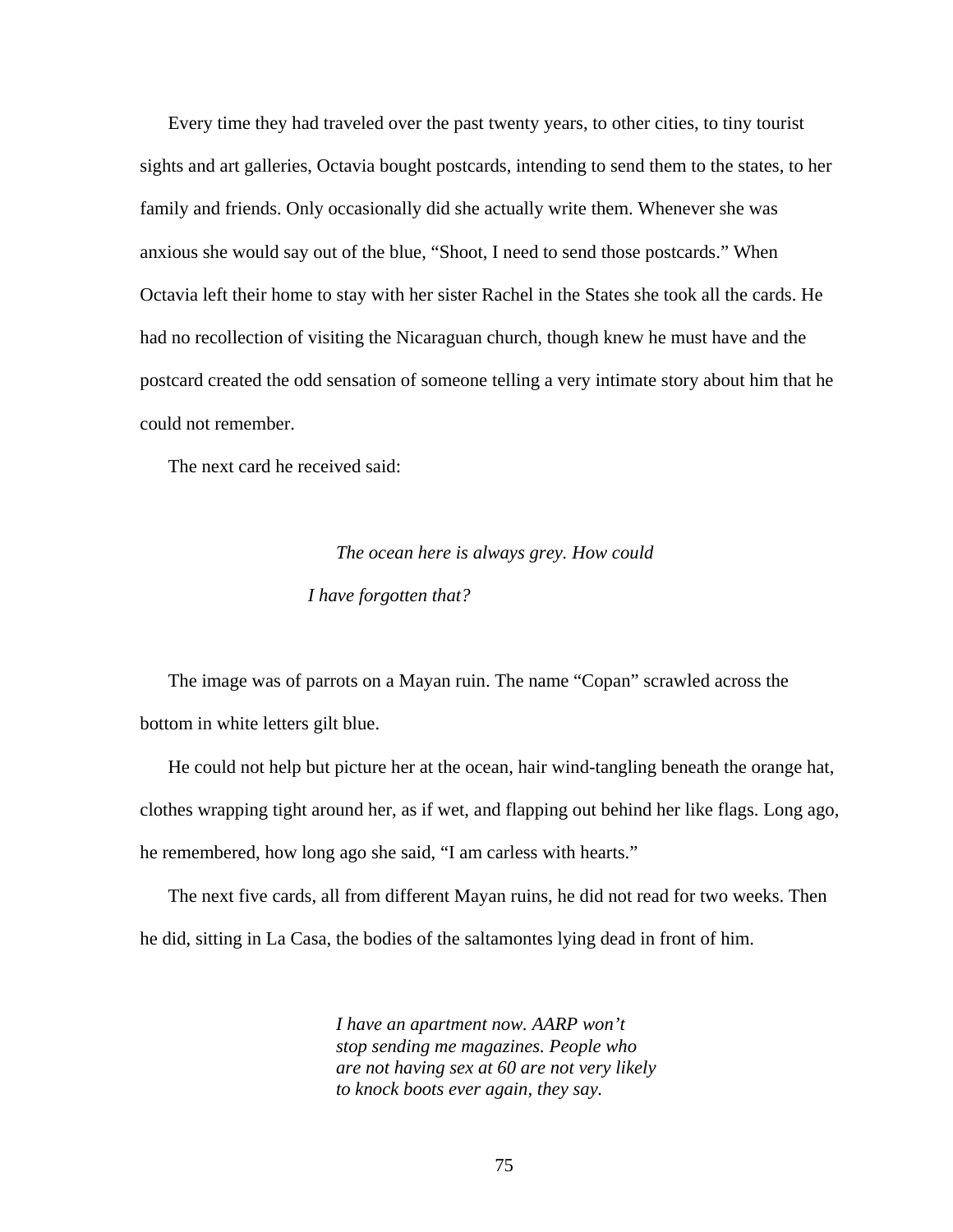He imagined her shock every time an AARP magazine arrived in the mailbox. The magazine covers, the happily mature faces smiling at her with earnest health, words like "Making the Most of your 401K" or "Unraveling Medicare Part D" or "Vacationing with Mobility Scooters," so strange and foreign. Whenever they were back in the States the magazines at the grocery store were filled with foreign events and concerns and made him unsure of himself. He knew she could not feel anything like those the glossy people in the pictures and he though how out of place, even her own apartment, they must make her, sitting on the coffee table, smiling expectantly until she opened the cover.

> *I have taken up with a Little Sister. What an upsettingly hopeful thing to call a program. Big Sister. Big Brother. Her name is Precious.*

*Rachel's dog lost a leg, did you know? Yet it balances so well.* 

*Precious has lived here always, seven years. Today she saw the ocean for the first time. She wants to surf.* 

 He paused to calculate, collectively, the number of miles the post cards had traveled since Octavia bought them.

*I have taken a lover.*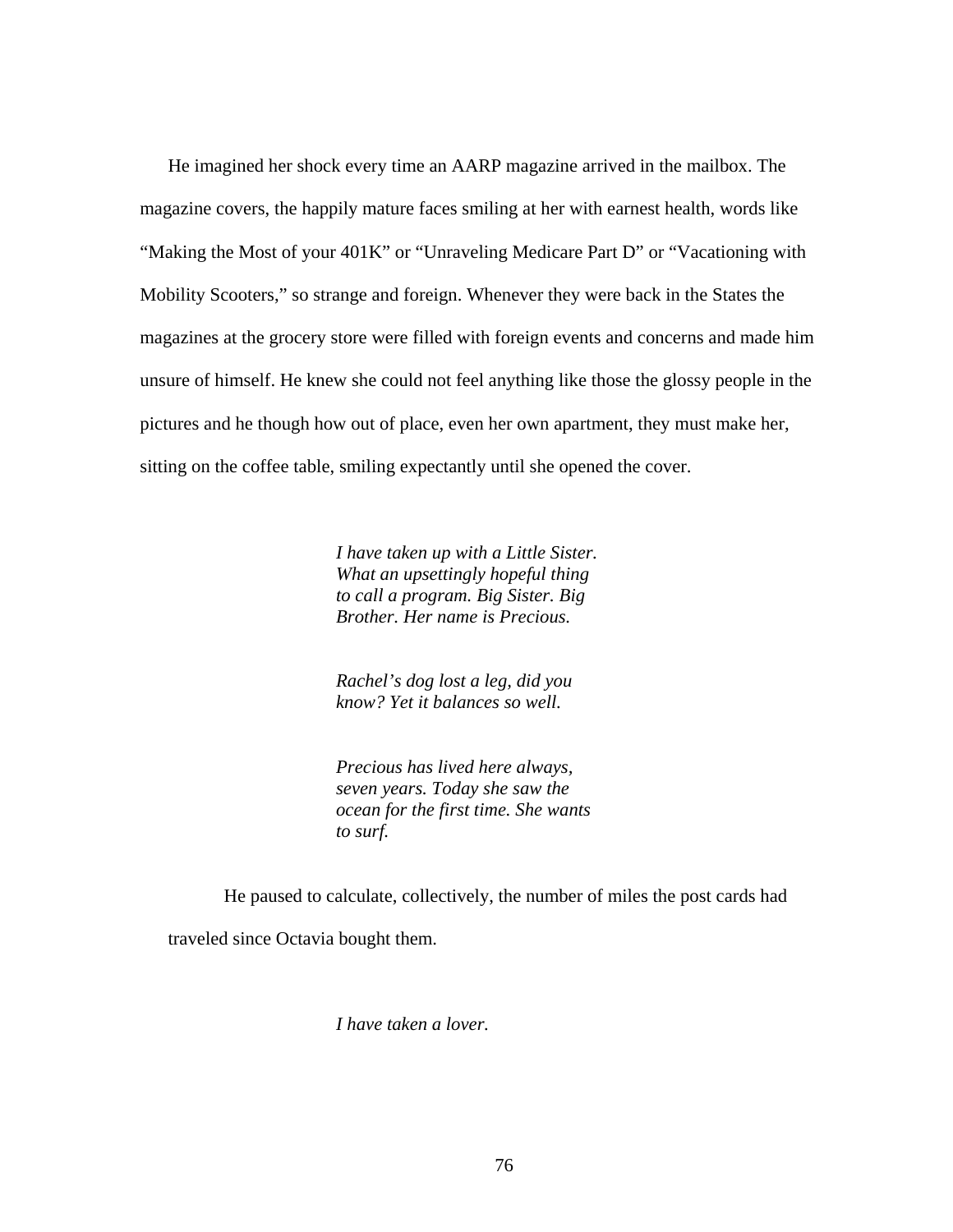A week later came the image of a piece of Costa Rican art.

*Please know that it is out of fear, not a lack of love for you.* 

 Devin continued his life as normal, except he told Emma, their empleada, she did not need to come, though he would pay her, and he scheduled no butterfly catching trips. If people asked, he said Octavia had gone to visit family and when they arrived he never pretended he would not read the postcards.

Two days later on the house of Ruben Díario:

*Rachel has a head cold. She is not friendly. I asked him to dress as a butterfly, tonight, to come to me that way. How strange. The things we want.* 

Then:

*There is a lion in my house. It lives on the sofa.* 

A week later:

*The thing is, the lion is so much more comfortable there than me. So I've let it stay. Buying a quarter of a cow is not cheep. I'm going to look into swine.*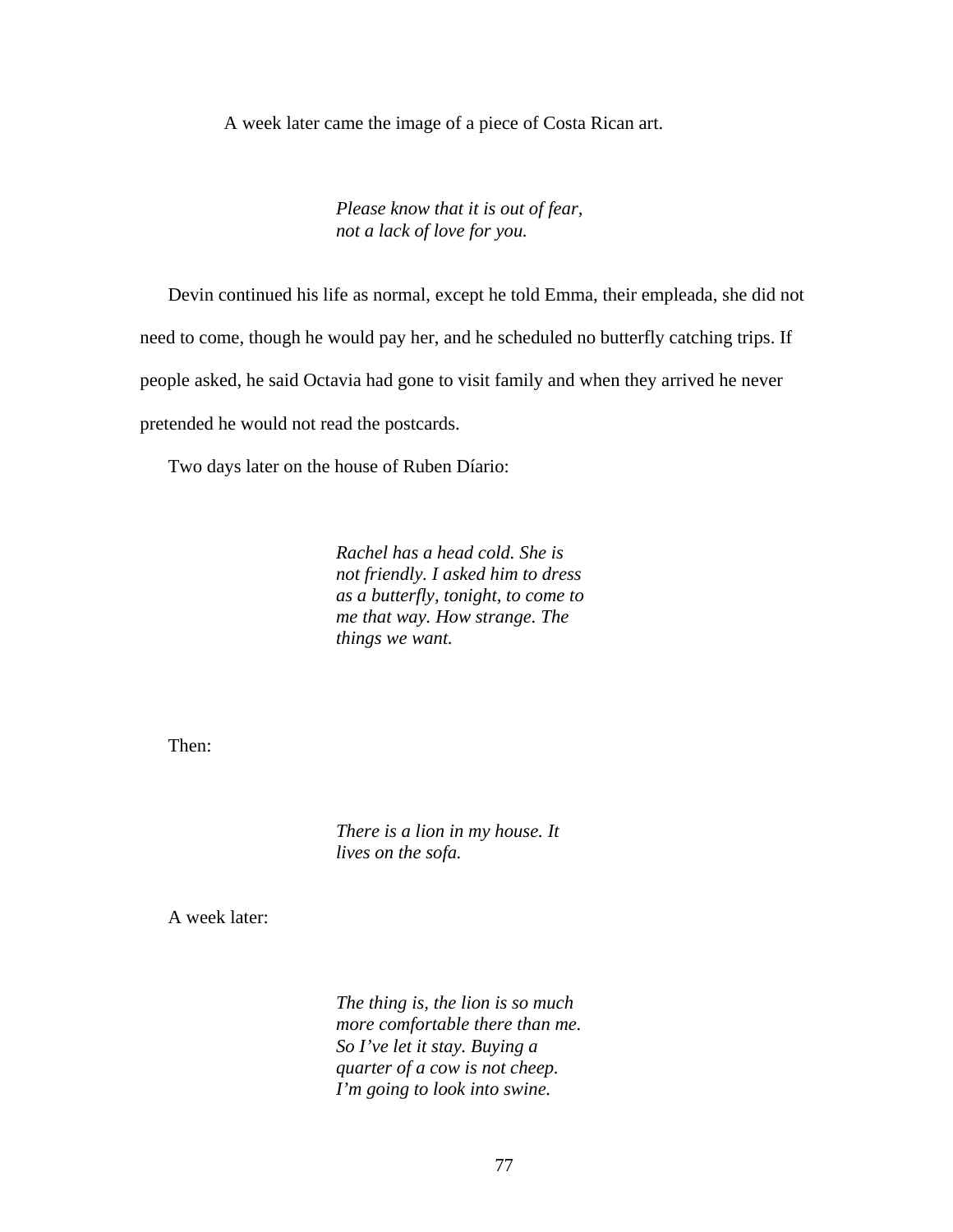He placed an international call to Rachel. Yes, she said, a lion. He had walked up the stairwell, perhaps lost from some person's private collection, you know how this town is, and flopped down on the couch. Precious was fascinated. Octavia wouldn't hear of calling animal control but had moved back in with Rachel and went every day to feed the thing. "You know how Octavia is. You were right to not call her." This was not time to argue.

> *I killed the lion today. With the machete that Rodolfo gave me at the despedida. It was time.*

The next day:

 *I painted him. The lion. Not the lover. With butterfly wings, flying over the canopy at Montana de Yoro. Té extraño. But not in English.* 

 Devin went out. He sat in the Parque Central until dark came. He reread all of the cards. They had traveled 89,753 miles to get to him. A Garafuna woman sold him bread and a man named Frankie, homeless the twenty years that Devin had been in La Cieba, came up and asked, "Where you be from?"

"Here, Frankie."

 "No man. New York. The Big Apple." He spread his arm wide. "King of the Hill. Anumber-one. The Big Apple."

"Yeah, Frankie."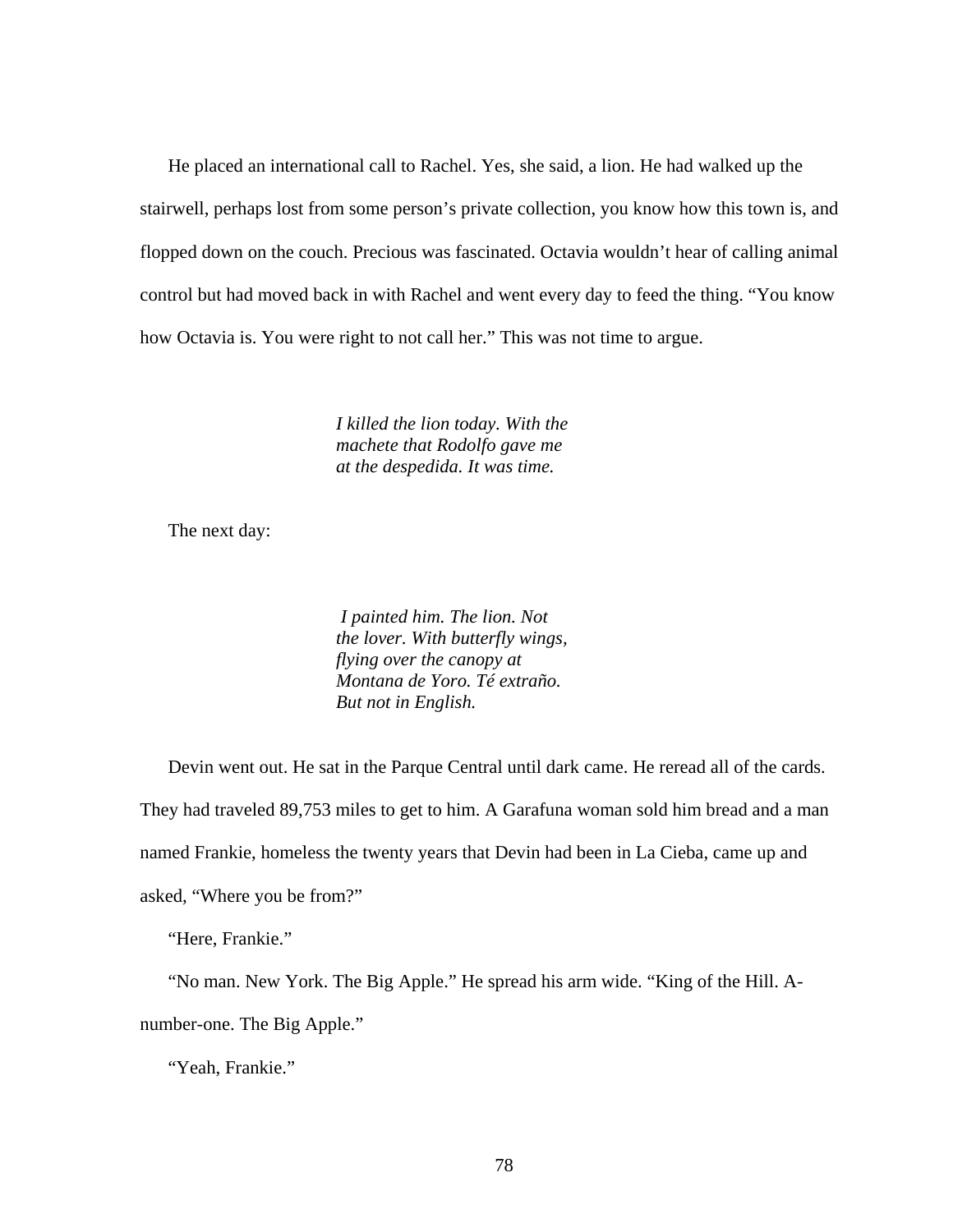"Ain't from here."

 Devin walked to the central market. A carnival was set up with shooting games and loterieas and stalls of fried food. A Ferris wheel clanked around. On the far edge was a ride that had eight cars, each a different shape, attached to the central mechanism by arms octopussing out. In the dark, a row of lights filed up the arms like suckers. He paid for a ticket, pretending to not understand the Spanish when the ride owner explained it was for children. Devon walked around the machine and found a car in the shape of an airplane, a smiling face painted on its nose. His legs hardly fit and he sat with his knees tucked up against his chest. When it started, the ride made a loud clunk and then whirred as it worked to get off the ground. Devin and seven children floated up into the sky, their hair whipping back, cresting again and again as the cars rode thru the air as if hopping waves. He held the postcards up into the night sky and, when he let them go, the colors in the photographs glimmered, flitting, reflecting the lights of the flying machine.

 $\overline{\phantom{a}}$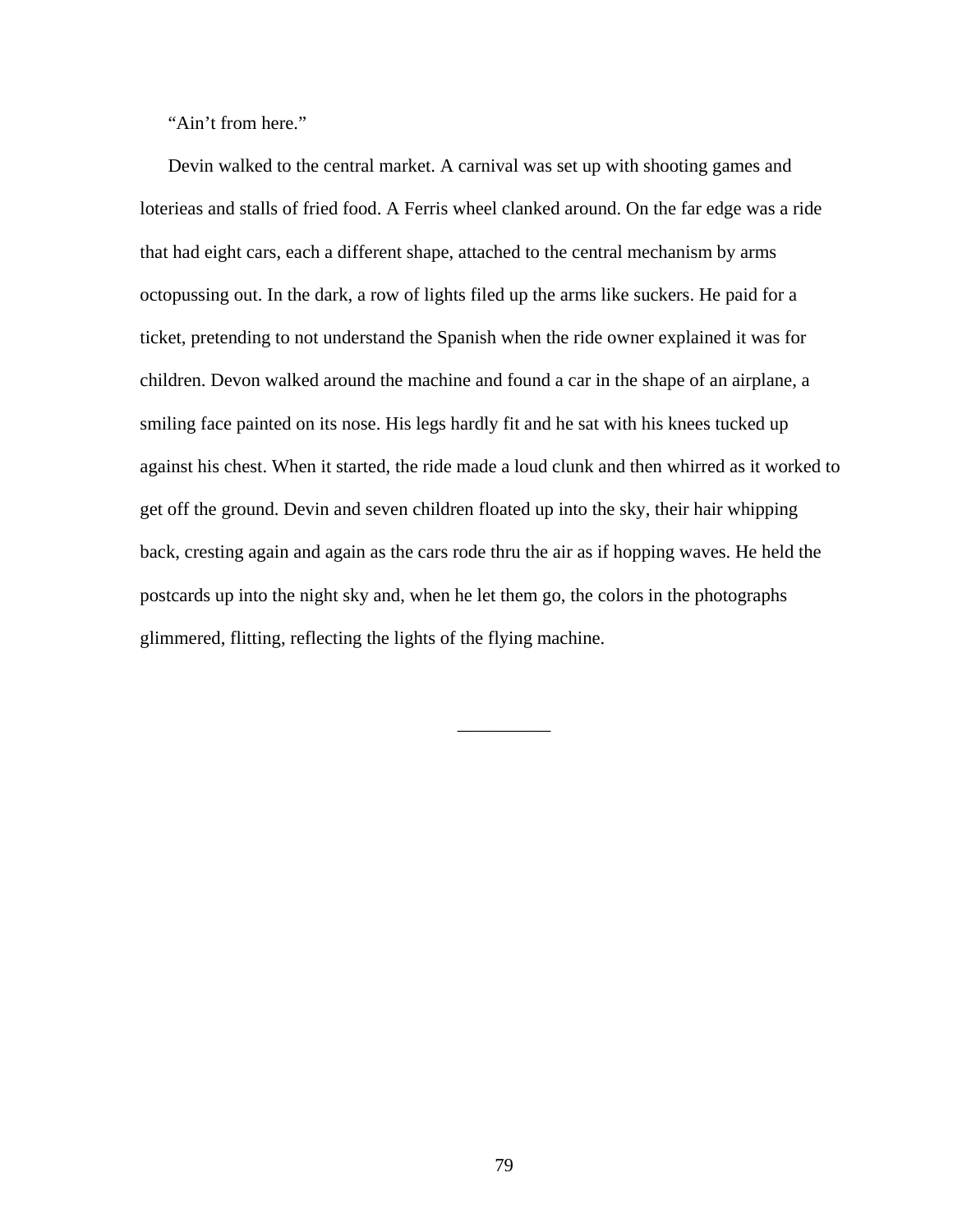## **History**

The gods lived here when the land spread smooth as far as a man can walk in his life. The gods played. They fought. They burrowed and dug and wrestled and warred and erected hopscotch paths for Coyote, lines of stone islands across the desert to test the distance of his leap. The thrashing of their bodies made the swirl of canyons running to empty into each other. Their blood and bone turned the walls red and white. They made the stone flats and crumbling sand hills and raised up the pock-marked columns of rock. Most of the gods are massive horned sheep with four human arms and hands instead of legs and hooves. There are a few red snakes the size of spring rivers and the Coyote has the back legs and ears of a jack rabbit. The earth churned and the gods grew weary of the peaks and valleys, scored with the sheep's fingers, pounded with Coyote's back legs. We are here, now. The People. But at any moment the gods return and what we touch they touch and so all must be as it is, unchanged, or the gods bring retribution.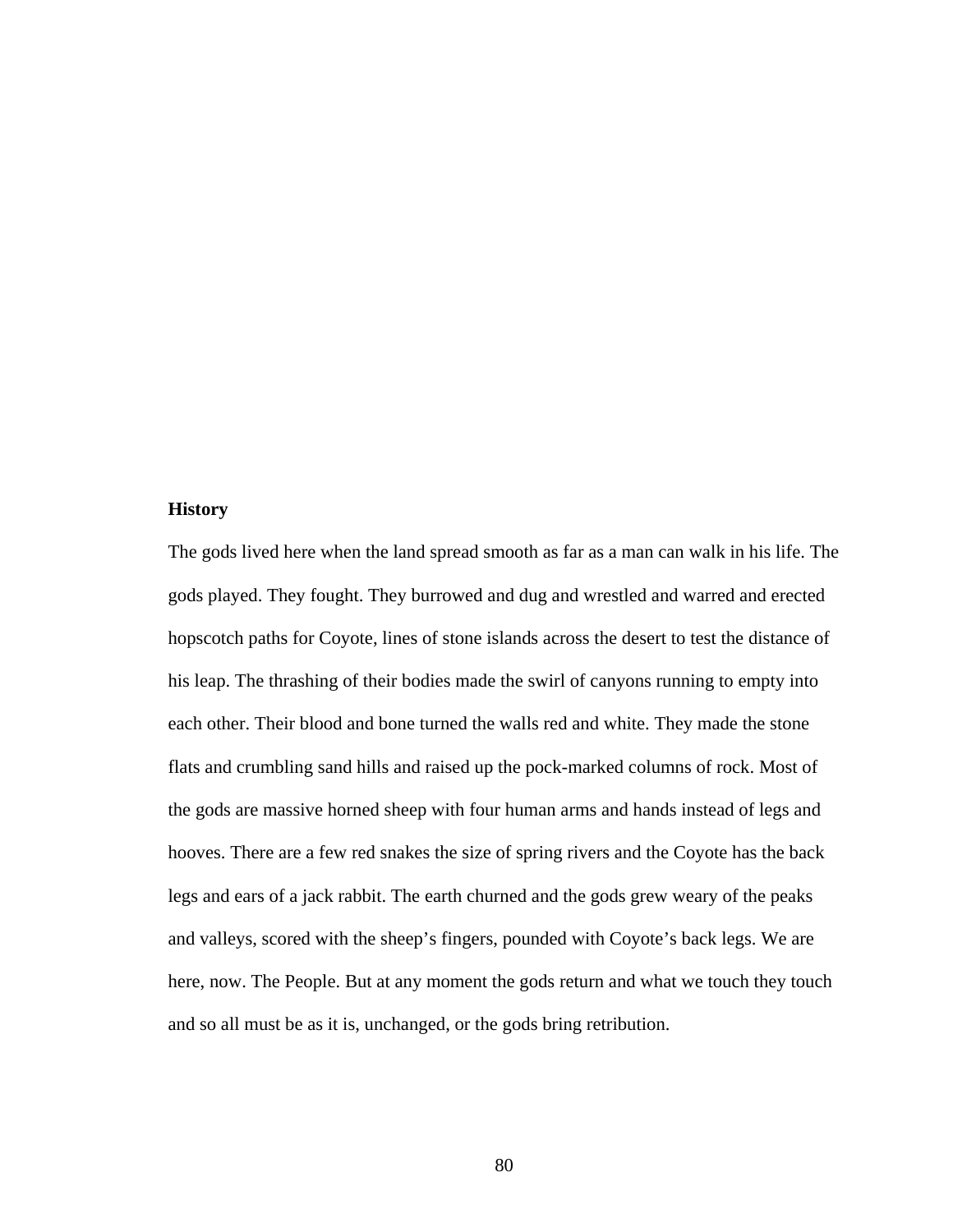## **Springtime**

The moth remakes the desert.

In spring the yucca bushes and the yucca trees that stand like immobile, hairy people reach cones and spears of flowers toward the sky. Then they wait, blooms open to the quiet desert. The moth emerges from the ground and cleans the pollen from the trees and bushes. She rolls it into a great, golden ball. She gathers up the globe and flies into the white cloth of petals and lays her eggs in the most hidden cavity of a flower and then lowers the sticky ball down. The blooms wilt and all summer seeds and the new moths grow. In fall the yucca crack open and the seeds and the moths drop and burrow into the sandy earth and the desert is made again.

#### **Winter**

This winter Shel comes to sleep with me in the night. Just sleep. The first time he lies facing away from me, the smallest strip of his back touching mine, and does not move and does not move and does not move, and I can feel how tight he holds himself and when I wake he is gone. I know it is him on the blanket next to me because he smells of that great, giant dog that tries to sit in his lap. He lets the dog get its one haunch up on him and then the animal wiggles back and Shel groans and laughs and then they give up and the dog stays, as big as Shel, just one leg cuddled on him. In our group Shel is the only doggy smelling man who has no woman to keep him asleep in one place.

 The next time Shel comes he circles three times, shuffling stones with his feet and kicking up bits of dust so that I have to hold my breath, contract the muscles in my throat,

81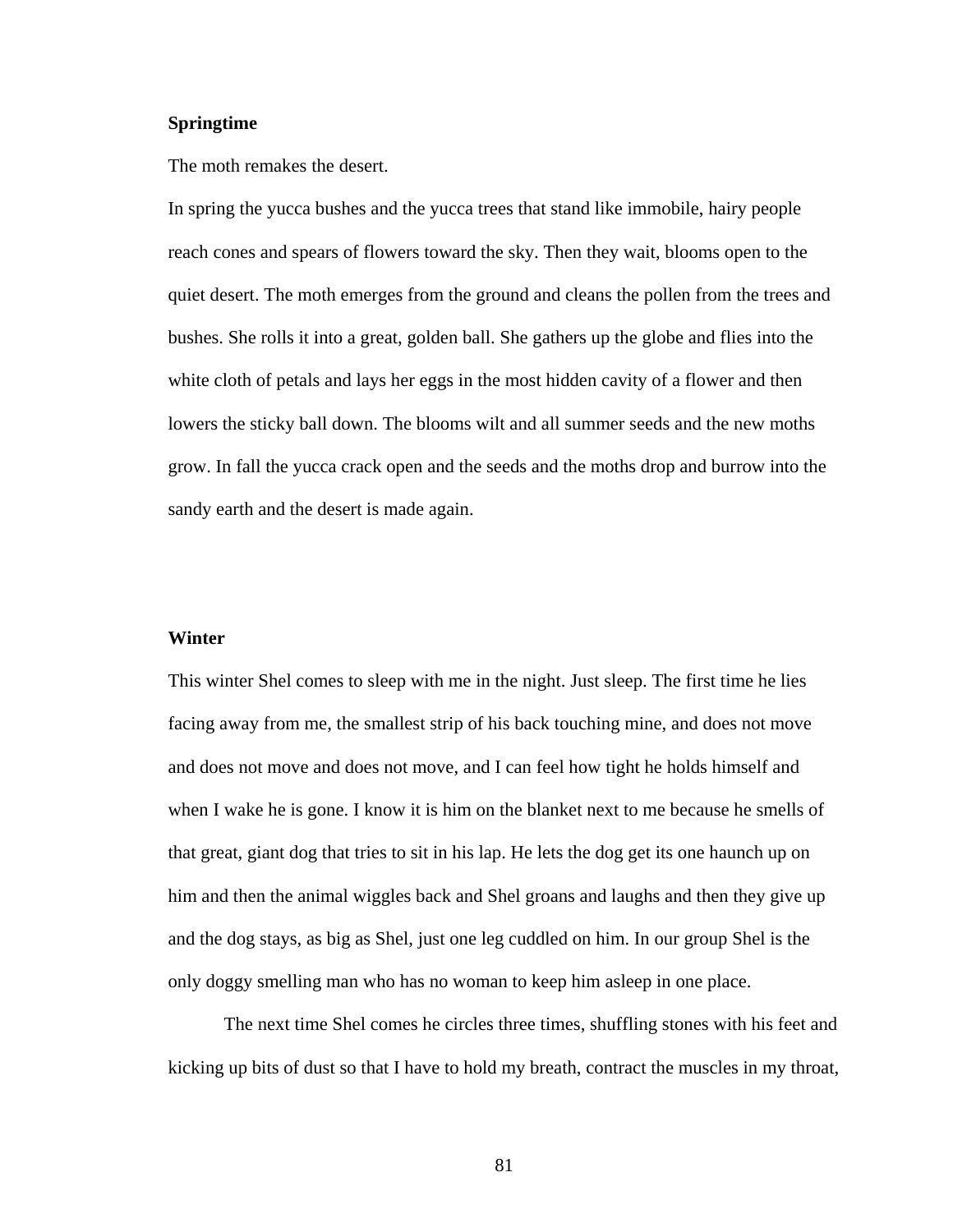to not cough. He lies on my blanket and it's cold enough that I've wrapped another one around me and he puts one hand against that blanket against my shoulder. The next time he touches his ankle to mine and the next he lies down in front of me. I do not reach out to him, but I think that maybe I do when I fall asleep. Perhaps he sleepwalks and doesn't know. Perhaps his is tired of lying next to his dog.

 A man has touched me. In the day he acts the same as always, calls me Moth, gives me the spoonful of his food, no more, no less. I act the same, too. What happens if people know? Certainly I won't have another chance to touch a person. It is my seventeenth winter. I have slept alone for seven of those winters. Only the very young may touch the Moth. The very young rest with their parents.

### **Moth**

I am called Moth because I keep the desert. I eat and I clean everything into its right place. I do not work for the lizard and the bird and the termites. I keep the desert for the gods.

#### **Today**

I wake with a shadow over my face and catch my breath. Perhaps Shel still lies before me in the daybreak. I ask the tips of my fingers but feel only my blanket against them, no human warmth, no rise and fall of breath.

I open my eyes and see Asias crouched over me.

"My son has rock drawn," she says.

"Hello. Good morning."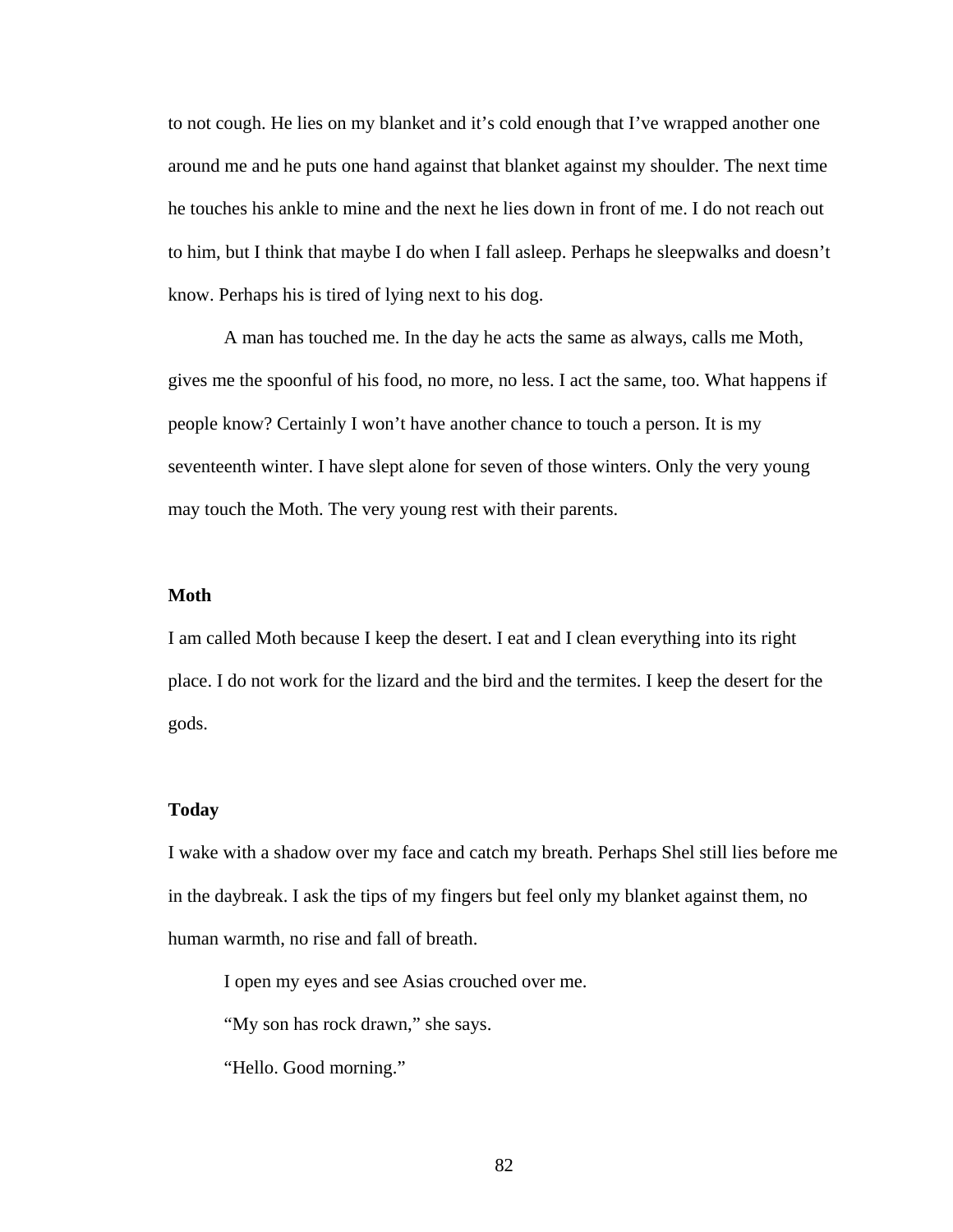"Shut up," she says. "Do you hear me?"

Then she says, "Pur."

 Asias is my sister. She has not called me Pur since I became Moth. Like everyone else she calls me Moth.

"Pur," she says again.

Tears come into my eyes. I feel giddy with how she says "Pur" like a question.

She needs me. I roll over and give her my back.

"Pur."

I try to think what it is to be a sister.

"He is safe?" I ask. Her breath comes out loud, like wind in canyons.

"Yes," she says.

"He is safe."

"The same wall," she says.

 I want to say, "What do you mean?" so that she will have to answer things that could hurt. I want to laugh. But I think that that a sister would not act that way and I enjoy being good sister for a moment. I know that she means it is the same wall where, so many winters ago, before we were men and women, our brother was rock drewing and fell into a water hole and died.

 Also the Moth went to eat the wall and fell and the bodies stayed down, down in the water hole, and the people found me to be the Moth.

 It is funny, then, that perfect Asias's perfect son crawled up and drew and I will clean his drawings alone.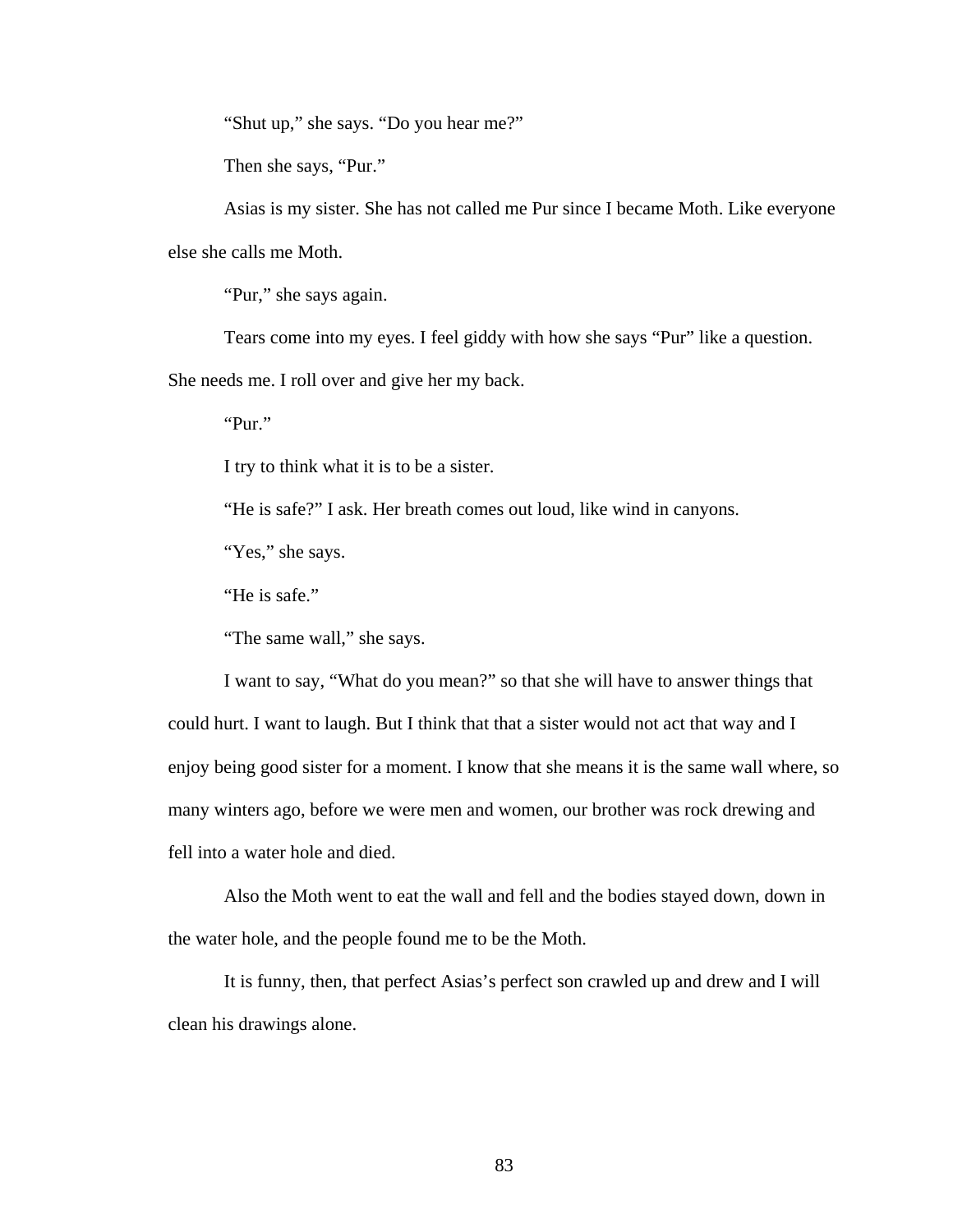I am the good sister and turn back towards her. She picks up some small stones from the ground and rolls them between her palms. It is a gesture she does not know she makes until she sees me staring at her hands and puts the rocks back, one by one, on the earth and says, "Coyote, Sheep and Snake, forgive the error."

 I tilt my head toward her in a way that looks kind and understanding, and say, "In the life we err."

 I'm sure it is an error to feel so happy to have seen Asias's mistake and shame, but in the moment I don't care much about things like errors.

I lay both my hands on the ground.

 "Later I eat this earth to make it clean for the gods." Then I am the good Moth and the good sister.

 "Moth," she says, "will you clean away the drawings and make the rock pure for the gods?" Her son, Hesser, should come and ask me. The one that errs asks the Moth.

I tell her, "I am the Moth and I make clean the rock."

 All day boys and girls come to me and say, "Moth, in the night I scarred the rocks. The hands of Sheep and the legs of Coyote and the smooth belly of Snake touched there and now I marked them. Moth, will you clean away the drawings and make the rock pure for the gods?" They all have headaches from the hot juice and look spindly on their thin, young legs.

 'Yes." I say it seven times. There is a howling tonight, of course. Every year it is like this, my busy day. One day Winter End and dancing and cactus cutting and rock stacks and the young get into the juniper juice after everyone goes to sleep and draw on the rock walls and the next day is shame and howling and then we flee from the summer

84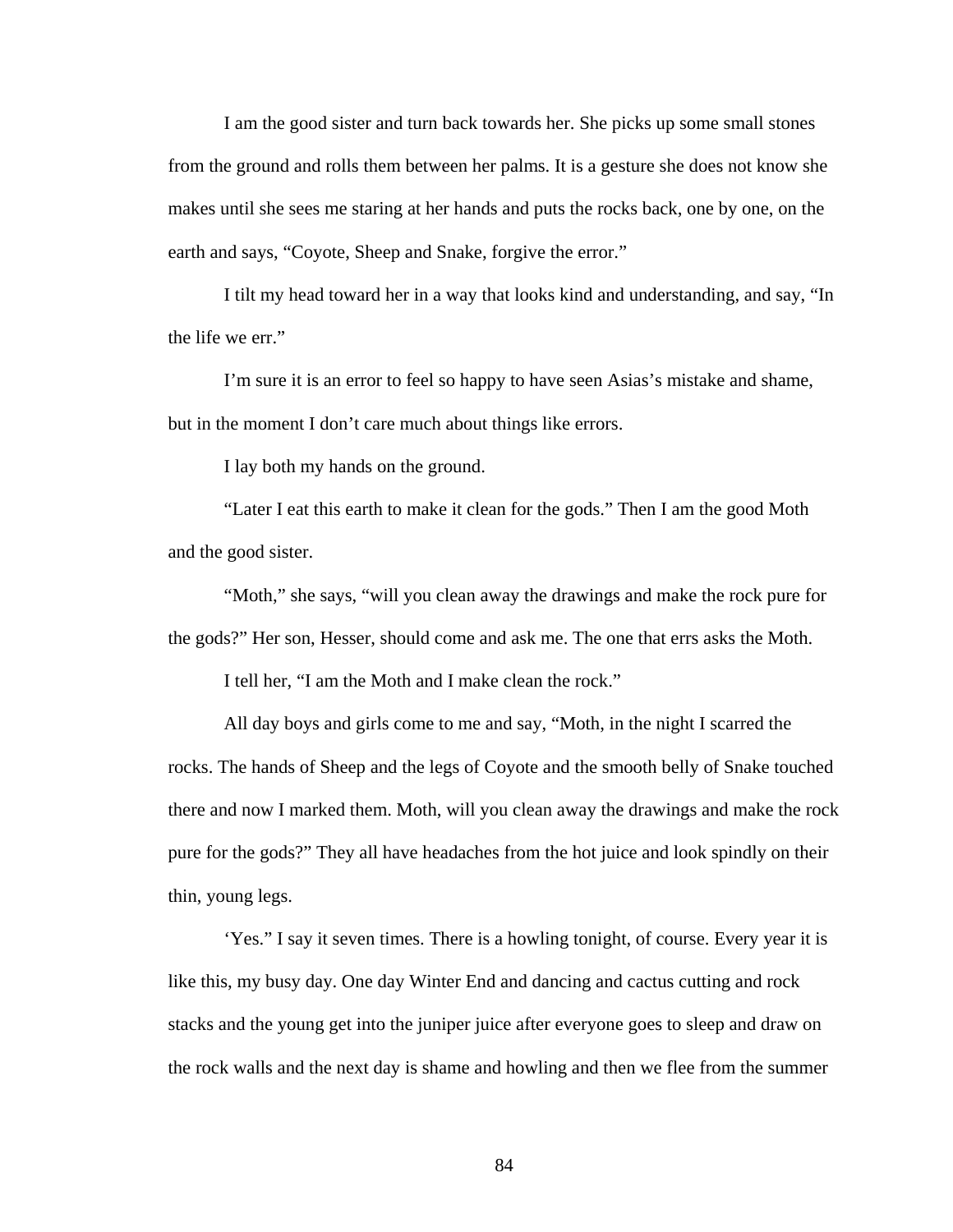sun to the mountains where the snows have melted. I love it. On this day everyone remembers me and they think that if I am not here for them summer would be dry and hungry with the gods' anger.

 I go to the Winter End grounds and spend the day smashing the carved cactus and kicking the rocks around to unstack them. I remember what I can of yesterday's dances and dance them backwards, my feet scraping the dirt back to the place it is. I am alone and none watch me for my work is sacred and foul. There can only be one Moth.

# **Rules of the Moth**

There can only be one Moth and the Moth works alone. The work of the Moth is sacred and foul and none but the gods may see.

The Moth remakes the earth and lives in the rage and contempt of the gods.

When the Moth dies the people know the Moth that lives.

The errors of the people pass through the Moth and the earth returns to its pure form, waiting the movements of the gods.

The people must feed the Moth.

Only the very young may touch the Moth.

### **Tonight**

Tonight the moon is full and shadows from the choya and creosote break the cold light on the ground. I am not supposed to be at howlings. I eat the errors while the others howl and I am too foul and too close to the gods for the circle. Often, though, I sneak and watch. The howlings are wonderful. At the mouth of a canyon I climb up and lie hidden in a shallow cave.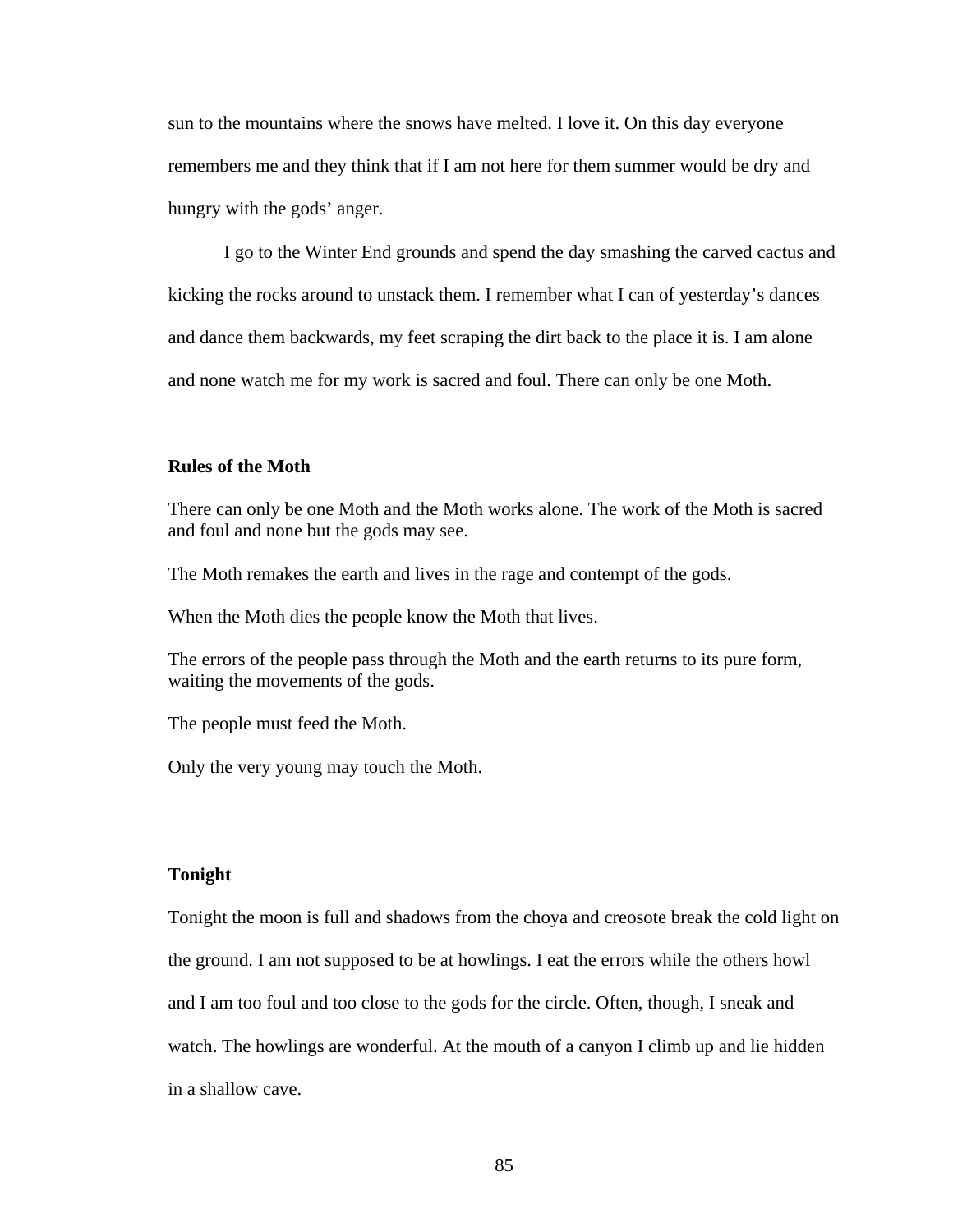The whole group stands in a circle around the eight who rock drew. The Chief says, "Shame on your error." And it is like a tight string tearing. With one breath all shout at the eight. "How dare?" and "The error," and everyone screams and points. Asias stands very still and does not point. Her mouth moves for she must shout those in the middle down, all must howl the error, but she does not take great breaths. She whispers her condemnations.

 The eight fall on the ground and wail their sorrow. Babies cry. Someone lifts a rock up and Asias shakes as if it struck her. The Chief shouts, "Enough." Silences comes. Mothers comfort their babies. In the center Asias's son rocks back and forth. "Please," he says, "please forgive us." The other youth follow, yowling and rolling on the ground and soon the people in the circle, all the people, cry to the gods for forgiveness. Asias's face skews, the mouth stretching empty in the moonlight. She kneels and then I see her chest heave as she begs. "Pity us. Pity us." And the error has become the error of all.

 Sometimes I have my own howlings, out when I've finished eating, because rolling in the earth and screaming feels good. I do not howl for forgiveness. I do not know if the Moth, so close to the gods and so foul, can error. Sometimes I think that perhaps the gods don't care to forgive or punish the People for specific actions. The gods bring drought and rain because they do.

If I can err, this thought is an error. It may also be a rule.

 I am delighted with Asias's pain, this, the first time she or her children have been howled. I feel too full, stuffed and breathless, with pleasure at that pain. Later I will howl to empty myself.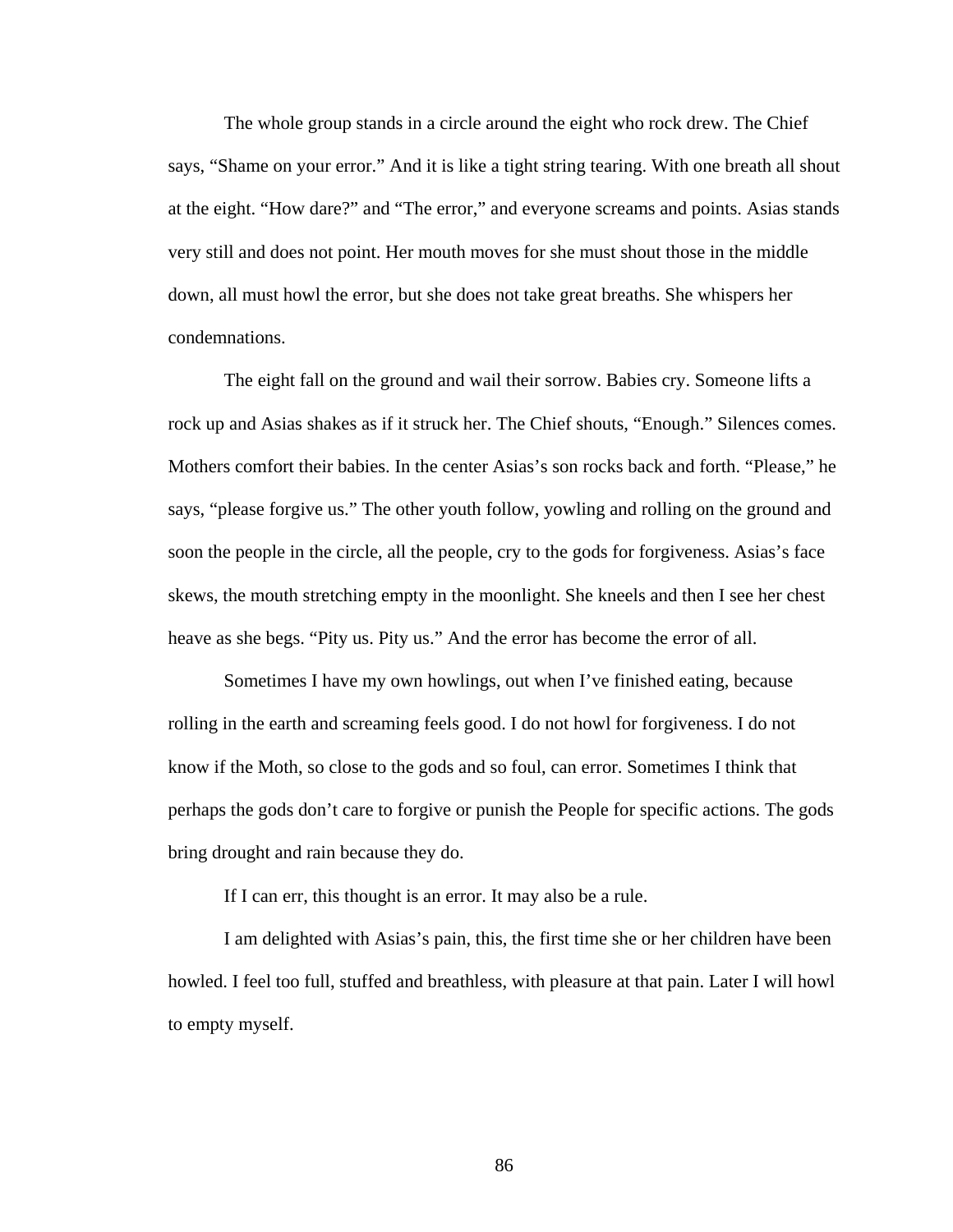I walk up the canyon, rough rock touching my hands on both sides. The path spreads wider and the water hole, chiseled many humans deep, lies before me. The opening is small so the hot sun cannot sap away the water. The gods come to the Chiefs' dreams and say, "Make tunnels of water." For now the People can drink. When the gods return they will empty the water into their own bellies. The People dig and dig the holes condoned by the gods. The People gouge out this earth in honor of a time to come. When it rains children dump tortoise shells filled with water into the holes.

 Thick black streaks burned by the sun run on the rock walls. In strips of moonlight the fresh drawings show high up, etched into the blots of darkness.

 Sometimes, when there are only a few drawings to eat, I doodle my face or my body, lightly, onto the wall and then smooth it away, just because I like to. Sometimes when I do that little rain falls. Sometimes the rains fall hard. What would the people do to me if I stopped eating the rock?

 I climb the wall, searching out crevices for my toes and fingers, jamming my hands into cracks. I imagine the youth, giggling on the hot juniper juice, taunting each other to climb higher. It is easy to slip and tumble into the water hole below. I imagine my brother falling.

 Finally I am up with the rock scratches. The eight have etched them in deep and it will take me a long time to eat them. It's the usual stuff. Someone drew himself spearing a sheep. Two people holding hands. A few stars. Lines that never became more than shallow columns before the dawn lit and the juniper stopped helping the young feel so hot.

87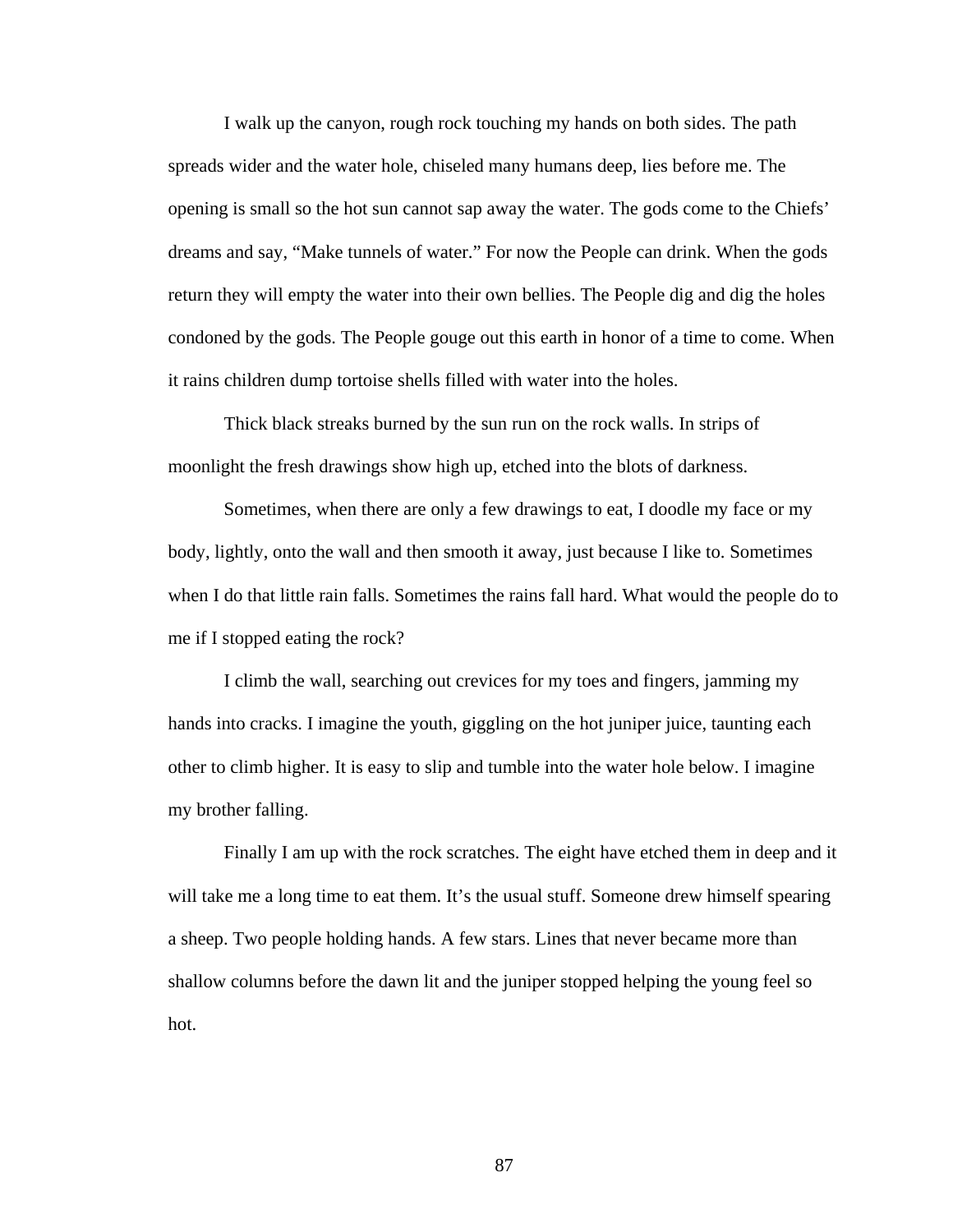I begin with the two holding hands. I grope for good foot holds and a hollow for my fingers and take a hard stone from my waist cloth. Humming, I scrub the rock until the figures blur. The black burn powders off and coats my lips and chest and I breath the dust and see it flitter out on small breezes. The rock is clean, the red of thin blood, smooth. The people will think it is safe.

 I wipe away the star and my feet numb a little so I climb down, sliding toes against rock to find hollows, hoping that the holes do not house spiders or scorpions, and come down, finally, on the thin strip of rock between the wall and the water hole. The winter rains fell plentifully this year so the tunnel is filled almost to the top. My hand breaks the silver surface, ripples lap out and I pour the water in cool streams down my face, washing away the dust. I plunge my hands back in and find that I am drinking, sucking from my cupped palms. When my hands are empty I return them to the water and drink again.

 I hear the sound of feet on the pebbled ground and look up, like a hunted sheep. Asias stands close by.

"You drank the water," she says.

"It is sweet," I say.

"This is the water hole," she says.

"Yes. Of course. And this is the first wall I ever cleaned."

"I know." She raises her chin a little.

 Neither of us says anything. I dip my hand into the hole and sip from the pool in my palm. I look her in the eye while I do it. I think of Rama, our brother. I think of the Moth before me, the one who fell into this water hole and floated down below the earth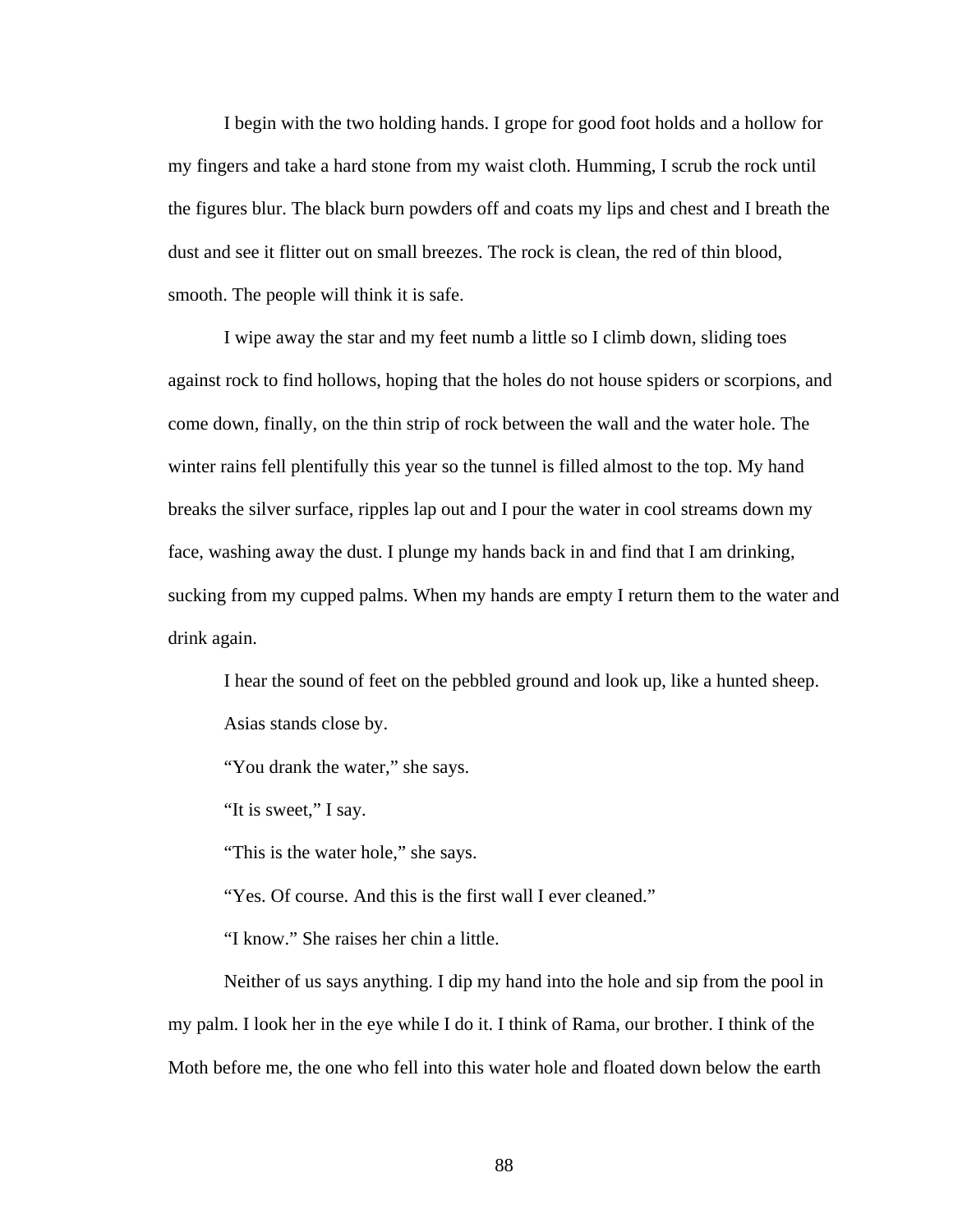for hours before anyone thought to wonder where she was. She had not finished her job and so I did.

Asias coughs in disgust.

"Shouldn't you be at the howling?" I ask.

"Aren't you supposed to eat the rock?" she says.

"How do you know I don't and that the Gods aren't giving you a vision? To keep

you from seeing what you should not. The Moth works alone."

"The Moth cleans for the people."

"Go away," I tell her.

She sits down. "It was so easy to come here. Just walk up the canyon."

"Go away," I say again.

"I've feared being at the center of a howling."

I feel again the joy at watching her son howled.

She picks up a stone and throws it into the water hole and giggles.

"You cannot eat that, can you? Cannot drink the whole thing dry and put the

pebble back on the earth," she says, giggling.

In the moon I see her brows come together.

"Pur, will they punish us for that? That rock I threw in?" she asks me.

I start to answer but she says, "I feel that they will not."

 "Go." And this time I am the good sister, telling her so that she will not say things she will regret.

"I was with him," she says.

"What?"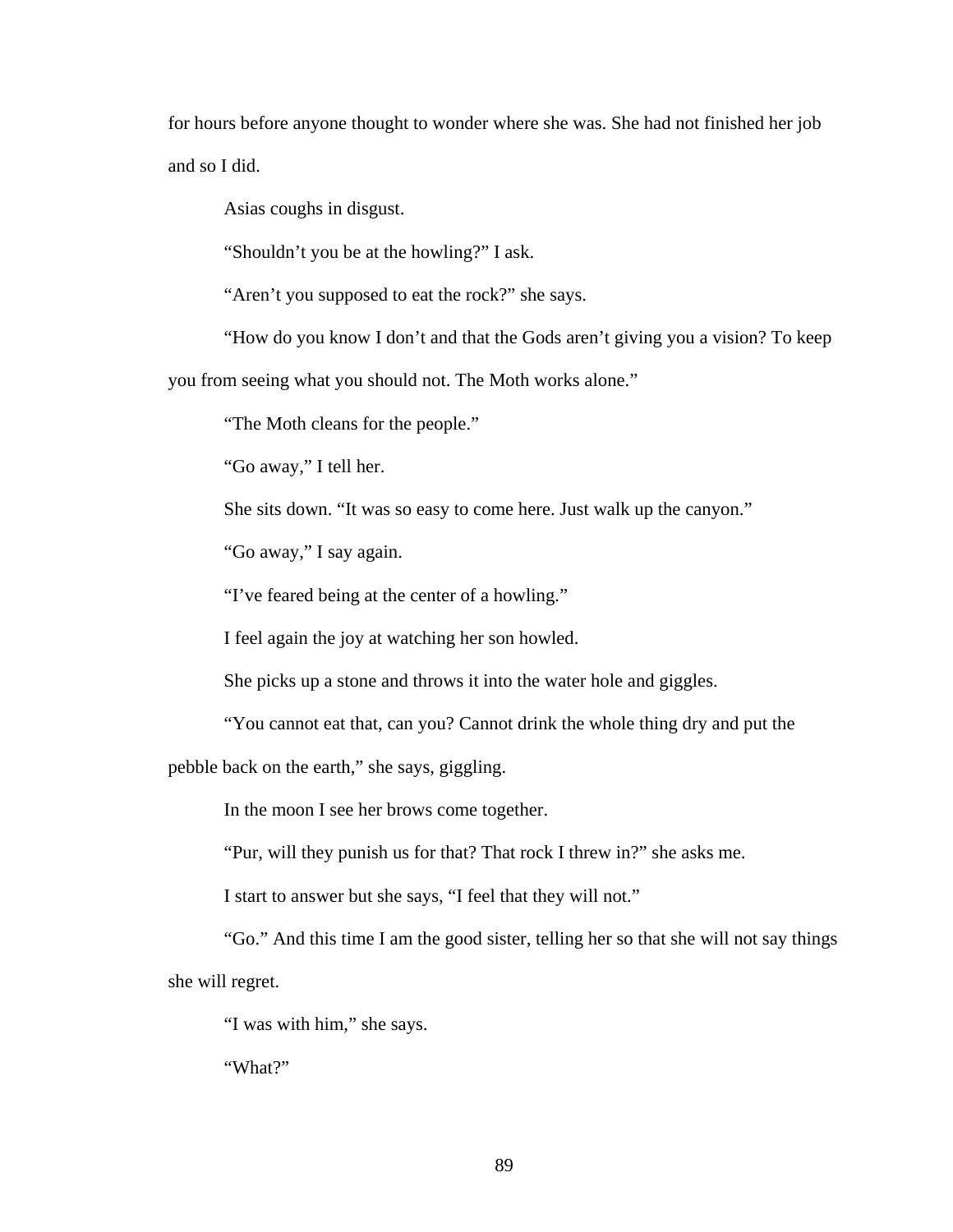"I was with Rama."

The moonlight leaves deep gouges under her eyes.

"When he fell." She looks up at the rock wall. "We were both up. Scratching.

Maybe something bit him. He tumbled down. His head on the rock. Down into the hole.

He didn't answer when I yelled."

"I became Moth."

 She shrugged. "When the Moth dies the people will know the Moth that lives." "Coward."

 Every night Asias sleeps cuddled with her man and her children and I lay alone hoping for a dog to visit and, of late, for a dog smelling man to lay out where the tips of my fingers could brush against him if I dared.

"Throw another pebble." I point to the water.

She picks up a rock and throws it in.

"Again," I say.

She throws in handfuls. In the morning she will feel lonely, having doubted the

gods.

"How do you do it?" she points to the wall.

"I am the Moth. It is my duty. You cannot do anything."

I climb up the wall away from her and begin filling.

"That's it? You scrape it with a rock?"

Soon I hear her close to me grating a stone against the wall. I see her smiling.

I dig my stone in harder. The years and years that I live only to clean the messes,

to ask and ask for forgiveness for our childish desire to mark and change, to imagine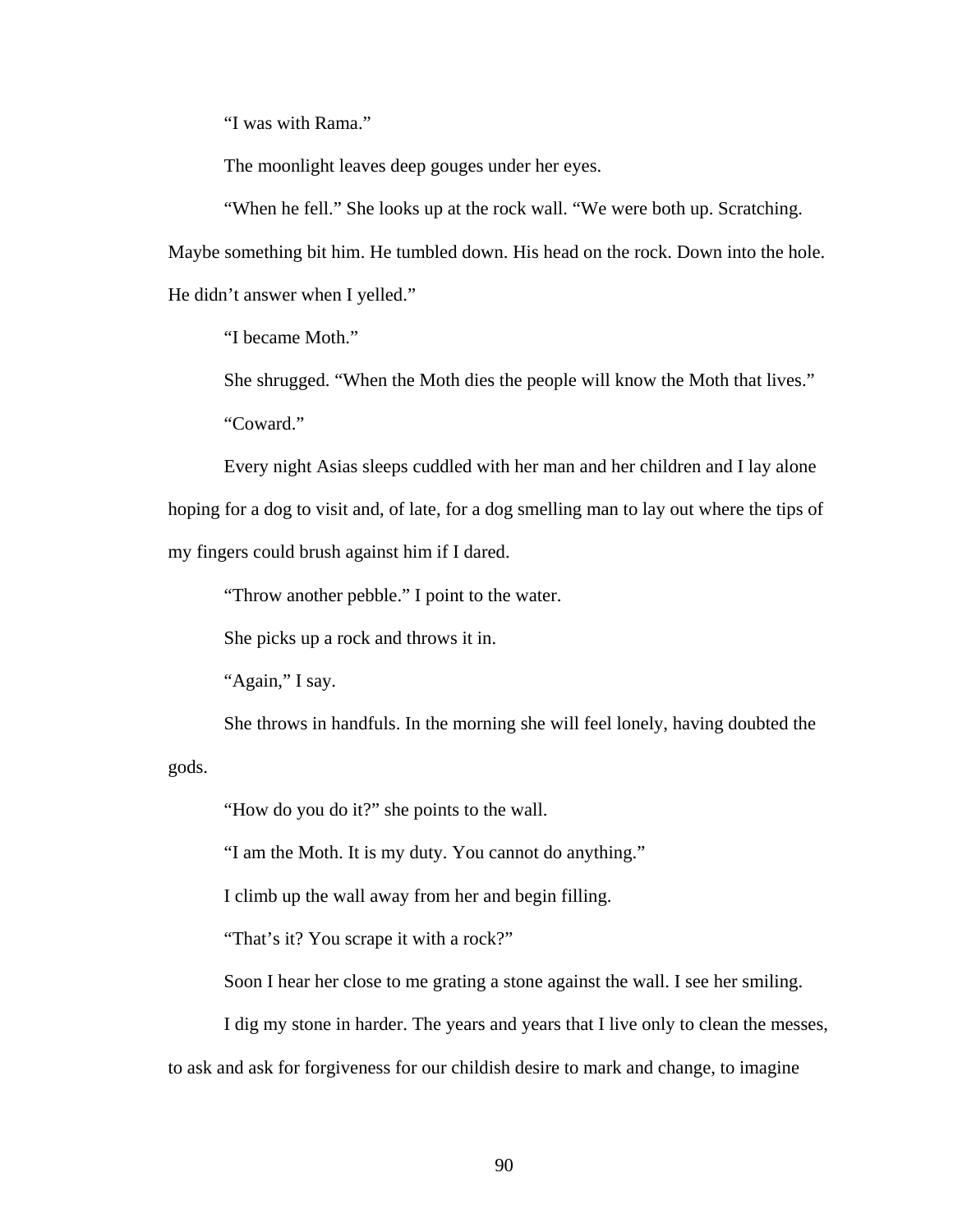ourselves, even in a moment, equal to the gods, worthy to use the earth. These years and years because Asias said nothing. She had not been howled for her error but I became Moth. The people said they saw the mark of the gods on me. They also saw the years and years of water fouled with my brother's body, and I do not believe that only the gods are capable of retribution.

 The sound of Asias's stone stops. She hangs in the moonlight and leans forward into the wall and licks the figure in front of her. A boy with a spear. She licks it until I see shadows come over the rock and I cannot tell if they are made of her spit or of her blood.

"I eat the rock," she says.

"Clean the rock," she tells me.

 I touch my tongue to the wall and grains of sand come away into my mouth and the hard rock tastes musty.

 "Beautiful," she says and the moon illuminates the tears on her face. "Beautiful forgiveness," she says.

 I am big. Big as Sheep and Snake and Coyote. I am Moth. I am nothing. I reach my hand out to her shoulder, feel the wonder, the warmth, of a human body. I pull her from the wall.

\_\_\_\_\_\_\_\_\_\_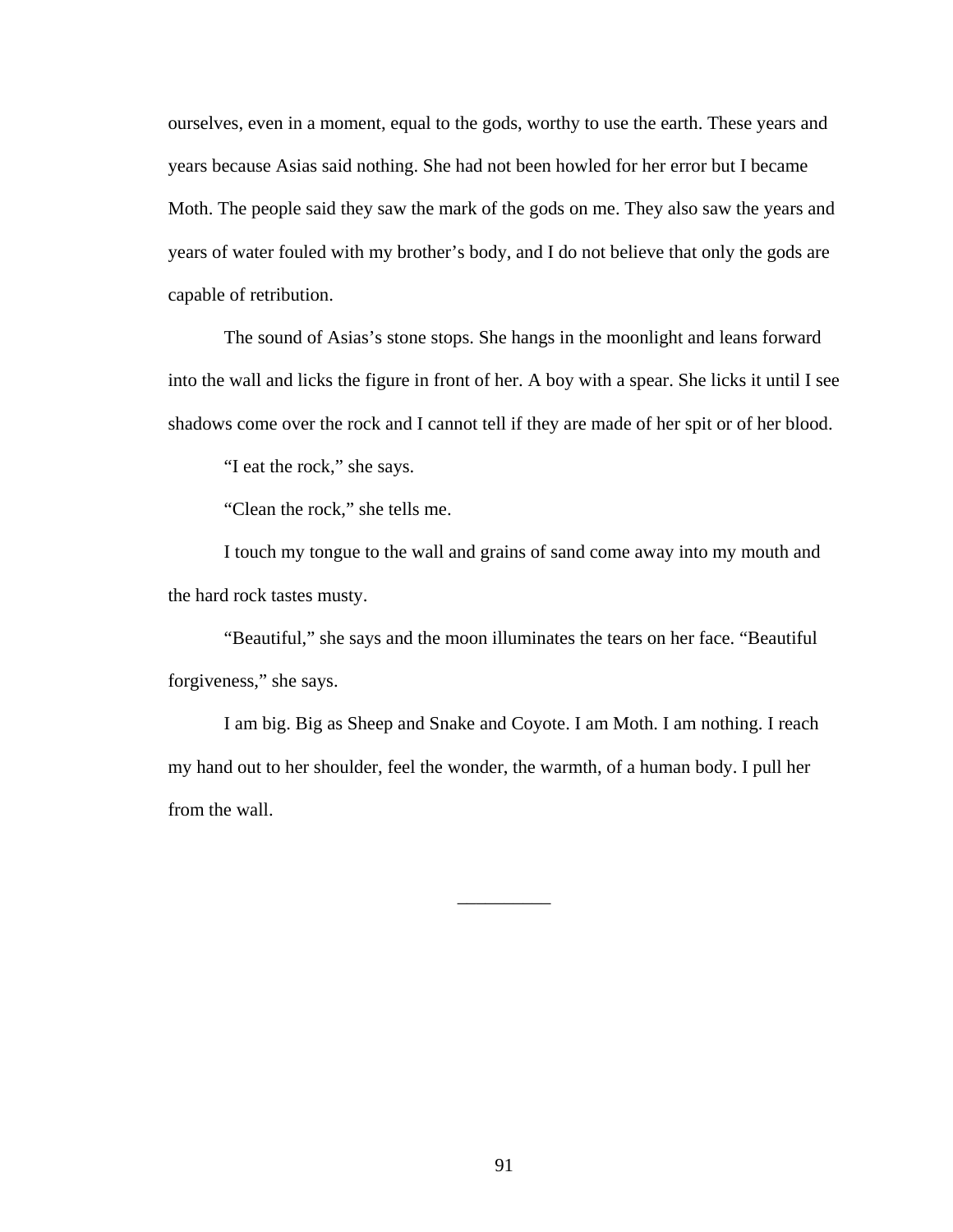Customary Wear and Tear

# *Prompt #1: In your diary write about one thing you let make you feel anxiety or FEAR?*

Hello.

 I guess Hello. I have not done this since I was twelve. I don't really know what to do. A woman in her 50s keeping a diary.

Hi. How are you?

 I'm fine. Well. No. I'm not fine. I mean, I'm fine, but there could be improvements. Today I got this book from the library, *Full Emersion Anxiety Response (FEAR): Embracing the Emotions Within*. It said that keeping a diary "could be a good way to learn about your anxiety and overcome its debilitating effects."

 So, Hi. So. Sooooo. Something that made me feel anxious. I can tell you right now the fact that the book is named FEAR, all in big letters and in red, helps me lose control. I can't look at the cover without my breathing going a little. They have it at the top of every page, FEAR, so you won't forget what you are reading

It is August  $5<sup>th</sup>$ . I guess I should say that.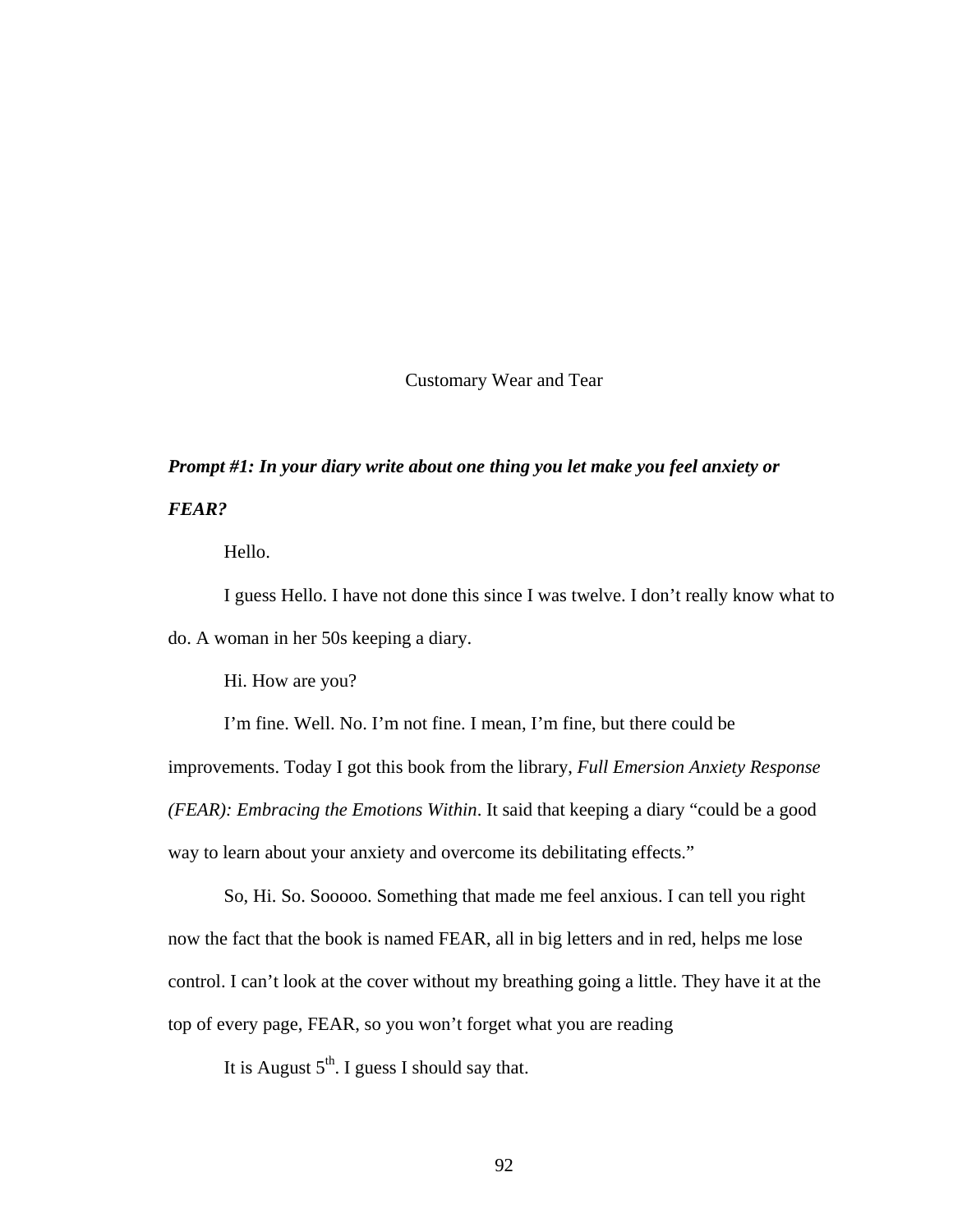I've been staring at the page for a while.

I don't know what I'm supposed to do next.

### August 6

I don't start many things, so I'd like to follow through.

 I picked up FEAR again, to find out how long I have to do this diary thing. "As long as the practitioner finds the practice helpful."

I'd hoped for something more specific.

Thinking about endless pages gave me nearly debilitating chest pains. Ah.

August 7

# *Prompt #2: Remember a time when you had a conflict that caused you anxiety or FEAR. How did you respond? Remember to embrace your FEAR.*

 During breakfast I got a text from Ray, the young man who's my boss. He's the Mid-Illinois Regional Baggage Manager and he's the only other staff member in the Regional Baggage Redirection Division. It said, "One bag at Bloomington."

And then Mom said, "I think Chantilly could use an outing, don't you?"

 Chantilly is an ancient mini-poodle. Her fur is always greasy and matted and she emits various bad smells. The past few months Mom has started to say things like, "Chantilly wants to go with you today." She has had teeth removed from the left side of her mouth. She pants and her tongue falls out the gaps and she pulls her tongue back in and pants and pulls her tongue back in. Her snout is long and thin and so is her tongue.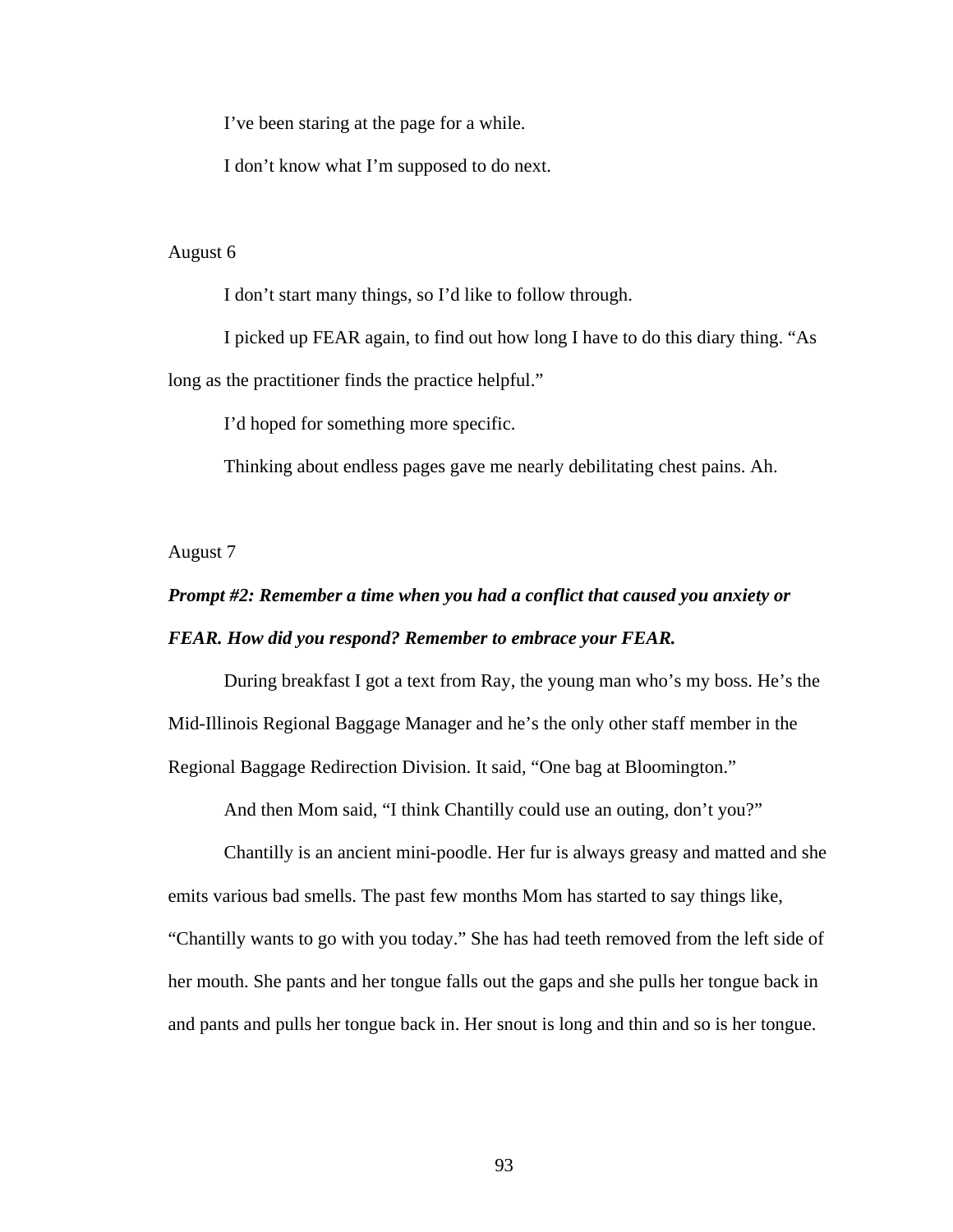When I got to Bloomington the manila folder for the account, a duffle bag, was thick with a paper-clipped stack of printed e-mails. The first one had FYI scrawled across it in red.

 Out in the van, with Chantilly panting at me, looking pointedly forward so I knew she thought we should get going, I read the pages.

> Dear Customer Service Personnel, I appreciate the rapid rate of your response to the dilemma of my misplaced luggage. The contents of the bag are imperative. Adequate actions are critical.

 The e-mail was from Ms. Shelby Bilgue. I hate names you don't know for sure how to pronounce. I hate knowing I'll be at the door with the bags and, 3-to-1, I'll be corrected when I ask if Mrs. So and So is available.

 Should I embrace these little fears? I don't know. There isn't any information in the book.

 The next was an e-mail from Ray to Ms. Shelby Bilgue. They went back and forth for a while. Shelby informed Ray that she would not be available but one Mrs. Elva Stiffton would await the bag.

 Ray reminded her of our policy that prohibits giving baggage to anyone but the ticked passenger displaying both ID and proof of travel.

 They used words like crucial and non-negotiable. Early on Ray put forth the peace offering of "Willing to deliver to any location convenient to the customer." She said his thoughts were a "nonsensical impossibility."

 I took county highways to Effingham. They scare me less. Less merging. Less traffic. Less people to die.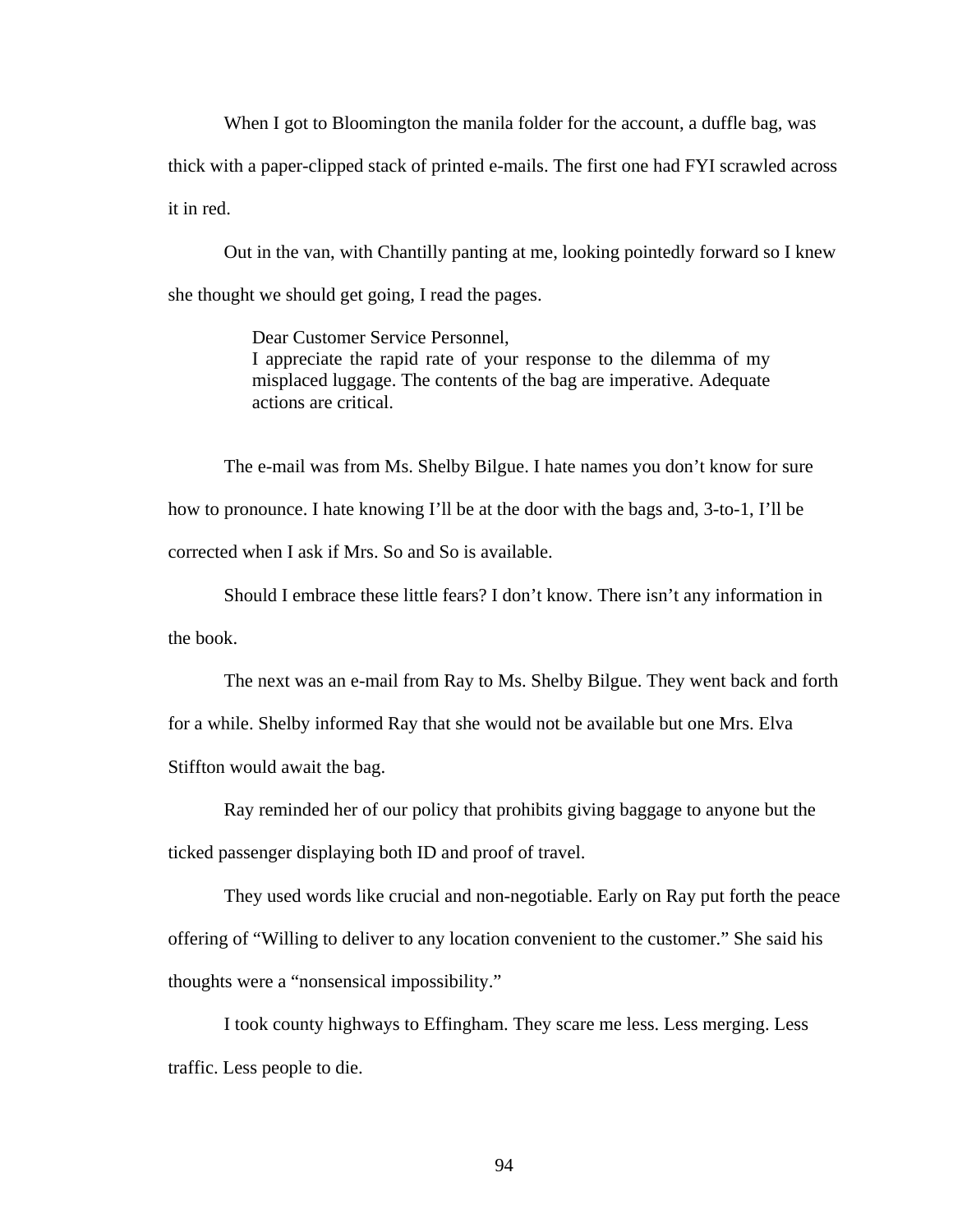Everything is green except the soybeans and the summer wheat on their way to golden.

No one answered the doorbell on the two story, sided craftsman.

 The second time I rang, a voice behind me said, "I'm Mrs. Stiffton. I'll take the baggage."

 She was my age, shorter, with her graying hair haloed up around her head in one of those impenetrable perms.

 I told her, "I'm sorry. I am not authorized to return the bag to anyone but Ms. Bilgue."

Mrs. Stiffton narrowed her eyes. Maybe I pronounced the name wrong

"No. No. Shelby said you could leave it with me."

"I'm sorry."

The whole thing escalated fast.

 I said, "I'm sorry," and then I was wrestling with this woman, each of us trying to yank the bag from the other. We were pretty evenly matched until she looked me in the face and bared her teeth. That made me pause and she grabbed the bag, put the strap over her shoulder and trotted off the porch.

In the van I forged Mrs. Shelby Bilgue's signature.

The breath would not go all the way into my lungs.

When it's like this, with the breathing, it's hard to get the car up the entrance ramp. That spiraling, so close to no control. How it is possible for the front of a car to crumple in and sever the shin bone from the thigh.

Embrace. I don't want to embrace that.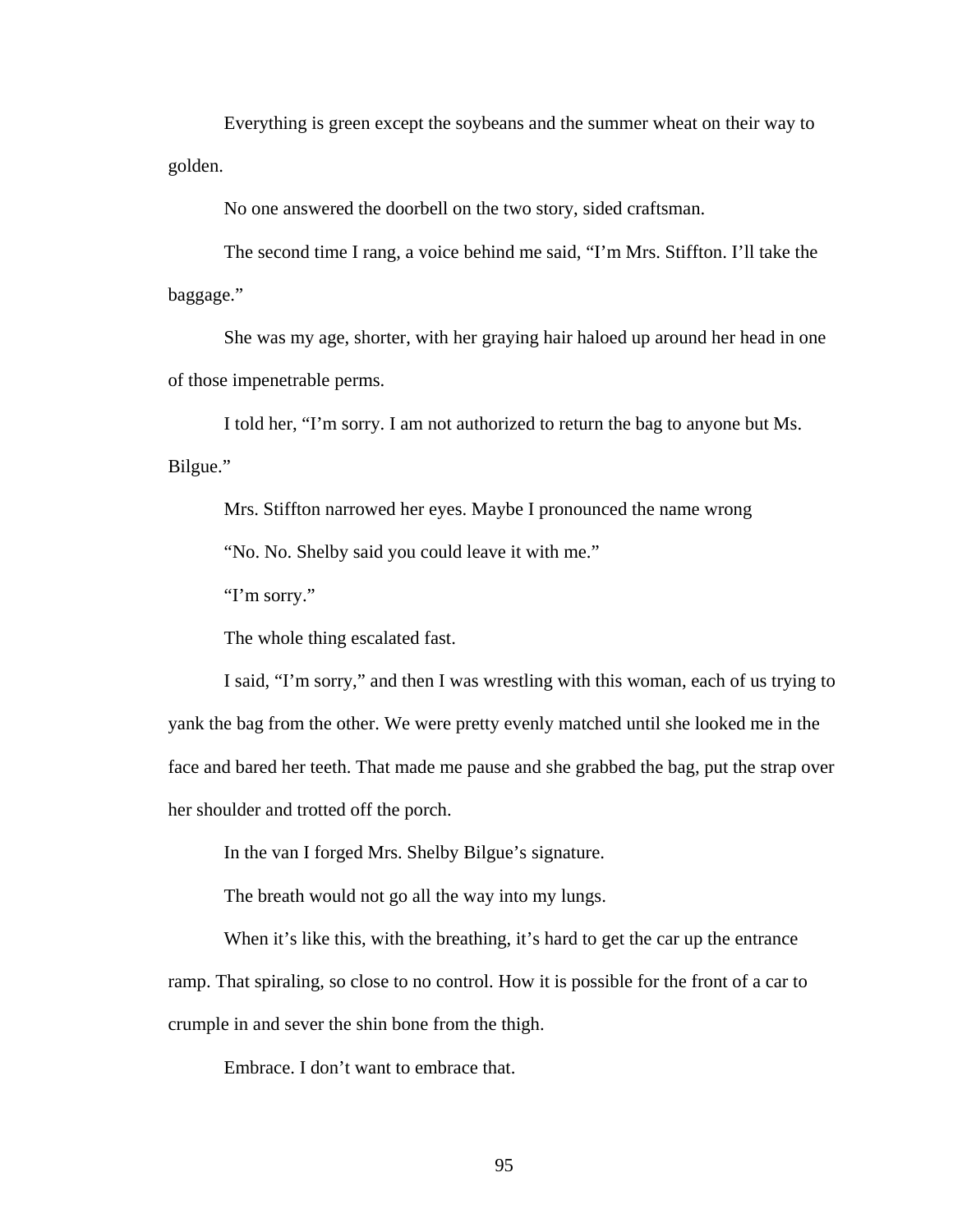Here's something else to think about. Mom still offers me a plate of apple slices and peanut butter when I get home. Here is something. The ten years of my life that I didn't live with her I never bought a jar of the stuff, but I craved it everyday.

 We sat in our assigned front-room seats, a pair of straight backed chairs stuffed until they are hard.

 Mom said, "That neighbor boy came over and planted the zinnias. Good looking kid. Bit liberal with the fertilizer, though, I'll tell you what. And imagine, he wanted the whole three dollars."

"You didn't pay him?"

"I gave him a fair wage. I kept back a dollar for the fertilizer."

 There are no more neighborhood kids who will shovel our snow or rake the leaves.

I said, "I went to Effingham."

 "Oh, yes. Wooden Shoes." Mom specializes in the high school mascots of Central Illinois.

"A duffle bag to a two story craftsman."

"Siding?"

"Siding."

"Such a shame. Aluminum at least?"

"Vinyl."

"Vinyl. Oh."

"Yes. But a good job."

"It's what killed you father."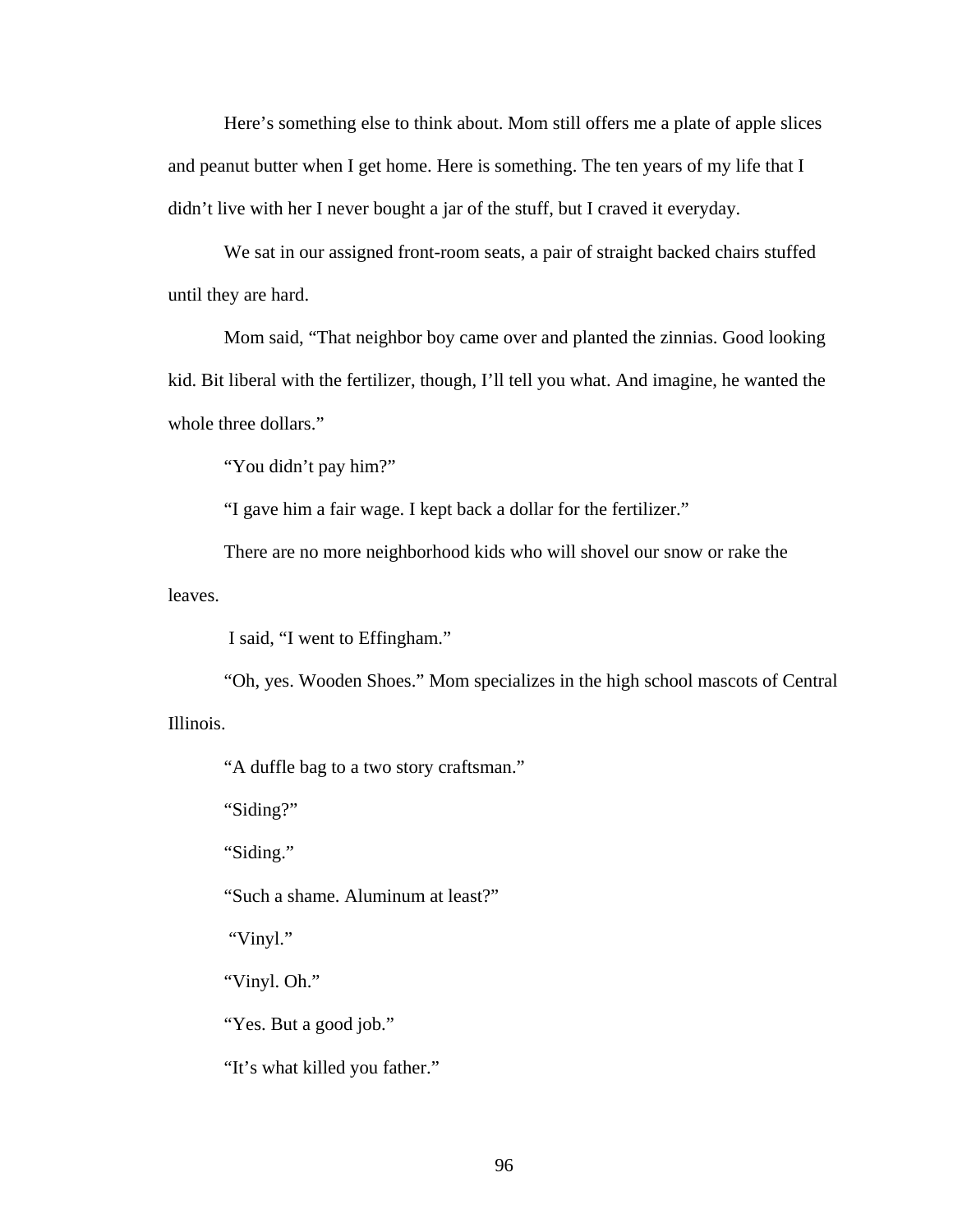My father smoked two packs a day. He was also an armature architectural historian. He let the siding get to him. According to some books I've read I think maybe he used the siding as an outlet for other frustrations. What do you think FEAR? Is that possible?

When I'm feeling like the best daughter I lie about any siding I saw that day.

 I said, "I went by Fisher's on the way home for some milk." I held up the half gallon.

 I do the grocery shopping and I tell Mom stories from a safe world beyond the front yard

"Just the one duffle bag?" asked Mom.

"Yes."

"Slow day."

 I shrugged. Mom squinted at the ceiling as if she could see the location of the sun. "Five o'clock," she said.

"Yes."

"Yes." She looked at the ceiling again. This was a conversation about how I'd left that morning at eight am, driven to Bloomington and then Effingham and home, a total drive time of four hours with stops to pick up the duffle, drop of the duffle and then buy some milk.

 "Chantilly must have had lots of free time. Were you bored, honey?" she asked the dog.

"I'll start some dinner," I said.

"No. It's alright. I already put some chicken in to bake. It was getting so late."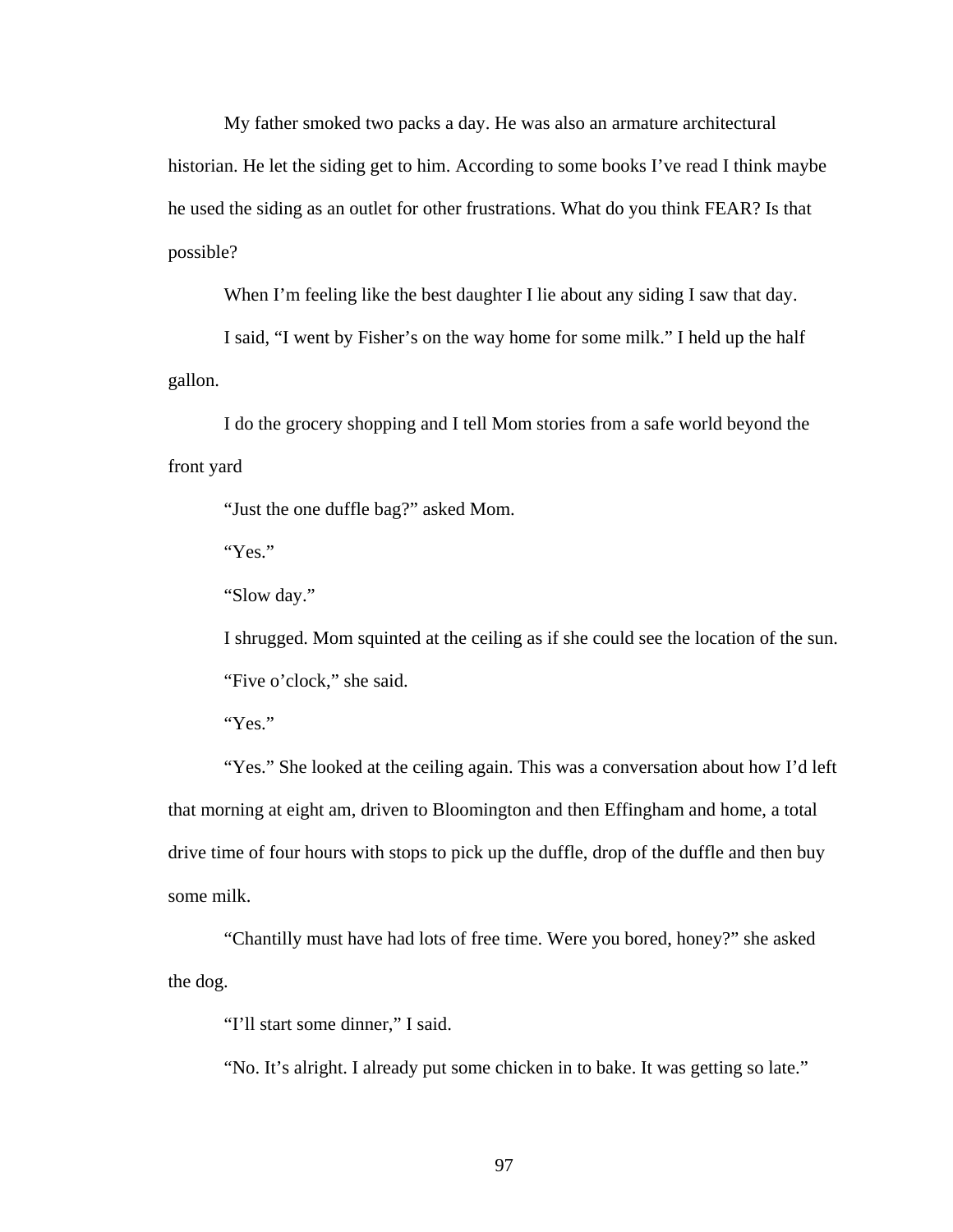Mom sniffed.

I'll write. I'll write and tell about those other hours, FEAR.

 Fred, the manager and butcher at Fisher's, and I went into his office, locked the door, moved the coffee maker and security monitors off the table and had sex. We kept our clothes on and knocked over a bottle of powdered creamer. Before that I stopped at The Hills and had some drinks.

 I am not someone who exercises or knits when I think I'm going to die, when I get panicked. I wish I was. But I'm not.

 Mom doesn't really want to know what happened with those extra five hours, but she wants to make sure I know she's aware I have been up to something.

She did ask me, "What's on your shoulders?"

 Powdered coffee creamer had fallen from my hair and clung to my blue airline blazer.

"I must have dandruff," I said.

She did her sniff again.

Mom has always had little dogs, but I think Chantilly is the last one.

August 11

I'm back! What do we do today, FEAR?

*Prompt #3: Write about your job. Use a highlighter to identify things you let make you feel anxious.* 

I don't have a highlighter. I have to buy one. That makes me anxious.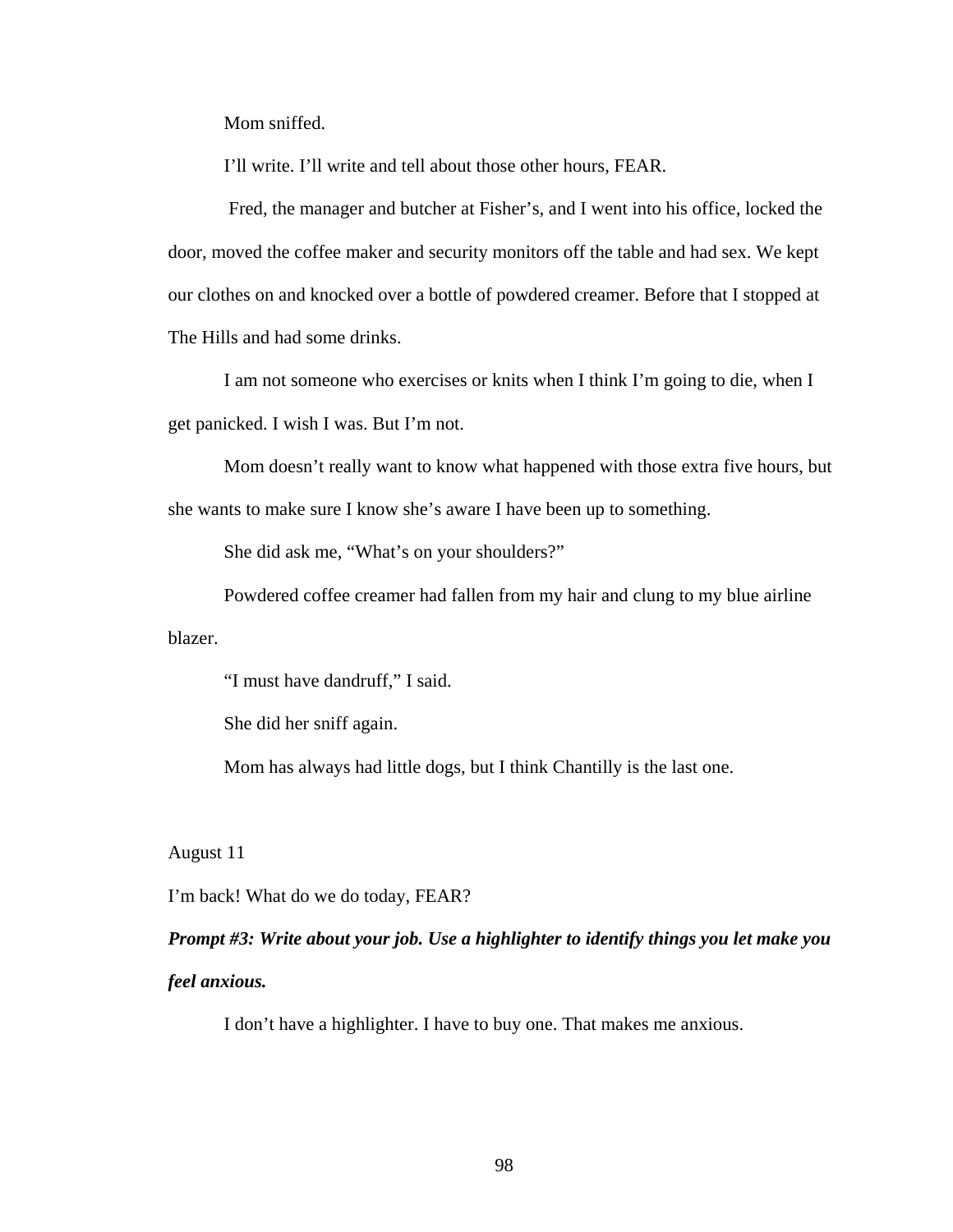I stay because of the health insurance and the stock options. They've been eating away at the pension, so I will have to linger.

 I was a stewardess. Back when our skirts were made out of paper and business men liked to burn holes in them with cigarettes, snickering like third graders in their polyester blends and comb-overs. Smacking on peanuts. It happened quickly. One minute I was stone cold, ready to bring you coffee-two-creams or guide you through a cabin fire. The next minute. (Highlight.)

 On a Chicago-Louisville flight I picked up the hard plastic intercom phone and asked people to return to their seats because the pilot expected it to get bumpy. That telephone was the same model as the one on the wall in my kitchen. Vanilla colored, humped, like a hard-boiled egg sliced in half. I have no kids, but when I told everyone to "sit down now, please" I was speaking to my children. I heard my voice echo in their ears. I said the word, "bumpy" and imagined mangled bodies and heads shattered against the overhead luggage bins like watermelons struck with sledge hammers. (Highlight that.)

 During my meeting with the supervisor I wore a blouse that I unbuttoned, "Oh, it's so hot in here," farther and farther, "Isn't there some other way I can serve the company?"

Did I tell you about my mom's dog, Chantilly?

 I spend a lot of time on the bank of the interstate with the hazards on so she can piddle. I imagine our bodies swept away by a semi. (Highlight)

August 12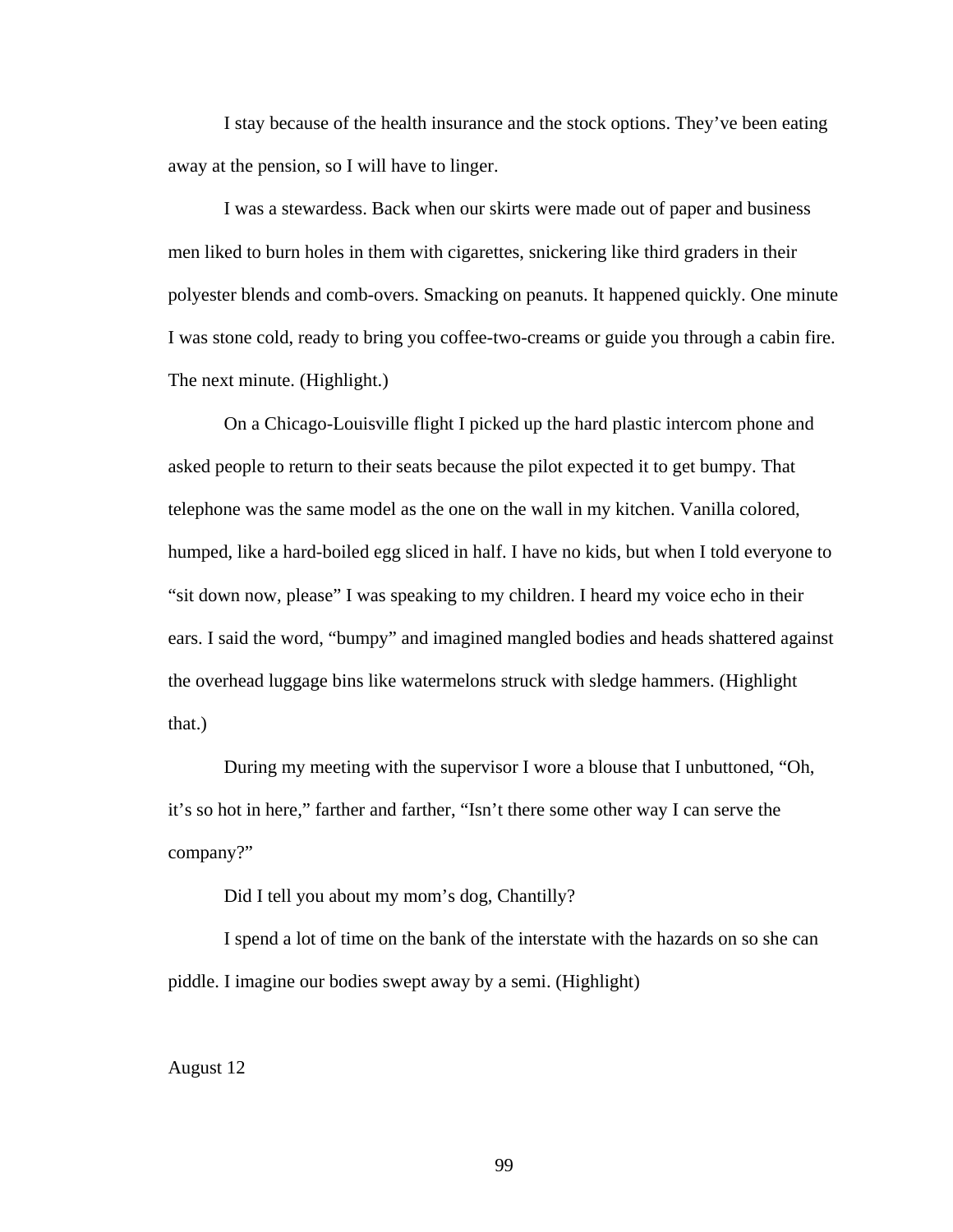### *Prompt #4: Imagine your diary is a letter. Who are you writing to?*

 The last time I did this, when I was twelve, Mom picked the lock on the diary and found out I thought she looked fat in her new dress and that I'd burned my lungs smoking leaves from the cigar tree in the front yard and that Billy Roden had put his hands all over my chest and said he was glad I didn't wear a bra. She didn't tell me that she'd read it, but just kept asking if I thought she looked fat. She also would ask after my breathing, say it sounded a little raspy. Using concern to make you feel small. This is something she excels at.

Hello, Mom. How long did it take you to find this diary?

August 13

# *Prompt #5: What is on your life resume?*

 I feel I should say that after the Bumpy Day I got divorced and I live, again, with my mother. She won't leave the front yard.

(Highlight)

### August 15

#### *Prompt #6: Trust yourself. What helps you overcome FEAR?*

 A long time ago I got a cassette tape with a man talking about how to relax in low, calming tones and an accent that made me think of Alabama. Plastered all over the case and the tape it said, "Do not listen while driving." That seemed unnecessary. The very first thing the man on the tape told you to do was close your eyes. But after a while, after it got so that I felt hungry for the rattling of the spools inside the plastic casing, only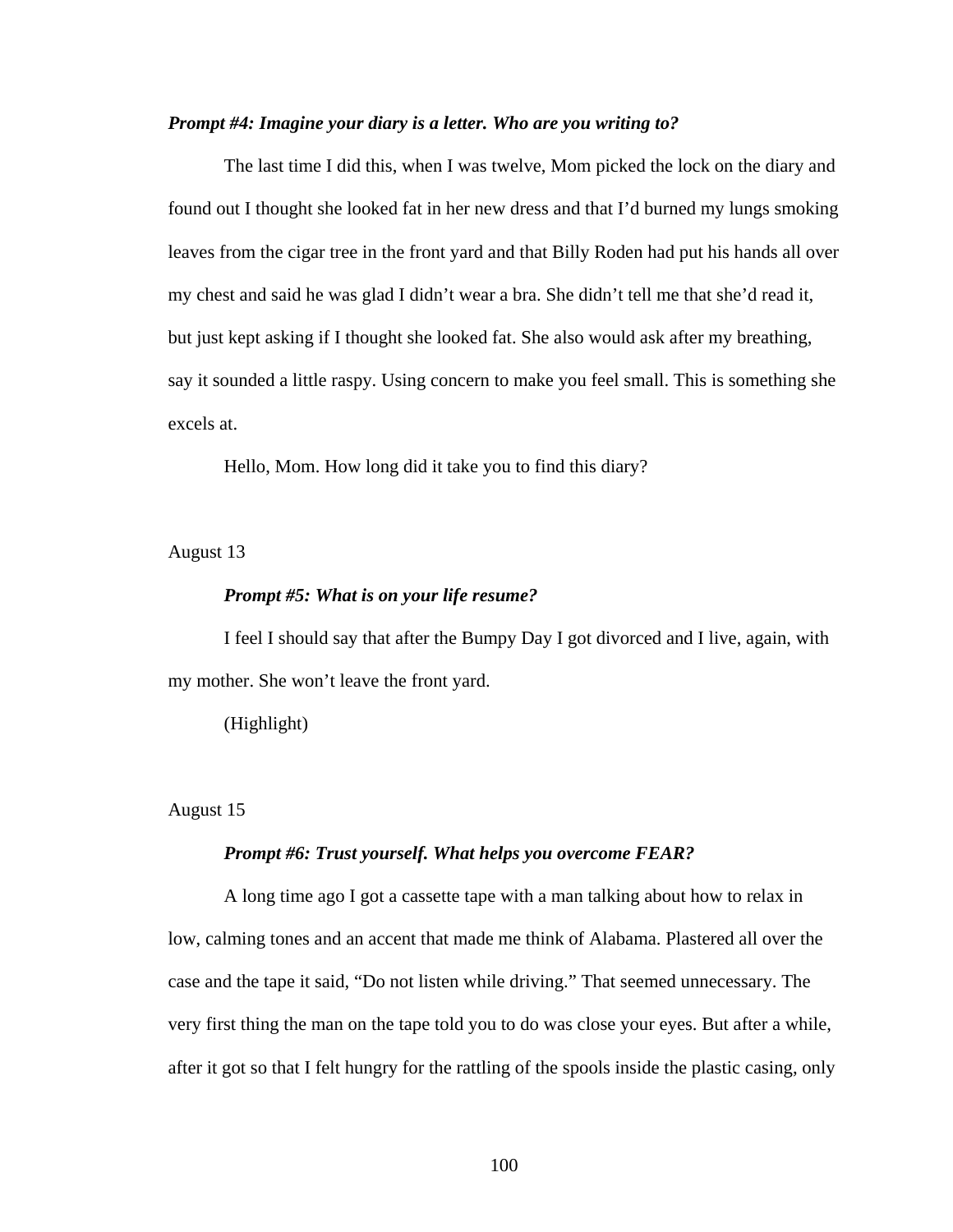the panicked thought of crashing the car stopped me from inserting it into the radio on the dash. But I did learn some breathing. In. Hold. Out. In. Hold. Out. In.

And the drinking.

# August 19

 I can't find you, FEAR. What is the prompt? I am upset. I cannot find you. I am not embracing the anxiety. But I guess I want to write even though you are gone.

There were four bags waiting. The file bulged full of printed e-mails with FYI scrawled over the front. It got a little harder to breathe.

I called Ray.

"Yes. Are you ok?" he said. I never call.

I took some deep breaths that didn't make it into my body very deep.

"Yeah. What's going on with this lady? We misplace her bags every week?"

"Who? I don't know."

 In the background I could hear several people talking and things falling on the ground.

Ray said, "Put it over there," to someone. Then he said, "Yes? Anything else?

You ok?"

"Everything's fine," I said.

 I carried the bags out, one by one. Two duffels, two rollies. Maybe I'll ask Ray to install a ramp in the van. I am feeling saggy.

 Chantilly whined, bored and wanting to poop, each time the back doors opened. This time Mrs. Bilgue asked that the bags be dropped at a residence in Kewanee.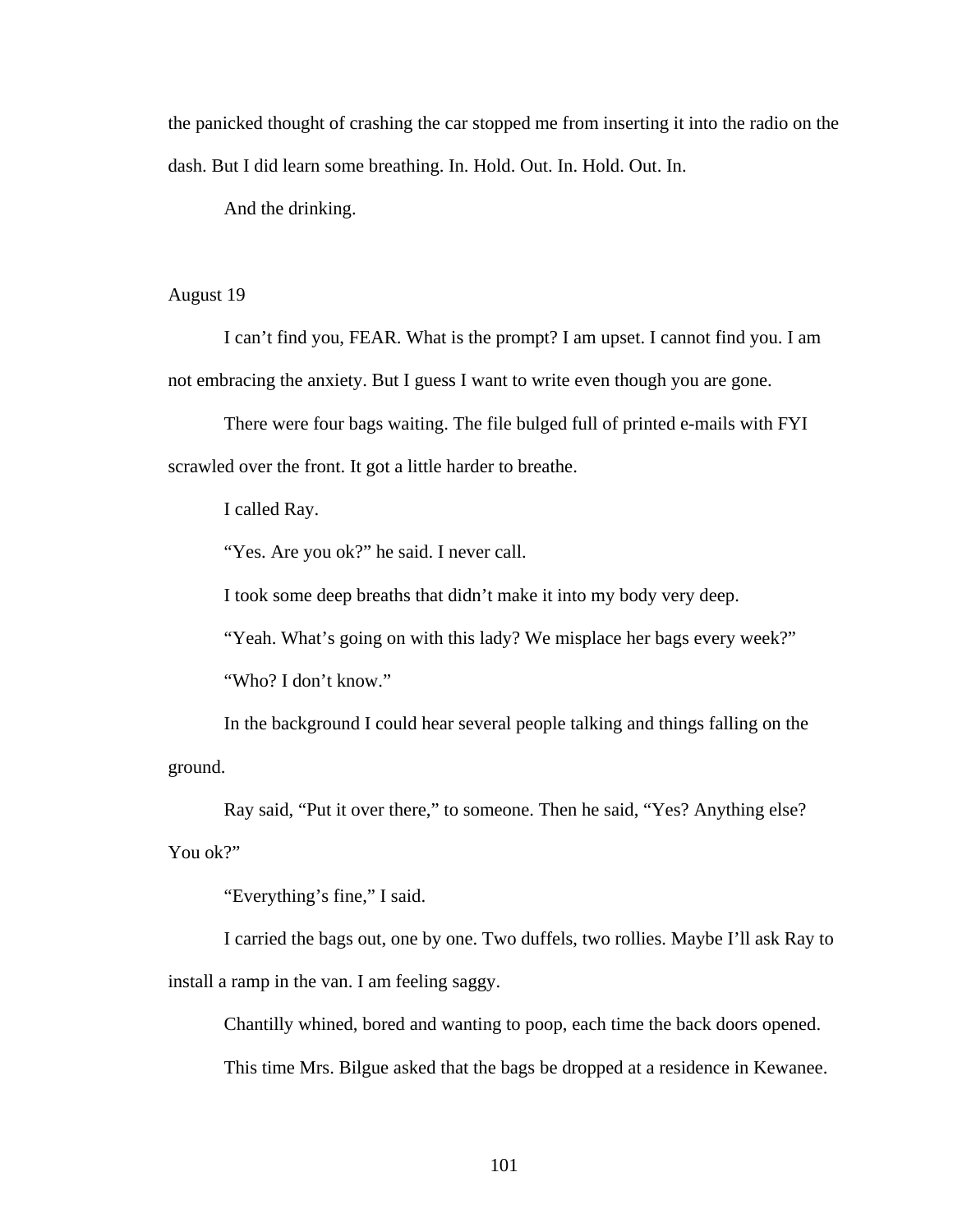I am a woman of little leisure. If you insist on such disregard to my personal belongings, I insist that you accommodate to my geography.

There was an address.

"All right," I said. "Let's do this thing."

I turned the ignition and worried about a heart attack. It was very vivid, the way I

would slump forward, the steering wheel waggling uncontrolled.

The front door of the house, a brick, two story neo-classical, had an ornate steel-

work screen door. A note wove its way through the steel bars. It said,

At Hog Days. Please discover me in the Pig Kissing Booth or near the Tilting Tea Cup operator.

 The script flowed in graceful letters across the page like a love letter or a declaration of war.

I left the van in the middle of the elementary school playing fields that doubled as

Hog Festival parking and walked to the downtown blocks cordoned off for the main

activities. I know Chantilly watched me leave.

 Just before I crossed through the police barriers a convertible passed slowly. Sitting up on the back seat was a solid, freckled girl in what looked like a refitted bridesmaid dress and a sash. A banner ran the length of the car. The first line said "Kewanee Pork Princess" Underneath, in italics, the banner said, "*The Other White Meat*." These titles of princess and queen and king are how we honor our best and brightest, the valedictorians and future leaders of our communities.

 FEAR, if I had a highlighter I'd highlight that I never wore a ribbon across my chest that said corn or dairy or any of the other proud products. I might make a bandage to go around my chest to keep my heart safe.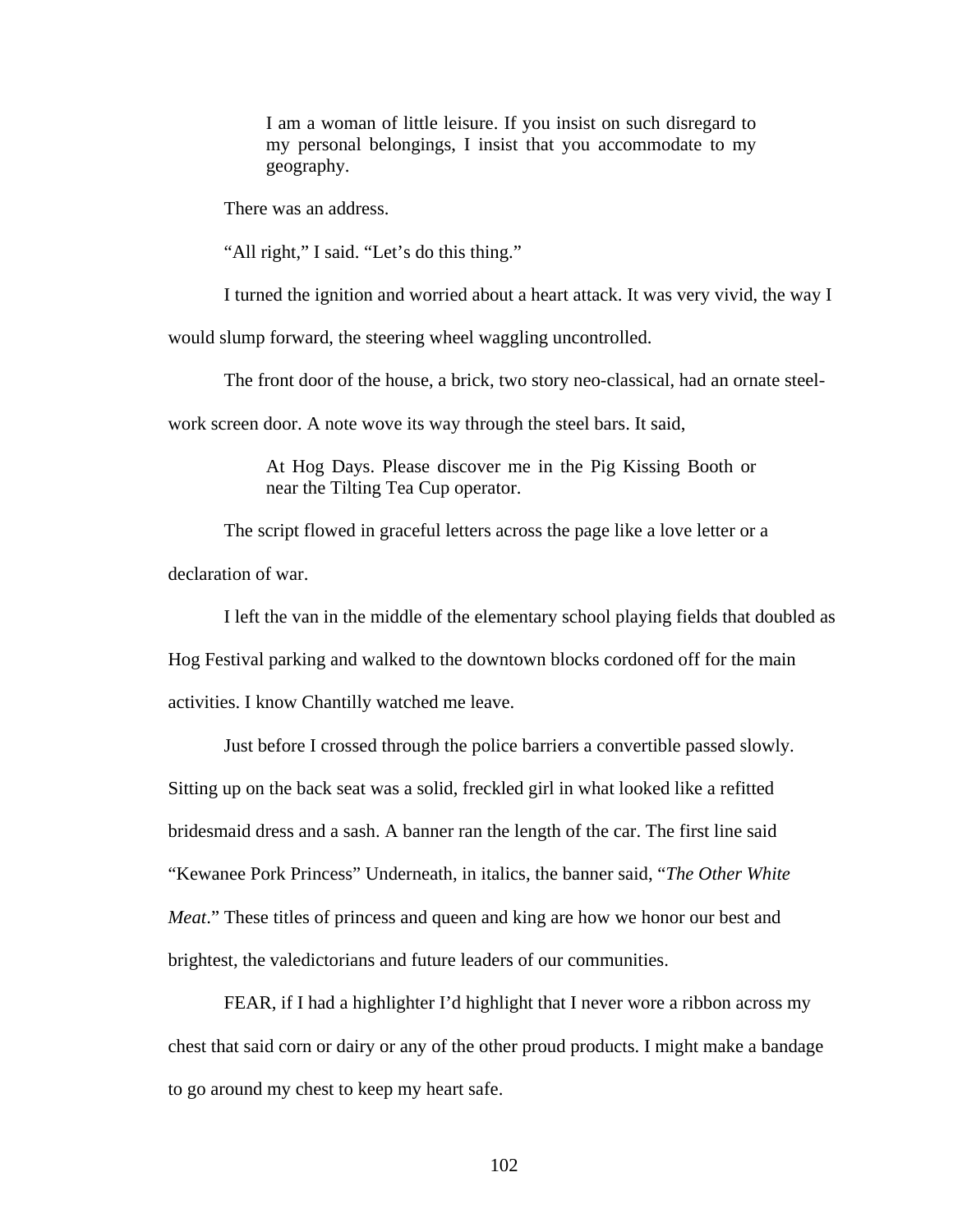The blocks inside the festival grounds swayed with people and smelled of roasting pork and sticky sweet garbage.

 Mrs. Stiffton stood in front of the skeeball tent. The crowd did not buffet her, though she was short. Her hair maintained its helmet form. She opened her thin and pale lips to take a bite of cotton candy but when she saw me she closed her mouth and slitted her eyes. We took off, racing each other up the blacktop street, weaving around people and booths.

 I don't sprint very often. My lungs burned and I could not quite catch Mrs. Stiffton.

 In the field my white van covered in the airline logo stood out. Mrs. Stiffton headed for it.

"Ha. It's locked," I thought.

 She got to the back of the van, reached for the handle and popped the door open. I was still slaloming through rows of cars and she had the bags out, one duffel stacked on each rolly bag, and did her trot away across the grass. Before she disappeared behind the school, Mrs. Stiffton turned and smiled the cotton candy stick and a rolly bag handle wrapped neat in her right fist.

 I don't remember turning back, but I was back on the main street buying Mom a funnel cake. My pulse did not get slower and my heart squeezed and pinched. I watched people shoot a water gun at the mouth of a cardboard pig face, trying to fill and burst a balloon that grew out of the top of its head. A group of kids swarmed around me, screaming and laughing, all of them short enough to ignore me, as if I was a tree planted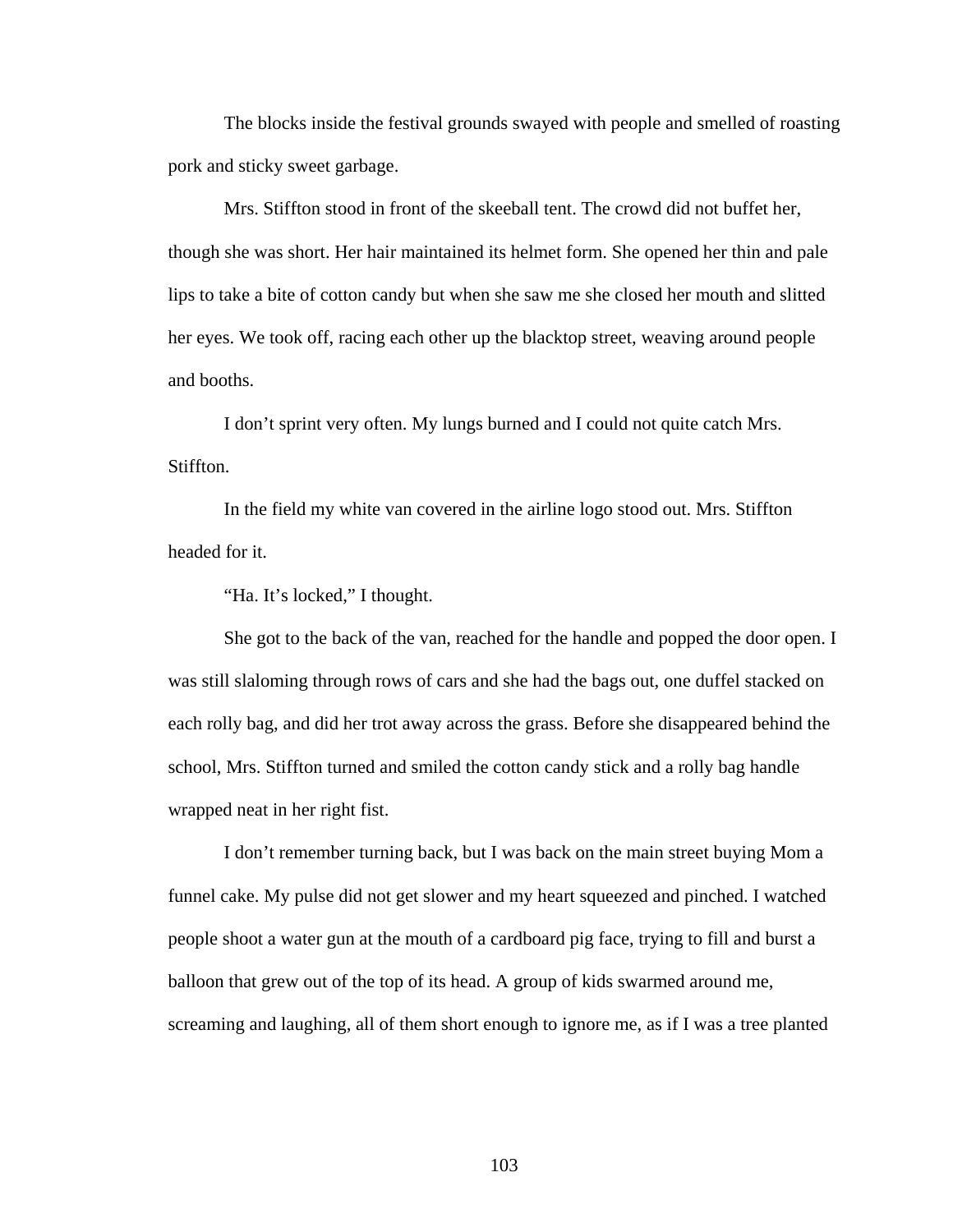in the middle of the street. I couldn't breathe and stumbled out of the river of Hog Days back to the van.

 At the driver's side I put my hand along the inside of the door frame and rested one foot on the running board. After a long pause I heaved myself up. My leg felt weak, trying to lift my body up.

I always lock the van doors. I swear. In my mind I say, "Cross Check complete."

I've been enough times to the hospital. This is panic. Not a heart attack.

Maybe this is what an aneurism is.

The chest pains.

 It doesn't help, mom and her pills. A few years ago she went to the doctor and got these pills for her heart and she ran out and won't go back. They called for a while, to remind her of appointments.

 Also. Driving home with my heart so loud the road that will be icy soon and Chantilly was panting and panting and her tongue wouldn't stay in her mouth. I told her to shut up, yelled, and, shoved her little grey tongue in with my finger so I felt all her rotting gums and the back of her throat and she yelped and shrunk towards the door on her old, old legs.

## August 20

 Manito. Whip-Purs. Rolly bag. Bungalow. Nice garden. Cobden. Appleknockers. Suit case. Sunshore Hotel. Tuetopolis. Flaming Hearts. Double wide. Back pack. Sesquicentennial fair.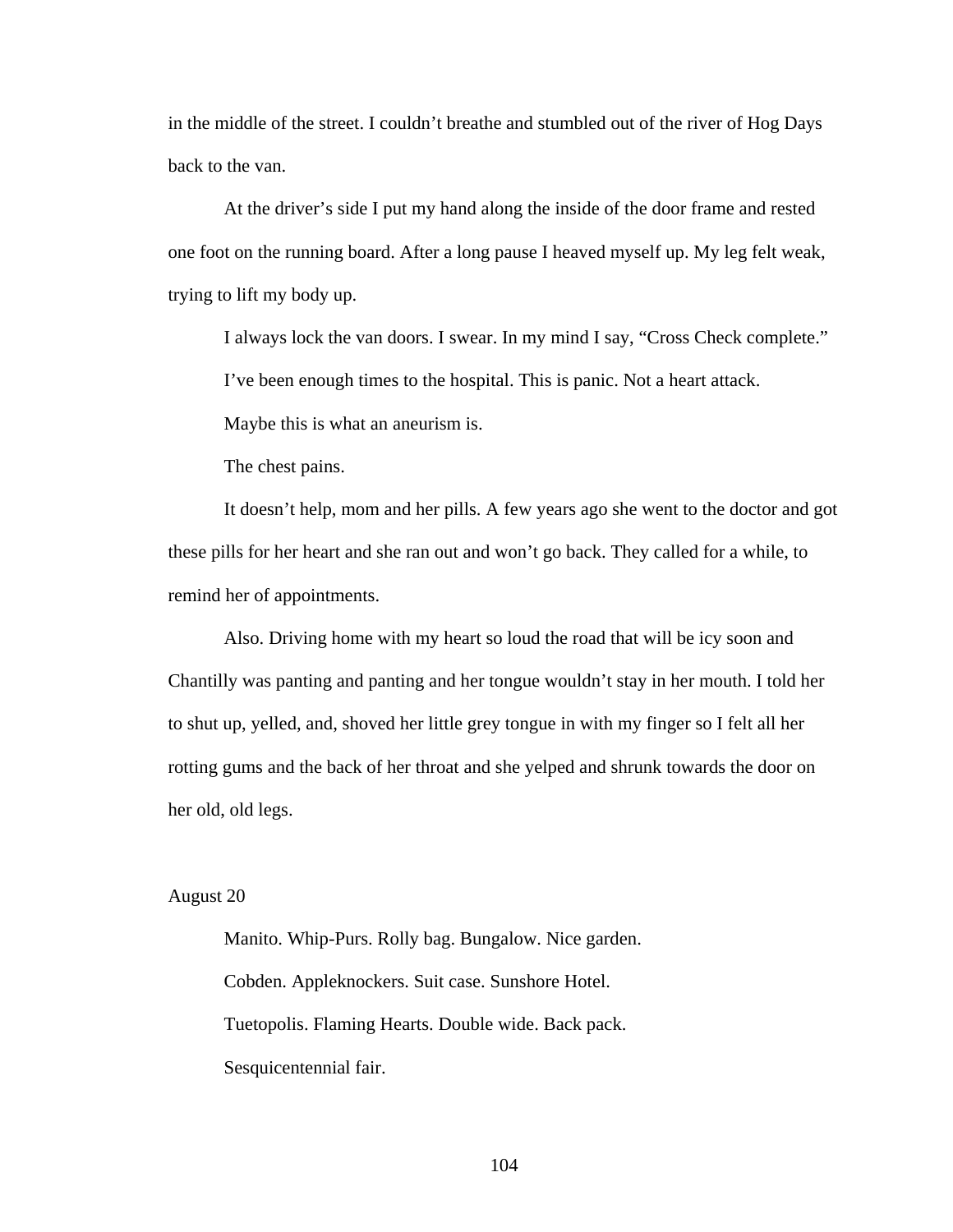Fred is well.

Chantilly didn't poop all day.

She tried many times.

I'm dying.

August 21

 There is an AM radio station that broadcasts out of Havana. On a clear day you can get it from Lafayette to Bethany. Eight hours a day a man, he must be retired, broadcasts a quiz show. If someone calls in, they can answer questions and find out if they are right or wrong. If not, he just reads question after question and there is no theme. He does not read the answers but sometimes he chuckles in a private sort of way after the question. I listen and shout out the answers if I know them. Sometimes I listen and feel comforted by the lists and lists of things I don't know.

I did not go to work today. My heart is a little better.

 Maybe the man on the radio knows where the book is. Maybe if I listen long enough someone will call in with the answer. Maybe it happened today while I stayed home.

Mom opened a notice from the library.

She said, "Honey?"

I said, "It's fine. Don't worry."

I mean it. I don't want her worry.

August 22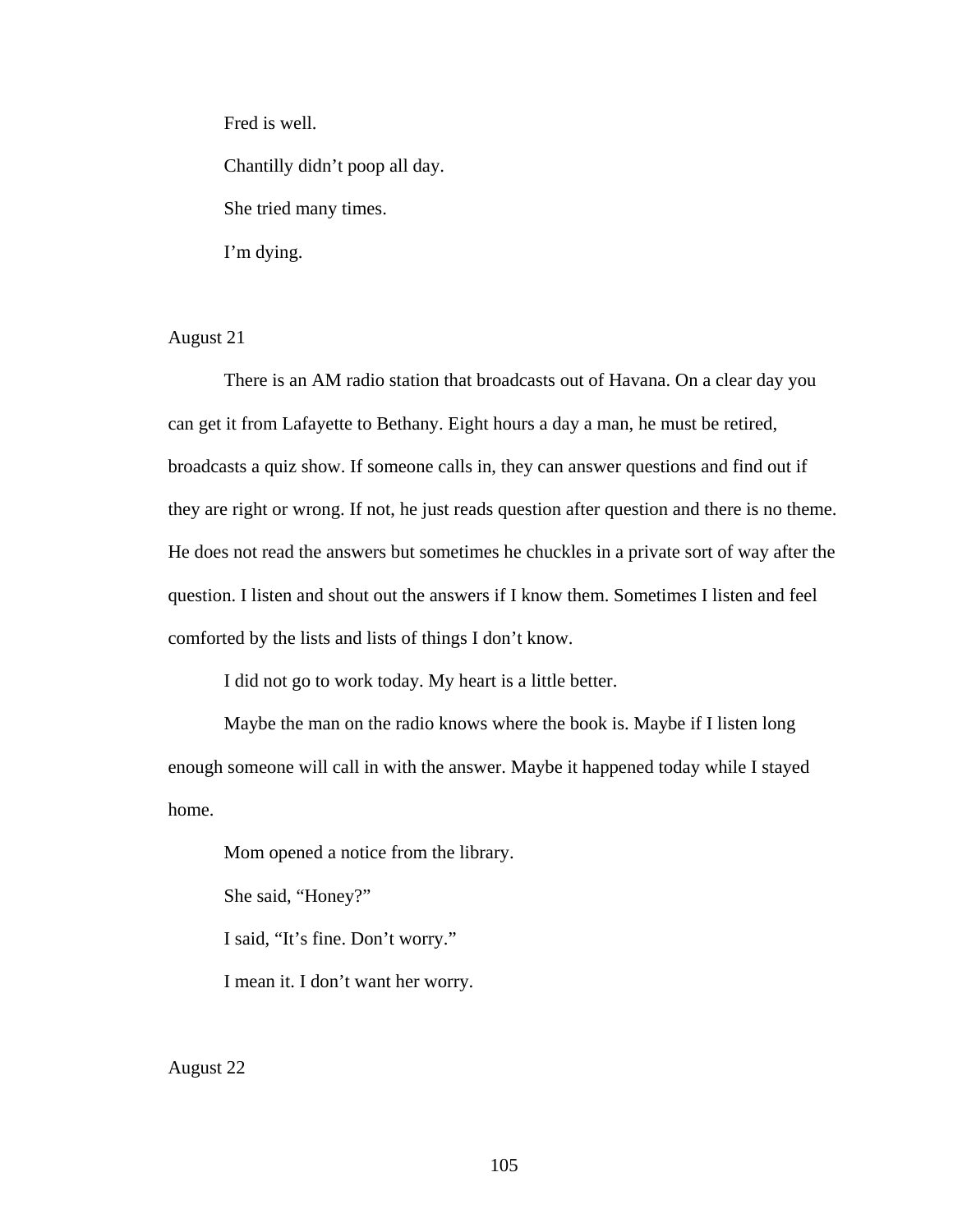Hopeson. Cornjerkers. Suitcase and well-taped office supply box. Spanish revival.

The suitcase light, the box heavy.

It was for Shelby but she wasn't there. Neither was Mrs. Stiffton. Another note.

Often I have discussed the imperative nature of the objects of delivery. Strenuously, beyond all needs, I implore their arrival. I am not able to be at the pre-stated location and am aware of your policy regarding individuals to whom baggage will be returned. Thus I ask you to allow my property to find its safe path to the following address.

The address was in Florida.

 The score: I was losing. FEAR, remember that Life Resume? The only thing I can be proud of is the baggage.

 I got back in the car and the dog panted at me and her tongue fell out of her mouth. I drove to a pet store and purchased a soft-sided dog carrier.

 At the ticket counter I showed them my badge and employee ID and was very aware of the uneven distribution of my blood. Too much in my palms and chest and hardly any in my toes or head. I nodded that I understood I would fly stand-by. I whispered my destination. I gave them my credit card.

 Every year that I worked as a stewardess we had to spend two days getting recertified in first aid and safety procedures. We practiced. "Annie, Annie, are you okay?" We took tests on what to do if the airplane landed on the ocean. Every year we watched the same film strip. For an hour the projector clicked along and displayed reenactments of various bad things. Passengers rioted when the plane depressurized unexpectedly. A man choked on peanuts. We watched the stewardess remain calm and proceed with specific actions based in a firm understanding of protocol. I no longer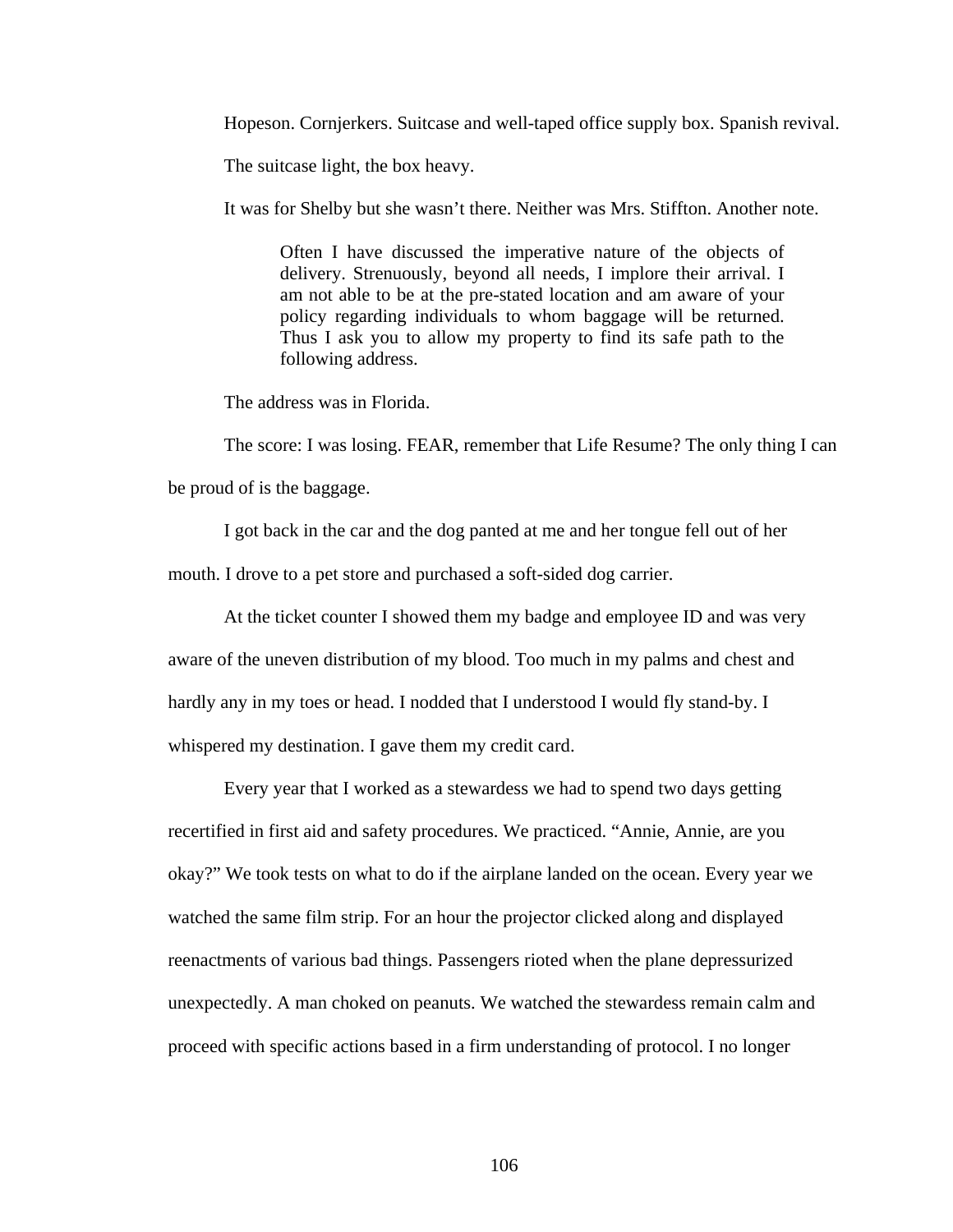believe anyone would behave like they did in the movie, calmly returning to their seats. Living. Mostly people might just go ahead and die.

 I didn't get a training video for this job, returning bags, but I read the xeroxed pages, printed and clipped into a three ring binder. I tell people, "It is protocol," and they listen. "Customers are responsible for initiation of all communication." "You can't handle the bag until you sign for it." "The airline does not assume liability for customary wear and tear." For every question or problem I have the answer. I can limit and direct every interaction.

 I didn't want to let the suitcase and cardboard box out of my sight, but at the gate they made me check them.

 I didn't call Mom. I wouldn't have to until I was in Florida because she has agreed to not calling the police until eight. It's a cruel thing I demand, to not have to check in until eight.

 When the flight attendant said, "Hello," at the mouth of the airplane I said, "I am a trained stewardess. Let me know if you need any help." Then I asked for seven little bottles of gin.

 I stuffed Chantilly under the seat in front of me. My mind kept repeating bumpy, bumpy, bumpy and I'd tell it to shut up and I'd breathe and swig some gin. Then the bumpy, bumpy, bumpy would start up again. Finally I just let it in.

 I really tried to let it in, FEAR. Embrace. Bumpy, bumpy, bumpy. I breathed the words and re-directed my thoughts away from the burning carpet and heads smashed open. The boy next to me spread his arms across both armrests so I was left to grip the seat cushion and edge my toes forward to touch Chantilly's soft cage. He fell asleep and I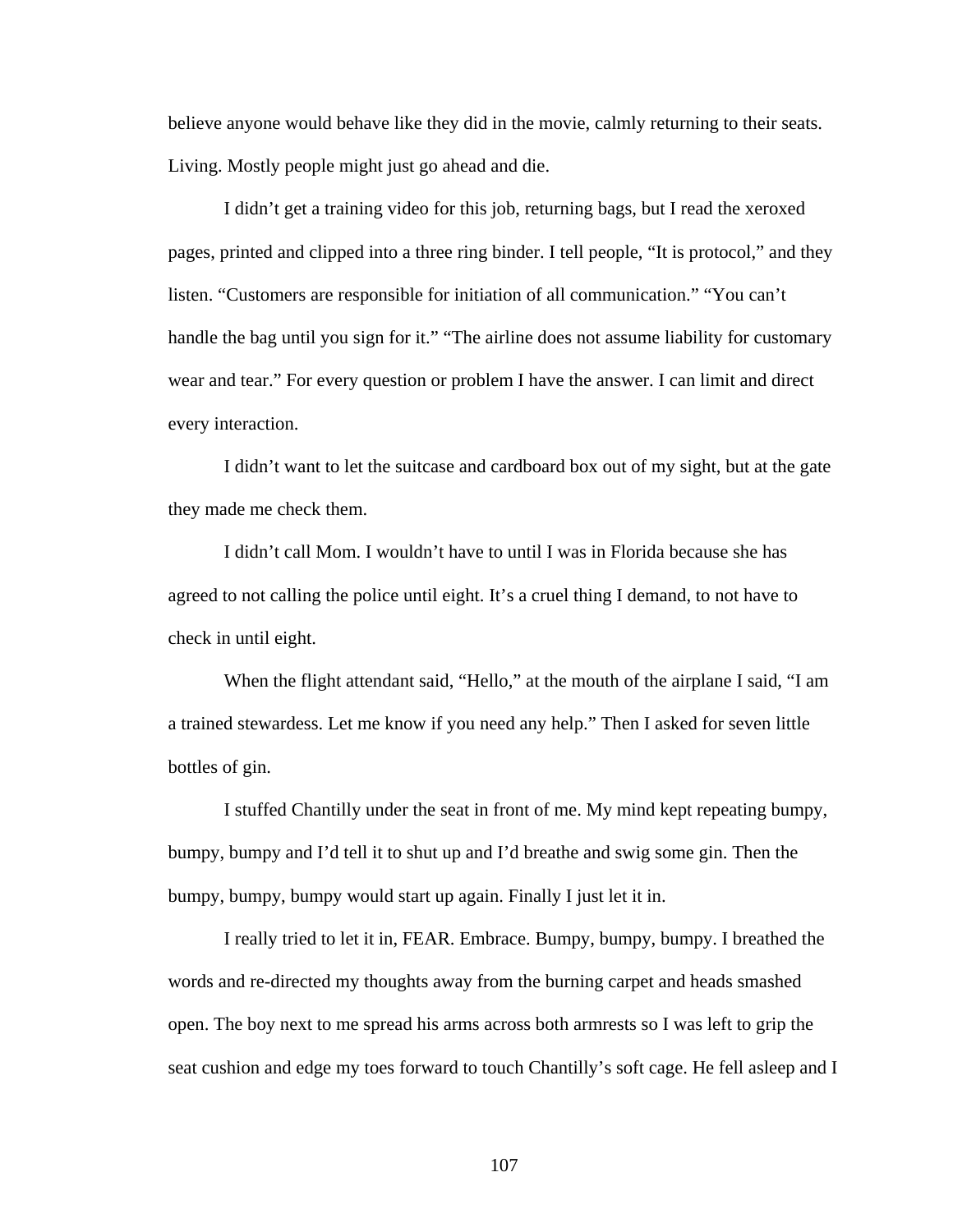hated him for his calm. But his arm shifted as he slept and brushed against mine and quieted me.

By the time we took off I was drunk.

Here is something.

 The plane did not crash. The young man woke up when we bounced on the landing strip. He tilted his head and said, "Home."

 The baggage arrived. Imagine. It plopped first off the incoming ramp, down to circle around on the metal conveyor. I let it drift away from me a few times, recede on the bowed slabs of metal that fold into each other at the corners, and then reappear, chugging towards me from the opposite end. Eventually I picked them up, the brown fabric suitcase, the office supply box.

 The air in the car they gave me tasted of cigarettes and air freshener and made my head spin more. I thought about keeping Chantilly in her carrier, but it was worse to just listen to her panting coming from inside.

Mom often sniffs at me when I get back from The Hills.

 She comes out of the kitchen with her plate of apples and peanut butter. She says, "You are no daughter of mine when they haul you in drunk."

"I don't want your apples, anyway."

I said that to Mom, at home on her chair.

 The dog struggled out of the carrier, lowered her back end and looked at me while she shat on the seat.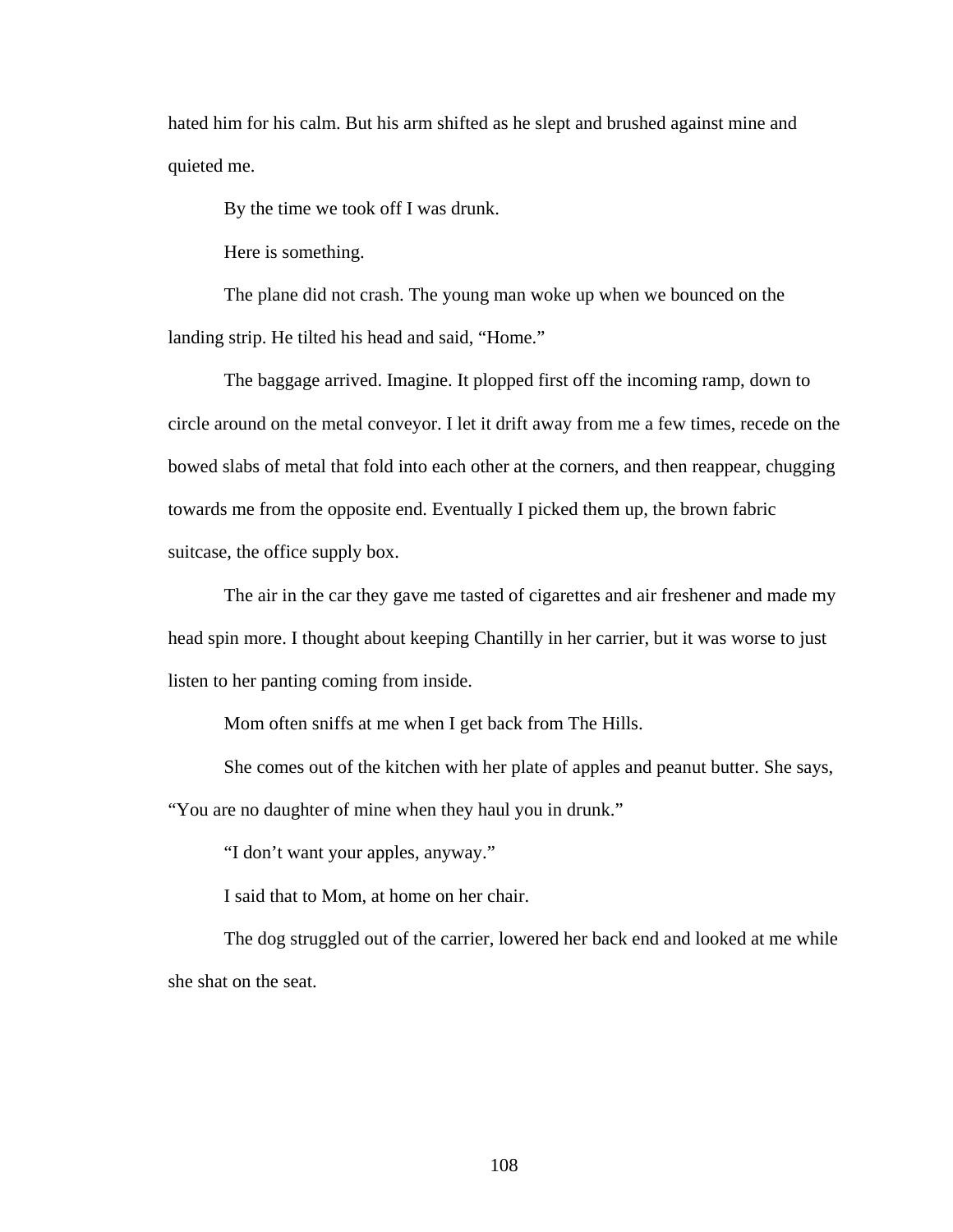I put the car in gear and drove for a while, ignoring how she stared at me. It smelled real bad and eventually I had to pull over and scrape the poo out with the car rental receipt.

I dragged Chantilly into the rear car seat. She was too old to try and crawl forward

 Swamp spilled out on both sides of the highway and we turned and turned until the road was a single-lane strip of blacktop with green shoots growing up through cracks and only the occasional clapboard shack off in the distance, paint peeling, grey clothing heavy on the lines.

Chantilly whined.

"Why don't you go ahead and piddle on the seat?" I said. "Won't bother me."

 After a bit she stopped whining loudly but I heard the hiss of a soft cry each under each pant.

 Before I saw the address I was sure we had arrived. A mile away a square walled fence rose up out of the swamp grasses. Hot pink stucco.

 I parked on the gravel driveway and walked to the gate. Smooth steel. Nine feet tall. Heat reflected off it and when I tipped my head back I could see a shingled roof with multiple peaks beyond the wall. To the side of the gate was a white doorbell button imbedded into the stucco. I pushed it a few times. After a while I noticed a piece of paper on the ground. A line of plastic tape, no longer sticky, fluttered at the top.

> I will apologize for the inconvenience. However, nothing can change the truth that the doorbell will not signal your arrival. Please find your way inside and be announced at the entrance door.

Signed Ms. Bilgue.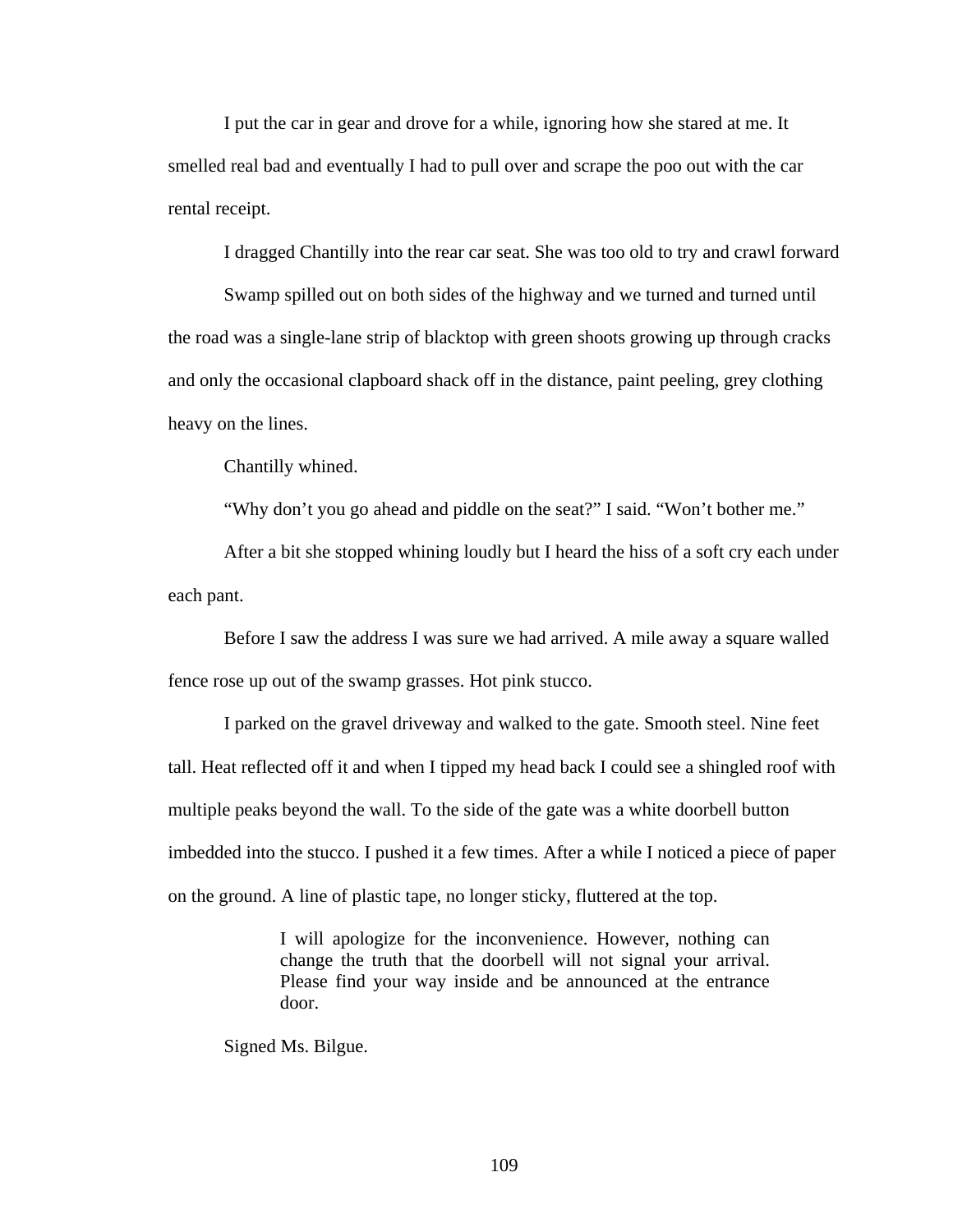I pushed on the gate and it did not move, but I burned the palm of my hand on the sun heated metal.

 I set off to circle the fence. When I looked back, Chantilly had cowered against the seat back, trying to get out of the sun magnified through the windshield. I opened the door and she whined in joy. I picked her up and she peed down the front of my shirt. I said mean things and then felt her small body covered in the matted fir shaking in my arms.

 "Stupid dog," I said and locked the doors. I checked the trunk. Cross check complete.

 I stumbled, clutching Chantilly, through the course grass that cut my legs. My shoes got soggy and the wall was three feet taller than my head the whole way around and no trees grew on the outside or branches reached out from the inside.

Here is something.

When the luggage arrived in Florida with no problem, plopping first off the belt, I stopped feeling very much. All the spaces that worry normally fills became filled with a sense of something unavoidable. And exhaustion. It was like I had melted down onto a soft mattress and all I needed to do was lay there blinking and whatever would happen would happen. I have always suspected, hoped, that my choices didn't matter and I felt that I knew that to be true now.

 I used to root through the bags, when I first started. I'd peel back the layers of underwear, dirty or clean, the toiletries, the shoes, looking for something interesting, a clue. But all I found was underwear and shoes. I try to remember that.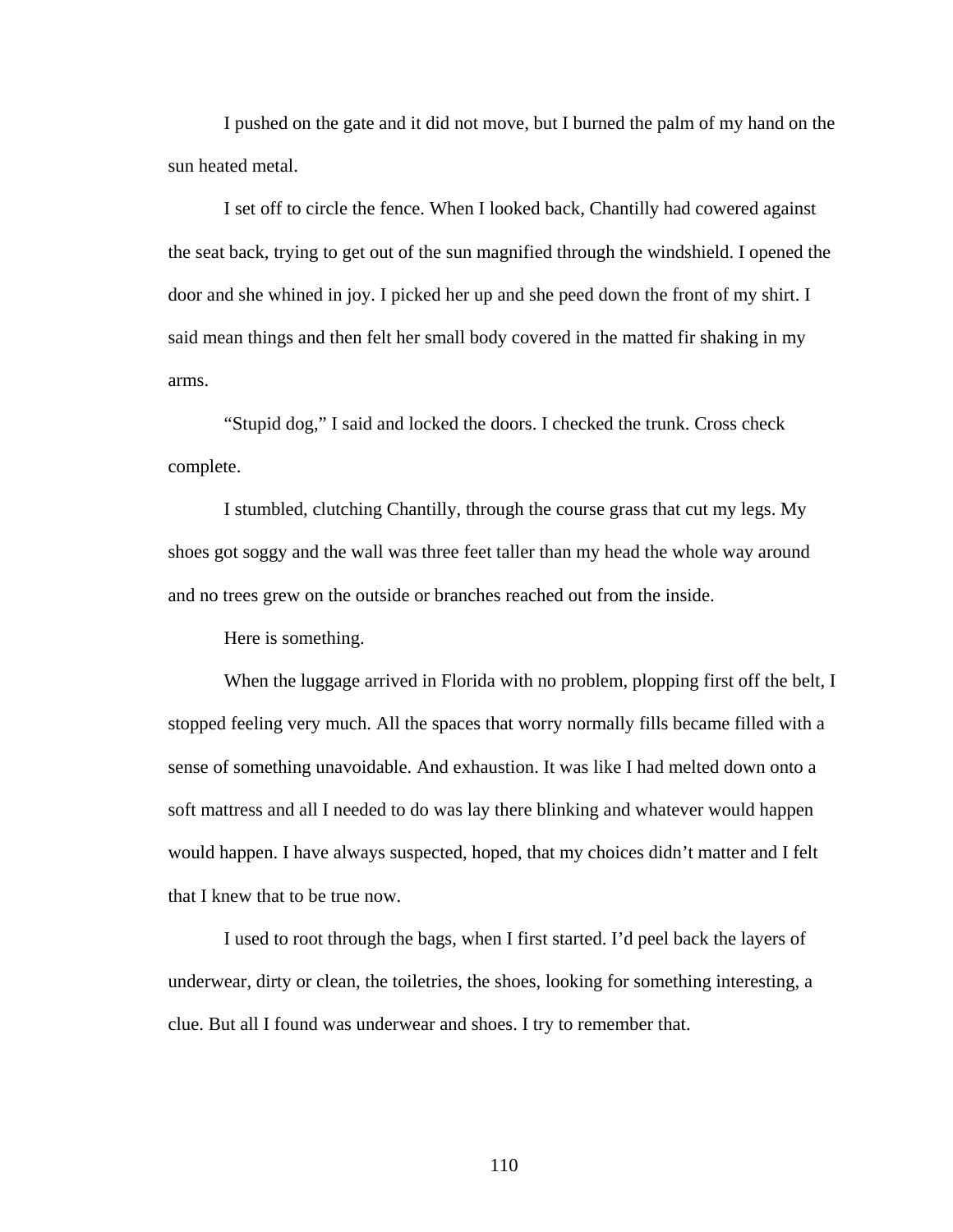I got in the car, Chantilly on my lap, and turned it on. I pressed the gas and considered ramming the vehicle into the hot pink stucco, in the middle where the wall would be weakest. The idea of Chantilly out there by herself if I died from the impact made my stomach feel empty.

With the car pulled up alongside the wall I got out and popped the trunk. Mrs. Stiffton did not appear. Standing on the roof of the car I could look over the fence. The house was uneven and ramshackle, covered in long rows of faded blue shingles, roundbottomed, like teeth. A porch ran low to the ground along the front and circular windows that did not reflect the sun looked out from underneath the many eves. The brown suitcase landed lightly, right side up, on the other side of the wall, but the office supply box rocked up and flipped over. I pulled with my arms and scrabbled my feet along the bumpy wall trying to find traction and I pictured my rear end up in the air and I fell over the fence. My hands scraped the stucco, trying to slow my body. I lay in the grass for a while, next to the suitcase and the box, looking at my palms that had turned pink from the paint.

 "Bumpy," I said. "Bumpy, bumpy, bumpy." I did not start to panic and I did not know what to do with the absence of fear so I did some breathing anyway. In. Hold. Out. In.

 Nothing happened when I knocked. I reached for the knob and pushed open the front door.

 I yelled, "Hello," and shoved the box and the suitcase over the doorstop. I walked beyond the entryway and the house opened into a parlor with dusty pink and orange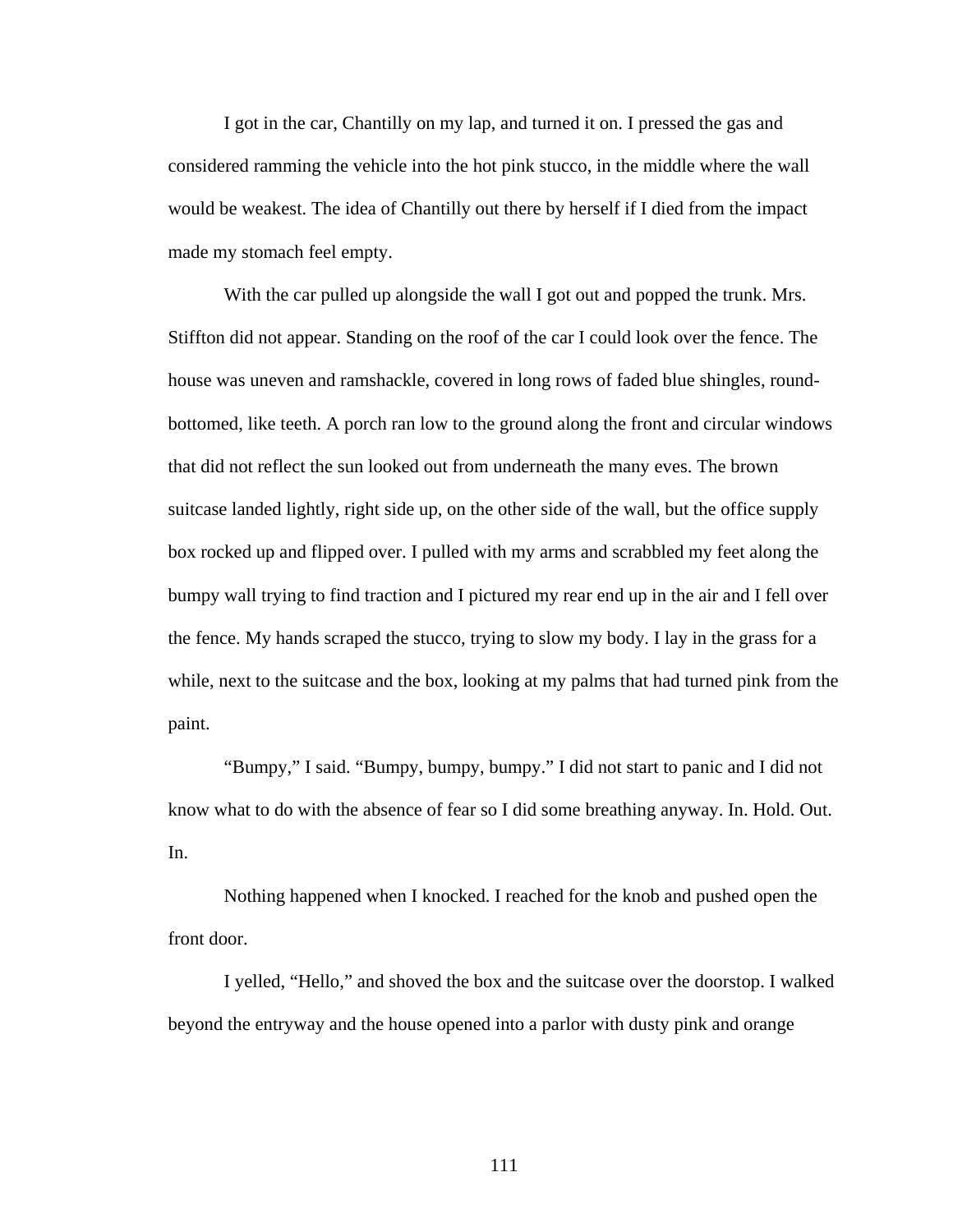chairs lining the walls. Behind me a floorboard squeaked and Mrs. Stiffton darted around the corner, shuffling towards the box and suitcase.

She said, "Thank you for the delivery. Ms. Bilgue regrets…"

I punched her. Hard.

She sat down on the ground and said, "Oh."

 I said, "No. You can't have it. Mrs. Bilgue must present her ID and proof of flight and sign for the baggage. This is protocol."

"Well." Mrs. Stiffton stood up. "That will not be possible."

I punched her again. She sat down.

"I cannot accept anything else."

Mrs. Stiffton started to cry. She did not weep or really even have tears come down

out of her eyes, but when she spoke again her voice came out rough and choked.

"Please," she said. "Please give me the bags. I have to get them. Please."

 Down on the floor she was a small woman, her pants and shirt ballooning out from her belt, her stiff grey hair thin enough to expose the pale of her scalp. She looked up at me and her face seemed fragile and caught in shadow. Incomplete.

"No. Where is Ms. Bilgue and her identification?"

 "You smell of urine." She did not say this cruelly, but sounded sad. "Wait." She stood up off the floor and went to the parlor. I began to scoot the baggage back to the front door.

 "Here," she said. "I'll give it back." She held up *FEAR: Embracing the Emotions Within*.

I said, "Jesus. You have to let me out of the gate."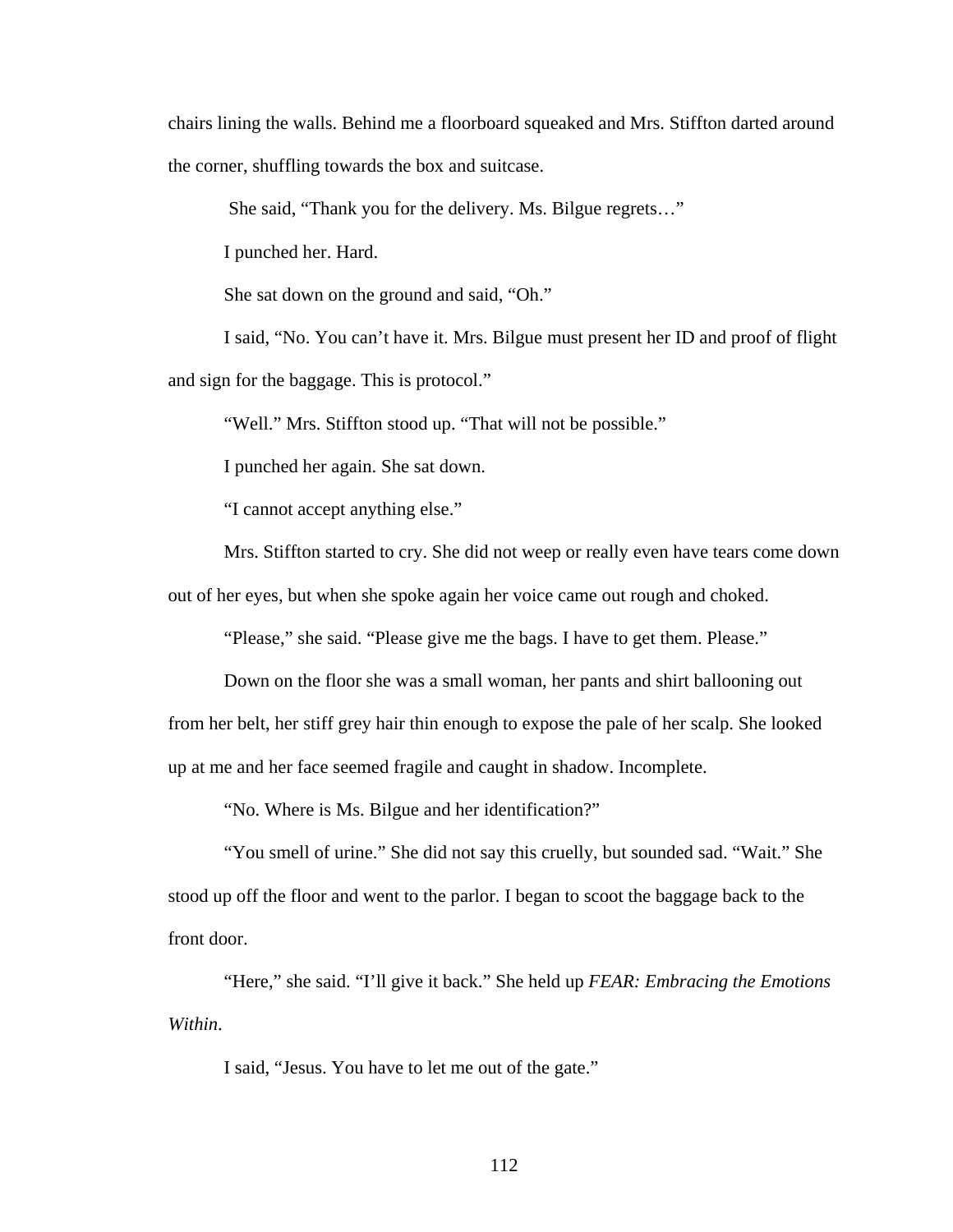"I can't," she said.

"How did you get in?"

 She watched her finger as it touched the edge of a strip of wall paper that had begun to lift away from the house. I hoped she did not know I saw the humiliation in the hunching of her shoulders.

"Yeah, have the bags. Did it help? The book?" I asked.

"I don't know yet. You?"

"I haven't finished it."

 I came over the fence awkwardly, boosted on Mrs. Stiffton's knee and then cupped hands and then shoulder. On the top of the wall I lay flat for a moment, the stucco poking up into my stomach and cheek and my arms where I hugged both sides. I slipped down onto the top of my car.

In the driver's seat I took several breaths. They felt good, not necessary.

"Bumpy," I said. Chantilly's tongue fell out of her mouth.

"Yes," I told her. "I still don't like that either."

I leaned down and smelled her sour fur.

I said, "Home."

## August

 My fines have exceeded the cost of FEAR. Now I own it, *Full Emersion Anxiety Response (FEAR): Embracing the Anxiety Within*.

I'll give it to that lady if I see her again.

\_\_\_\_\_\_\_\_\_\_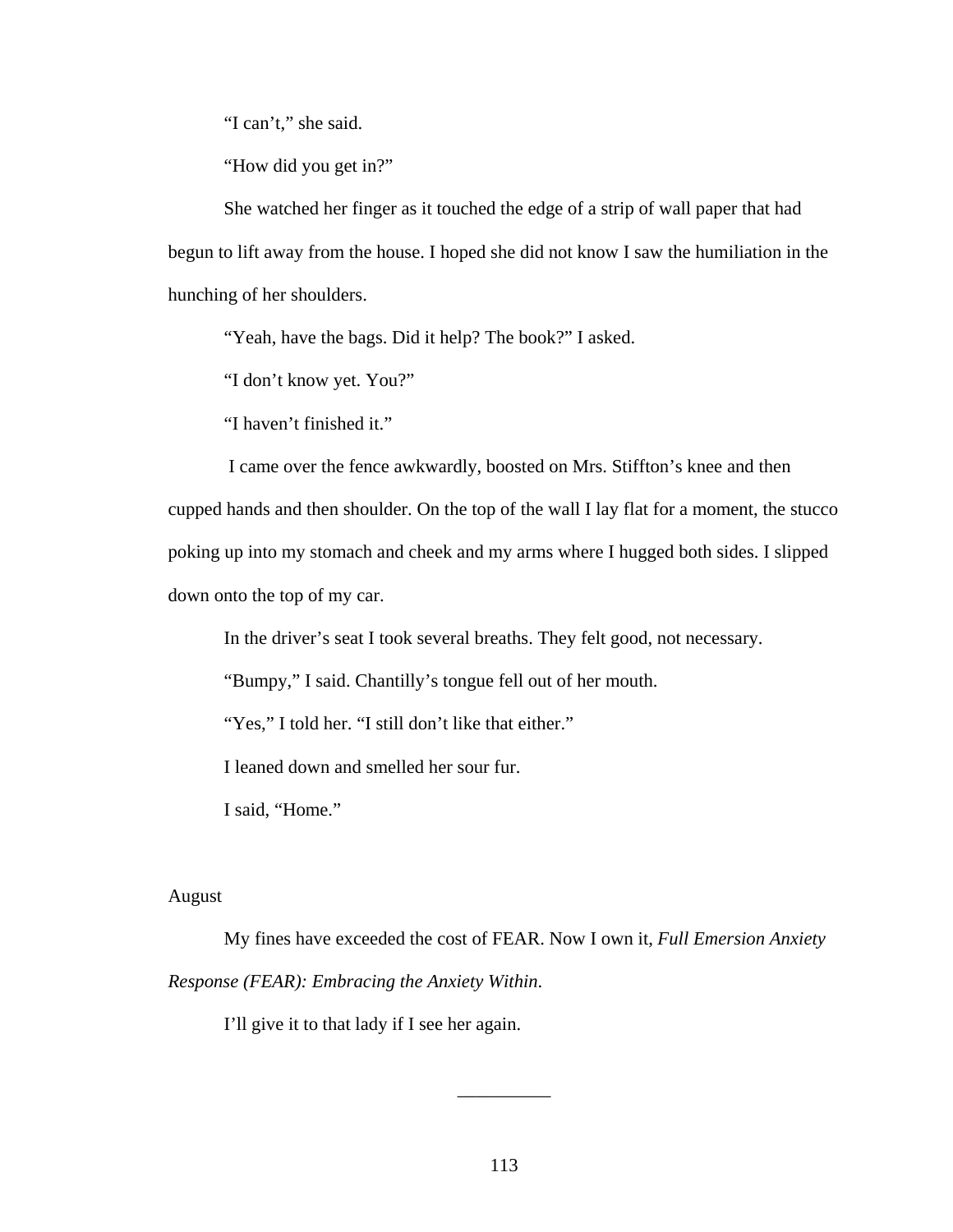## The Development Cage

"Such a curious place...So strange a place. So unmagical. And with such great effort to achieve the unmagical. Bless them." ---*Leonard Cohen, Live at Cesar's Palace, Las Vegas*

 Tari Ann Merrin loved Las Vegas. She did not love Las Vegas the way most people do, as a weekend spectator, a passive member of the desperate, debauched carnival. She loved all of Las Vegas, end to expanding end, desert to shrinking desert, mountain to mountain, and she loved it from the time it was a gasping train depot, a stop at a spring house along the road to California, till its modern suburban sprawl and fourthgeneration high-rise casinos. But mostly she loved it into the future. Because that is where Las Vegas really lives, in the dream of what it will be.

 From the age of seven she knew that her life path lay in development and she often came to her parents and demanded trips out to see the bulldozers and cranes chewing at the land, erecting desert-colored houses. Through high school she worked for a grounds-keeping company that serviced several home owners' associations. Sometimes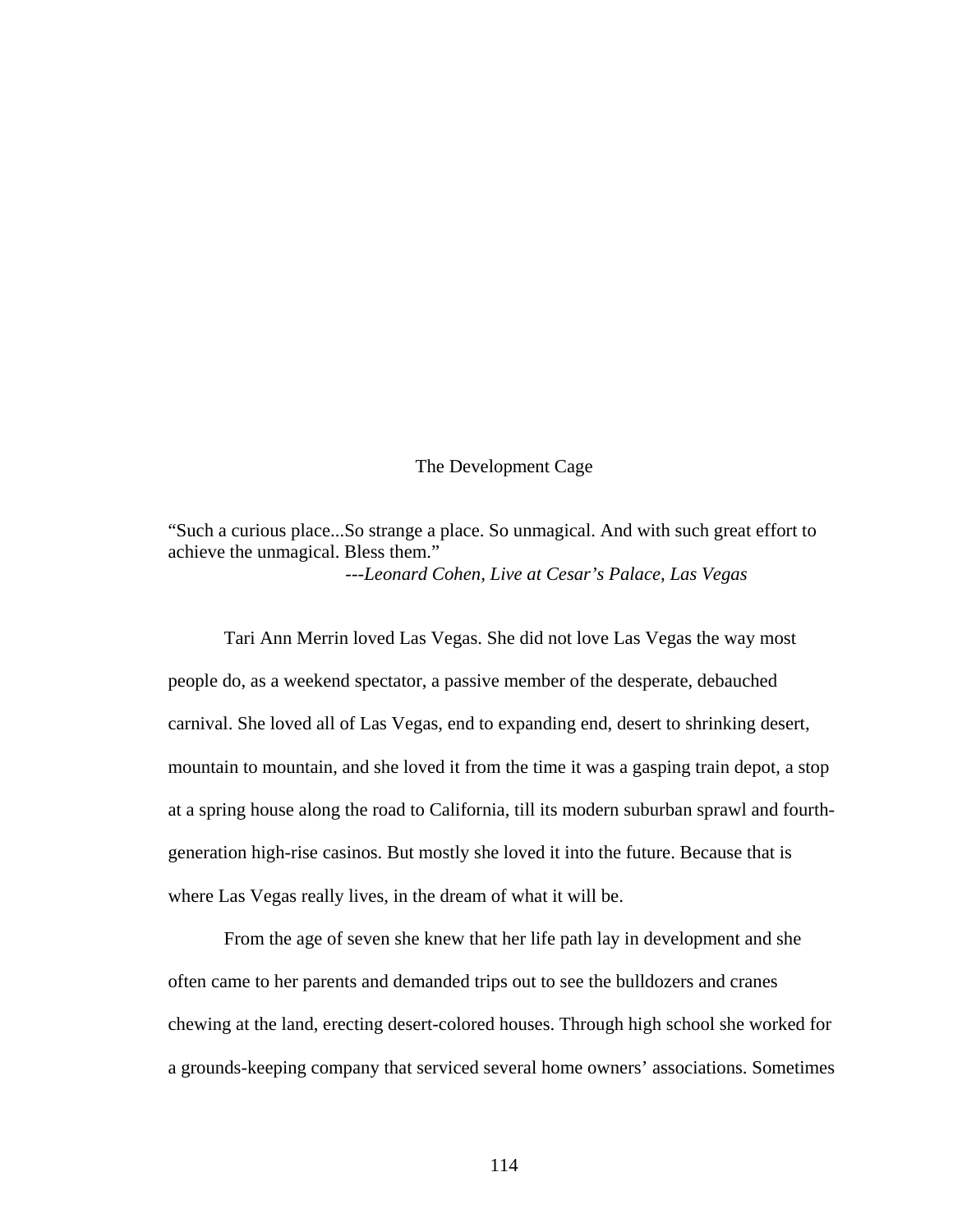she filed paperwork and billed clients. Sometimes she spent after-school hours and long, hot summer days scattering gravel in yards and plucking thorns out of the fat pads of decorative walkway cactus. She found these actions felt like devotional practice, prayer and the kneeling and standing that comes with prayer.

 She met Brad in the *Purple Salamander*. His skin was evenly tanned and his features well arranged.

 He said he worked at a country club and trained to be a professional golfer. He also toyed lackadaisically in high stakes-poker and day trading.

She said she worked at Caspian Lakes.

 "Oh, Sweetie. I'm looking at a place out there. Maybe you can talk to your boss and get me a deal?"

 Tari Ann watched the dance floor and guessed which women were working and which were just trying to have fun.

"Or maybe I can by you a drink," said Brad.

"Yes," she said. She drank it and left.

 Tari had come of age at the crescendo of the housing boom when Las Vegas transitioned from a few houses surrounding entertainment strips to the national epicenter of the house-flipping game, 1.5 million people purchasing and selling, the entire city buzzing like the floor of a stock exchange.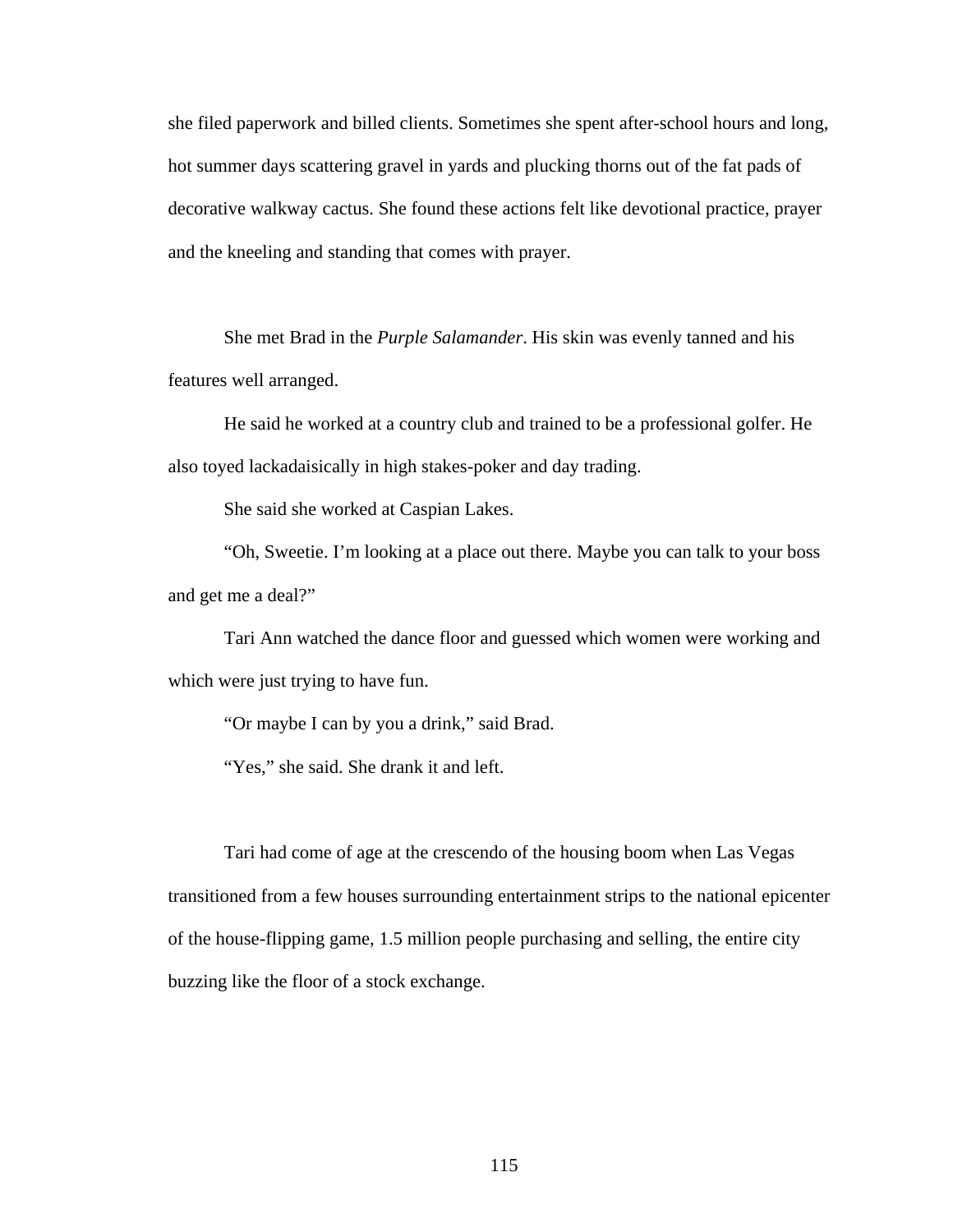Tourism and traditional gambling, while integral to Las Vegas, were not, she knew, the center of the future, but rather an aspect of it. Real estate, the purchase and sale of land and structure, that was the heart.

"Even here, people want to be able to touch the things they have."

 Soon after she finished her MBA, Caspian Lakes Marketing and Construction, LLC, hired her as their CEO.

 She lived up near Celine, at the western edge of Las Vegas's zoned land. She chose to not weigh in on the debate about building into the protected national park just west of her doorstep, not the right moment in her career to take on either the Bureau of Land Management or its citizenry. She could not, though, drive past the flat desert rising up into the tremendous red boulder mountains without imagining multi-million dollar homes speckling the land, a few cresting over the top of the bare hills. She would show these fresh, new houses at dusk, the rocks glowing pink and orange, the city emerging behind as an island of dazzling lights.

 Besides the four-bedroom near Cher, Tari Ann owned a condo far south on Las Vegas Boulevard, above the H&M in the Town Center outdoor mall. She spent the weekend there when tourists did not rent it off Craig's List. She went out to the mall bars, rose in the morning to jog the labyrinth of shops, touching the steps of the IMAX Cinema before turning to make her way back through the quiet, squinting against the harsh morning sun reflected out of plate-glass shop windows.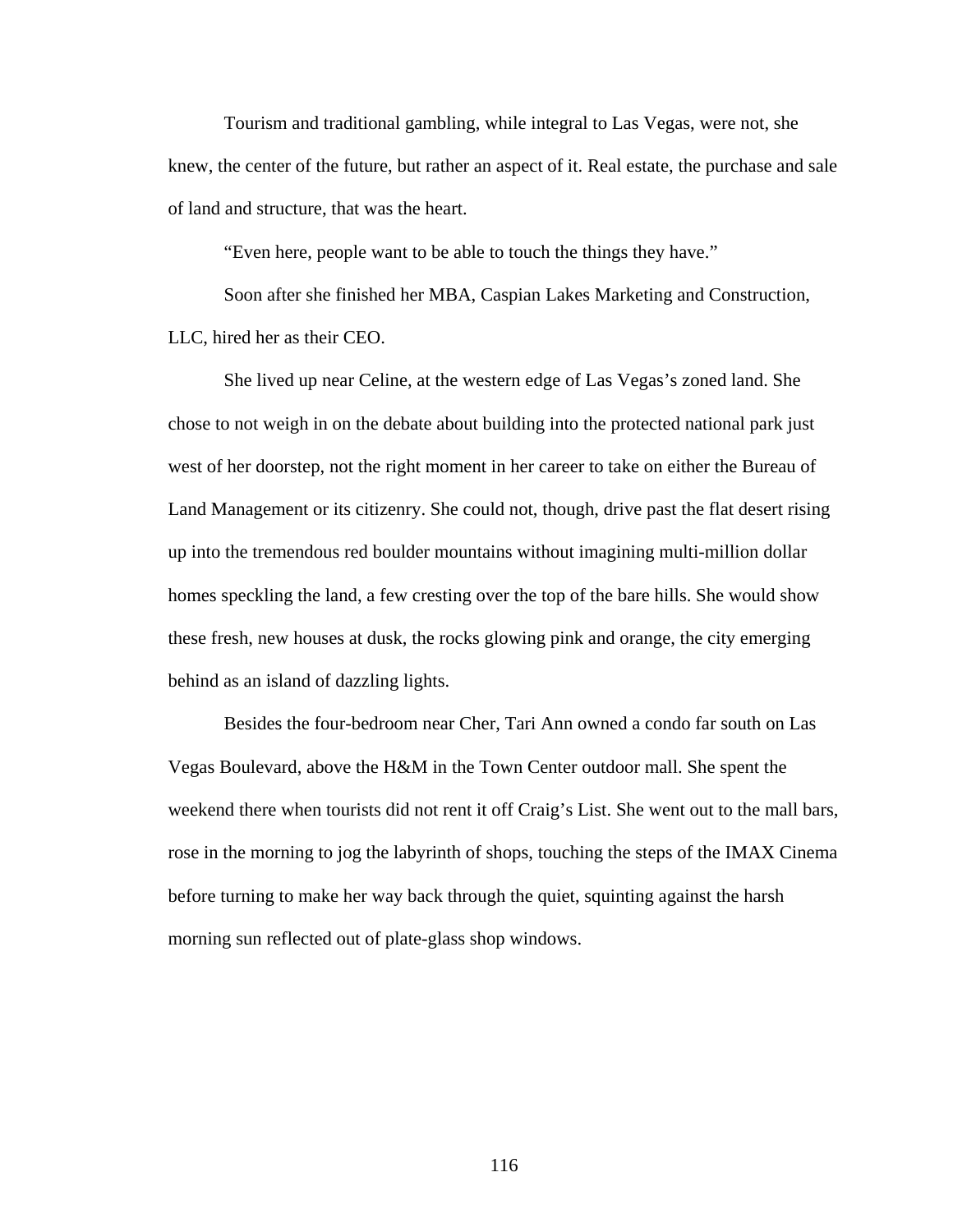Under the direction of Tari and her board, the planned community of Caspian Lakes inflated up out of the desert miles east of the city, on the border of the Lake Mead National Recreation Area.

 Caspian Lakes' high-end, pre-fab houses clotted the cul-du-sacs that trickled from a central ring road. The central ring road circled the Caspian Lake, a backhoed pit filled with water borrowed from Lake Mead, itself the artificial result of taming the Colorado River with the Hoover Dam.

 In an average week she and her team sold six to ten Caspian Lakes residencies. Most people bought them as a second, third, fourth or fifth home. To this majority clientele Tari referred to the cluster of houses as an oasis, conjuring ideas of travel and rest. To young people looking for the Caspian Lakes to be their permanent residency, she spoke of fresh starts, a school that they could be instrumental in designing, safety and the natural environment, the lake, the mountains. For retirees, Tari Ann described fall concerts, the band floating out on the lake, cool breezes. "We have a water show here every week. The lake is equipped with fountains and we use the same designer as the Bellagio. Dancing Waters right here in your front yard." She also said, "multigenerational," and, "exclusive." The floor managers at Caspian Lakes Casino told her which slots were loose and Tari Ann took interested buyers into the faux-hardwood and velvet casino, sat them down and made sure they had enough free plays to come out ahead of the nothing they put in.

 Tari Ann's team sold so well not just because they used the right words, offered their clients champagne and free money, but because Tari loved Caspian Lakes and instilled this love in her employees. She loved the satellite of Las Vegas erected out on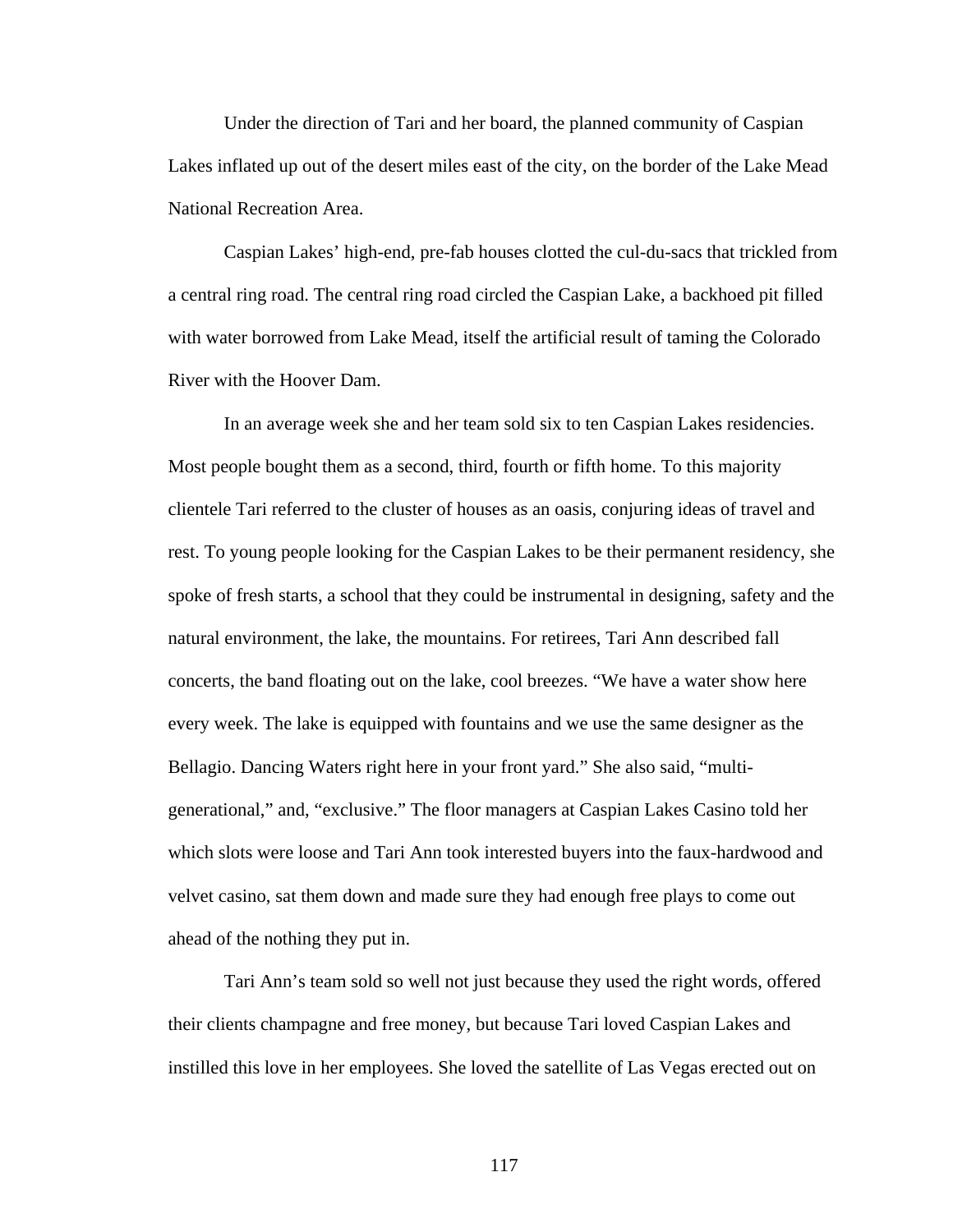the martian desert, Vegas extended as far as the BLM would allow. She was happy to gaze out at the lake, a dream realized, a lake made of a lake made of a river through the ingenuity of humans. She loved the carefully designed downtown street lined in dimly lit, cast-iron lamps and the two parks where families and lovers lay on manicured Astroturf and children played under industrial-sized sunshades angled against each other like sails. Sometimes when summer windstorms came out of the desert she imagined the buildings and the awnings catching that wind, lifting up and floating away, the Nina or the Pinta or the Santa Maria, off to find new lands to claim in the name of Las Vegas.

"CEO. Wow," said Brad.

 He and Tari sat in her office, a model home at the entrance to Caspian Lakes. The construction of his house would begin the next week.

 "Six-bedroom with the recessed front. Very popular," she said, handing him a copy of the paperwork. "The street has yet to be named. Any suggestions?" She often asked buyers this.

 "Tari Ann. That's what I'll vote for," he smiled, his teeth bleached and the tilt of his head practiced. "But you deserve an avenue."

They had drinks and dinner.

He called again. They golfed. He was very good.

Brad said, "Have you considered New York?"

 Tari looked out over the green. *Transplant,* she thought. Transplanted citizens populated most of the city. Hopefuls from across the country flooded in, thousands every month, and hundreds and hundreds left on the receding tide. Where they would move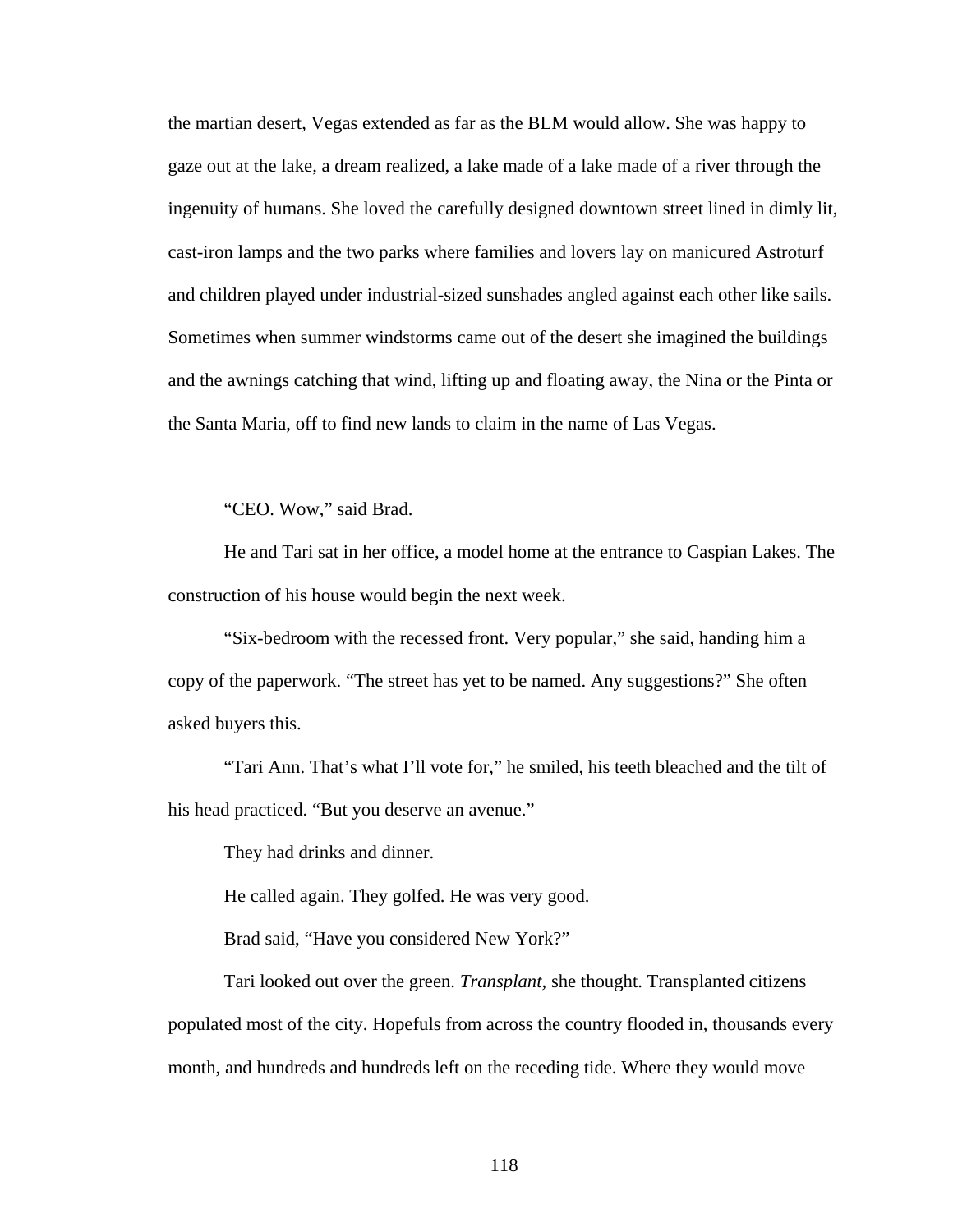next, where to go when their bank accounts bulged, remained a key topic of conversation for these transplants. Tari knew that, in her native city, home ownership did not indicate stability.

"New York lacks possibility," She said.

 He continued to call. She continued to answer but she did not think about him when he wasn't there. They golfed. They laughed. They had lunch and saw a movie but she didn't sleep with him until he showed her the bill of sale demonstrating that he'd sold for a 50 percent markup. "In only three weeks," she said. Her voice had gone husky. "Lots still available." She took off all her clothes and opened her legs.

"Tell me about it. Who bought?" she said in his ear while they thrust together.

"A lonely, loaded, elderly couple from Lincoln, Nebraska. I want another one."

 "A few left. You can have one if you can afford it." She bit his shoulder. He smacked her ass.

 He arrived in a polo and kakis. Tari Ann did not kiss him and sent him out to the golf cart with another agent.

"I thought you would show me," he said.

 "That is not really appropriate, is it?" she said. "We can have lunch after your tour if you like."

 In the Bistro Barn, one of Caspian Lakes' premiere dining experiences, they ate tapas from a steel table.

"I should play it cool, but I love the lot," said Brad.

"You'll have great parties," said Tari Ann.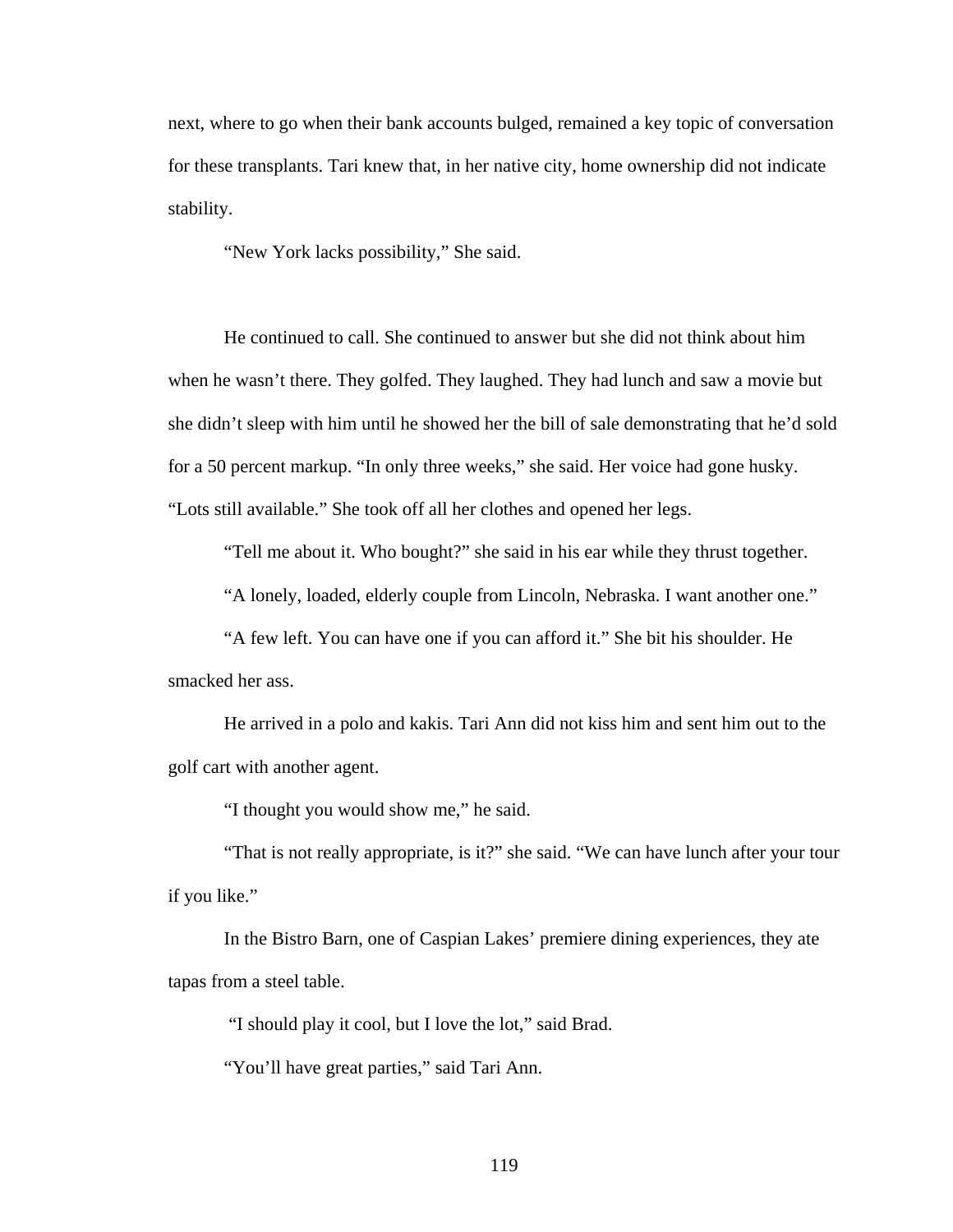"I thought it might be a nice place for a family." He tilted his head and tapped his fork on the edge of his plate. "All the neighbors look married with kids."

She pursed her lips and looked away. "Parties."

"Parties," he said.

She said nothing. He tapped his plate again.

"Why is it called Caspian Lakes? Will there be another lake?"

"Sounds better. Between you and me, it's the last lot. I'd jump on it."

"Isn't it a sea, anyway?"

"Fresh water."

 Vegas, while known for its easy divorces, married young. Most of the people she knew from high school lived with their kids and construction worker husbands and had paid for weddings with tips from cocktailing and dealing lingerie blackjack. Tari Ann had too much to do to get married. She did not need to get married. She had Las Vegas.

 The next time Brad called she intended not to answer. But he didn't call for a while and in the meantime the bubble she had been standing on had burst. The housing market tumbled and tumbled. For months she went to work smiling and talked about how there was nowhere to go but up. A hiccup, that's all. Can't keep Vegas down.

 When he did call, her cell phone sat on her bedside table, up on a stack of books, *Lead! Or Someone Else Will, Igniting the Fire of Future* and *This Isn't Going to Work Out: Ending Employee/Employer Relationships*.

"My house is finished. I guess you know. Can I give you a tour?"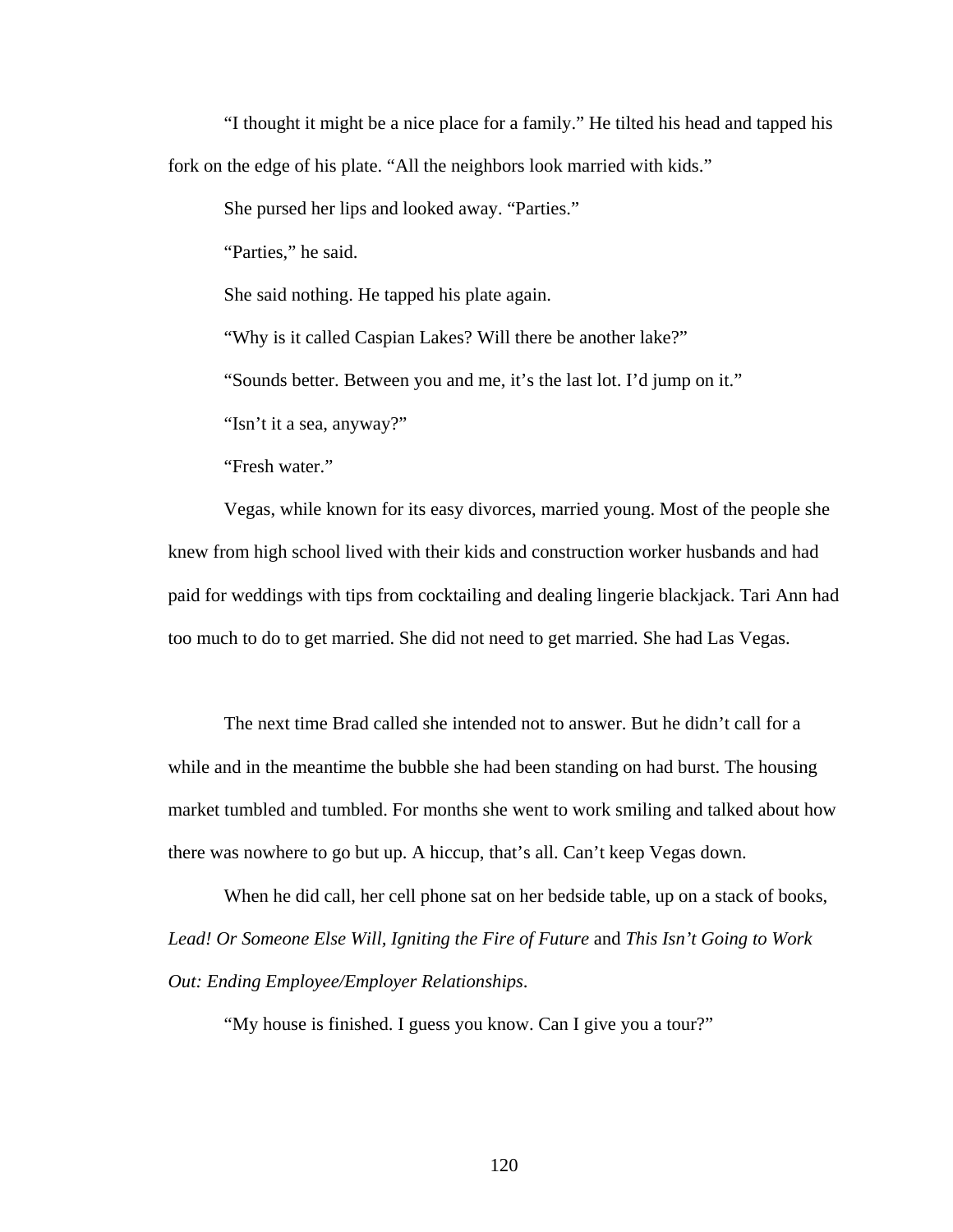She felt a little giddy as she drove from the management office to his house. A celebration. A home finished, not a house abandoned.

He had a bottle of gin waiting. She brought a box of condoms.

"The economy," he said.

"It will be fine," she said.

"Gas prices."

"Can't keep Vegas down."

"My buddies are thinking about selling."

"And look at that view. The Vegas Valley."

 In the mornings she read the short-sale notices as if they were obituaries and sometimes she moaned and sometimes she screamed and everyday she felt her body smashing down a long mountain, ledge after ledge. Every morning she went to work in fresh suits and perfect make-up.

 Just before the foreclosures began in earnest, Caspian Lakes had enjoyed a happy epoch where the sound of building quieted and families came and went to work and school. On the weekends people came to the Wine Shoppe and the chocolaterie and purchased humidors at the cigar and antique store. Concerts played. Tari Ann felt the community digging hooks into the desert.

 Then Caspian Lakes emptied. In her upstairs office, what would have been the master bedroom with en-suite bath, a Styrofoam-backed real estate map of Caspian Lakes spread out on a table. The map had once been a mosaic of green, yellow and blue flags,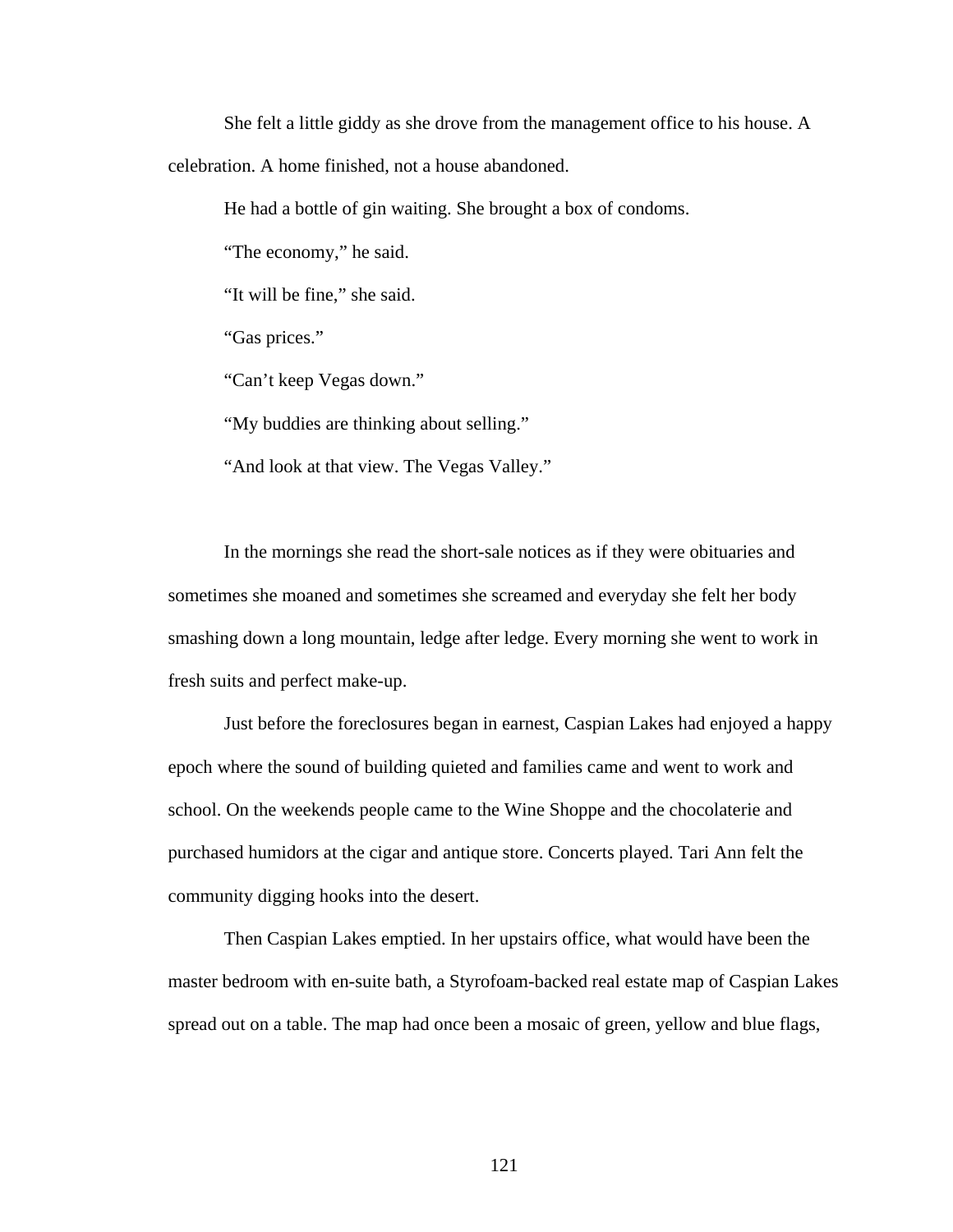lots sold, lots with homes under construction, lots complete with full or part-time residence. Now swaths of orange, homes abandoned to banks, waved up from the table.

 The Casino shut. SUV loads of elderly arrived and circled the building, knocking on doors and peering in the darkened windows until they found the small "closed" sign and went away in confusion. Most of the boutiques pulled out, but Amber at the wine Shoppe stayed afloat. She remained as the single employee, twelve hours a day, selling cheap cabernet and several-hundred-dollar Malbec while calculating the cost of keeping her stock at a healthy temperature. Friday night concerts persisted but hardly anyone drove around Caspian Lakes Rd. the rest of the week.

 Brad continued to call and she continued to see him on Sunday for drinks or golf and sex.

"We could just have sex," she told him.

 He looked around the bar for a waitress in the murky room, lighted mostly by covered candles, the tables and stools grown abnormally high. The waitresses wore black and Tari could only see them when the exposed skin of their arms or thighs reflected a small flame, like a mirror catching moonlight.

 He hooked his finger in the air and thrust his chin up to catch the attention of a waitress. Then he took out an envelope and slid it across the table.

"It's a spa pass."

"Brad."

 "A woman I give lessons to is friends with the owners." The waitress arrived and he ordered another drink, flirting in a way that Tari recognized as unconscious, the smile, the wink, but it still annoyed her.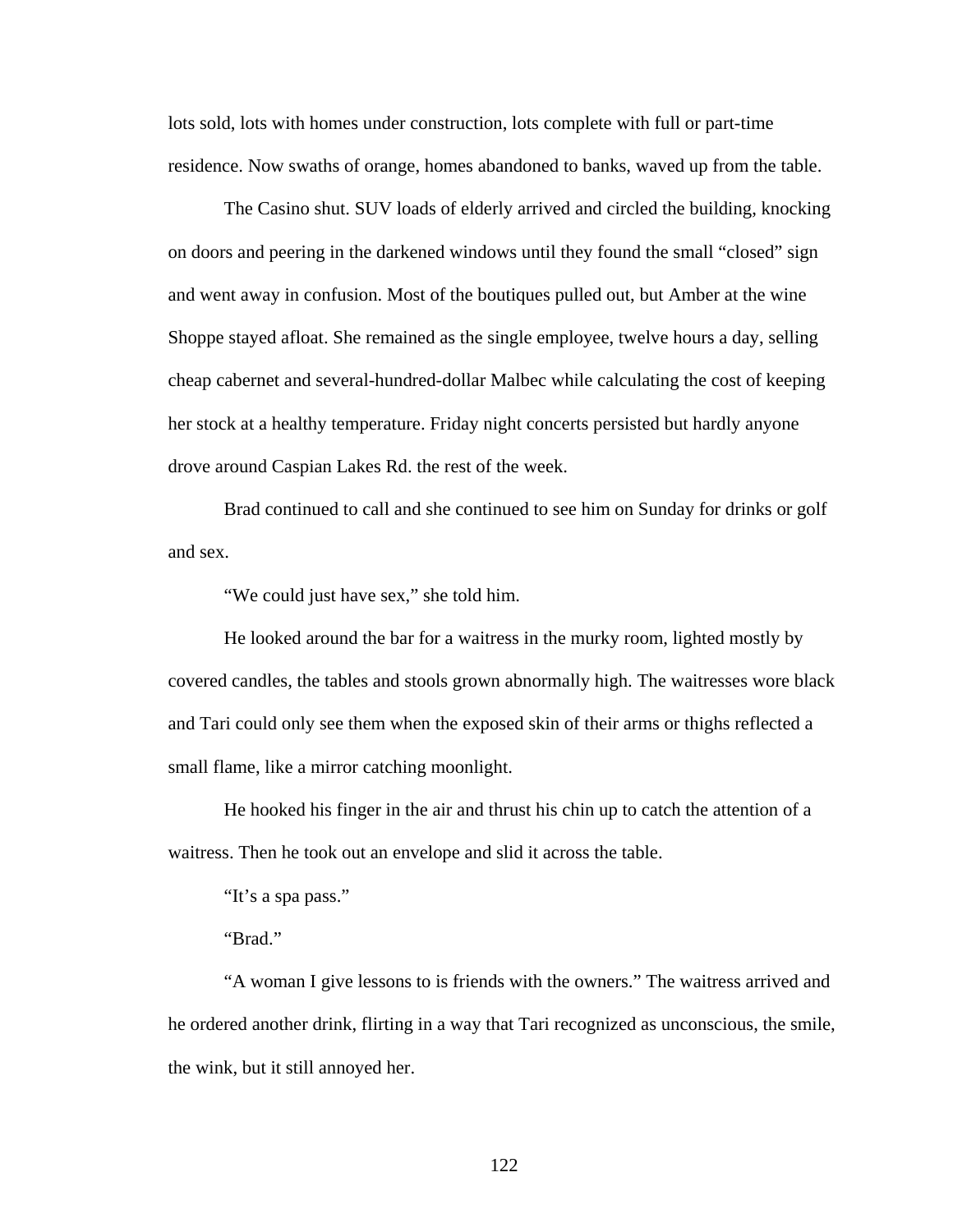"I could get another pass, if you want, for a girlfriend. Or they have this couple's thing," he told her.

"Oh."

 When she didn't say anything else he said, "Well, anyway, she's a sweet heart, this woman, but her stroke is terrible."

 "Excuse me," said Tari. She stepped down off the high stool and walked away from the tall table. In the bathroom she locked a stall door and cried a little. Then she took a pen out of her clutch and wrote *the housing market made me consider him* on the plastic coating the metal stall*.* The ink from the ballpoint pen came out in uneven lines so the message was legible only to Tari. She read it again and then scratched it out. *He loves me and the housing market makes me have a headache.* Her pen gave out so the message read *H l v me d h.* She kicked the wall and threw the pen in the toilet. The force of the flush water was not strong enough to wash the pen away. She kicked the toilet.

At the table a fresh drink waited for her.

Amber from the Wine Shoppe stopped by the office.

"I'm cutting my hours. Can't do it. Closing at six."

"Six," said Tari.

"It's just not worth it."

 Tari Ann drove to Lake Mead, to what had been Overton Beach and walked to the lake's edge down the long strip of gravel, past a few scrub trees, where the water had drained away into people's showers and lawns. She squatted down and looked across the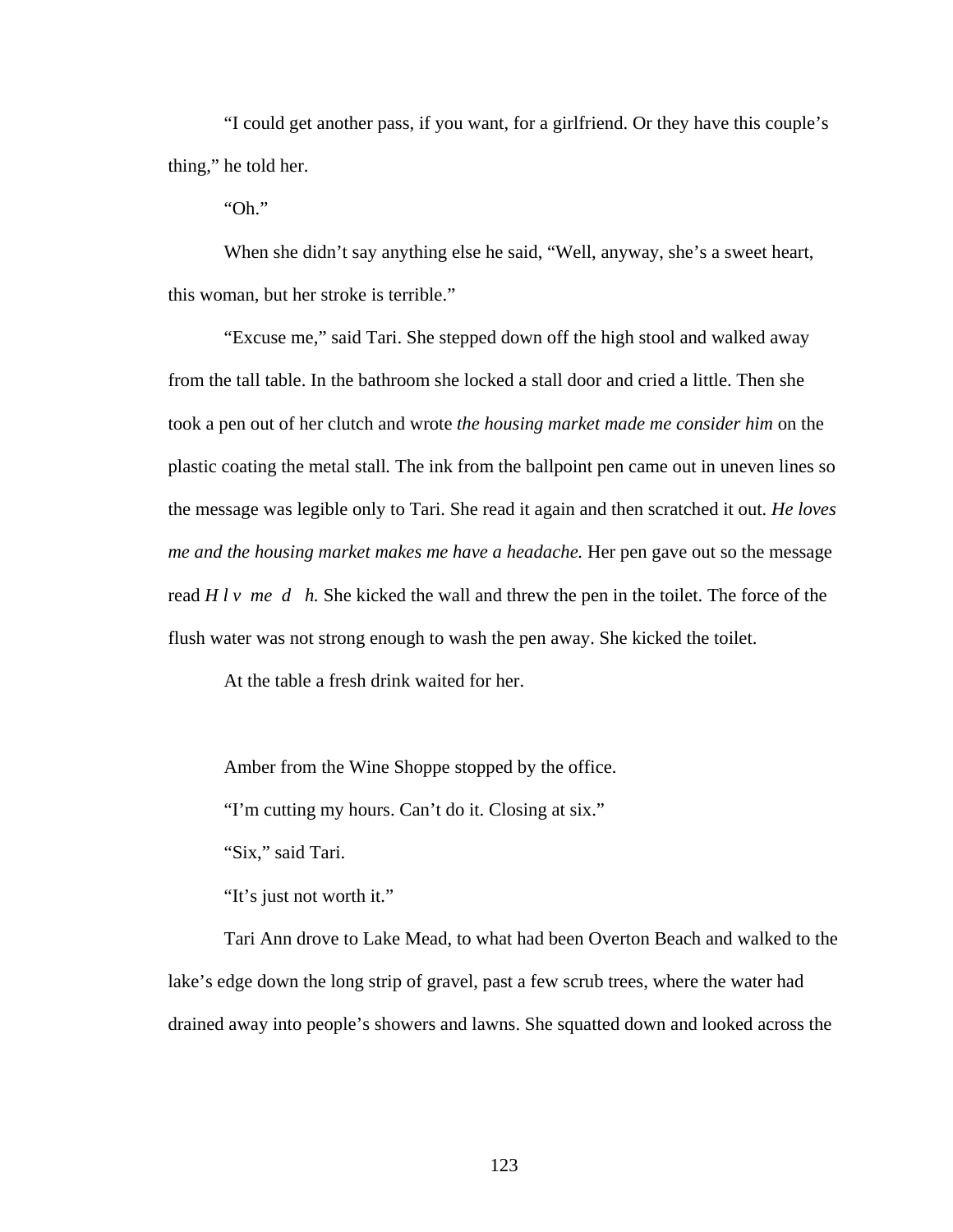lake at the thick ring of mineral deposit marking the original water levels, now so far above the waves. Tari Ann felt thirsty. She felt alone.

 "The war is lost," Tari said. "No, the war has moved on." She swept the Caspian Lakes Residencies map off the table. "Would you like to get naked?"

 Brad unbuttoned his shirt and pulled off her dress. She kissed his shaved chest and then pushed against it to make him lie on the table.

 "Jacket," he said. She went to where it hung over a chair and dug in the inner pocket, retrieving a condom, while Brad got out of his pants. She put her knee on the tabletop and hoisted herself up, his hands lifting and steadying her hips. He lay down again and she put his penis in her mouth, inattentively sucking and licking, until he was hard. She opened the condom.

"Are you ready?" he said.

She rolled it on and straddled him, sinking down, guiding him inside.

 When they finished she sat astride him for a moment, contracting the muscles in her pelvis until he shrank and slipped out of her. She rose up, still on her knees and then climbed off the table. The tiny wooden pins that had held the orange flags aloft on the map sunk into the carpet and the flesh of her feet. Tari bent one knee, looked over her shoulder and brushed the wood and plastic from the flat of her foot and then did the same with her other leg.

"I'm going to Mexico," she said. "I've done some research,"

 She went to take a shower. Brad knocked on the sliding glass door. She leaned back, the water pouring through her hair, sounding like wind as it hissed out of the fixture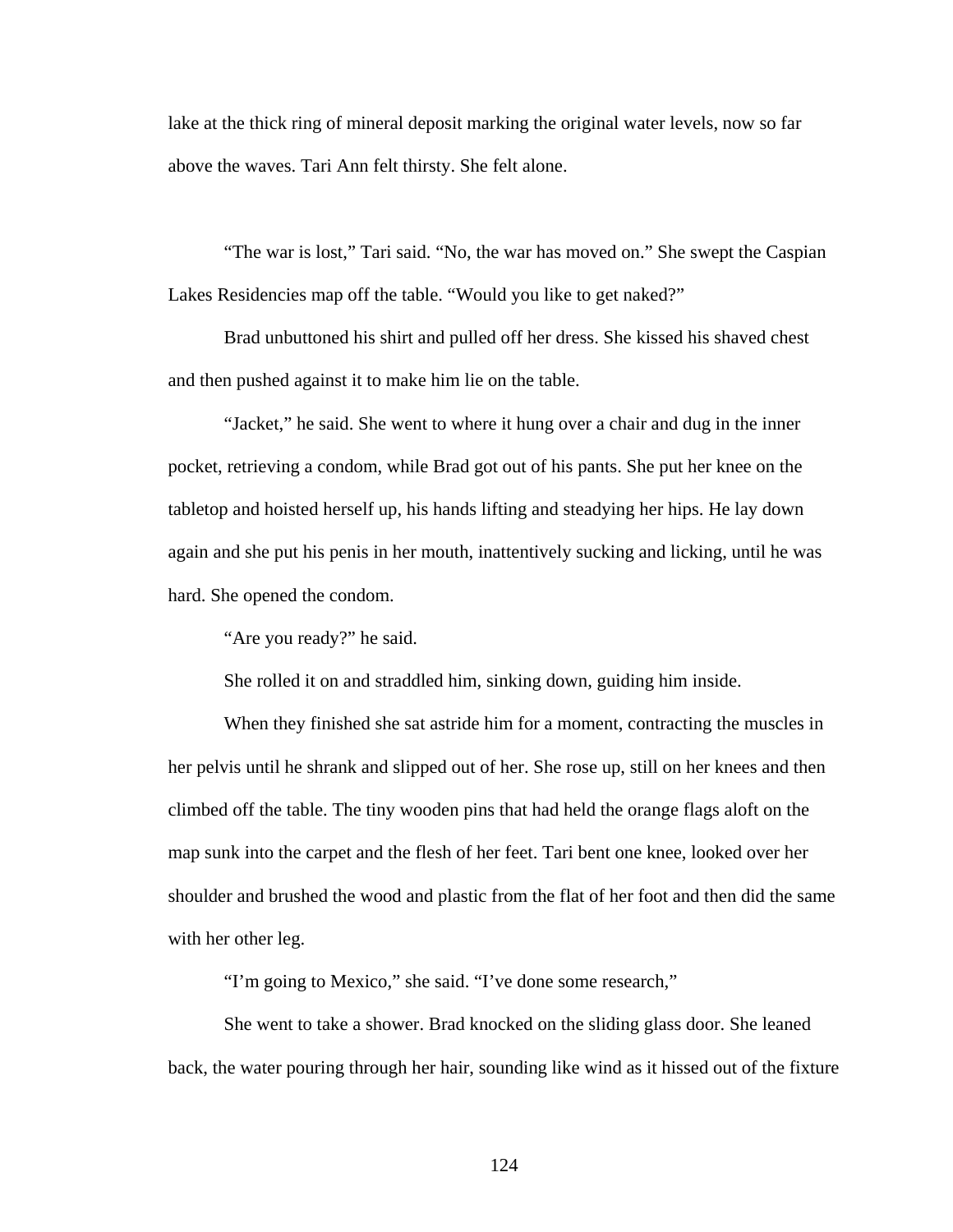and hit the tile. Brad knocked again and she grabbed the thin metal bar affixed to the door, gliding it open a little.

 They showered in silence, moving around each other, in and out of the water and then toweled off and redressed.

He stood behind her while she applied mascara.

"But, Las Vegas," he said.

 "Moving on." She slid the brush back into its tube and screwed it shut with two quick twists.

 The Costa Maya was almost full. Selling everything, her house, her condo, shares, cashing in her retirement and talking to investors she knew, Tari financed a smallish piece of land with an eighth of a mile of beach and got ready to build. The humidity gave her a rash. Her skin broke out as if she were thirteen. The hired men pulled out the trees, bared the earth and founded the first buildings. She fought the wet air, striding around the property, over the winding pathways demarcated by slivers of wood hammered into the ground and ribbons of pink and yellow and orange plastic supported on those slivers of wood. Visions of stucco walls, palm trees and sod, buffets and swim-up bars appeared before her. She drew in sharp breaths when she reached to touch a sharp palm frond or single-pained window and the mirage dissolved, leaving her in an expanse of lumpy dirt, cement foundations still cradled in wooden frames occasionally speckling the brown soil.

"Faster," she said. "Let's do this thing. Vamos. We need some parrots."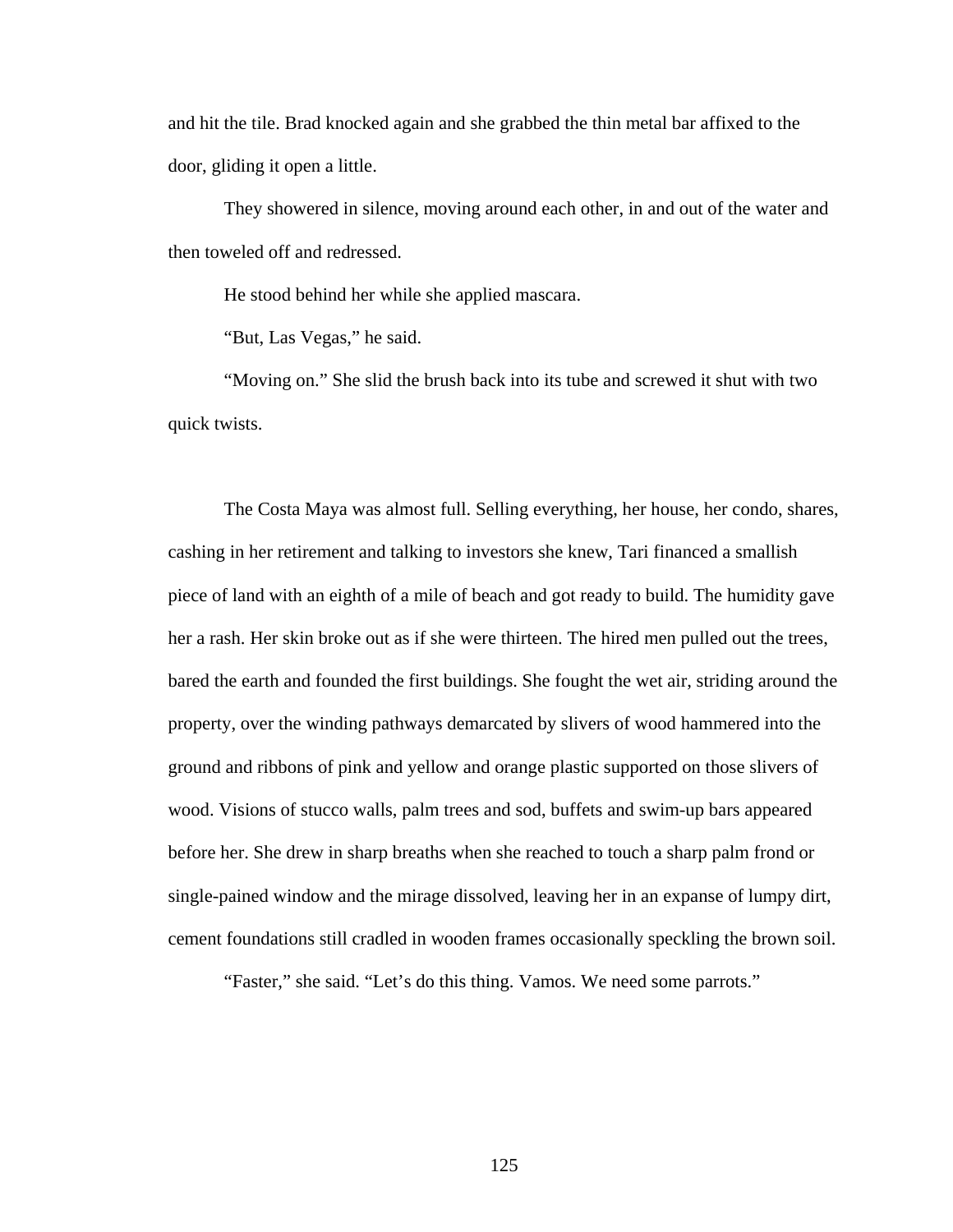The marketing team kicked around the name *Lil' Vegas* but decided that the name would not endear the place to their target clientele: Non-Americans. Americans were out of money. They presented Tari Ann with a logo for *Little Vegas* instead.

 "Little," she said. "Who ever wanted Vegas to be little? Why am I paying you?" She fired them and informed the board of her actions in the same e-mail as she proposed a new name: *Mayan Vegas*.

 She wrote, "Here's a tag: *Why choose?* The economy is tough. Why should people choose? We offer individuals and families all the vacations they want, Las Vegas and the Mayan Riviera. I've had it translated into about six languages, just in case people like the idea."

People loved the idea.

 Tari rented a trailer home and parked it near the beach. In the front she had a computer, filing cabinets and a table where she held meetings with the foreman and phone conversations with investors and architects. A small bed that folded out of the wall, butting up against the stove, refrigerator and sink, crammed the back. She tried to take on the habit of siesta and in the afternoon lay on the bed listening to the grind of the generator and air conditioner. Inevitably, she remembered a phone call or e-mail she needed to make or send and sat up, stretched past the entrance to the toilet, through the small doorway between the front and back of the trailer, got her phone or leaned her elbows on the table to type and, after a few minutes, abandoned the siesta. Outside she could see the workers sitting in the shade of their trucks, eating huge meals out of coolers and playing cards. She wanted to scream at them to get going. Stop looking so comfortable. I've only got a few months to build Vegas.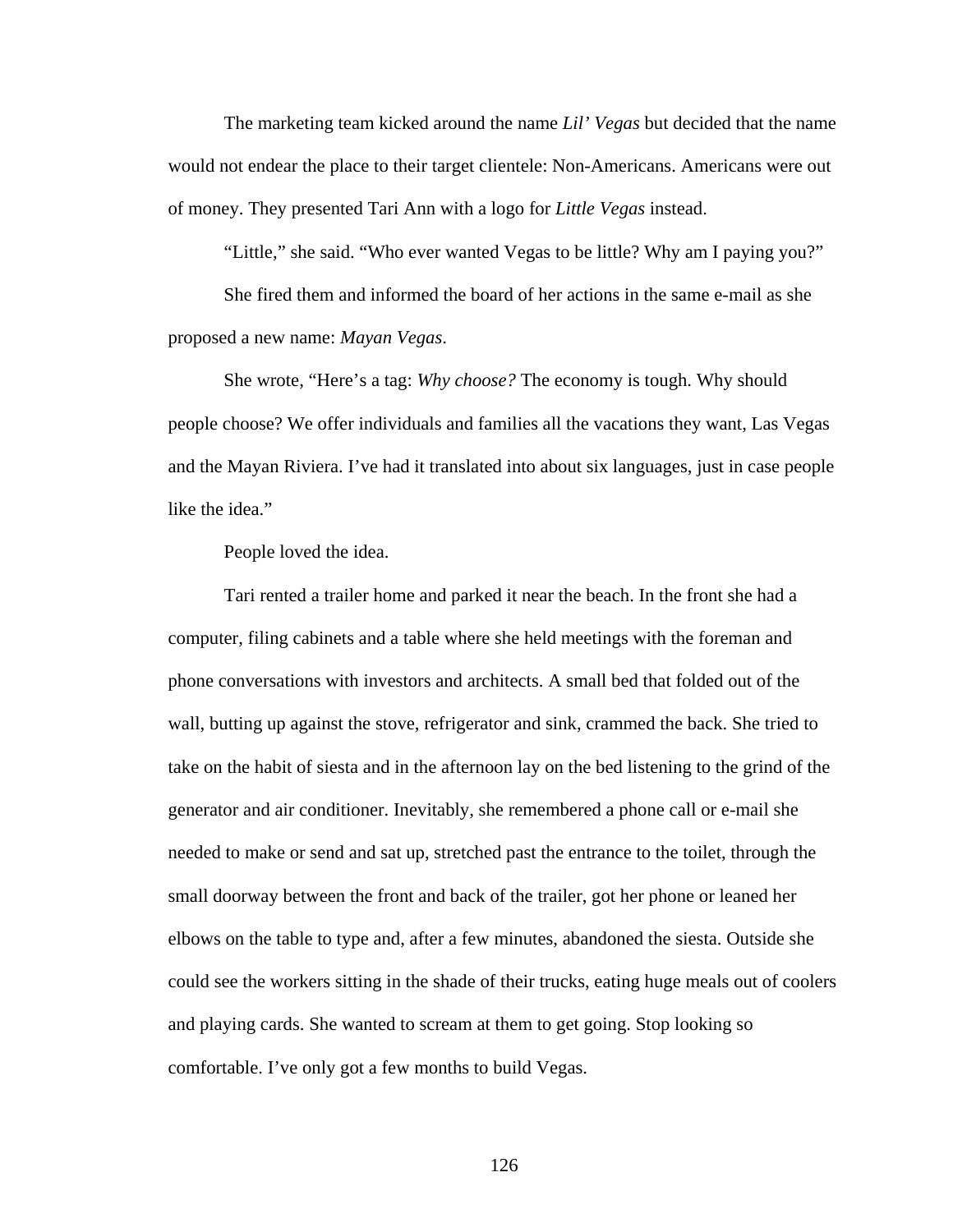In the evenings construction stopped with the sun and, as the swollen clouds on the horizon fell dark, the men drove off in trucks or walked to the road to catch the bus.

 She found it difficult to remember the names of the workers, Marco, Mario, Michael, Manuel. Las Vegas, they said, the s's trickling out in slow, lazy rivers and the *v* settling somewhere close to *b*. Nevada they said with both a's soft, low hills instead of pronouncing the first *a* as a sharp fall from a cliff, the way true Nevadans knew how. They said Mexico with an *h* in the middle that made the word a laugh, familiar.

 She spent the night in her trailer, an armed guard walking the premises, the scream of the parrots terrifying. Occasionally she drove her rented SUV up to the Ocean Mar Yucatan Resort and had a drink with the managers. They wanted to discuss home and the differences between home and Mexico. As soon as she brought up overhead or client preferences they clammed up.

 Mostly she worked through the evenings, e-mails, budgets, Mayan Vegas emerging from the pressure of her fingers on the keyboard. Sometimes she became aware of other things, the constant crash of waves, the almost imperceptible grit of sand rolling between the sheets and her legs. She picked up a few wristbanded tourists from the herds in the Ocean Mar's Mayan Market Bar and Gift Shop.

 She wore her makeup thick to cover the rash on her neck and the zits on her face. Streams of sweat streaked it down onto her suit collars.

 She could not go to her parents house for dinner every two weeks. She could not say she remembered when the Mayan Riviera had been a few palapas shading hitchhiking hippies.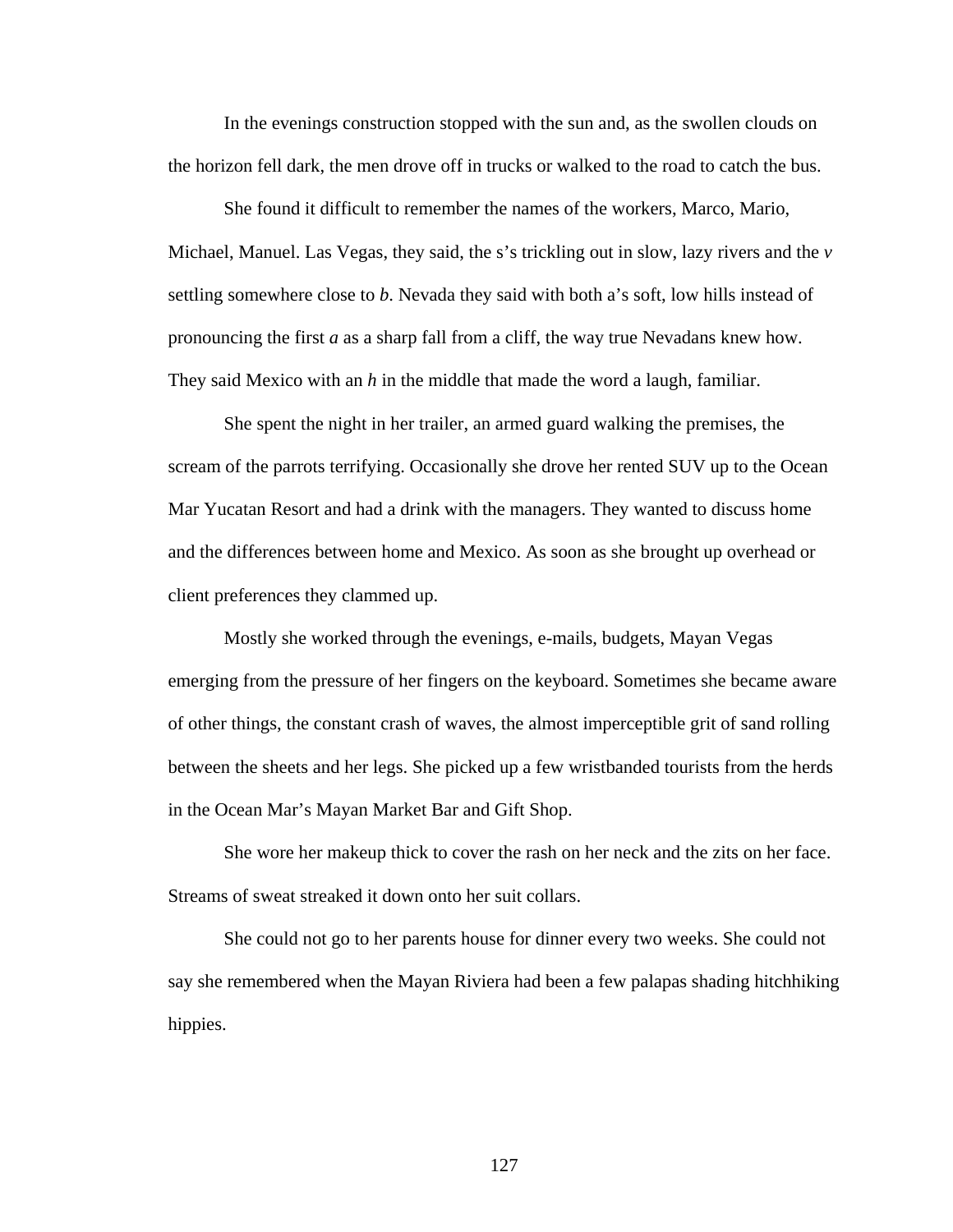The night the men finished the first building, twenty rooms, five with a pool view, she sat cross-legged in her rumpled sheets and mashed headphones into her ears. *Conversacion viente y ocho: Pedro pregunta dirreciones a la tienda de ropa* started and, as instructed, Tari said, "cuadra," "isquierda," "norte," "camiso," and then yanked on the headphone cord. The tiny speakers pulled out of her ears and she heard silence, her windows shut, the air conditioner paused. She listened for the sound of the armed guard walking by. She thought his name was Eduardo and she felt how small and flimsy the trailer was. She took out a tube of cover-up and flopped the sponge across her face. She opened her screen door and yelled, "Hey."

"Hey," she yelled again.

Across the dark she saw the glowing end of the guard's cigarette.

"Hey."

 She went out to him and knelt, brushed her hands against the ground, until she felt leaves brush against her palm.

 "Here," she said. "Here," and pulled up the plant. "See," she showed it to the man.

 His body was thick and squat and he had a semi-automatic rifle held across his chest.

 "Here," she said. "Come down here. You don't do anything all night." Tari pulled up the delicate leaves of another small plant. "These are weeds. We must stop them."

The man stepped back from her.

 "Jesus Christ," said Tari and went back to her trailer, shutting the door tight against the night and the plants creaking up out of the earth.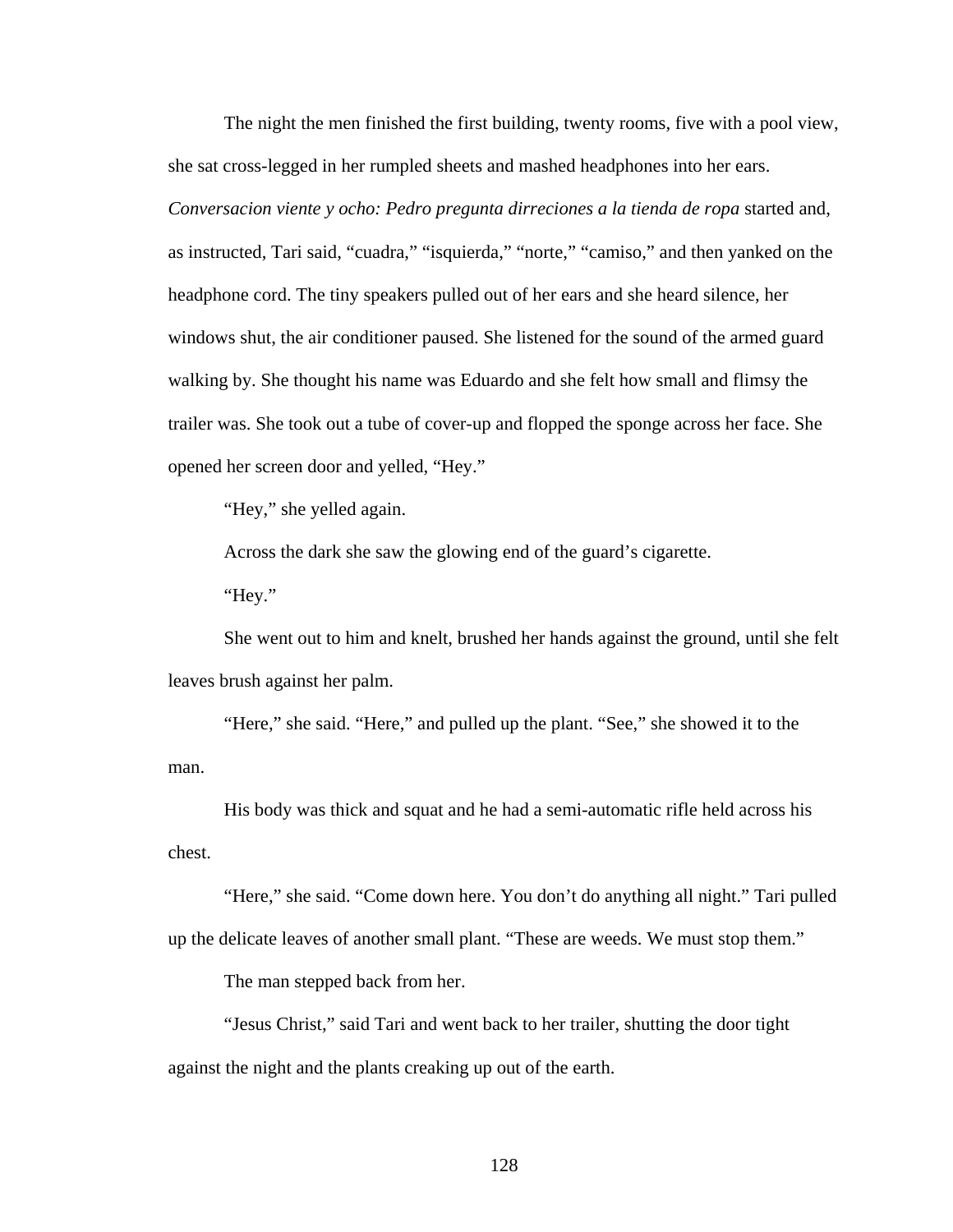The doctor in Cozumel spoke some English. He had her defecate in a tiny petridish.

"You have parasites," he said.

 About the white flakey skin around the edges of her mouth he said, "Fungus. No make-up."

Tari Ann e-mailed Brad.

 "I was thinking about that golf-course idea. Would you be interested in coming down to teach?"

 The board president visited three days before Mayan Vegas expected its first paying customers. Construction still raged and troops of maids walked across the pitted earth in their sturdy, low heeled slip-ons, learning, in half-finished rooms and on mattresses stacked in impermanent metal storage units, about bed making and vacuuming from their bilingual manager. The chef and his staff practiced the buffet, breakfast, lunch, dinner, feeding the workers. Tari Ann's stomach bloated.

 She powdered her splotchy face and went out to meet the car. She hustled the president through the still unpainted entrance building.

"The Mayan Strip," she said, sweeping her arm out in front of her.

 They walked up the quarter-mile path serpentineing through the shrunken Las Vegas attractions. A twenty-foot-tall Stratosphere doubled as a climbing wall. New New York New York had a few feet of roller coaster track laid in a ring around it. Farther up a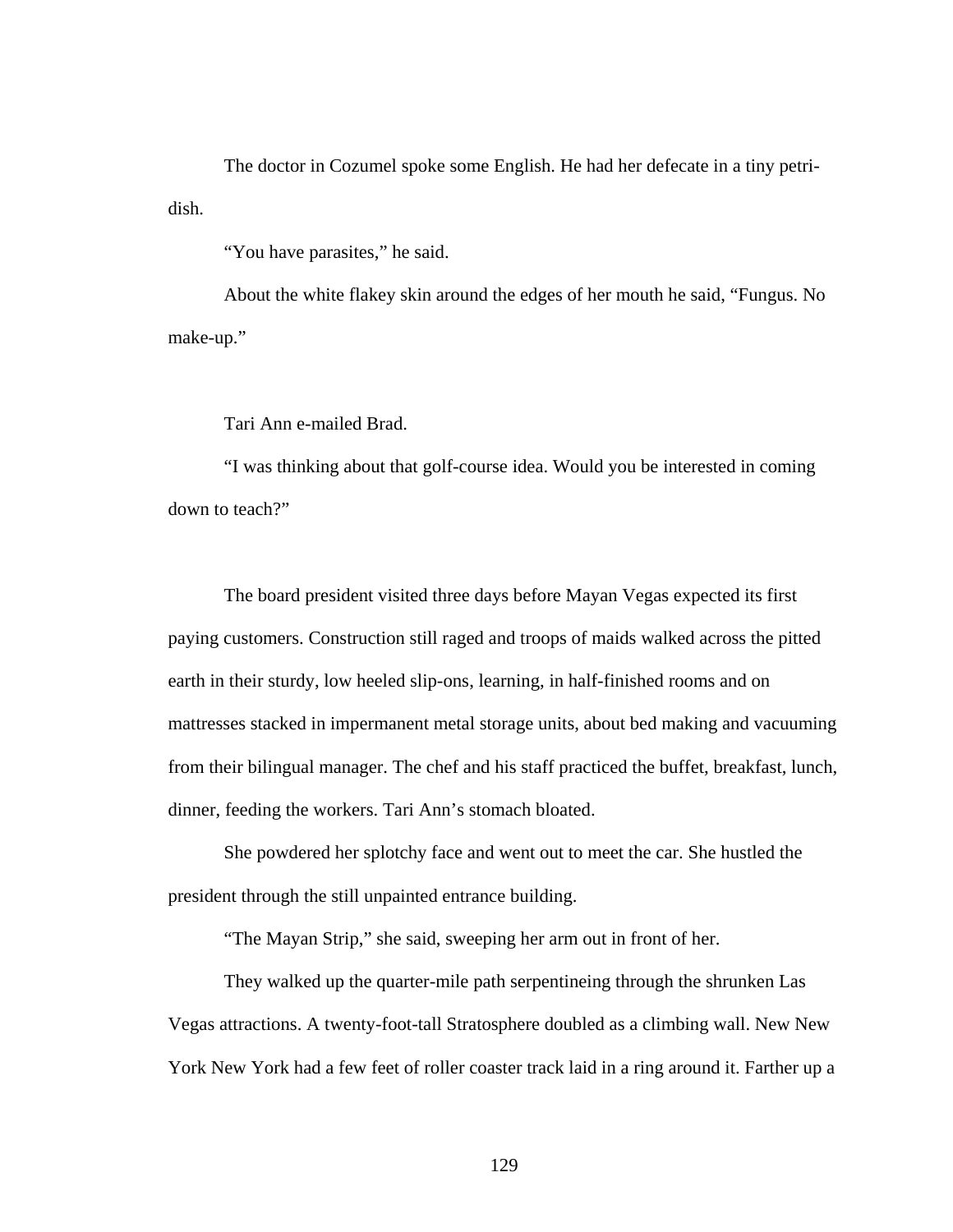small gondola floated in a pool a few square feet larger than the boat. A man with a pole and in a Mariachi outfit stood at the helm.

"Get in. Get in," said Tari.

"Well,"

 She pushed the president up the two steps and he awkwardly lowered himself into the boat. Tari flipped a switch by the steps and motor started up, making a current that the Mariachi man used his pole to fight. As he had been instructed, the man sang *Guantanamera* over the sound of the motor, the gondola bumping the side of the pool.

 "Oh. Yes," said the president, unsure where to look. When the man started in on the ay ay ay ay's of *Canta y No Llores,* the president said, "Well, that was nice," and fled the boat.

 They paused in front of the mini-MGM, what appeared to be an empty zoo exhibit.

 "I'm glad you are here," said Tari. "The lion has been a problem with customs. What about using a person? Kind of a Circe thing. Cheaper. Or some domestic cats. Maybe a tabby. Think about it. Anyway, let me show you your room."

She took out her powder case.

 Tari Ann believed in Mayan Vegas. She believed in the design, each small building a Vegas experience made intimate. A few go-go dancers in Caesar's Casa, three black jack tables at the Mandalay Bahia, Pedro Susa Illusionista, family friendly from noon to eight, adult themed from eight to one, at Resort Center and ten video poker machines in each building. Labor was cheap enough to have someone at each door who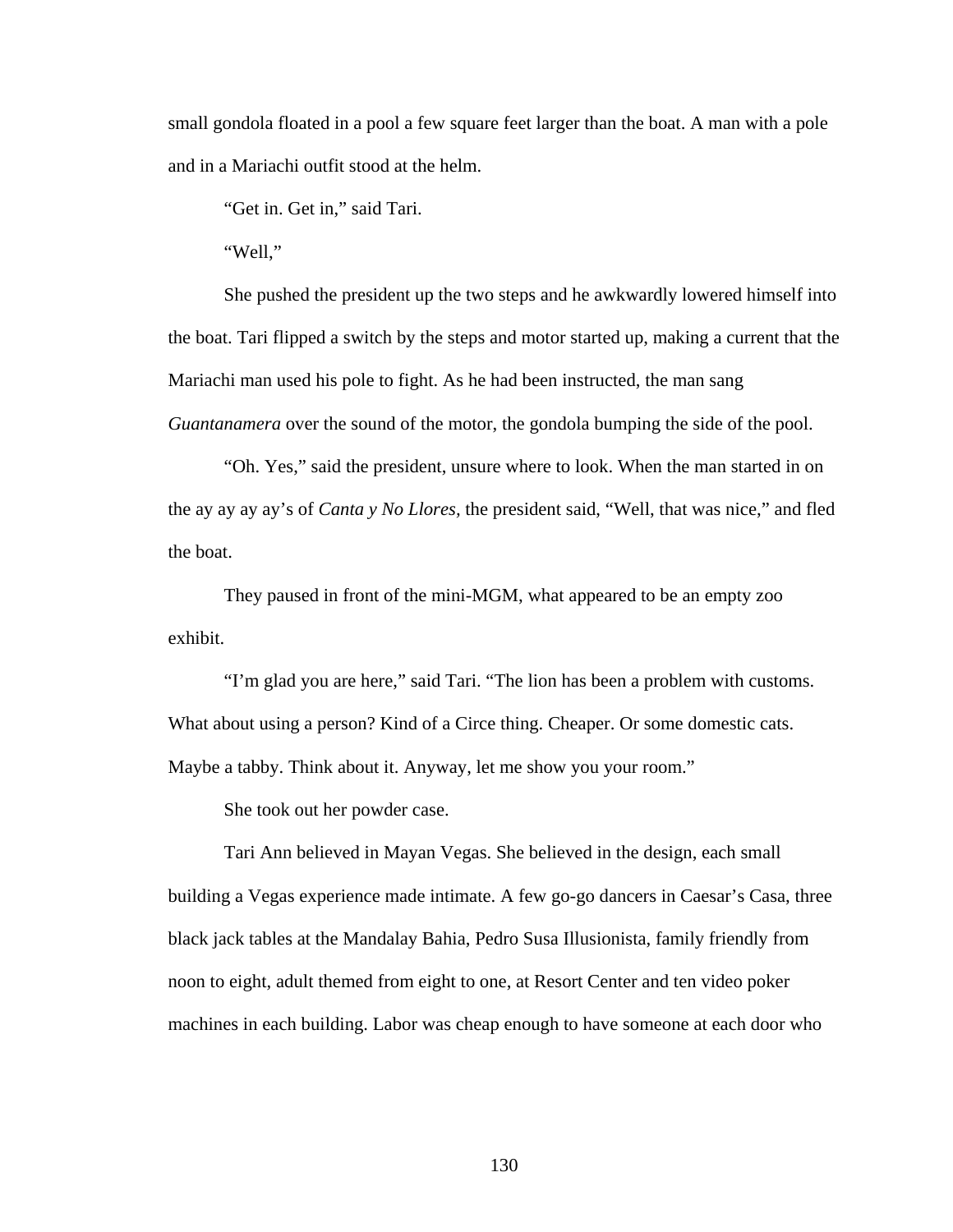could say, "Sorry, we are full. You will enjoy el Grupo de Hombres Rojo at the Treasure Cay."

 Watching this American in his fresh suit she felt, for the first time, that the buildings might be small, not intimate, that a climb on the stratosphere could not compete with the huge walls at Club Med or a bungee jump off the real building.

 Later that day Brad arrived. His tan was perfect and his shoulders broad. Tari Ann powdered her face. She took him to his room and shut the door, but the sound of hammering and electric saws still came in.

"Vegas cannot question itself," she said.

He put his hands on her hips.

"I don't think I can," she said and tried to suck in her ballooned stomach.

Brad pulled out some papers covered in elaborate script.

"It's a deed. For a piece of the moon," he said.

"I don't have a space ship."

He walked to the window and touched the frame.

"Is this legally binding?" she asked. "Merrin. What's that?"

 "On the far side. A crater. It seemed more right than a sea. Look on the map. Next to Izcak."

"Can we even build on the moon yet? I'll show you the golf area."

There was a putting green and a small corridor of driving range.

"No course," said Brad.

 "We've got a lot to do. Our funding. All those trees. They aren't even mine. I've got a conference call. The chef will make you whatever you like but say it in Spanish."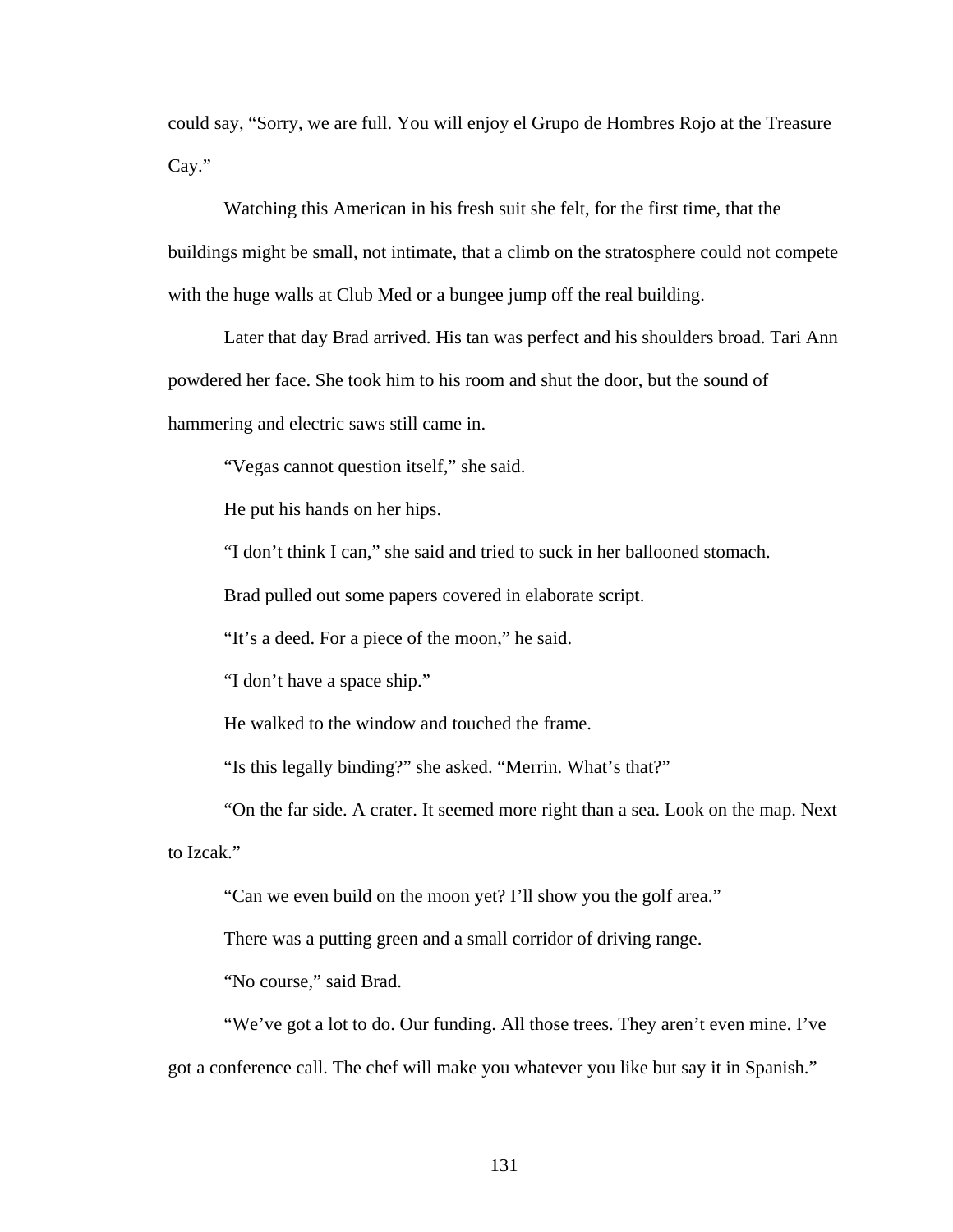She smeared powder on her face.

 She could feel Brad staring after her and did not breath until she heard his club swishing though the air, cracking against balls.

 In the first week tourists trickled in. They came for the grand opening deals, Germans and Italians wading through the pools. They hunched over video poker machines and took meringue lessons on the beach. There were not many of them, not the drunken herds of wristbanded resorters Tari had expected and she sent staff to the airport, handing out coupons for free shows and drinks to passengers arriving to be put in vans and whisked to other resorts. *Our all-inclusive can include you.* Brad taught a few lessons. Private or couples. The area was not big enough for any more.

 She had had her trailer pulled into the jungle skirting the resort and lay there at night, her stomach cramped, till she rose to hunt weeds.

 By the end of that first week Tari had sold none of the rooms as vacation condos. The authorities had come three times and extracted huge cash bribes to keep quiet about the blackjack tables. The gondola leaked from smashing against the pool wall and the Stratosphere had a crack running down the middle of the poured cement.

"We'll put some steel cable around. It's fine."

 It was noon. Brad sat at a row of video poker machines in the dark of Caesar's Casa. No tourists came in and the go-go dancers sat down on the stage, chatting. Tari Ann thought about how to say *stand up* in Spanish. At her hip a walkie-talkie crackled and she hoped someone would need her. She put a dollar in a machine.

"It accepts dollars," said Brad.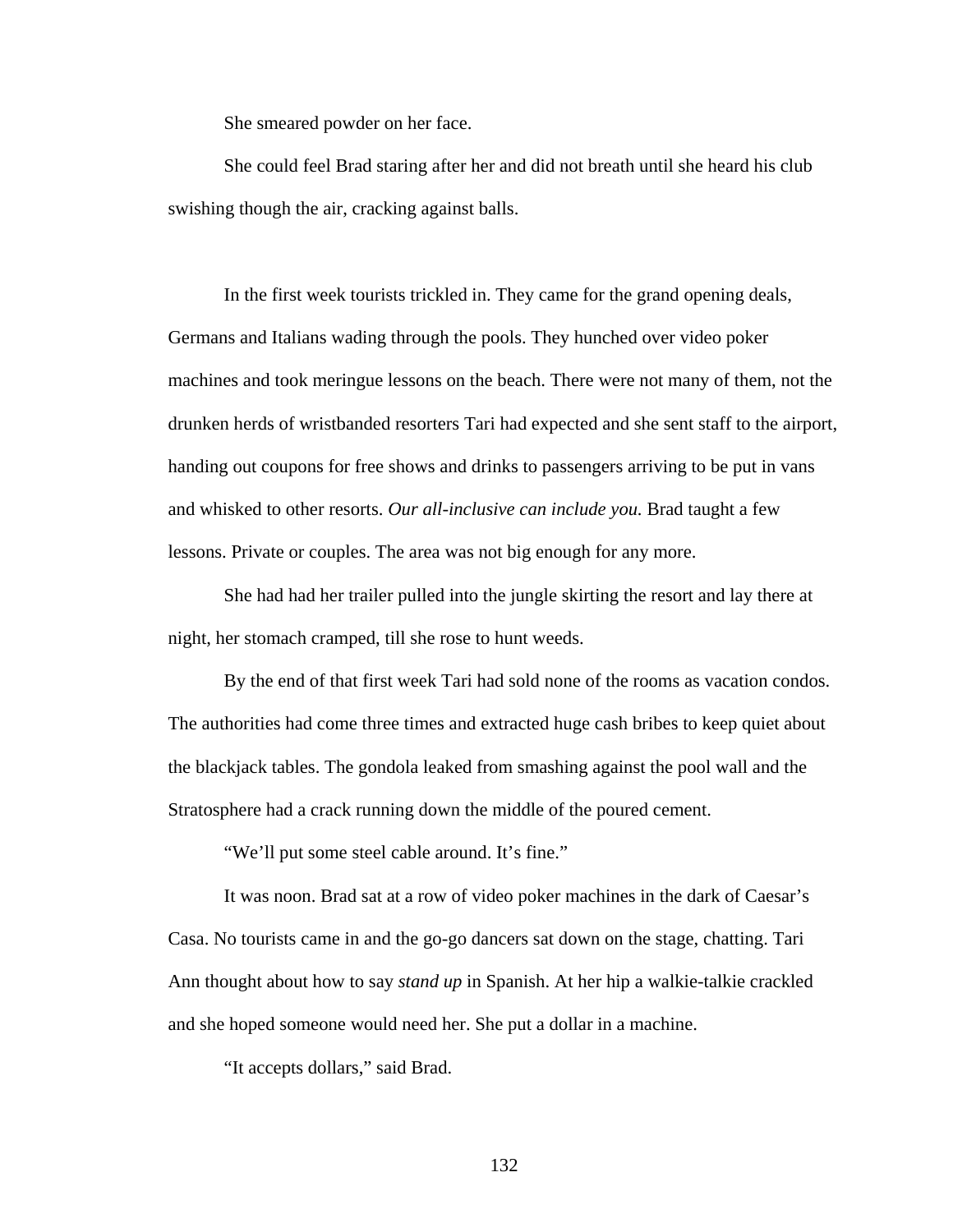"And Euros."

"I'm not going to make it pro."

She taped the computer screen.

 "You know, I had thought that there would be a course here. And that you might be asking *me* to come here."

"I did."

"You asked a golf teacher to come here. The money is better in Vegas."

"Vegas is dead," she said. "Vegas lives here now."

"Honey."

"Honey my ass."

"You've had a lot of setbacks," he said.

 "You don't see it. You've never seen it. You talked about New York, about LA, on our first date. The oldest living things in the world grow in the desert and mountains of Vegas. The bristlecone pine. These creosote bushes. Creosote. Growing a centimeter a year. You know how the desert smells in the rain. Creosote. The creosote are colonial. They grow in rings, a single plant sending up branches farther and farther out. The center dies but that land, the water, the space for roots, the creosote claims it. There is a bush out there that's twelve thousand years old. And it's only so big. Nothing here grows like that. I go to sleep and in the morning a tree has grown outside my window. But those pyramids, all those Mayan pyramids, they got built and everyone was sacrificed on them and they were telling the calendar back when that bush started. How could anything like Vegas live long in a place where the earth moves so slowly? Here is the place, where every morning the land is new."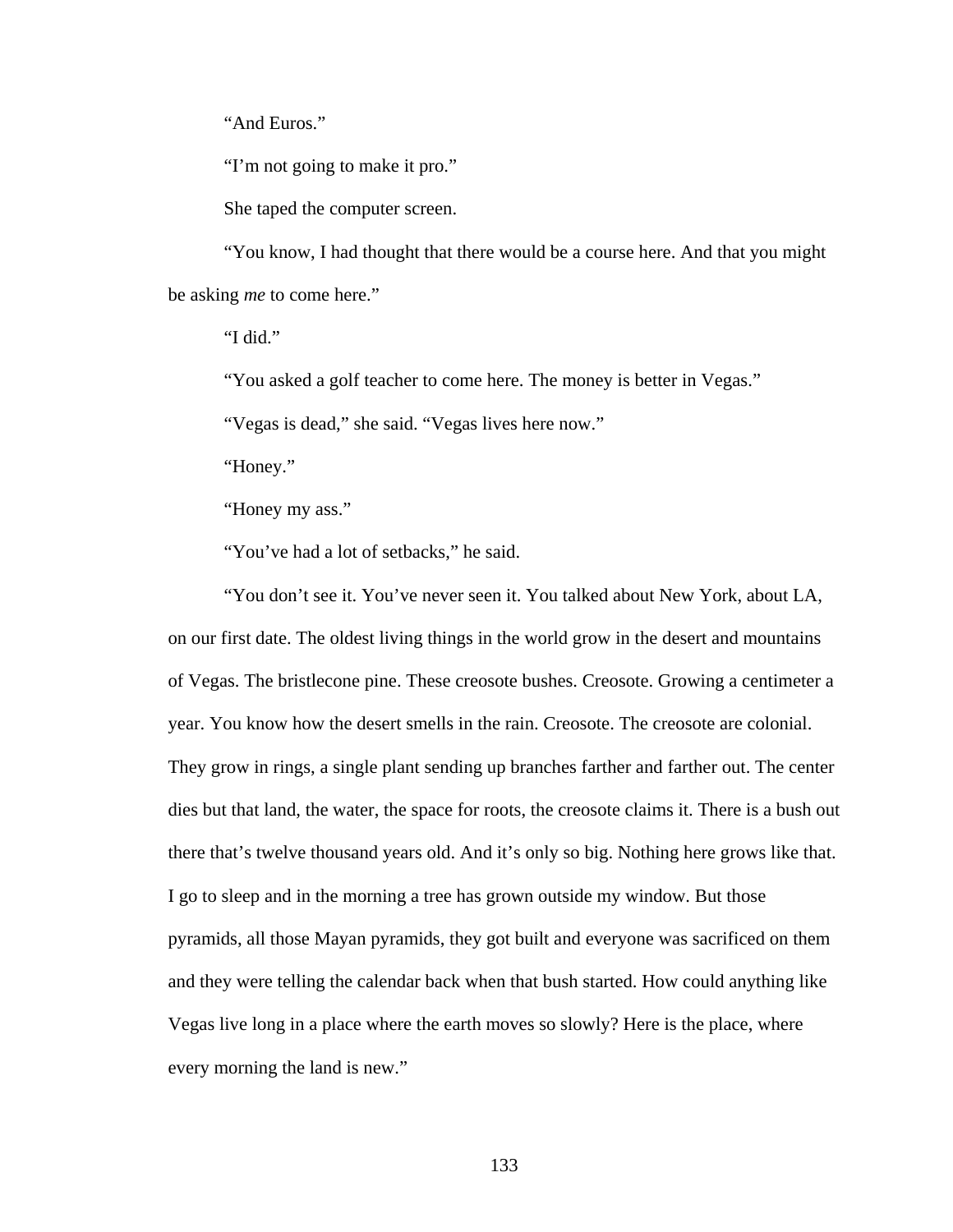She pulled out her powder case.

The walkie-talkie said, "Incoming."

She pulled it off her belt. "Roger," she said into the black speaker.

She walked from the casino and outside a van opened its doors and ten tourists,

*ooing* and *ahing* the Mayan Strip stepped out.

 "Thank you," she said to the driver whose name was Rudolfo or Mario. She bent to pull a weed and then turned to the visitors.

 "Welcome," said Tari Ann. "Welcome to Mayan Vegas. If you have a dream we will make it come true."

\_\_\_\_\_\_\_\_\_\_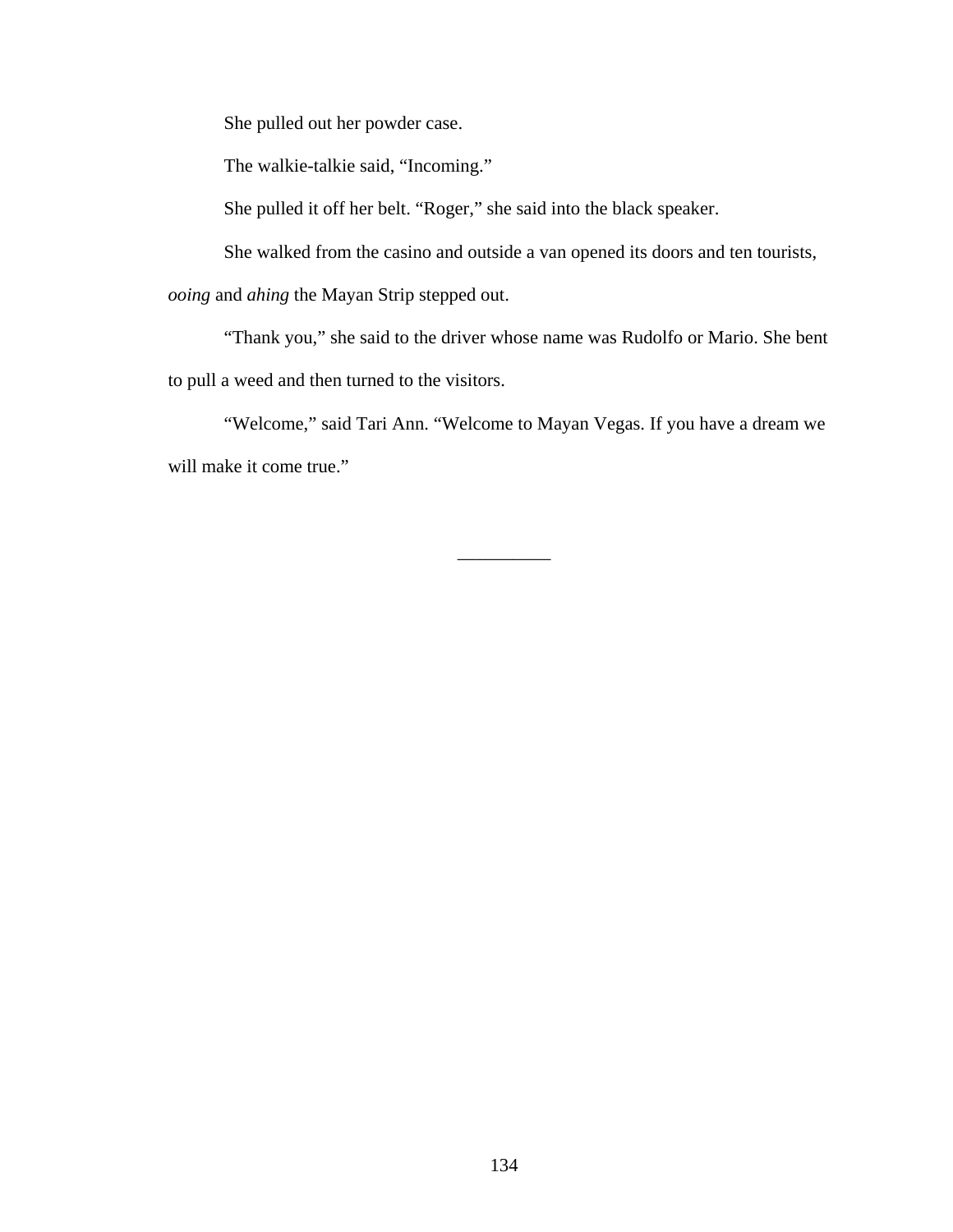## Everything I Know

 I regret the gums and teeth. The new heart valves. I loath my endlessly spry knees and firm muscle tone.

 For a while I tried to get them to work on the problem. The rocks. Something must be done and we can't solve it so I outsourced to the rocks. Living here with them I've become sure they have brilliant ideas.

 I have heard nothing from the boulders or the cliffs. The pebbles are mute and that brings up the point about what makes me think that they would help, even if they could. What have we ever done for a rock? Far as I know we let them alone or smash them up. Cement and such. So what's in it for them?

That's not really my point. My point is they are rocks.

It is an issue of communication.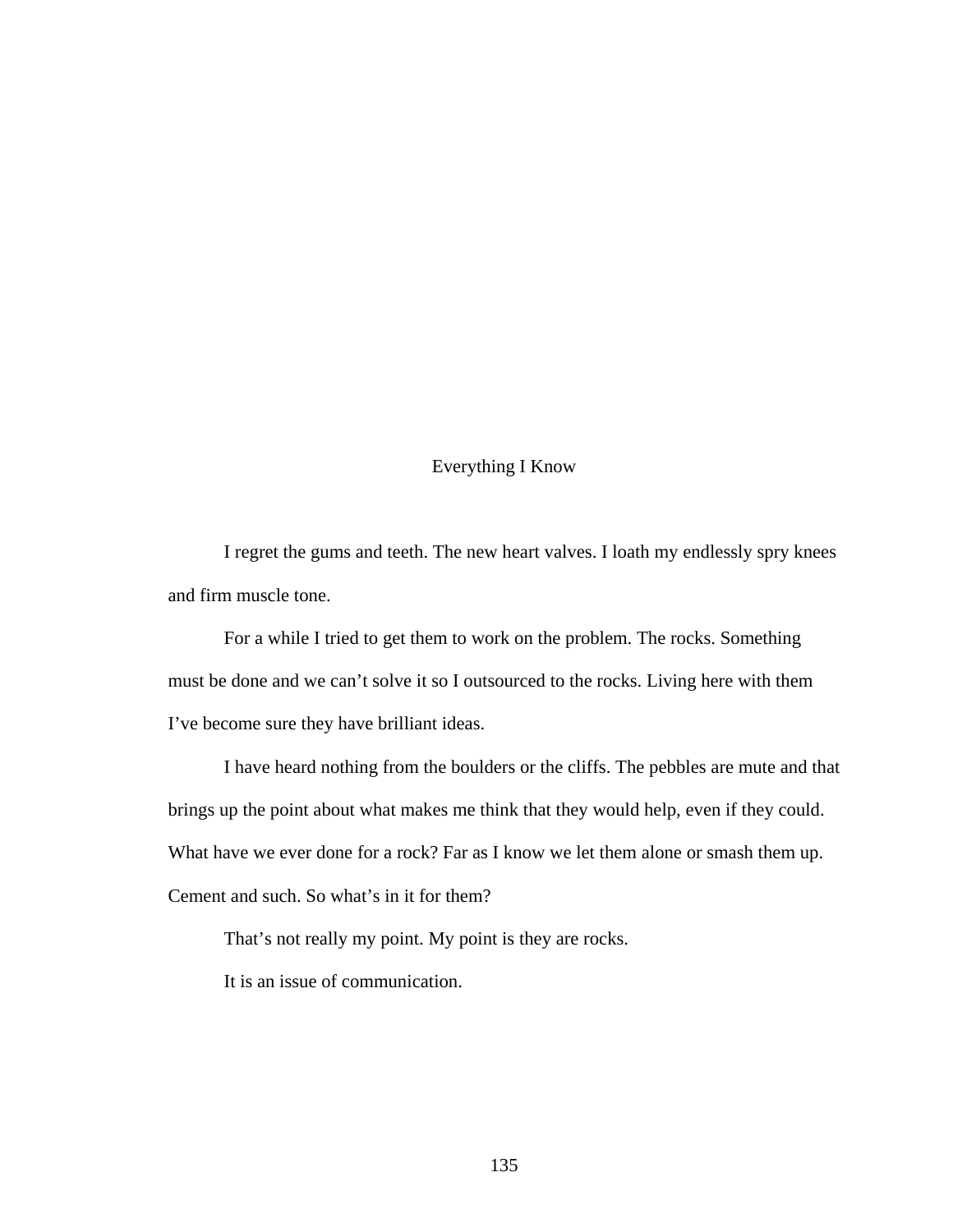I cannot argue that they don't have tons and tons of time to speculate on the situation, though maybe they have their own concerns to prioritize, but I cannot interpret their expressions.

However, we are too far gone to make such claims on logic or knowledge.

I have heard nothing from them. I grow frustrated.

Without any new ideas from the rocks, this is what I know:

One. I'm done. No more, thank you.

Two. We humans, we are meant to live only so far.

 Three. This is because one human can take only a limited amount of surprise and resignation to consequences.

 Four. We humans never end now, replacing the body piece by piece. The consequence surprises us. We struggle to be resigned.

 Five. My body, every morning, tick, tick, tick, up and at 'em. My mind as sharp or as dull as ever. The hormones kick and the electrons fire. But, referring to the first thing I know, I'm done. The warranty on the engine all used up.

Six. How short-sighted, humans. It gets us in trouble. I'm in that kind of trouble.

The consequence of desire without forethought. Surprise!

Everything else is elaboration on the things I know.

I wish I only knew five things because then I could keep everything in one hand.

 I do not know my age. I stopped caring. I moved to the desert where the days turn on and turn off with the rise and set of the sun so that I would not have to watch time mock me with its notable daily shortening and then lengthening of shadow, with the everyday gentling of the evening light. I moved here where no seasons that suggest death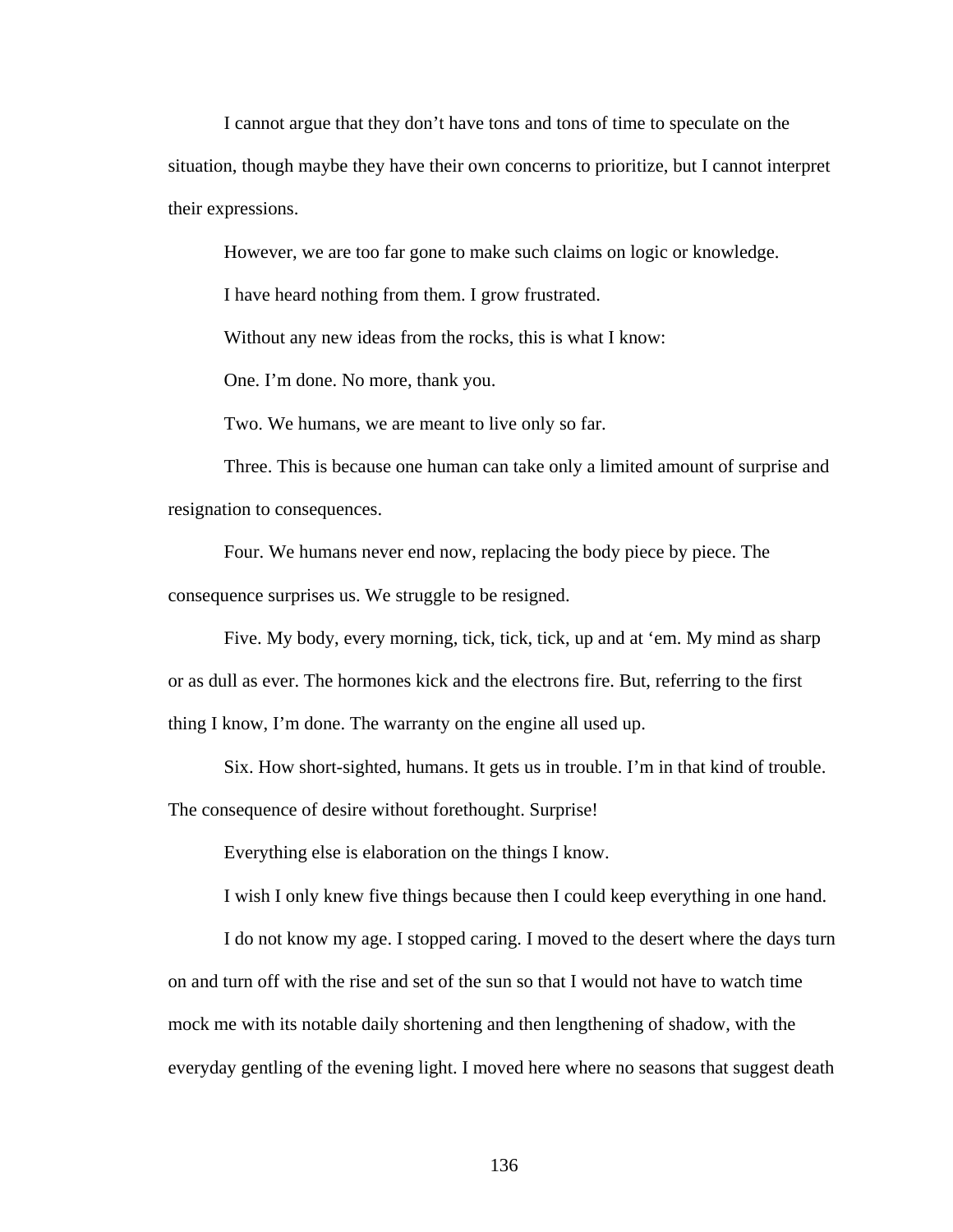could taunt me. I imagine that I am, each day, living the day before again. I work towards the perfect execution of a day. Perfect exhaustion. I have a perfect tan.

 All of us with our new bits and pieces, the liver, the elbow, cannot believe how we begged and begged to be allowed to stay. Now we want to sneak out before the party is over. Rude. Ungrateful. Shameful. Wasteful. All the plastic and technology. Our grudging existence, it's embarrassing and affects all of us poorly. The species. We, the remade and weary, are becoming rotten apples. That is a painful expression I wish I had not used. We cannot rot, the plastics and metals, of course. But we drag, pull on the rest. We are becoming dead weight.

That was not a good choice either.

 I will speak in specifics to avoid the accidental pain of metaphor. We the remade scoff at desire to live, that verve the young have. We are jealous. We exude futility.

 I know the caveman that burned up his family, sparks flying, as he piled and piled wood on the fire, desperate to see the largeness of its possibility. I empathize with the man who shot his son up in the rocket, strapped him in, attempting to achieve orbit with the lighter body, and did not raise his slow legs, encumbered with flesh and bone, to run toward the explosion on the horizon. I dream of rust.

 I have become the keeper of this desert. I was alone. Now the remade come for renewal of their too old beings. They stumble around wanting to remember what anticipation feels like. A rumor started. Someone whispered that the sand had scoured away the exhaustion of age and that they bloomed with the cactus flowers, that they kicked off their shoes and wiggled their toes, elated to see their body still so supple. They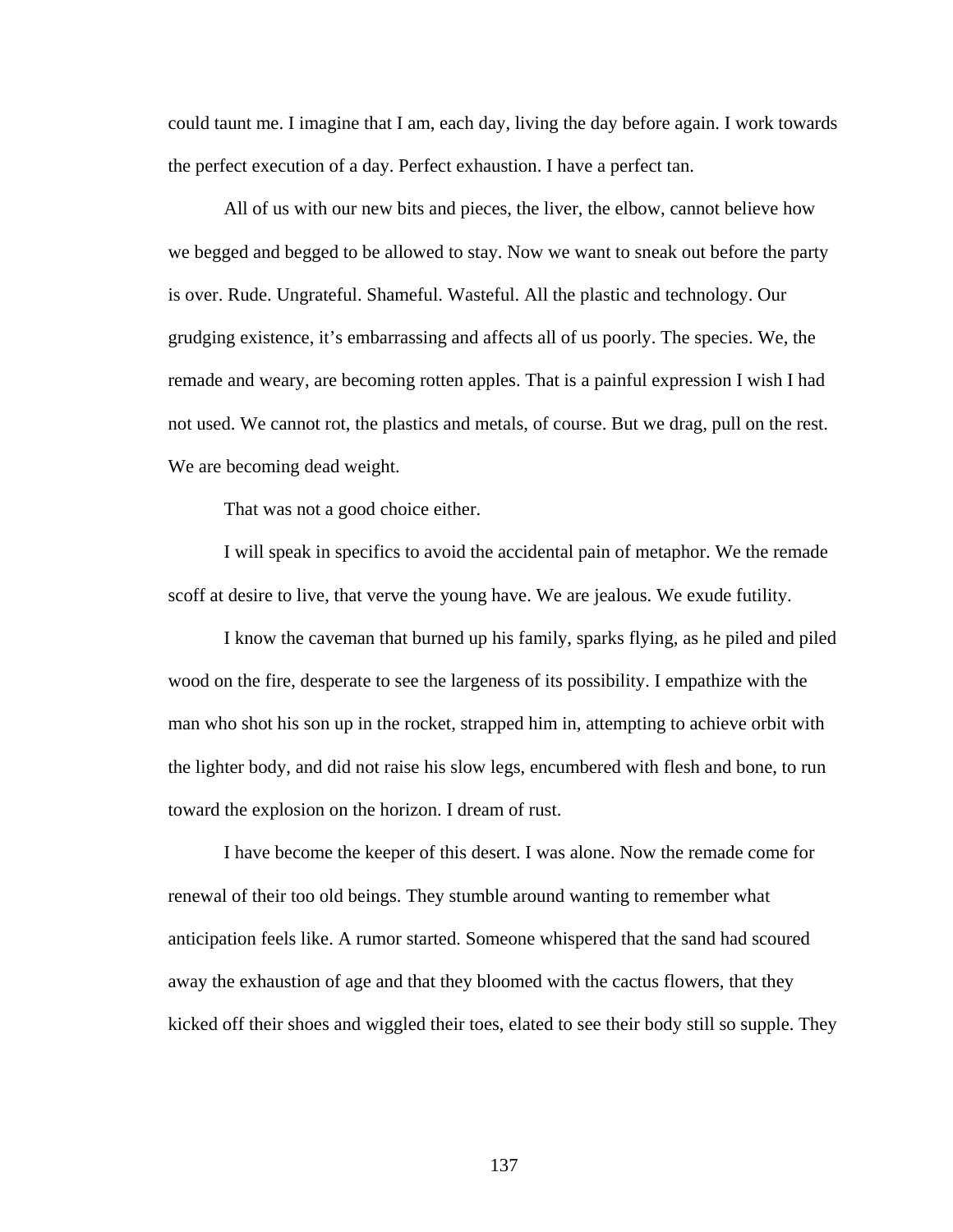did knee bends and sang and walked on their hands, praising the smooth glide of their plasticed joints and the elastic strength of their diaphragm.

 I am still alone. They do not talk to me, those who come seeking. They slip off over the rises of sand, they follow jack rabbit trails, remembering, or not remembering but making a memory, telling themselves of a childhood when a jack rabbit trail would have meant the greatest day. They wave to Joshua trees far in the distance, walk out to greet them. They imitate a human desire for quest.

 I find their failure. Their parched lips, their wrists pricked a million times with agave thorns. I find them still clutching the earth and jealous, into the end, of the patience of rocks.

 There is a sprinkler in front of my shack. I don't know why. One sprinkler. I don't know where the control is, what turns it on and off. A few times a day a perfect cone of water arcs up and drops down into the dirt, a tutu glittering, hovering. Once I thought about a lost nymph wandering in the desert. Then I remembered what a silly thing that would be to think. After the sprinkler stops everything feels mundane.

 When I find the remade out in the desert they do not look relieved. The simply look finished. I have not had a perfect day yet. The day I am not surprised or regretful of my consequences, then, maybe then, I will go out and, I think, then I will sit amongst the jackrabbits and Joshua trees and wait, patient, for my body of plastics and metals to turn to rock. I will feel the exhaustion seep down, running to disappear, absorbed through the sand. I will know if the rocks regret, if they sigh shame in eons of breath and rage and fear. They might tell me answers.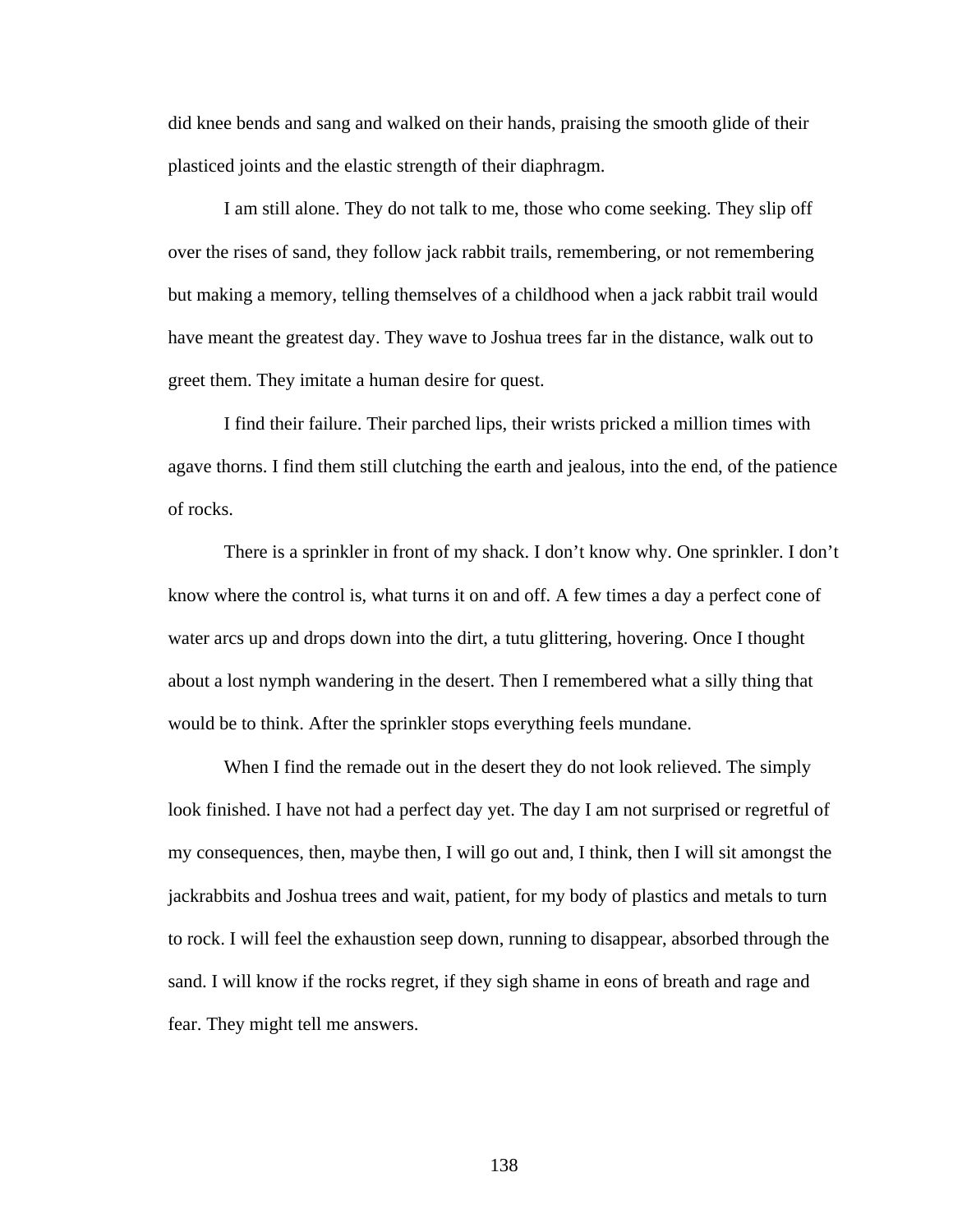These are the things I do not want the next groundskeeper to see on my face: regret, shame, fear, anger. I am old enough to know better.

Yesterday evening someone came here and said he was my son.

 I explained that we have gone beyond that. We no longer have child. Parent. The process of caring for and being cared for has ended.

 He walked out into the desert night, his tread heavy, and today when the sun turned on I looked at the gouges his shoes made into the desert. I long to put my feet in those depressions. Start out after him. But what if I find him dead? What if I find him tending a bush, talking to it, caressing the air around its prickly leaves, spitting to moisten the soil that encases the roots? What if I find him anything except turned to rock?

\_\_\_\_\_\_\_\_\_\_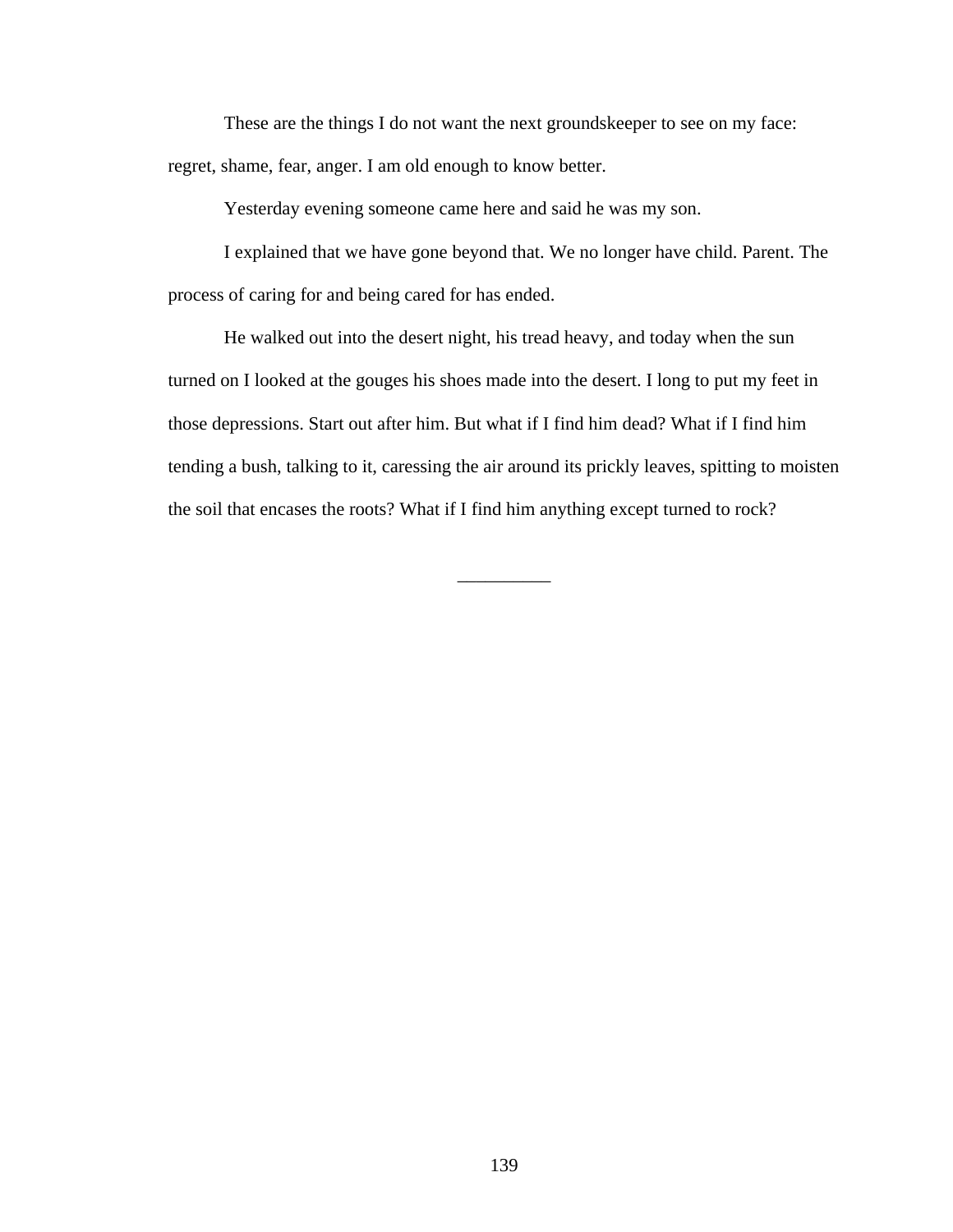## Rashad Sees the Future

She was about thirty-five. Her smile came easily. "Hi. How's your night going?"

 "Good," said Rashad, looking at her in the rearview mirror. His customers did not usually smile or ask how he was doing.

 "Do you know where the Siskel Theatre is? I'm going there." She pushed her blond hair behind her ear and leaned in toward the glass that partitioned the front and back seats.

"Yeah. It's…"

"It's down by Randolf, I think. And State. You know? I don't have the address."

 "Yeah. We'll find it." He continued to watch her in the mirror. She was thin and her hands flickered in constant motion, tucking her hair, wrapping her scarf tighter, touching her lips.

 "Ok. Well. Let's go find it." Her hands came up in a gesture that waved the air forward through the break in the partition glass. He put his foot on the gas.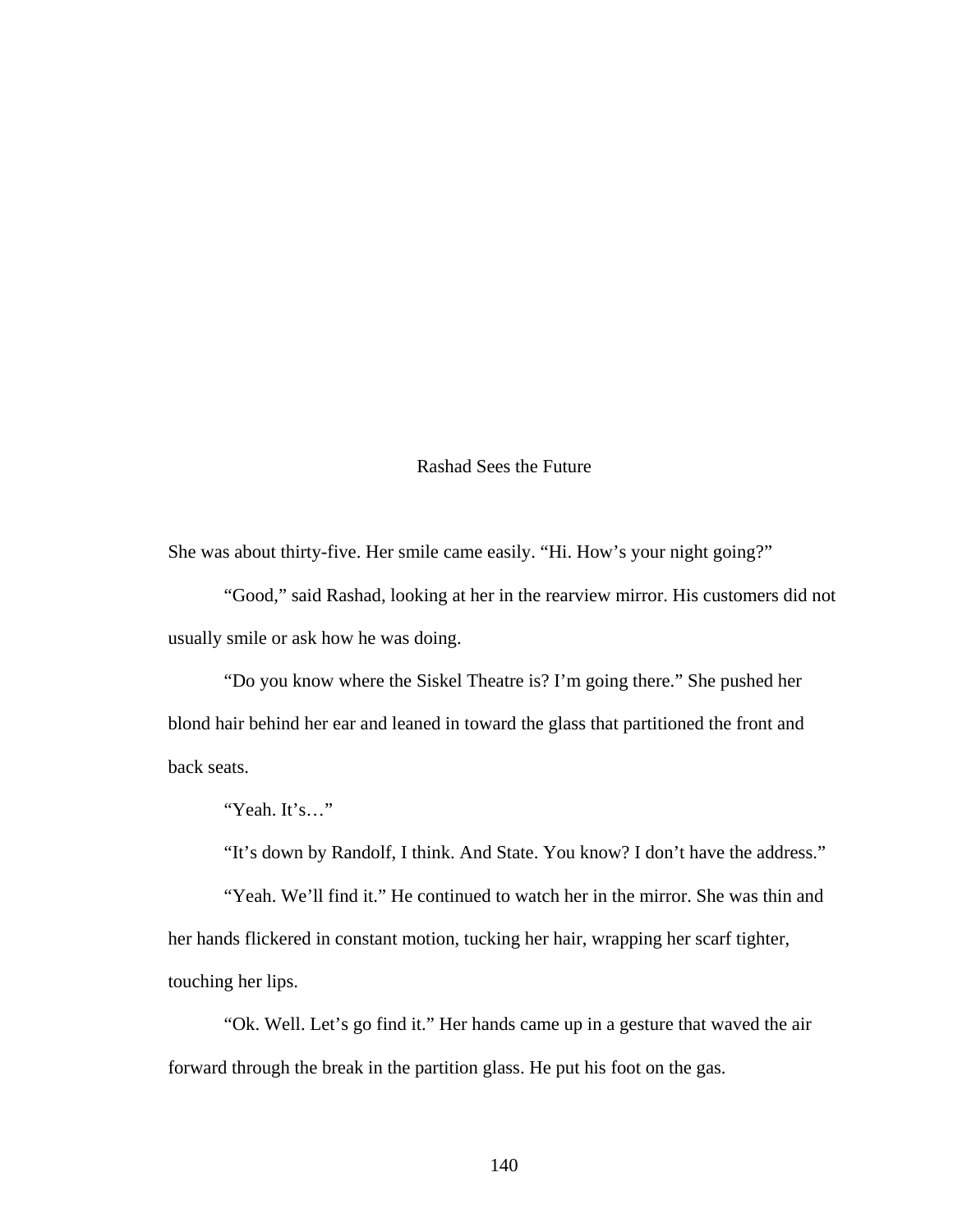A respected neighbor read Rashad's palm when he was two. Loneliness, obesity and longing, proclaimed the seer, though no one ever told the boy. At sixteen, fairskinned and surrounded by friends, his parents shipped him off to America to live with a cousin. They wanted to spare themselves the pain of watching his fate unravel, though at the time they said things that Rashad believed about opportunity and sound choices.

 He did not have any conscious memories of the palm reading, but often dreamed he stood in the dark, arms stretched down, palms forward. Against the flat of his hands he felt gentle pressures that suggested feathers and warm pudding, the tongues of cats and women, tracing the edges, filling in and setting fire to the parallel and intertwining creases, stretching the palms open. He always woke from this dream in a sweat of fear or lust, pressing his hands against his thighs and chest and neck. In the cramped U.S. studio apartment, breathing in the faint smells of kitchen that wafted from the sleeping bodies of family members, the people ever changing but the scent remaining the same, he wondered if he had cried out or, perhaps, moaned into the city-lit room.

 In the review mirror he could see the woman looking out at the lights of the cars passing on the inside lane. She rubbed her jaw with her thumb.

 "My name is Rashad," he turned a little and put his arm through the hole in the partition glass, glancing back at her.

"Ah. Victoria."

Her hand lay against his and then retracted quickly.

Rashad pressed his palm against his thigh, his chest, his neck.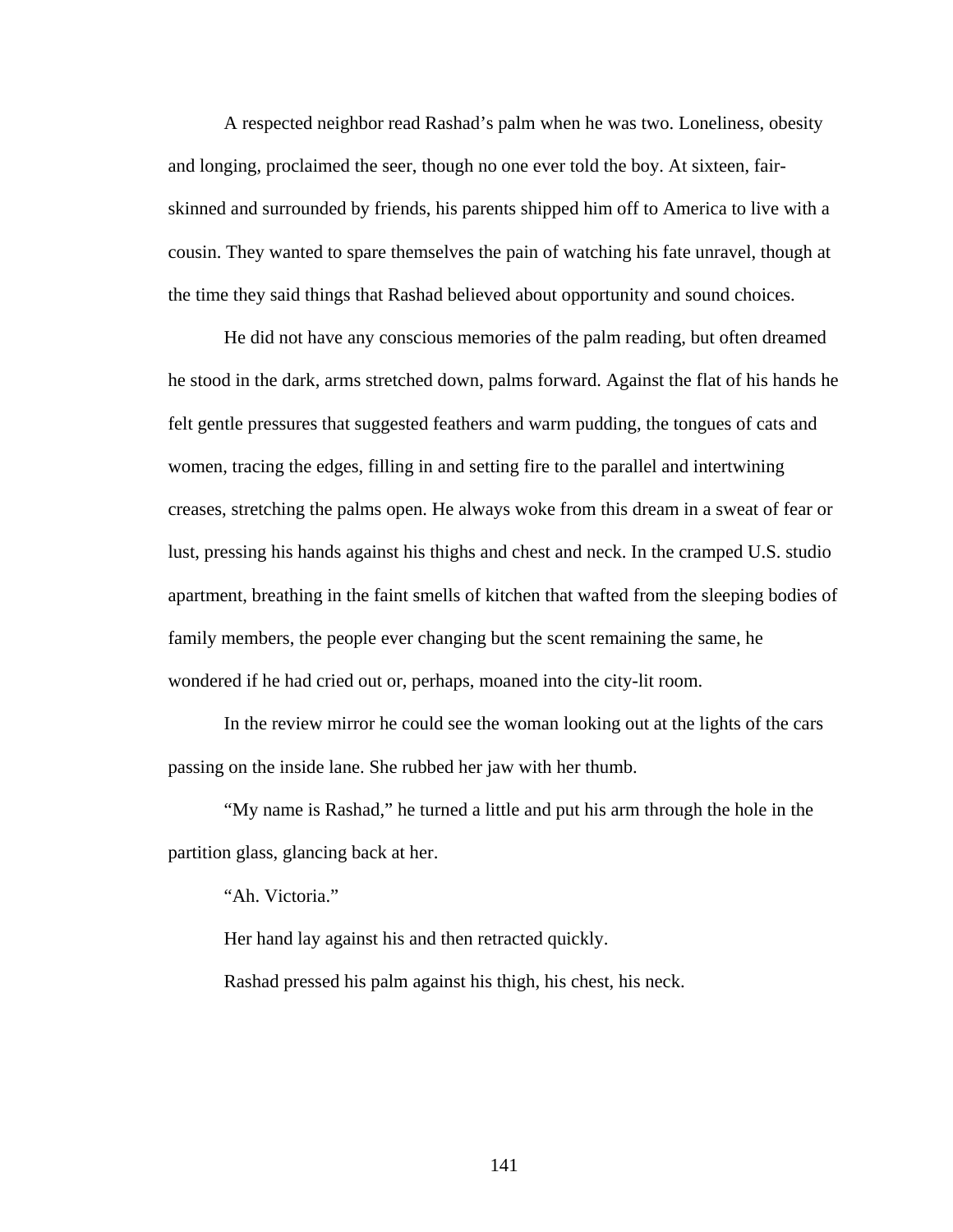He let off the accelerator and then pumped it again. The taxi rocked gently. He imagined that the seat hugged the woman a little more deeply where she sank into the black vinyl.

 After years working in his cousin's restaurant and a few business plans that fell through before they had a chance to get started, his would-be partners always fading away before they signed anything, he started driving a taxi.

 Already, though, with no time to play soccer and much of his paycheck coming in the form of free meals, his body had grown thick. No matter what kind of pants he wore, jeans, slacks, high-wasted, low-wasted, loose-fitted, shirt out, his hips looked soft and rounded like a woman's. The cousin's family made fun, "Who will bear the children when you marry?" and he liked his job where he sat and no one looked at his hips.

"Are you a movie producer?" Rashad asked.

"Me?" The woman's laugh was light and breakable, like the crystals that swung against the window in his cousin's kitchen when too many people crowded the room and began to knock against things.

"Yes. The theater."

"Oh," she laughed again. "No. Just going to a movie."

"What is your job."

There was a pause. "I'm a consultant."

 At first he enjoyed the challenge of driving the taxi, learning the entire city. He thrilled with adventure and import the times people barked addresses and said, "It'll be worth your while to get me there in ten minutes," and the one time someone actually said,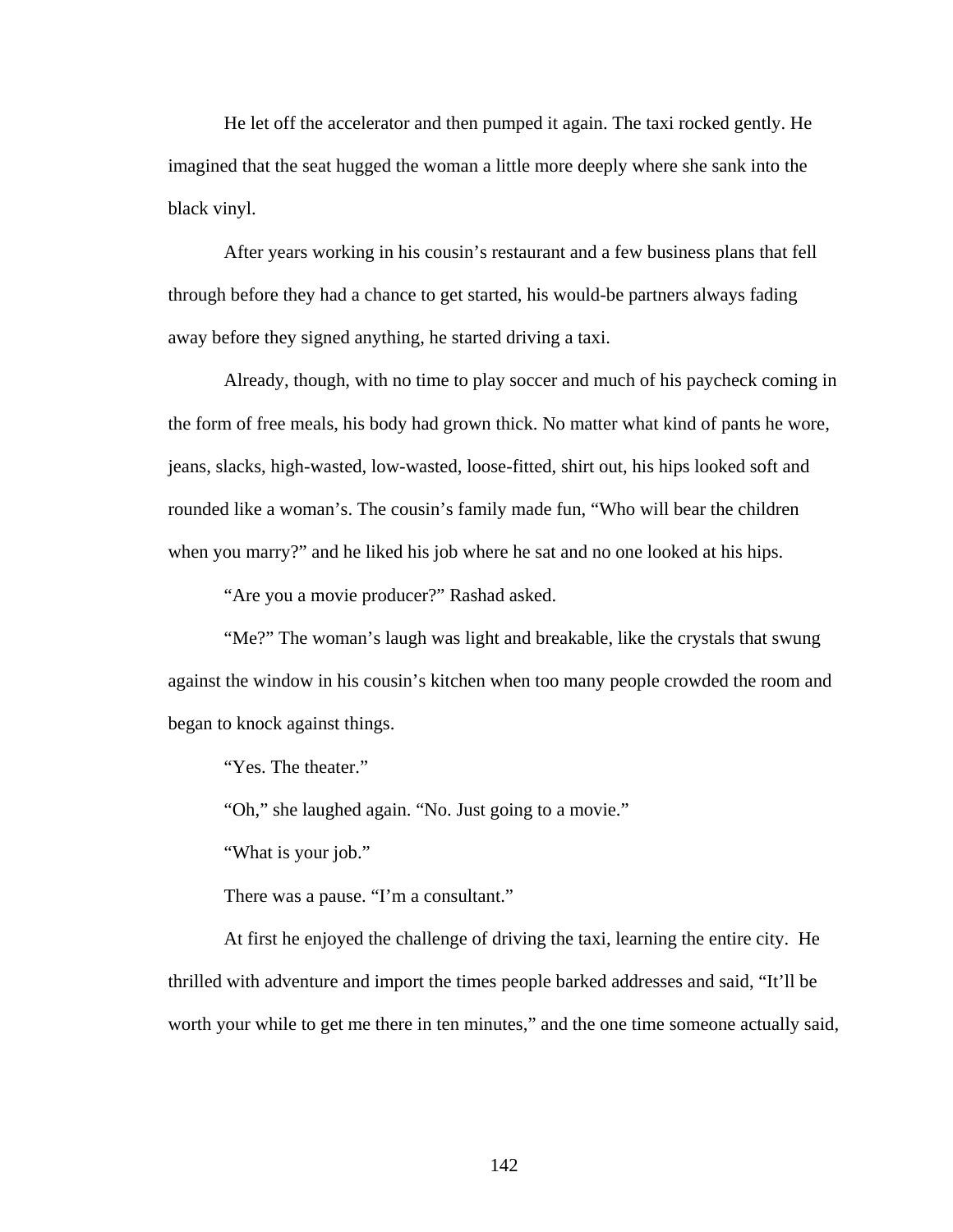"Follow that taxi." Once he shepherded a woman in labor to the hospital and felt proud and terrified and hopeful, as if he were the father.

 When it was his job to drive the city alone for sixteen-hour shifts, incidental relationships forming for a few minutes, everything felt a little less empty. He stopped reciting the causes of his loneliness.

 Twelve years behind the wheel and things he did not like began to show through. He did not like how people said cruel and ignorant things about his accent. The good friends, the husbands and wives holding hands who told him to shut up and just drive, the standoffish women traveling alone, the men chatting on their cell phones, he ached to know them, to be them.

 In the mirror he saw her run the flats of her fingers over the crescents of thin skin under her eyes.

 "A consultant for helping businesses?" He thought about his vowels and consonants, kept them round or hard in all the right places. American.

"Yes. For businesses. For developers."

"Real estate?"

"Green building."

 Every week Rashad called back home to his family. He usually called after a shift, in the dark of early, early morning when he was numb with too much coffee and left turn, right turn and could imagine the sleepy afternoon sun of home that pressed down and encouraged everyone to take a rest. He often wondered how the two suns could be the same, the one that shone cold and far away on this American city and the one back there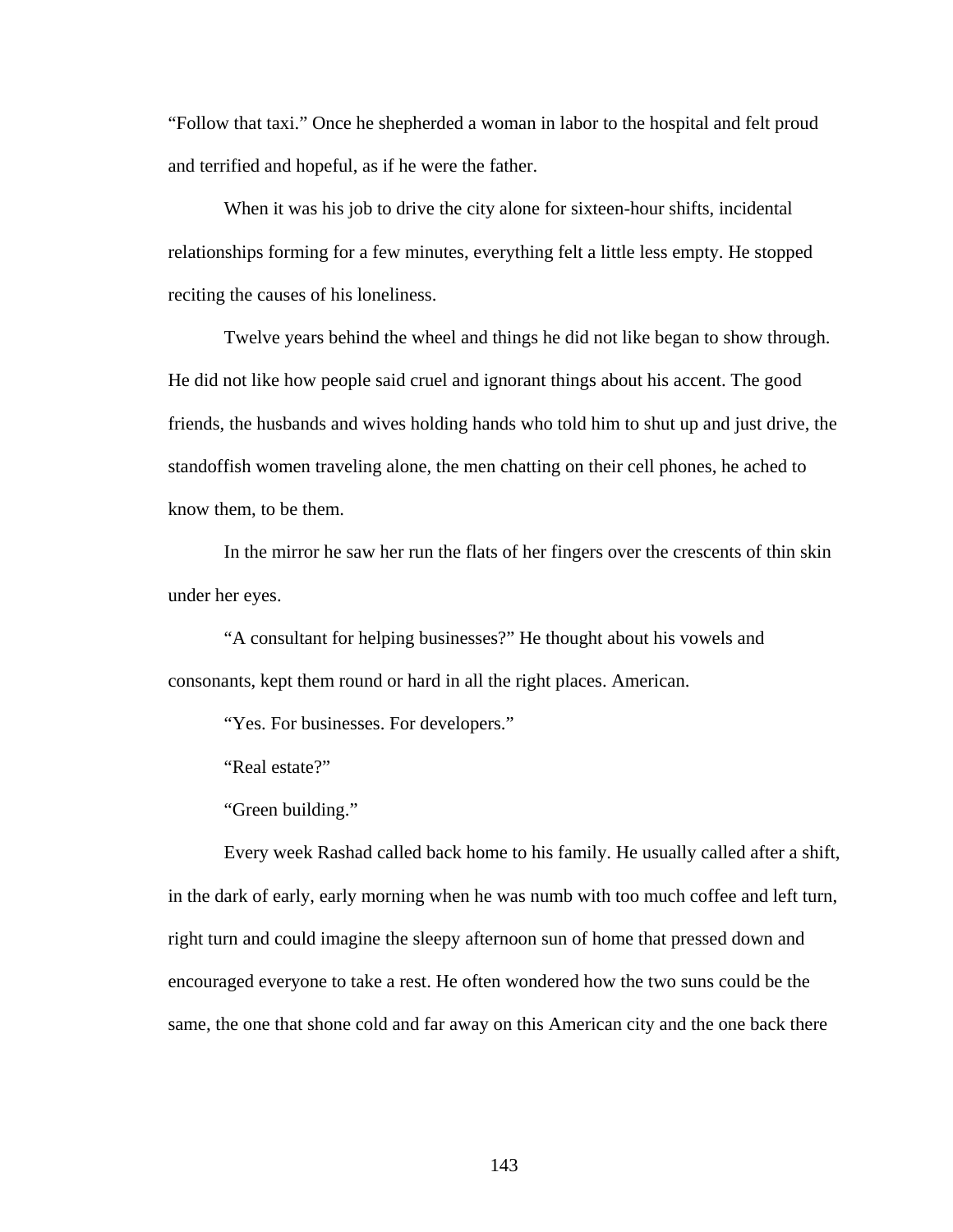that pervaded everything, emanated back out of the dirt and rested on the edges and in the hollows of anything animate or inanimate. His mother usually answered the phone.

"You help people make their businesses better."

"Yeah. I help them know the best way to do what they want to do."

"Can you help me?"

"What?"

"Can you help me be better?

"Oh. I, um, work with businesses. Not individuals."

"We could talk. You could help me be better."

One time he said to his mother, "It's hard. I'm lonely."

"This is life." The connection was bad and she sounded very far away, tinny,

lying in crumpled paper with snakes hissing around her head.

 "If you help me make my life better, I'll read your palm for you. That would be nice."

 "I'm not a counselor. I think you're looking for a counselor. I think you should take a right up there."

"Have you ever had your palm read?"

 The woman sighed and tucked her hair behind her ear, though it already lay neat and smooth. "Yes."

"Do you believe in that?"

"I don't know. " She touched her window. "Right here."

"Yes," said Rashad. He took the curve gently.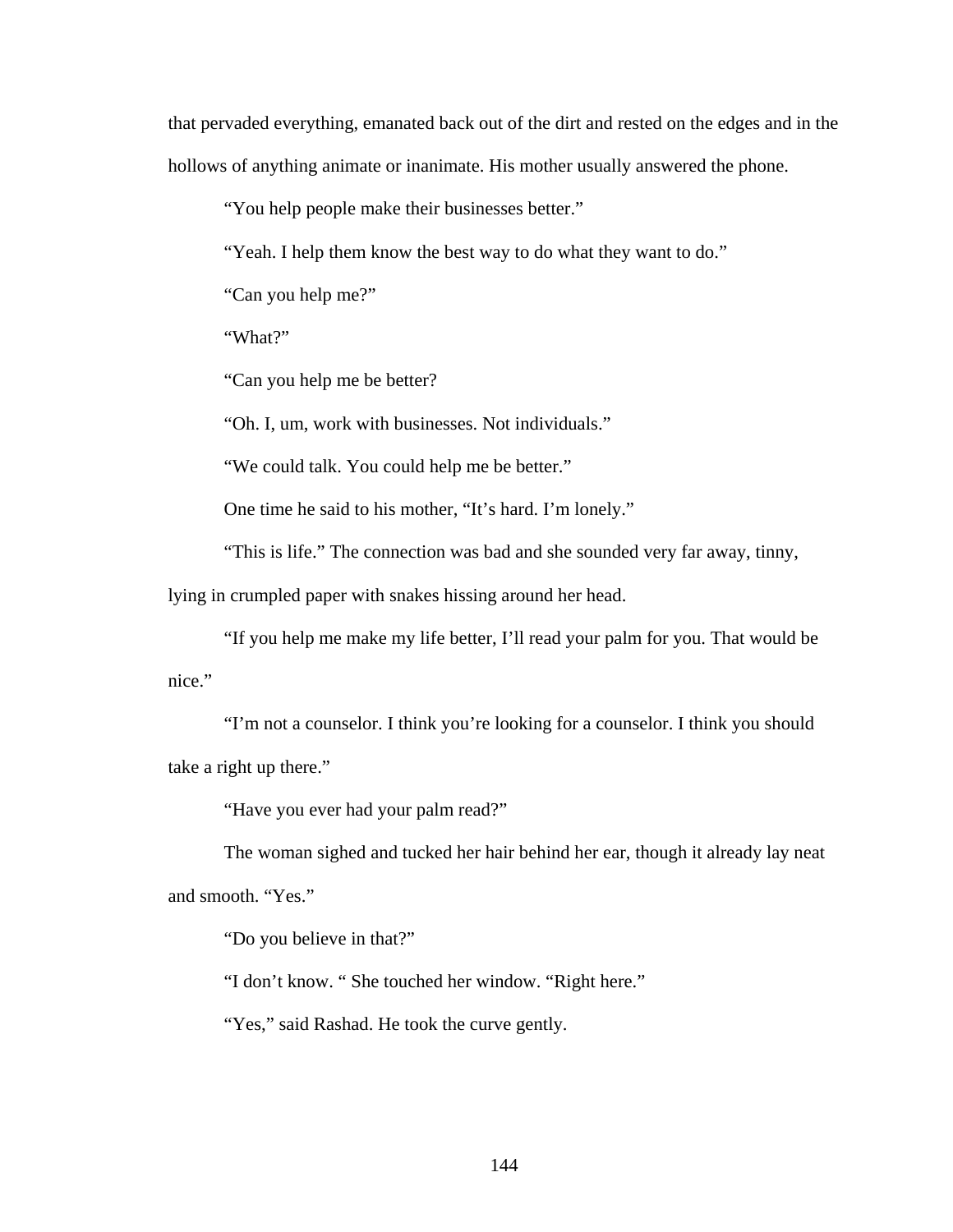"I didn't believe what the woman said. Or. Well. She said things that sounded good because I'd told her all about myself before she looked at my hand."

"I read palms."

"Oh. Do you."

 He thought of her thin, fragile hand in his own, where it had lain for just that moment. "Yes."

They were only a few blocks away and the taxi was silent.

 The crackling and hissing continued over the line even when no one said anything. It made the distance conceivable.

"Mother, not everyone is alone like me. I see it."

She didn't say anything.

"Maybe I should come home. I've been thinking," he said.

"Son. Running away won't change anything."

 The taxi pulled up across from the theater, the red and blue lights of the marquis competing for notice in the garish blinking and wavering of illuminated building fronts up and down the blocks.

"There it is. See the sign?" he said.

"What does your palm say? About you?"

 Chubby and soft, he pushed his hand off the hard plastic wheel and looked at the palm, the lines craggy in the shadows of the street lights, stretching and yawning in the headlamps of each car that passed.

"My palms say. They say that everything will be ok. It's got to be alright."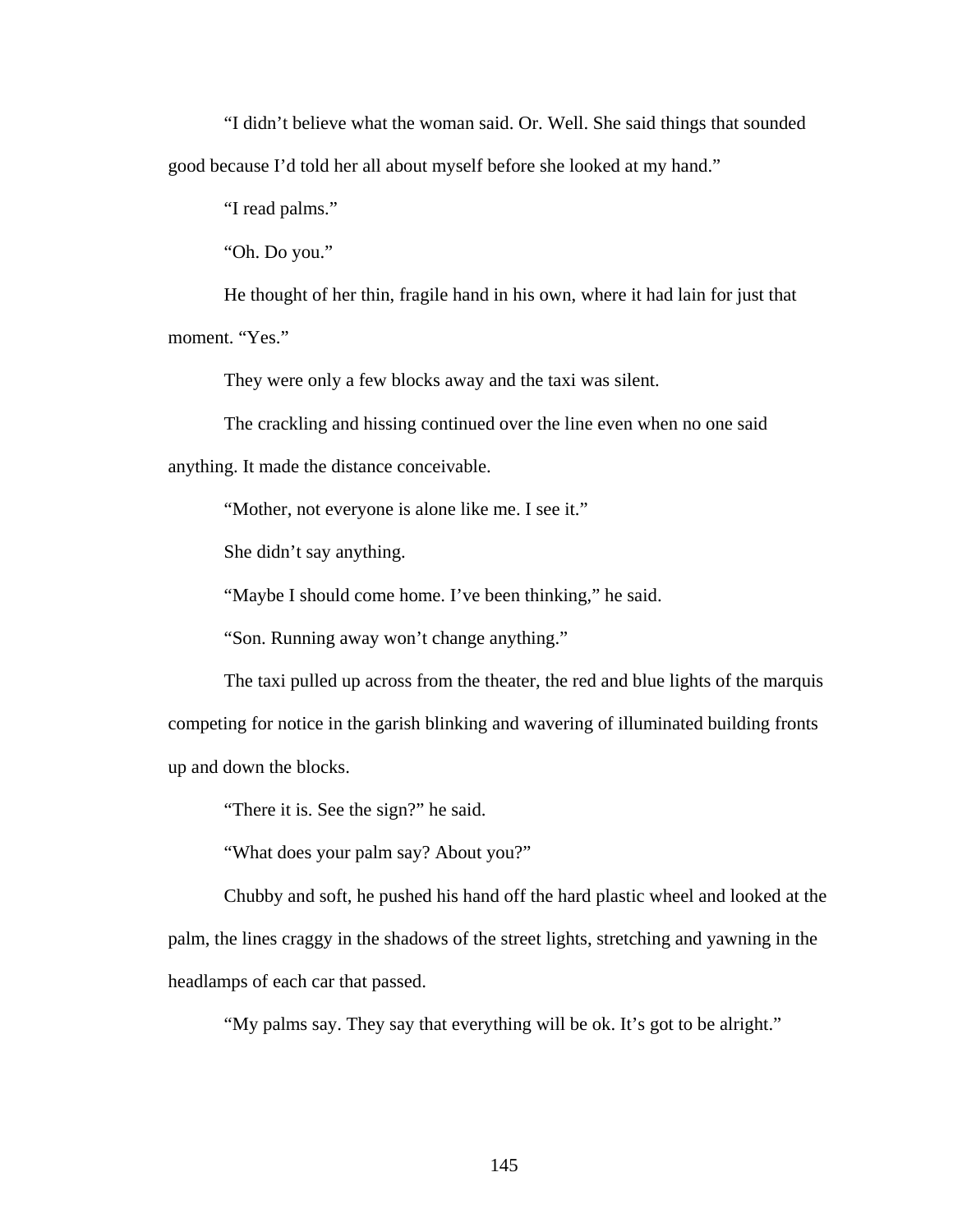"Here. I don't have enough cash." A credit card scissored between her fingers came through the hole in the separation. It took a long time for the machine to start grinding out the receipt.

"Mother, maybe you are right."

"You've got a good job. You've got family. Stay."

 When he shifted his hand on the receiver, the plastic was cold where he had not been gripping it. Leaning his head down so that it almost touched the phone base, he finally took the telephone away from his ear and laid it down, feeling the gentle resistance of the transmitter buttons. The crackle and hiss continued in his ear for a long while.

 "Ok," the woman said, just as the credit card machine broke the silence. "Here, read my palm."

 Rashad turned his head towards her arm, laid on top of the front seat, bent down at the wrist, palm out. He reached up and touched the edge of it. He glanced at her. His thick fingers grasped the sides of the slim hand and he thought of the word "translucent." The lines in the palm cut deep and he brushed his thumb across the base of each finger.

"Yours," he said, "is going to be a good life."

 Slowly, so that he could almost believe he was not doing it, he leaned down until his lips touched the center of her palm. Her hand did not jerk away.

 The machine stopped. She took her card and the receipt he handed back through the hole in the partition, signed, passed the slip of paper back to him and got out of the car. Before the door shut, she leaned back in, pushing her hair behind her ear.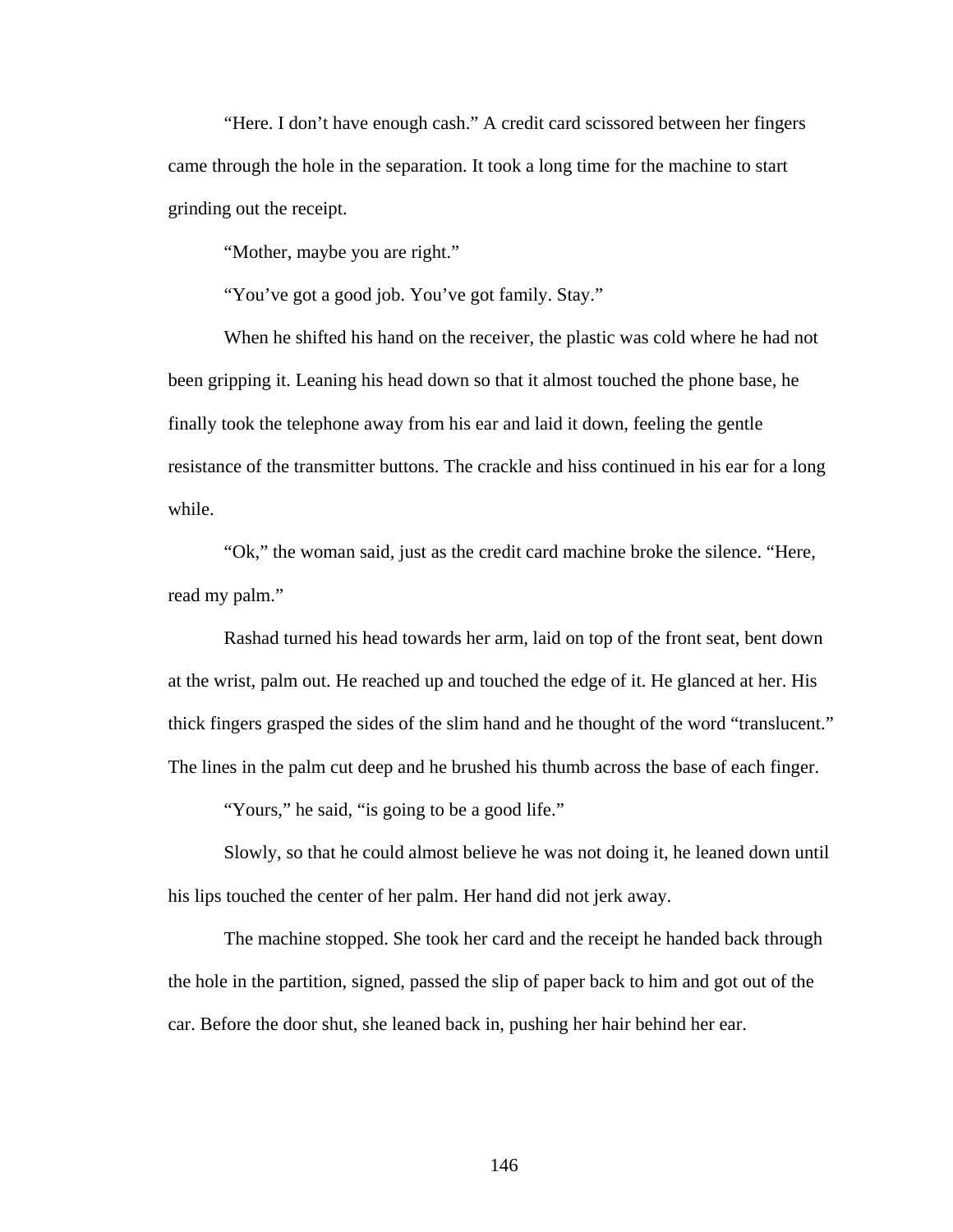"You have a good night, now." Then the door slammed and she ran, weaving on her thin high heals, across the lanes of traffic.

\_\_\_\_\_\_\_\_\_\_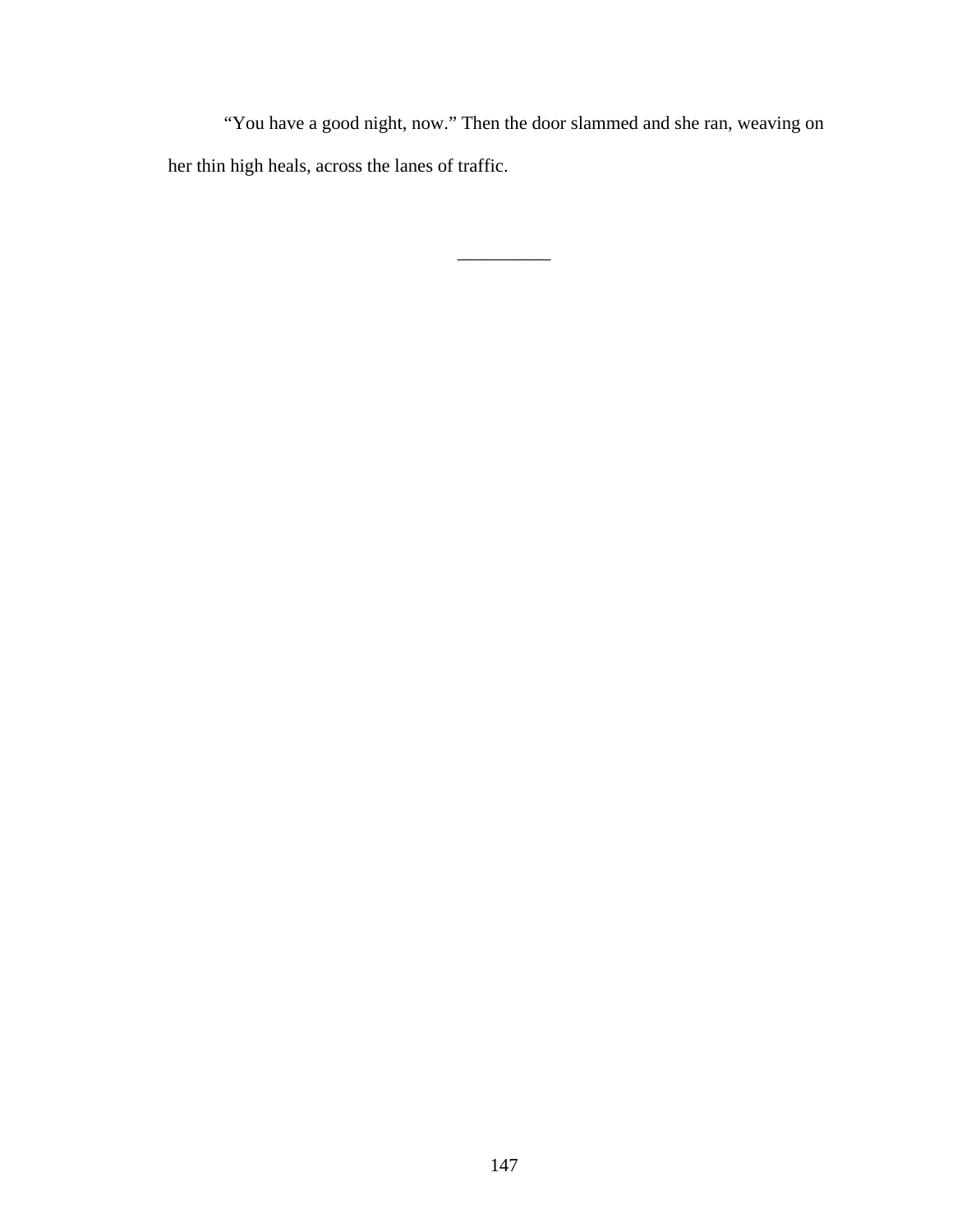## My WalPharm Family

 I was supposed to write these case notes everyday. Jewish Services Focused For This Community's Continuing Change wanted me to spend an hour after all the clients went home and today Martha made progress on her resume and Jeanine stocked the canned goods and forgot to go oldest to newest and Phil wrote obscenities on the table about his cock and someone's tits but at least he did it while wearing his WalPharm blue. But fuck that. Every day I smoked a few cigarettes and ate a tube of Oreos and it was time to get the hell out of this faux WalPharm and then when I had to submit end-oftraining evals I locked the Supervisor Room door all day like fuck off, the door's locked, and made up shit about the last three months, scribbled in different colored pens so it looked legit, and when I busted out for a smoke they were all what should I do and I shouted inventory aisle seven or try and buy some Icy Hot No Mess Vapor Gel. I don't care that it's not a Shoppy Day. Always be prepared. Always. Remember our motto. Always be prepared.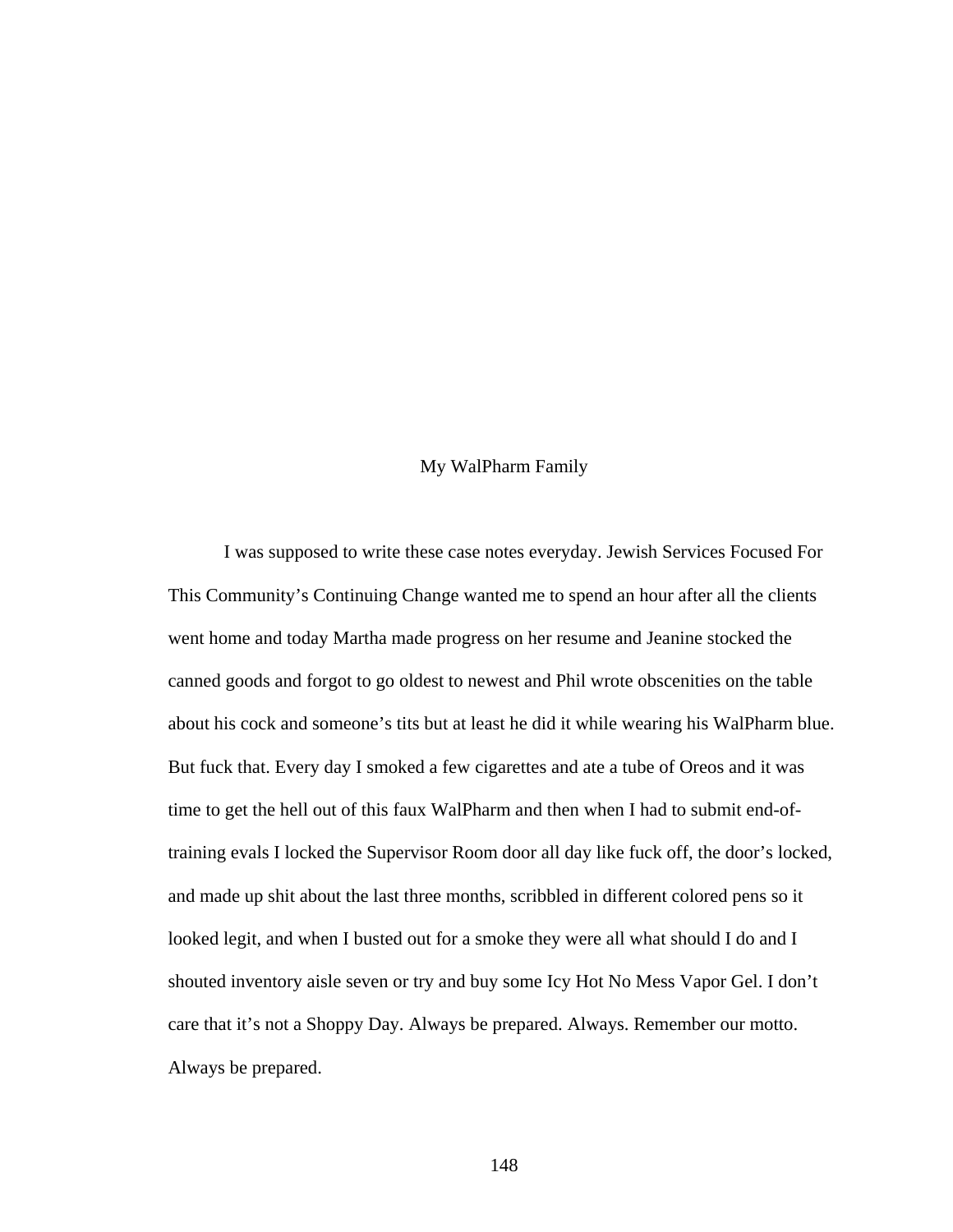It would be hard when the Oreos were gone.

 Don't get me wrong. They could all fucking do the shit. They worked. We worked. They filled out applications and interviewed and did checkout. But these case notes just fucking killed me. Under such minute scrutiny anything real couldn't hold up. True things dissolved.

 I unlocked the doors, dropped my stuff in the Supervisor Room and sat crosslegged up on one of the check outcounters reading a *People*. Over the past two years I'd read all the magazines, *Cosmo* and *The Enquirer* and *Ladies' Home Journal* and everything, three times and was on my fourth go-round and I didn't have to work hard to forget Monica Lewinsky's boring blowjobs and the spring fashion was fresh again and the *Newsweek*s had the Y2K cover that freaked me out because we were getting close. I left those *Newsweek*s alone and just relearned new sex positions and considered sending the info along to Monica and tried to figure out my season and how to shave chocolate. I'd grabbed a Be Mine aluminum foil balloon on a plastic stick and tapped it against my head while I read. There are candy hearts and a bin of red lace garters and specialty You Light Me Up cigars in the front. I guess it had been coming up on Valentine's Day when this WalPharm went under and the company left all the merchandise to the training program so it was Valentine's Day everyday with us and the balloons had only deflated a little.

 DiAngelo was in first. He was always first or last, bright and showing off his blue or black ballpoint pen, ready to work, or with the rims of his eyes red and shit, man, why do we got to do this shit again?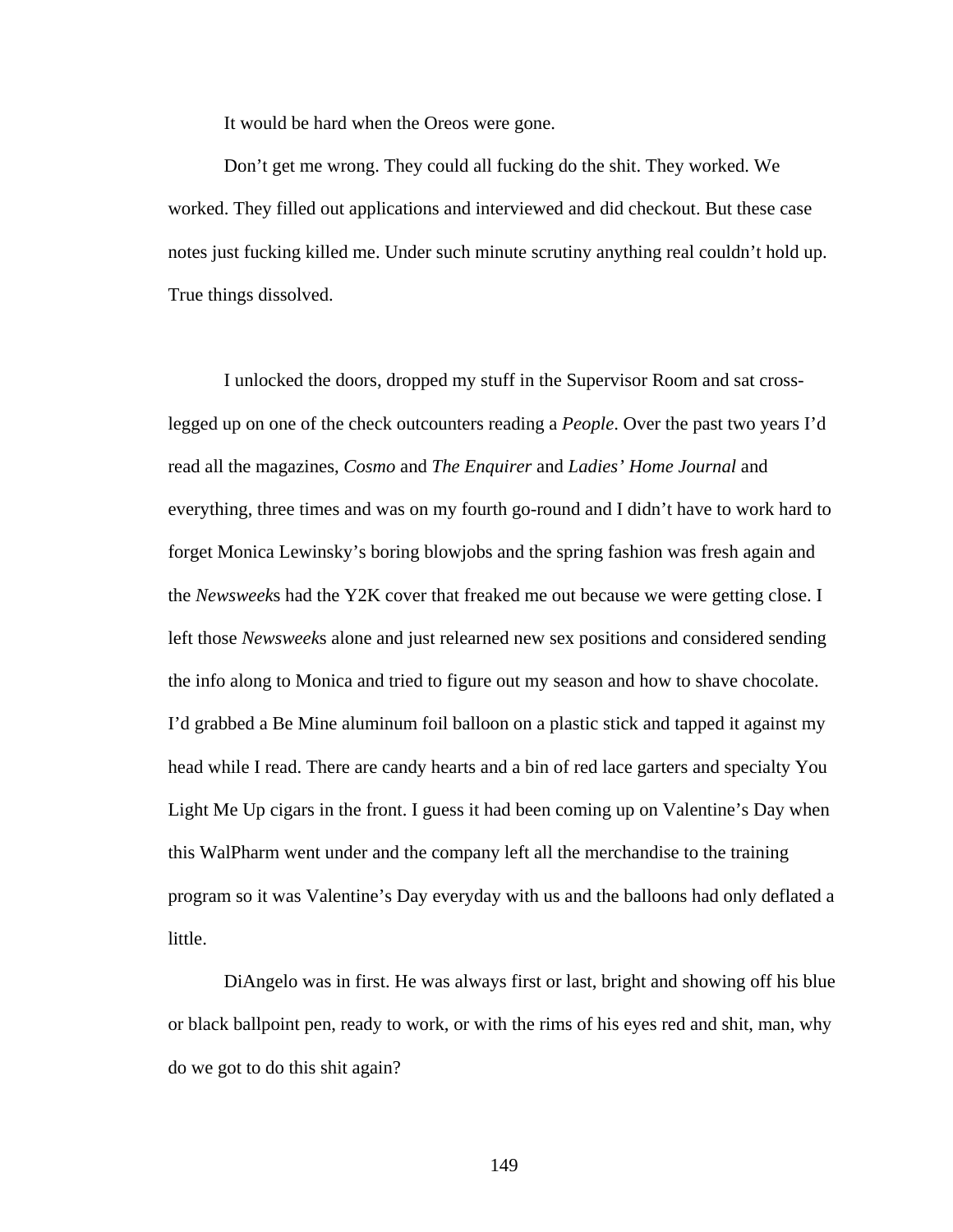"How you doing, DiAngelo?" I asked.

 "Bianca, I'm looking sharp," he said. That's what he said every day, even on the days when he came all late and pissed off.

 DiAngelo was about fifty. I had everyone's data but I never remembered exactly. That day he swaggered in with a purple suit, green shirt and the tie orange. He always wore solid colors and a black fedora with a silver band that said DiAngelo in curvy metal letters around the front and he would not wear a cotton-polyester-blend WalPharm shirt and I wouldn't have either if I looked so fucking sharp.

"How are you this morning, Miss Thing?" he said.

"Keeping on. Keeping on." I took a pull from my travel mug.

 "Gonna get nasty out there. That's what the weatherman said and look at those clouds. You think I can get one of these cigars?"

I shrugged.

 I got told all the time that the stuff in the store was for training purposes only but, I mean, it had been rotting on the shelves twenty-some months and we were supposed to be helping people and anyway the trainees didn't usually ask and when they did they came up and said real quiet my kid's coming to visit and I want something nice or I'm meeting my parole officer and I want my nails to look good. What's our motto? Always be prepared. That is what I said to them because I couldn't say your shame is so fucking unnecessary.

 DiAngelo put the cigar in his pocket and grabbed a tiny chocolate heart. He looked at me to make sure that was okay.

"Got something special tonight?"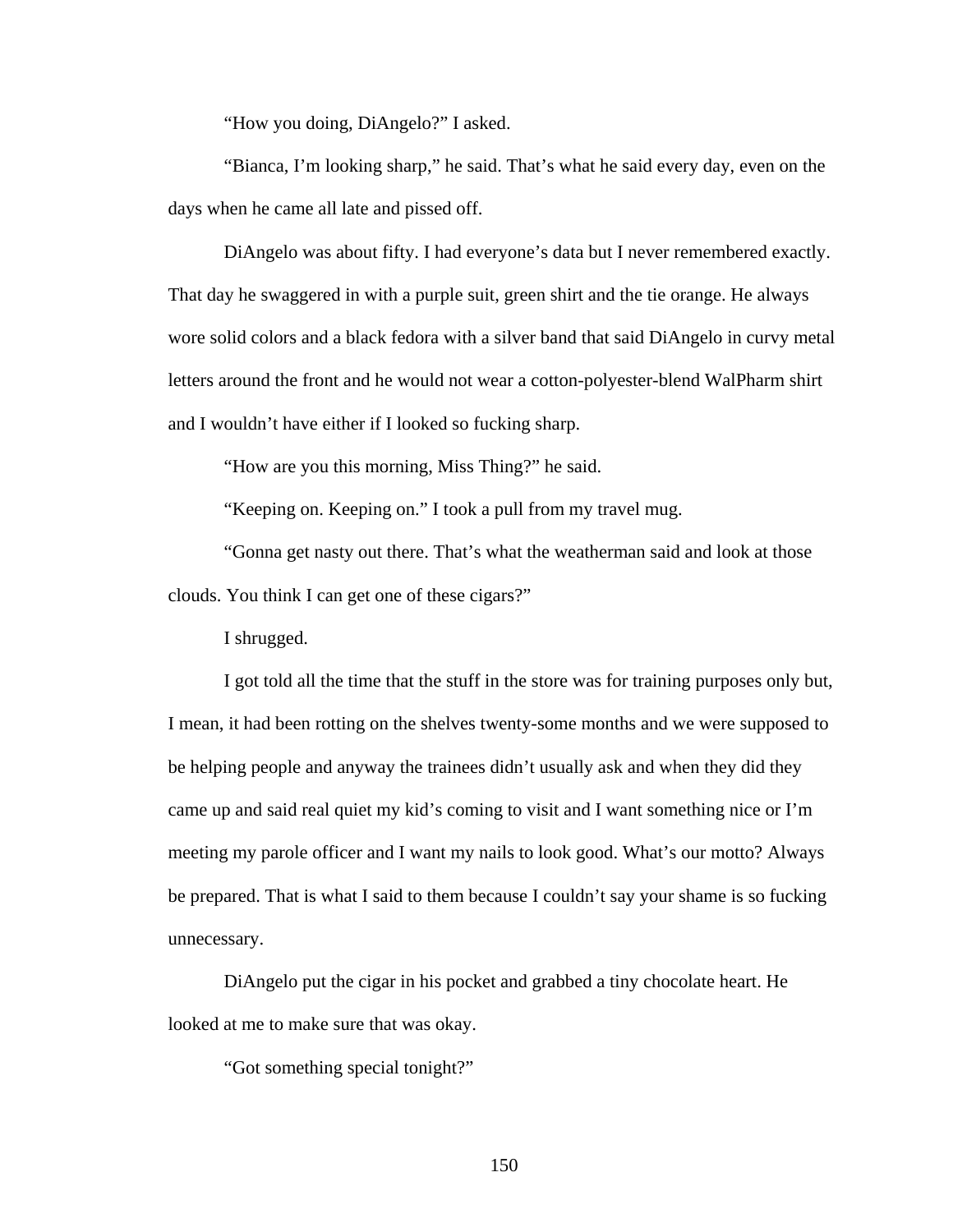"Might do." He leaned back on the heels of his shoes, black with white saddles.

"You treat the ladies right," I said.

"Took me too long to learn. Well. Big day in here."

 "Shoppy Day." Some days I divide the trainees into shoppers and workers and set them loose in our abandoned WalPharm. We call it Shoppy Day.

 DiAngelo said, "This is the job, man. I'm gonna get this job. I could really use this job, Miss Thing."

I think that DiAngelo had done some real bad shit.

The little bus pulled up and DiAngelo went back to the Teaching Room.

 Good-morning, Good-morning Miss Bianca it's Shoppy Day. Bianca there is going to be a storm. Shoppy Day.

 The Our Village of Our Hopers loved to shuffled through the sliding door one by one, everyone waiting for the door to shut behind the person in front of them. Swish ding. Swish ding. Swish ding. My turn. My turn. You're supposed to go after me. Wait for the door. Swish ding.

Cathy stopped short.

"Fuck," I said to myself.

 "One is missing." She pointed to the display box of tiny chocolate hearts. Cathy had rearranged the Valentine's display the day before and she remembered details and it was amazing because if the entire Household Cleaners section disappeared it would have taken me weeks to notice but she saw this tiny heart out of place and it was so fucking annoying. I had to save all the Oreo tube containers and stuff them with Kleenex and put them back on the shelves. Cathy really liked rules.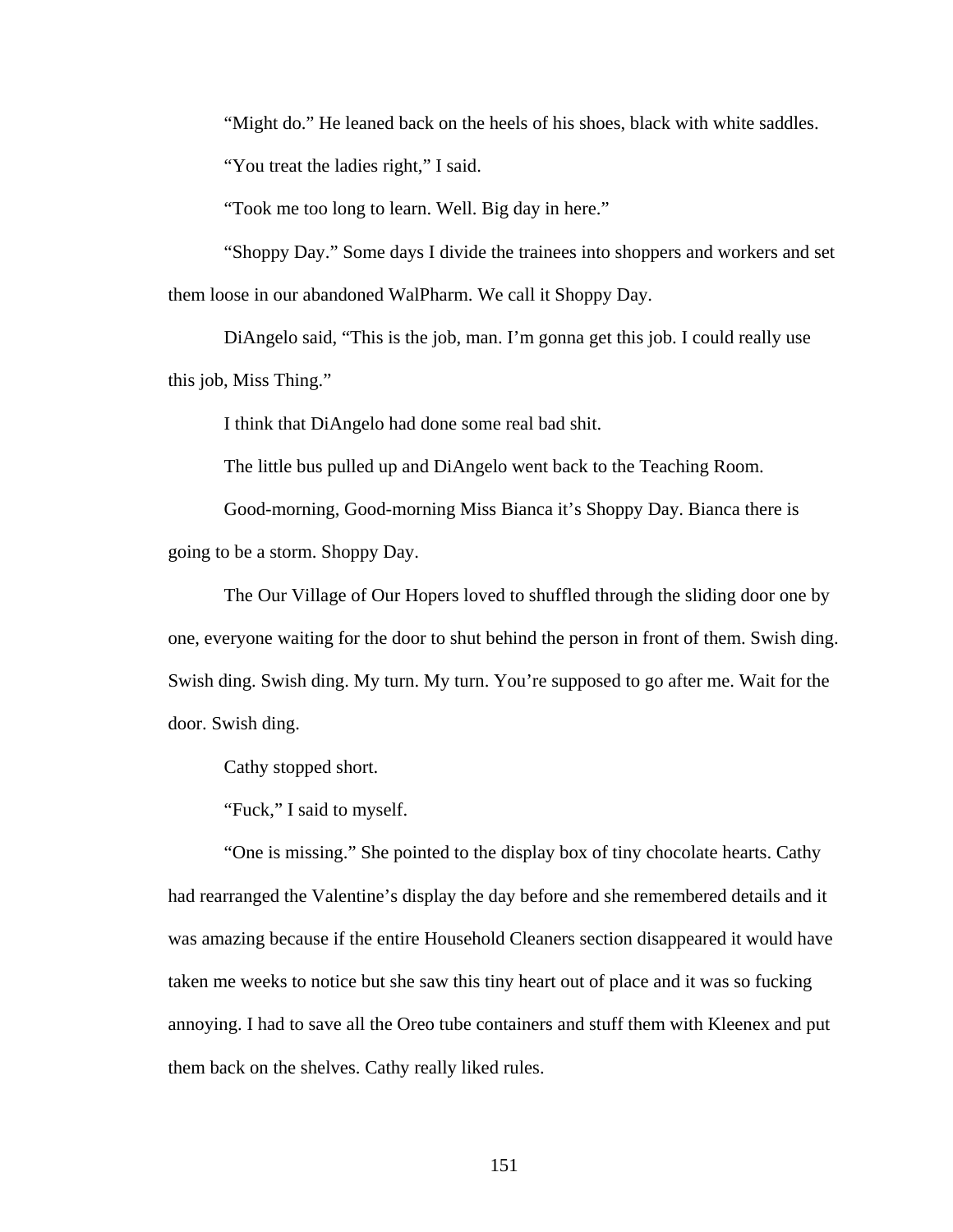"Cathy. Good job. You noticed," I said.

"The heart."

"I'll put it back later. I was testing you."

"That's not nice, Miss Bianca," said Les. Les had a crush on Cathy.

"Go on back. Les. Everyone. What's our motto?"

"Always be prepared."

"Right."

 Cathy somehow found out that Jewish Services Focused For This Community's Continuing Change wanted me to keep the door locked all the time, I guess to keep people from wandering in, but I never locked the door because the WalPharm was in the middle of a bunch of vacant warehouses. In the beginning I worried that former customers might come but then I remembered that the WalPharm had shut down because they had no customers and on the first day of each training I taught rule one, when you are at work, stay at work. Anyway, it scared me, locking us in. Cathy hovered by the door all the time, um, I think this is supposed to be locked. Miss Bianca. Locked. I made the mistake of saying that I was afraid of fire that's why it's unlocked. So she started hovering in the sliding doorway when I smoked, ding, ding, ding, you are too close to the building. What if the wind comes and blows your cigarette out of your hand? I wanted to kill her so I was glad that, at least, it hadn't been the fucking door that morning.

 We straggled back to the Teaching Room. The Teaching Room still had the engraved Employee Lounge sign on the door and an Employee of the Month plaque adhered to the far wall and Todd Ramos, his name on a slip of paper and his WalPharm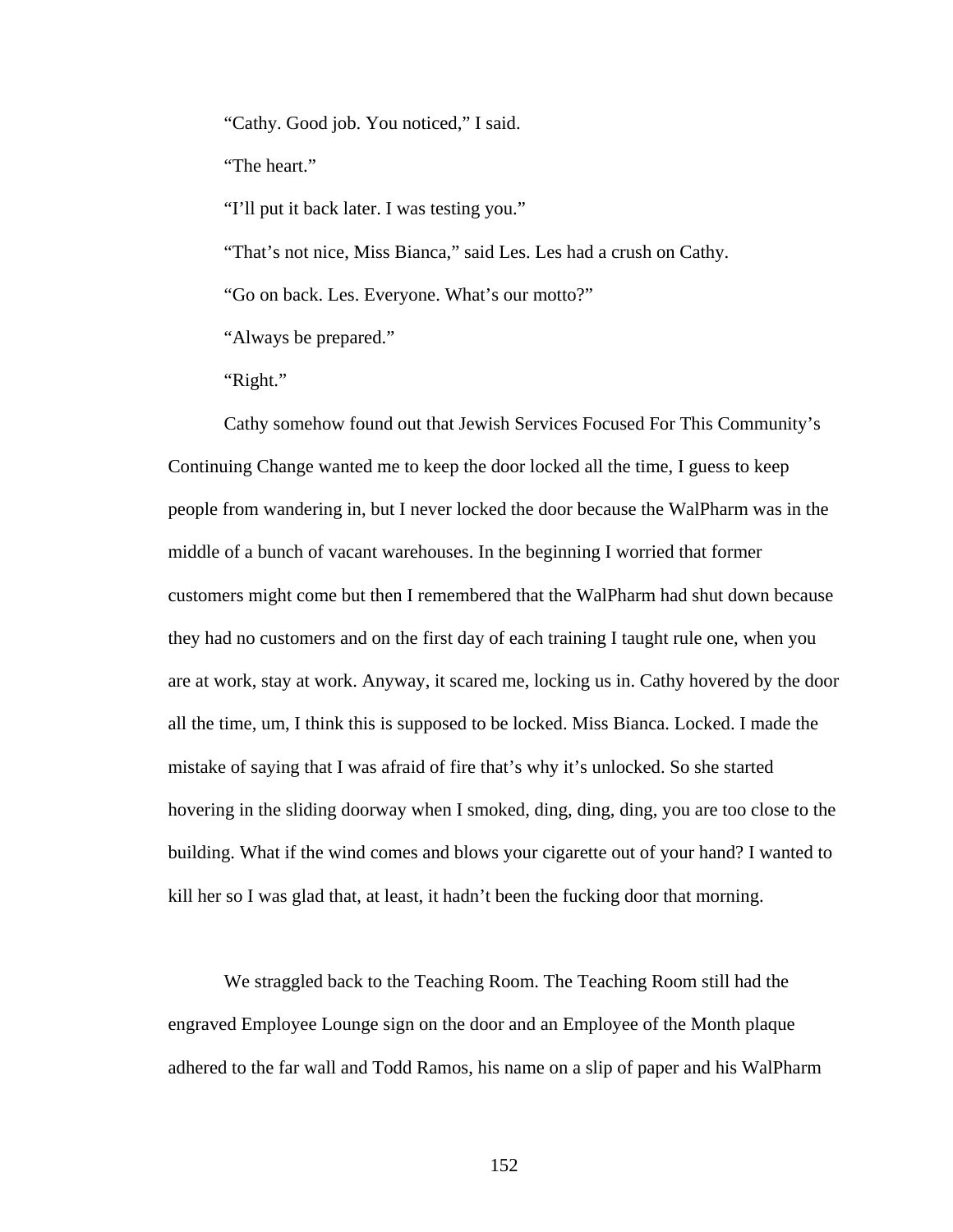printed photo slotted behind squares of plastic on the plaque, had reigned as Employee of the Month since WalPharm gave up the building. Todd Ramos with his curly blond hair.

 Shoppy Day, so everyone looked good in case they pulled Shopper. Elvira sported her gold-lamé skirt and Keisha's hair was done and the red lettering stood out really fucking crisp against the black on Roy's Bulls jersey.

 In each three-month training I only did four Shoppy Days, and all the clients got so pumped about what they were going to pull, customer or stock or whatever, that the morning-skills session was shot. I usually just ran a movie but to be honest I thought I might go at the Pain Relief shelves to see how fast one could incur fatal stomach bleeding from ibuprofen intake if I had to watch *The WalPharm Family: Employees, Employers and Customers together in the Circle that Sustains* one more time. That's a fucking triangle. Not a circle. And the whole *Keys to Your Future: Unlocking Success in the World of Jobs* series. Christ. On those days I made sure I brought an extra travel mug and I took a swig every time here was a firm handshake during the *Building Relationships with Your Co-Workers* installment and with the applications episode it was when the voiceover said with your blue or black ballpoint pen, and for all of them I drank a couple big swallows when ever I heard this is the key that fits.

 There were eighteen in this group and half of them showed up together on a little bus from Our Village of Our Hope and the other half were from GED to Great Employee Development and came like I did on public transit. The GEDers had all got paroled early because, I guess, they promised to want to be great employees and, if they made it through, WalPharm might ignore their criminal backgrounds and give them a job. So we all worked together, the convicts and the retarded and me. They graduated and went on to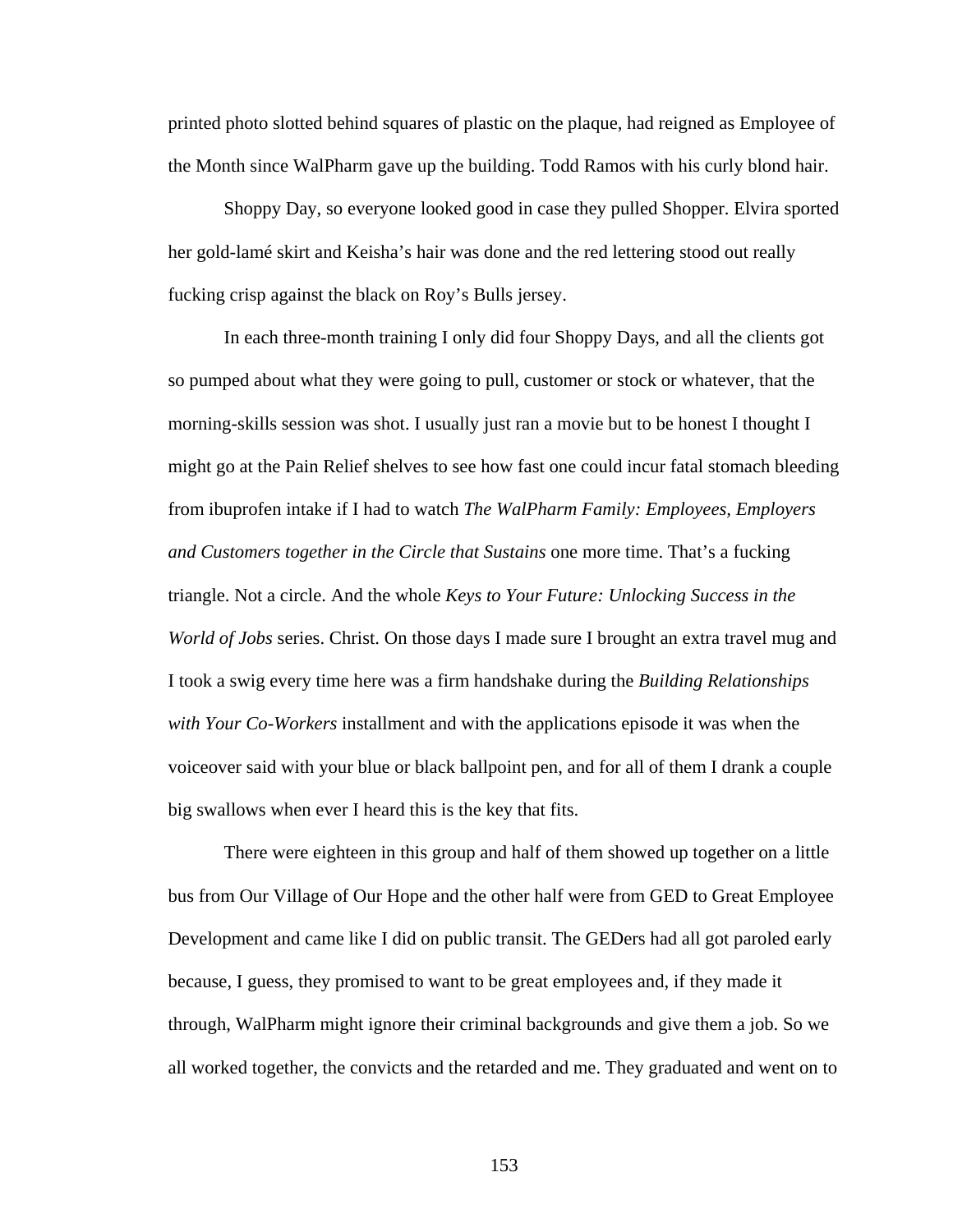jobs and I stayed in the fake WalPharm. And this group fucking bickered all the time and so I had rolled through the movies to shut them up but we had a month left.

 The Hopers were already buzzed about graduation so I just let them talk about it for the entire M-skills. Our Village of Our Hope insisted we run an actual graduation for their people each session, a few balloons in the Teaching Room and certificates and families came. It was a pain in my ass to have to be in on a Saturday but it was really fucking sweet because, every time, the graduates walked up and shook hands and we talked about what they had learned and when I was just about to fall over dead from boredom it all broke down into the friends the families and all the students hugging each other. And they gave me a card signed by everyone with a five dollar certificate to WalPharm. So real sweet and I had all those cards and certificates in my desk in the Supervisor Room because I could never go into a real WalPharm. The idea scared the shit out of me.

 "What about graduation?" I said and the Hopers galloped away talking about decorations and certificates and other people got out a deck of cards and Roy drew on the table and Keisha opened her cellular telephone that she was so proud to be the only one of us to have a cell but she could never get reception so just flipped it open and closed and open and closed and I spaced out and nursed my travel mug and wondered if we should move the shoe polish over by Cosmetics.

 In the middle of all the graduation chatter, to no one in particular, DiAngelo said, "I'm bringing my daughter."

 We all turned to look at him and he pulled his hat forward on his head. Usually a few days before we finished up and when the trainees from Our Village of Our Hope had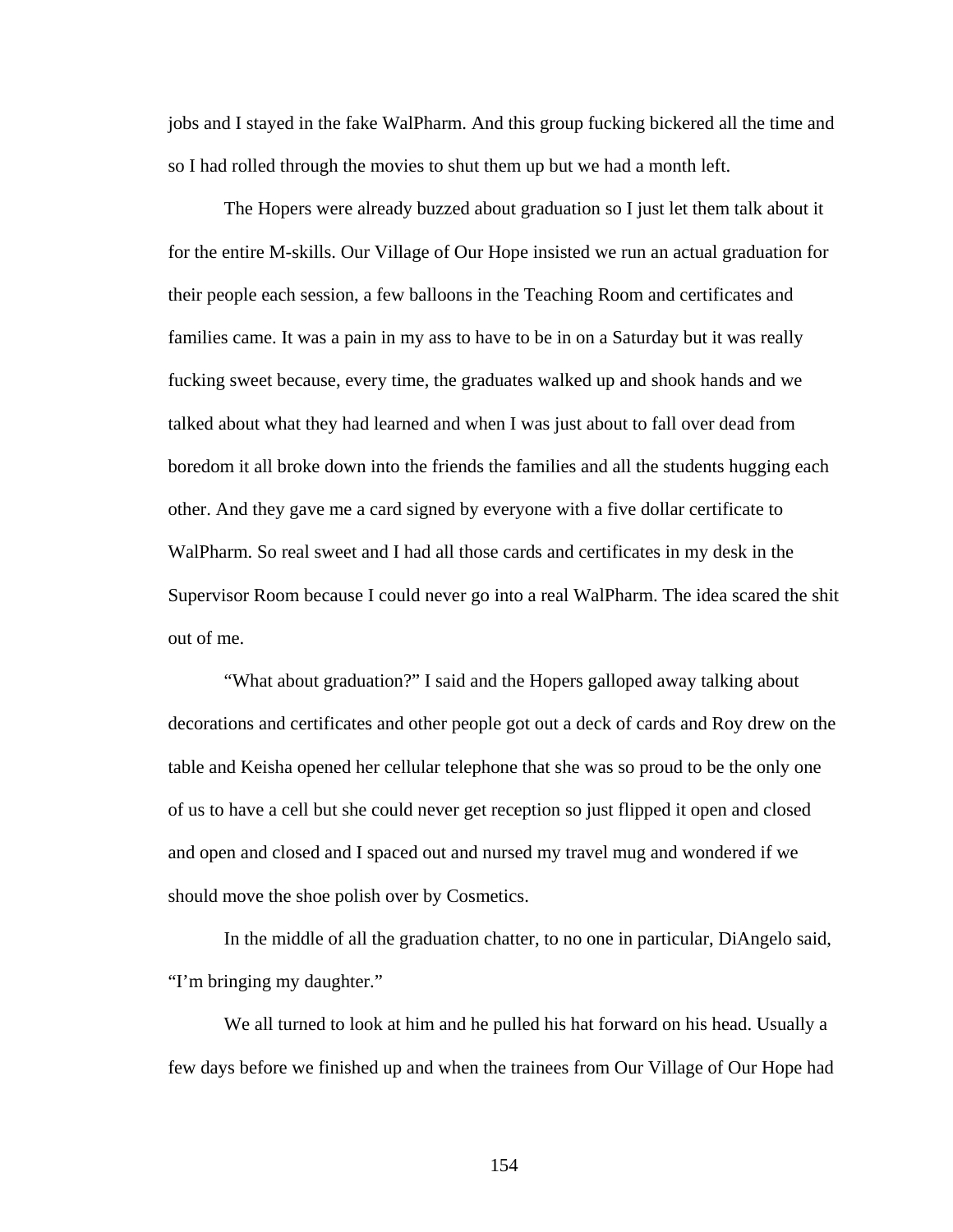been talking and talking about it for the whole three months a staff person got off the little bus when it came for pick up and stood just in from the sliding door and said to the linoleum that there would be a graduation on Saturday and seats were limited and so to tell me now if you were coming and you could invite one person and the Hopers said yes, yes me and the staff person smiled at them. Usually the GEDers didn't come.

"You gonna come to their graduation?" said Keisha.

"Their graduation? It's our graduation," said DiAngelo

"Are you kidding me? Get the fuck out of here and get a job, man."

 "We are doing something here. It's part of the journey. You gotta honor that kind of thing."

"Fuck off," said Keisha.

 "Oh. That will be nice," said Les. When we talked about savings goals Les said that he would save for a hat with his name written on a band. He called it a hat belt and he wanted the letters to be pink. He also wanted to buy a hat belt for Cathy, but he only told me that.

 When we took a five minute break lots of the GED came out and smoked with me. The sky had turned black and the wind screamed so we hunched around our cigarettes.

"You got a daughter, Di?" I shouted over the wind.

"Got a bunch. I got one I think will talk to me."

 Early Shift/Cashier was the Shoppy Day big deal. A lot of places for people to fail, but if they pulled it off they were the hero here at our WalPharm and at the end of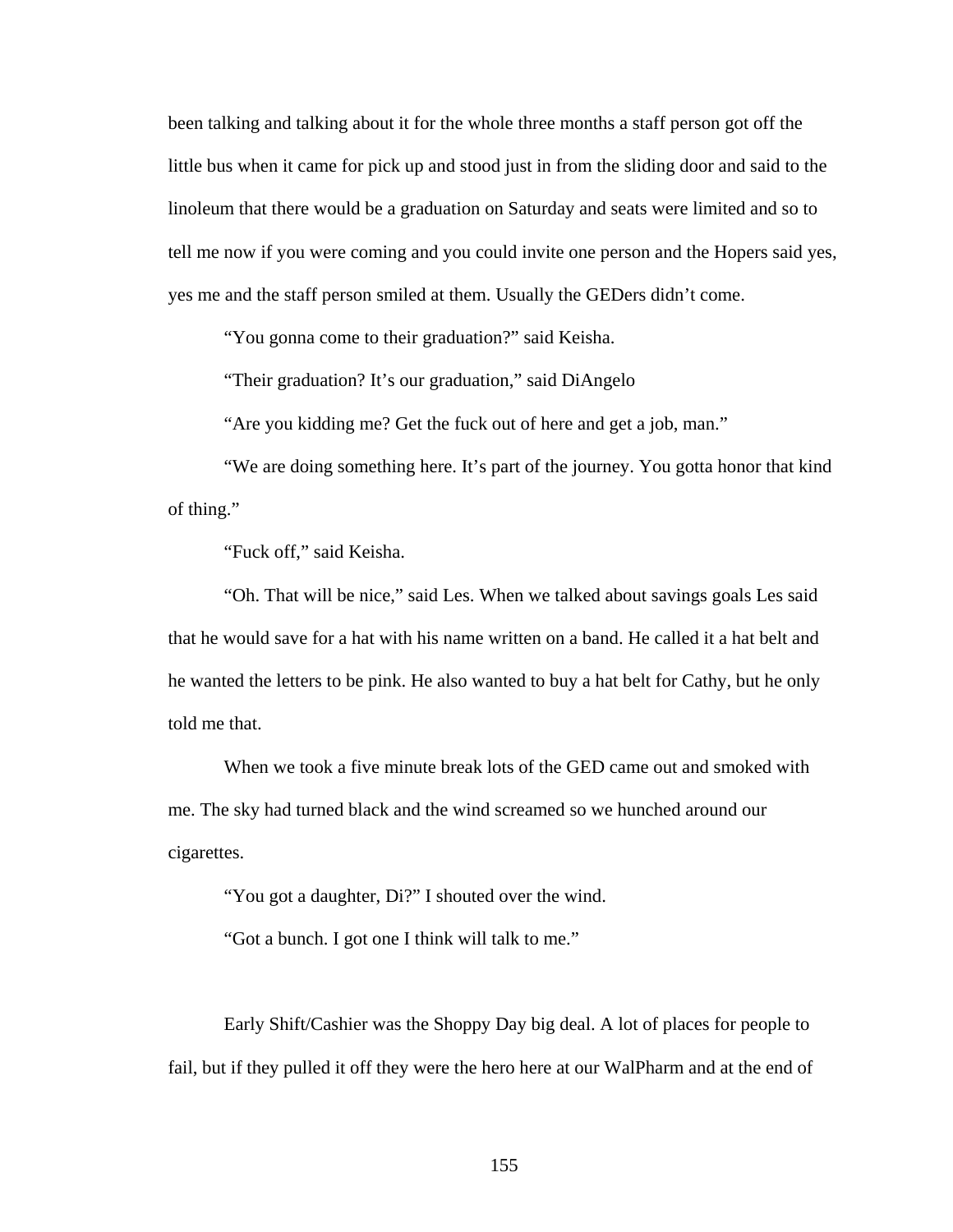Shoppy Day when I let everyone open one bottle of purple or red drink they toasted the Early Shift/Cashiers. Ready for the big time. Always be prepared they said.

We didn't ever touch the orange juice from concentrate or anything in the refrigerator because that shit had got to be rank after so long. But the red drink had seven years till the expiration date. Twist cap to open. Water. Corn syrup. Consider refrigeration after seal is broken.

 I chose DiAngelo and Cathy because I thought Di was ready and Cathy drove me crazy on Shoppy Days telling the Early Shift/Cashiers what to do so I figured she could just be out on the floor. Everyone else cheered and whined about being a shopper or stock or whatever. Thunder rumbled.

 "Let's do this for Todd Ramos, Employee of the Month," I said and headed to the pharmacy. The first week, when the program started, I'd found some muscle relaxants and some lithium and cumidin and everything else empty, but I still recombed the cabinets, hoping for something else. WalPharm had left a lab coat with B. S. Hert embroidered on the breast and I put that on for Shoppy Days.

"Hey, Miss Thing. What should we do?"

Cathy and DiAngelo stood at the pharmacy counter.

"Oh. Right. First shift. Move Family Planning from Feminine Hygiene to Candy."

 "Transfer hanging sign indicator, merchandise and price cards. Inform second shift of store changes," said Cathy.

"Right. Thirty minutes."

"His shoes are not black," said Cathy.

"Yes they are," I said, shaking a bottle and sad to hear nothing rattle inside.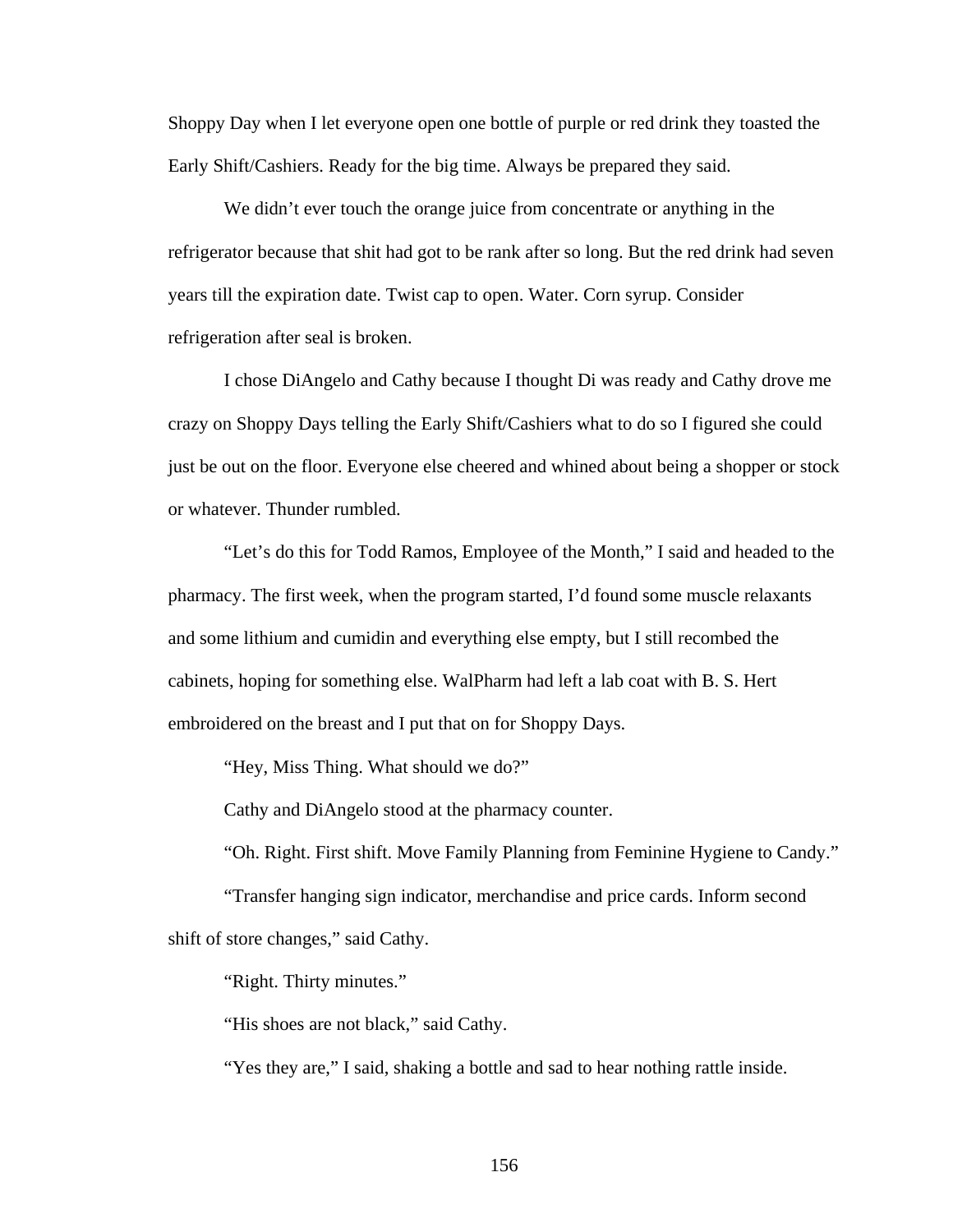"They have white on them. It says in our manual."

 "This is your moment, Cathy. You are First Shift/Cashier. You must be there for the shoppers."

"But it says."

 "This is what we will talk about at graduation. You must always be prepared." Her face closed up and she walked away.

 I told DiAngelo. "Jewish Services is coming tomorrow. Black shoes and take your hat off. There'll be ladies present. Some respect."

 "Respect my ass. I'm not taking this hat off for nobody." He waked away and I shook some more bottles.

 All the condoms had gotten stolen ages ago. At least people were using them. I took Tylenol boxes and wrote Durex and Life Styles on them. Sometimes those went.

 For several months I'd been struggling with where Family Planning should go and I was tired of it in Feminine Hygiene because most guys are fucking repulsed by the bleeding and everything so then getting the condoms is up to the women and guys associate using them with bloody vaginas so I put Family Planning over with Pain Relief for a while, but who wants to think about safe sex when they've got a headache or just had minor surgery or whatever so I thought the Candy aisle made tons of sense.

 I found myself all fucking caring about this stuff sometimes. This fake WalPharm and the pens should go by the greeting cards and let's move the wrist braces over by the envelopes and then I put on the lab coat and yelled reshelve deodorant between the MoJo Teen-Girl Dolls and the checker boards and got pissed off that, if you thought about it, that made sense, too, and pulled some gum and eye shadow or whatever and locked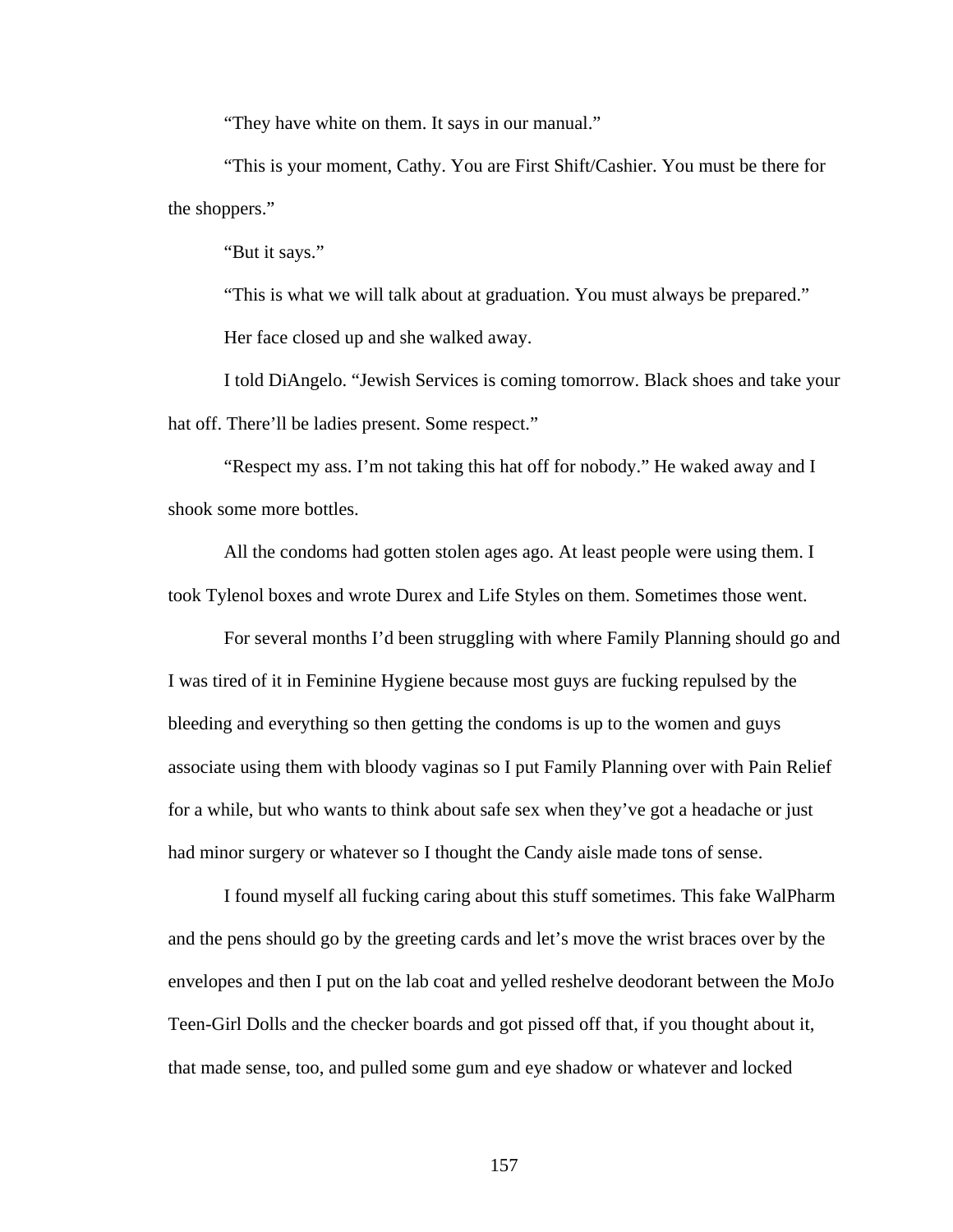myself in the Supervisor Room with it and read the labels. I'd memorized the directions and warnings and any active ingredients for seven hundred and forty-six products and had a log going in one of the empty case files.

 I'd gotten through most of the cabinets in the pharmacy when I heard screaming. It didn't stop. I drained my travel mug and came out into the store. Cathy and DiAngelo were there next to all the O.B. and Kotex Super Plus with Wings, DiAngelo up on the ladder holding the Family Planning sign and Cathy shook and shouted and clutched her arms around her body.

"What?" I said.

Her lips moved but I couldn't understand what she said, just gasping and sobs so I turned to DiAngelo.

"The chocolate fell out of my pocket."

"Christ. Where is it?"

He lifted his chin towards Cathy.

"Shit. Cathy. Come on. Calm down."

"Yeah," said DiAngelo.

"I gave it to him to put back he just forgot. Come on. You are First Shift."

Cathy did not calm down.

"Graduation, Cathy. Graduation. I want to tell your family how good you were."

"Stop it," she wailed. "Stop about graduation."

"Graduation is awesome, Cathy. You will love it. And your family…"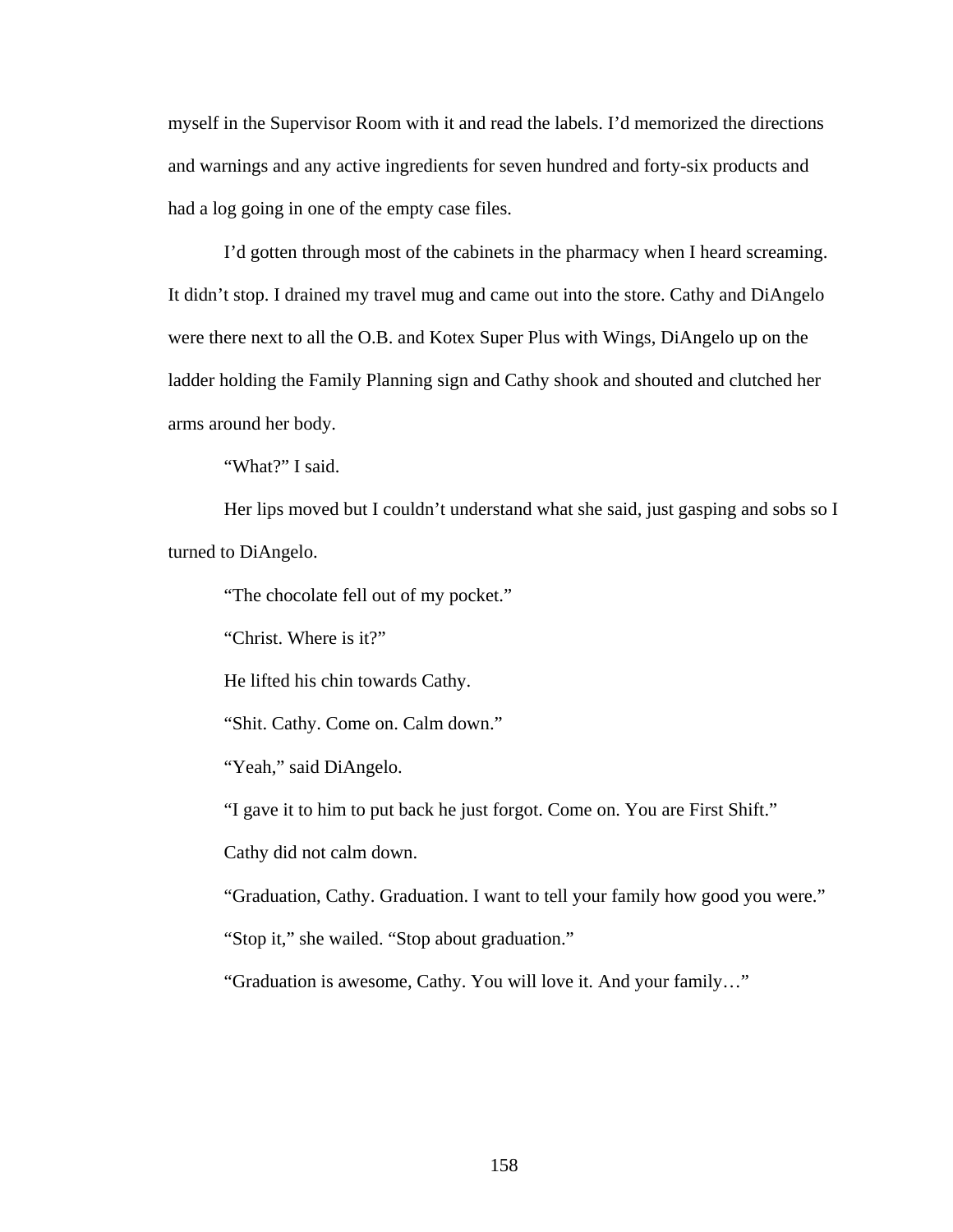She stopped shouting, like she just turned off and her body, it was like it shrank and her face became the face of a child, and the change was really dramatic and I stepped toward her and DiAngelo stepped away, higher on the ladder.

"No," said Cathy. "No. My family won't come. I can't live with them any more. They hurt me."

"Shit," said DiAngelo.

"I want to be a Shopper," said Cathy.

"Yeah. Alright. Alright. Go in back and trade."

 After she left, DiAngelo descended and said, "You don't get to see it. How what you did makes your own people hurt. But it's all the same. I know it when I see it in someone else."

 I needed a fucking smoke but when I went to the door the rain came down in buckets.

I went back to the pharmacy that had no medicine.

 The program had an excellent placement rate, said Jewish Services. WalPharm was making good on their promise to prioritize the hiring of our graduates but no one had any info on retention or recidivism or anything and it was part of my job to not mention this lack of data. They were with me for three months and then poof.

"Second Shift," I yelled.

 Because of the clattering with the rain and thunder everyone had to dribble in from the back instead of shoppers making a dramatic entrance from outside and the door ding ding ding. The day was up and running, shoppers weaving through the aisles, stockers inventorying, cashiers ready for cash or check and the shampoo next to the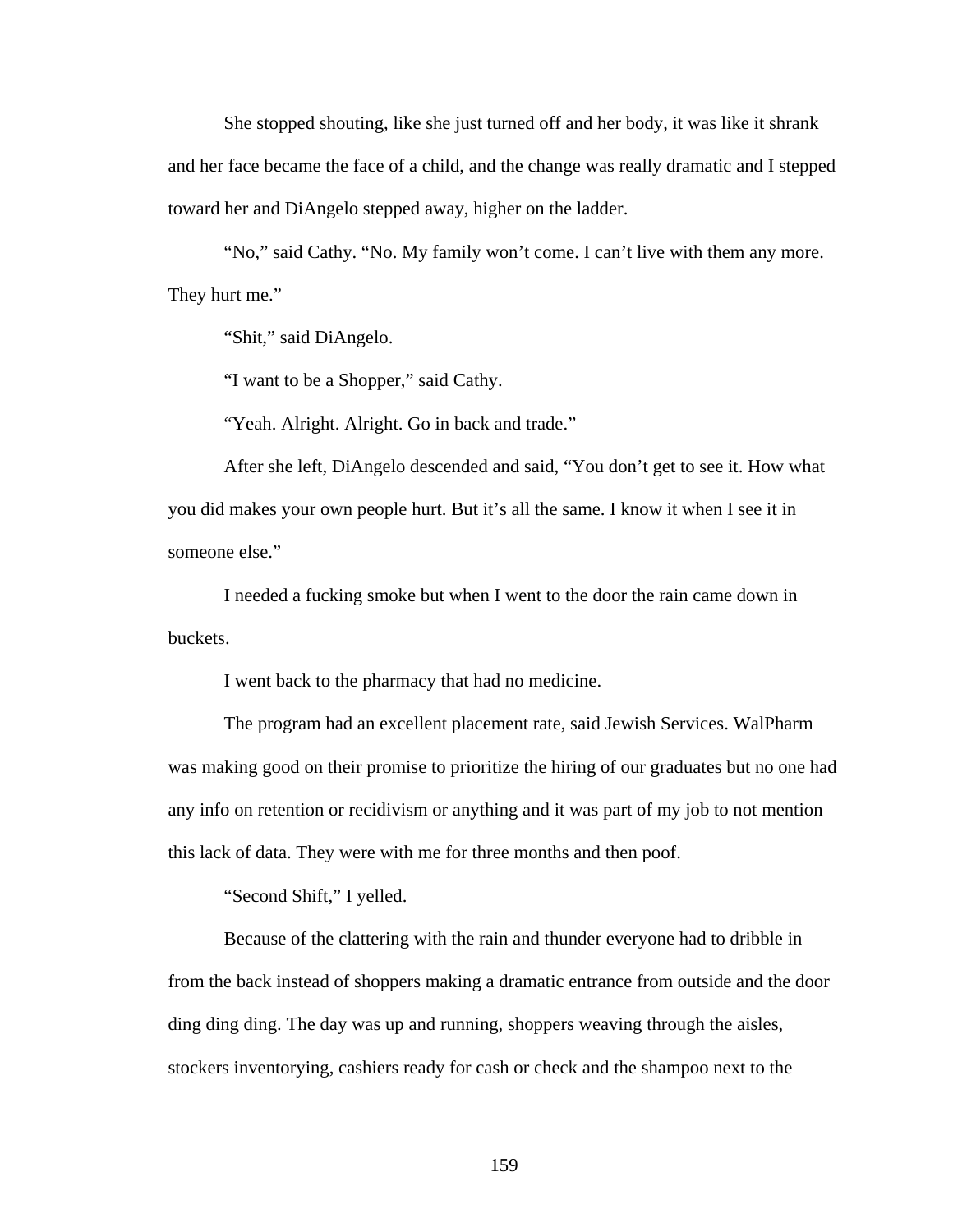humidifiers and the dishtowels with the crackers and me looking for Todd Ramos's phone number in the telephone book that had slumped against the sliding door when I arrived that morning. I was in love with Todd Ramos. Todd Ramos I want to put your curly blond head between my legs. But you are unlisted.

 If it all fell apart when Y2K hit, if everything went under in January, we would be fine, there in WalPharm, us and a bunch of little villages in Zambia or whatever, but those little villages would be fine because they are real and we would be fine because were are fake. The label on a George Foreman Grill says do not touch when hot. Unplug before cleaning.

 A few times the thunder made the store sound like it had exploded and the lights flickered.

 Keisha came up to the counter with shaving cream, silly putty and a sponge rattling around in the red plastic basket hooked on her arm.

"Miss Bianca. There are people in the store."

 I thought the first inactive ingredient in Barbasol brand shaving cream was some kind of acid but it could have been water.

"Can I see that canister?" I pointed to her basket.

 For sure the contents were under pressure and the can should not be punctured or incinerated.

"There are people, man."

 "Yep. Listen. Don't come stoned tomorrow, ok? Jewish Services will be here." "No. People."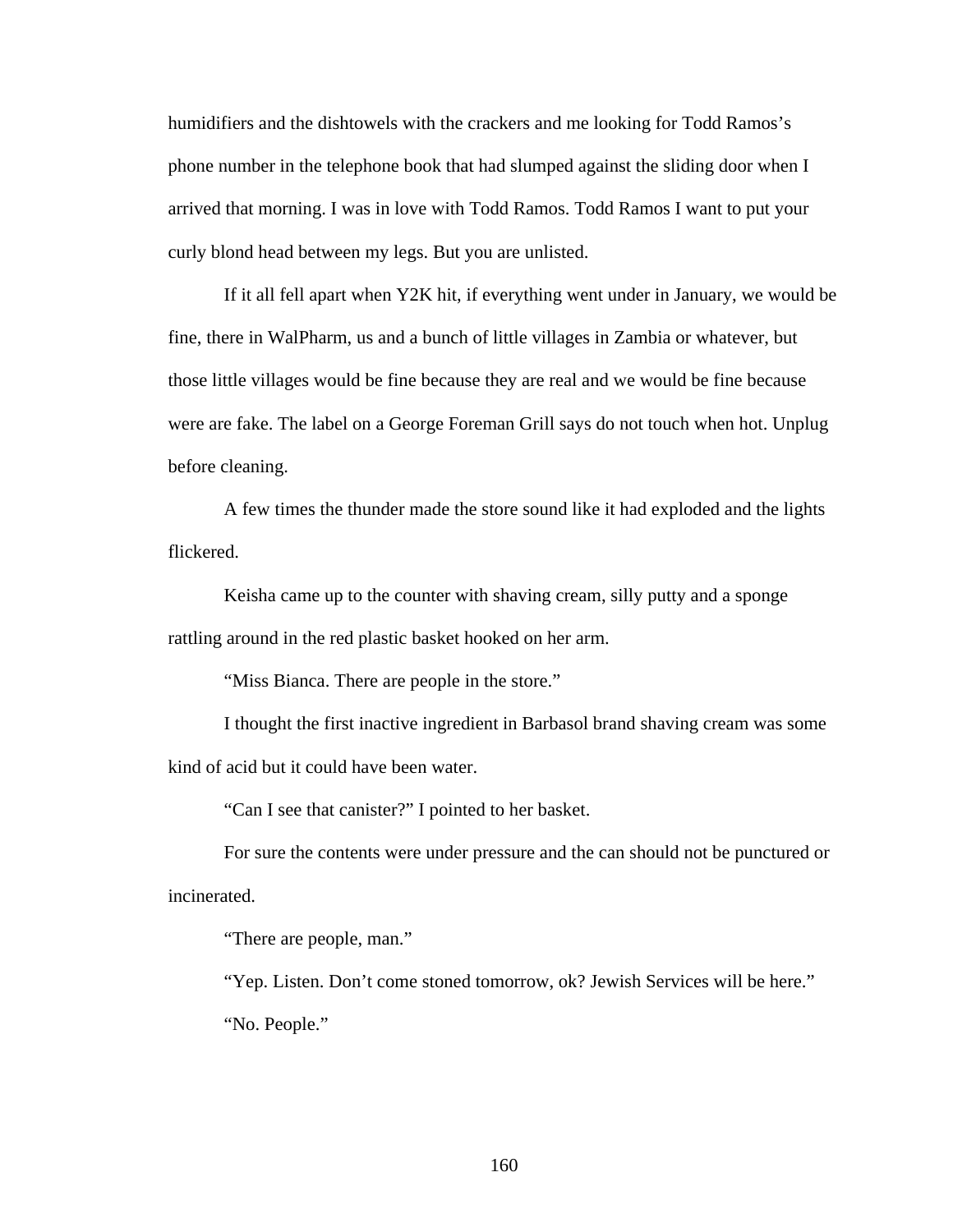A man and a woman, both well dressed but soggy from the rain, emerged around the calendar display at the end of the center aisle. The woman leaned on the man and walked so it looked like she was in slow motion, her body working real hard but not getting anywhere. About ten trainees, some in their WalPharm shirts, some with baskets and DiAngelo in his purple suit followed along behind.

 The man darted out in front of the woman when he saw me behind the counter, his eyes focused on the lab coat.

"Shit," I said. "Do you come in peace?"

"My wife is in labor and we got lost and the car. The rain. Please."

"Oh no. No."

"What a godsend. A WalPharm out here."

"No. No."

The wife groaned a little and clenched her jaw.

"No. This isn't true. They just left the sign up."

"Call an ambulance," said DiAngelo.

"Is there a chair?" said the woman.

All eighteen trainees had gathered.

"Better get that lady some dry clothes," said Roy.

"Yeah, yeah," I said.

There was a bunch of pandemonium with Keisha with her cellular phone, flip,

flipping it, I just can't get any signal and people tore around in the clothing aisle and Cathy shouted about how this is Shoppy Day and we only have an hour to finish all the lists and someone said that Roy knows about cars because Roy told us all the time about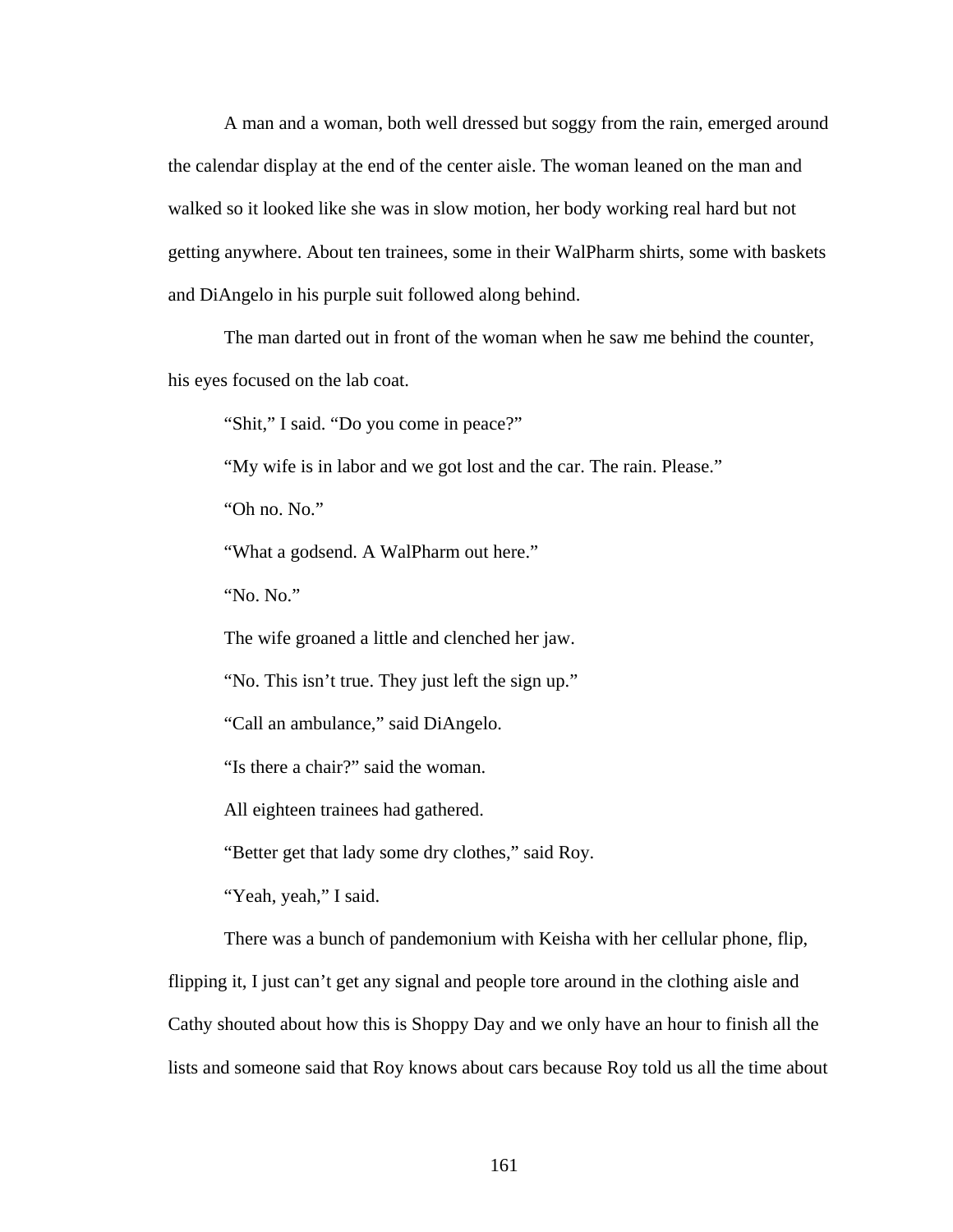the sweet ride he was going to buy when he started earning and Roy said I'm not going out in that mess to get electrocuted then we were all in the Teaching Room with the man and the woman except Keisha who yelled from the Supervisor Room that the phone was down.

Everyone sat in their chairs like we were going to watch a movie.

The man looked at me.

"Would you like some Tylenol or an antacid?" I asked.

"I guess I could use an antacid. Yeah."

 I scooted out quick because they freaked me out with how pale he looked and her groaning and took a long time comparing labels on the generic and brand-name products, even though I knew everything they said and even though they were all expired.

On the way back into the room I shouted to Keisha.

"Nothing," she said.

 All the trainees had not moved and the man ran his hand through his hair and swept his eyes over the crowd as if waiting for someone to make a sudden move he'd have to defend against. The woman gripped onto the sides of her seat.

"Oh good," he said. "Honey, the pharmacist is back."

"Get these people out of here," she said.

"Would you mind?" he said to me.

"I need to lie down," she said.

 I really liked this woman. I liked how everything she said was straightforward and doable.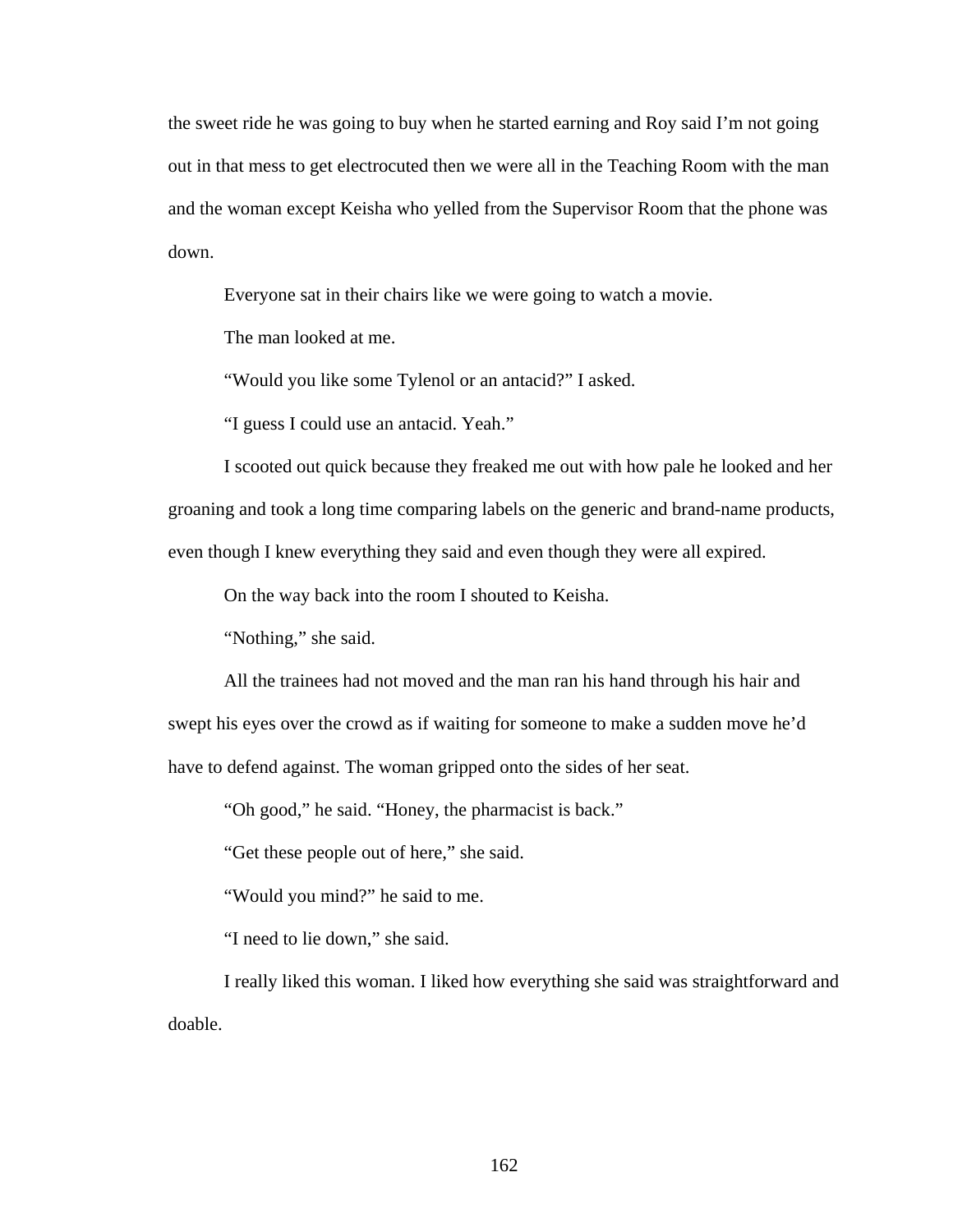"Alright, guys. Go. Go finish your lists. Finish Shoppy Day," I said. I looked at the woman and the hard floor. "Les and Cathy get those drop cloths out of storage."

Cathy came back with a stack of cloths and she looked very worried.

"Don't worry," I told her. I was very worried.

She buried her head in the cloths and then handed them to me.

"Always be prepared," she said.

"Right. Right." I shut the door behind her.

The woman said, "This is happening. Squat. I want to squat."

"Shit. No. Wait. We need and ambulance," I said.

"Squat," said the woman.

"What should I do?" the husband asked me.

"Shit. The pants," I said.

 I was shaking and had to pee and I was buzzed from the travel mug and I wrapped the softest drop cloth around the woman's hips and tucked it up over her belly and her belly was so tight and touching this woman I didn't know and she leaned on me and her husband and we sank down together. The woman breathed and stared at nothing but she was quiet, just her breath hissing and panting and a constant hum coming out of her that I couldn't hear I could just feel it. She sort of fell back against her husband and he leaned against the wall so he cradled her in his arms and between his legs and I held onto her hips. I wasn't sure why I had her hips but I did and I could feel all the muscles tightening and tightening. And this thing I had wanted came up in me kind of like a mist. I remembered how I'd wanted to be a veterinarian when I was little and I wrapped tape around this gerbil's leg and I'd read all these books about a guy in England who worked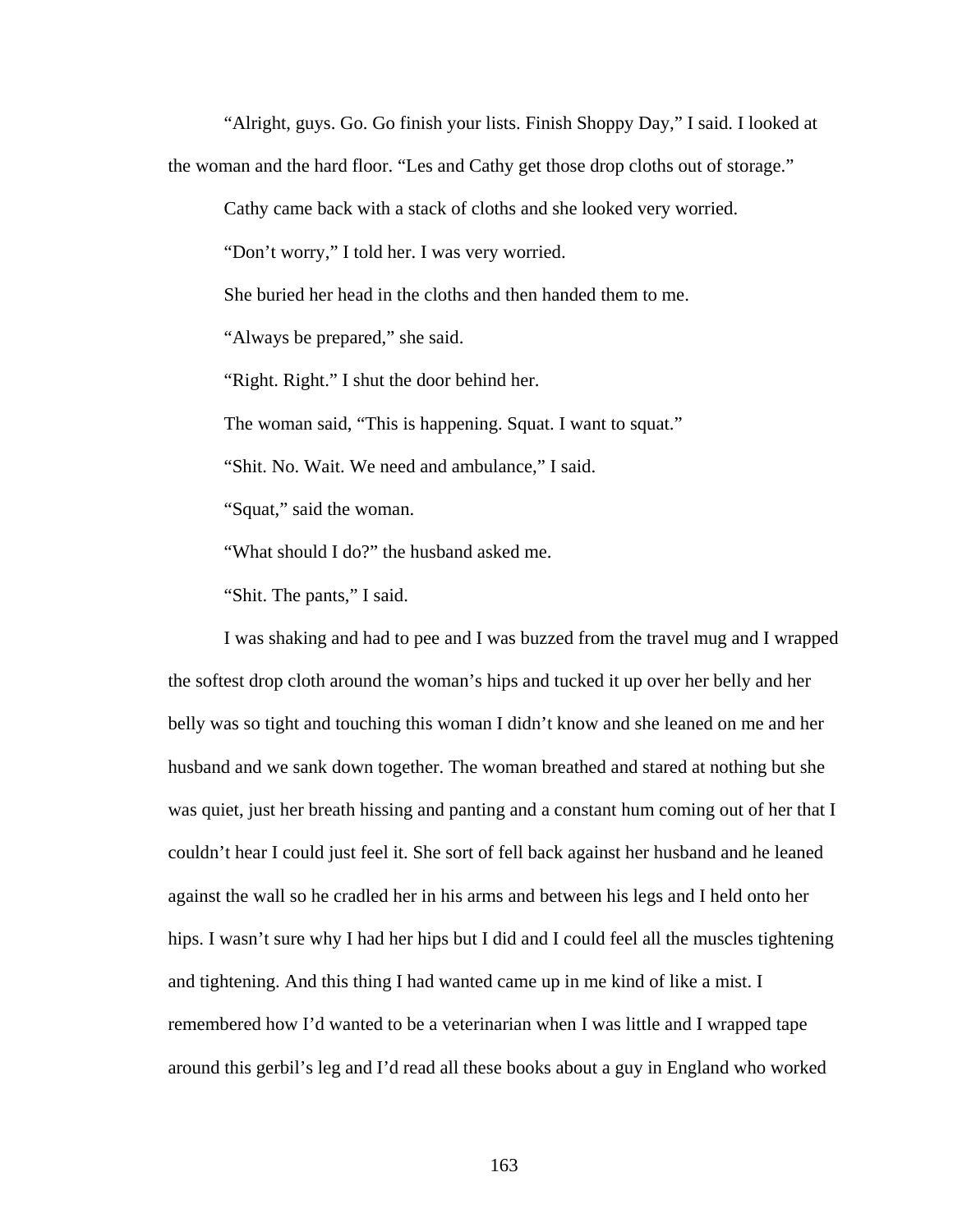with cows and dogs and sheep. I remembered this guy out in the cold barns and he'd strip off and soap up and shove his arms deep in a cow to help it get the baby out.

I ran my hand over the embroidery on my lab coat. B. S. Hert.

 I looked up at Todd Ramos. I wanted to make him proud, Employee of the Month, Todd Ramos.

I opened the door and everyone was standing out in the hall.

 "Into the store, you guys. Someone go to First Aid and get all the alcohol and swabs and then those dish towels."

 I got the man to put on a dry shirt and got her in a dry shirt and her pants off under the drop cloth and he held her and counted breaths. DiAngelo came in. He opened the door and came right in with shopping baskets full of stuff and knelt down by the woman.

 "Hello Mama," he said, his voice real soft and gentle like it was all over and the kid was out and the woman wasn't panting and staring into the distance.

 She glanced at him and grabbed his hand and her husband's and groaned into the next contraction. DiAngelo pet the back of her hand.

"Y'all doing real good."

He tried to stand up but the woman did not let go of him.

"Now," she said.

Keisha shouted, "I got through."

"It is happening," I yelled.

 I dumped alcohol all over my hands and spread out the towels and the contractions didn't stop and everything happened fast and the backs of her thighs so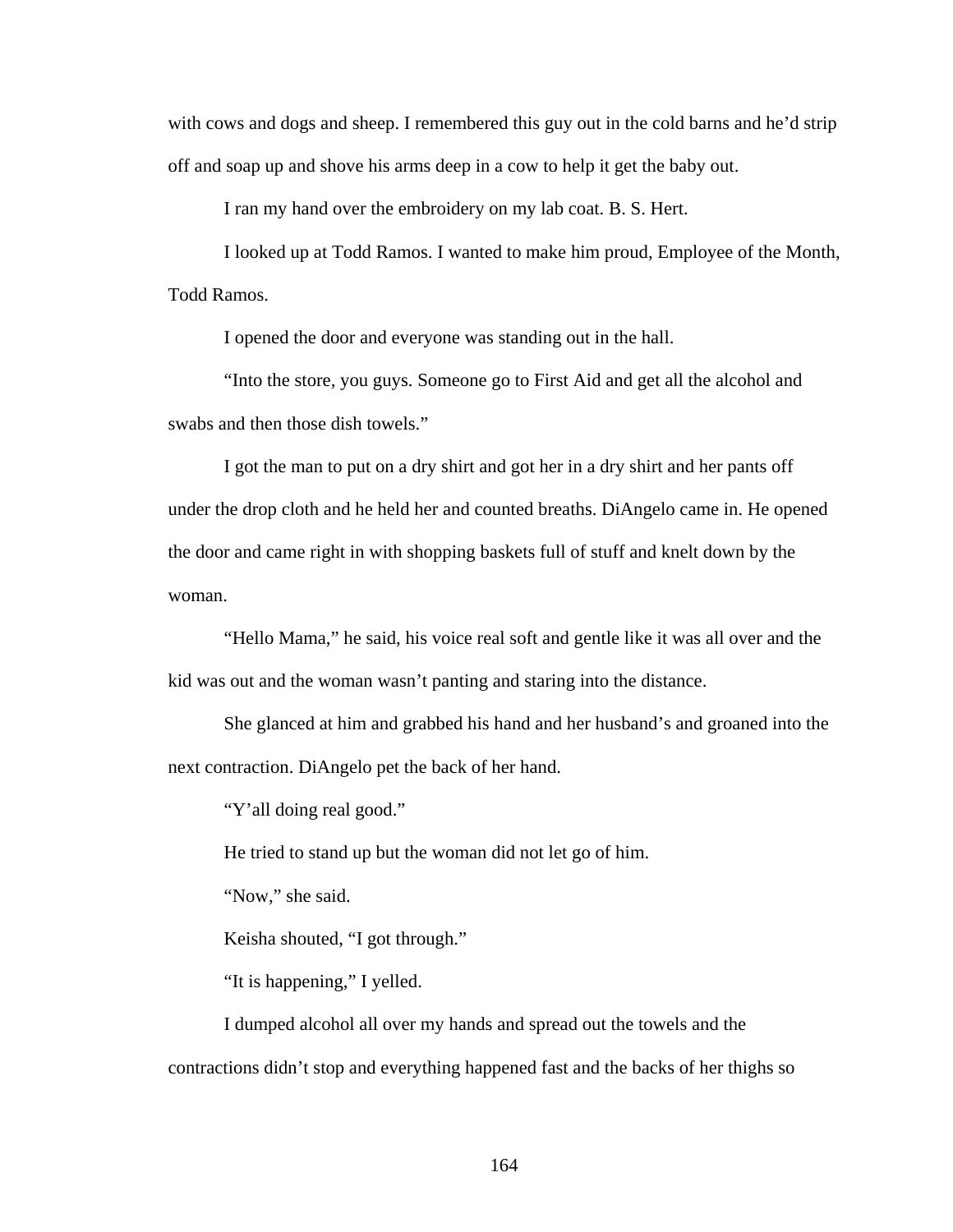white and it smelled of blood and shit Keisha hollering directions through the wall, push down, guide the head and when the baby came out it was blue and red and covered in creamy stuff and it screamed and then a big answering yell came through the walls from everyone in the store.

 DiAngelo held up the woman and the husband came around and the two of us wrapped the baby in a sweat shirt and the cord still coming out of his belly down into his mother's vagina and we tugged a little till the whole mess came out and handed their child up into her reaching arms.

 She smiled this tiny smile that only made it as far as the baby, just for him, and he quieted. Then she turned so the smile made it to the man.

"It's a boy."

 The man and the woman held the baby against her chest and I sat back on the ground and DiAngelo stood up.

"Well," he said. "That sure was nice."

 The man looked up and searched in his face and said, "We're going to name him DiAngelo."

 The ambulance arrived and the medics bundled the woman and the baby and hauled them up into the big square back of the vehicle.

 "Now hang on a second," DiAngelo said and touched the man's arm before he went out the door. The man paused but glanced at his wife rolling out through the rain.

"Here. Here's something for your little man."

 DiAngelo took off his black hat with the silver band and handed it, right side up, to the husband. The door whooshed shut and the man and the woman and the baby and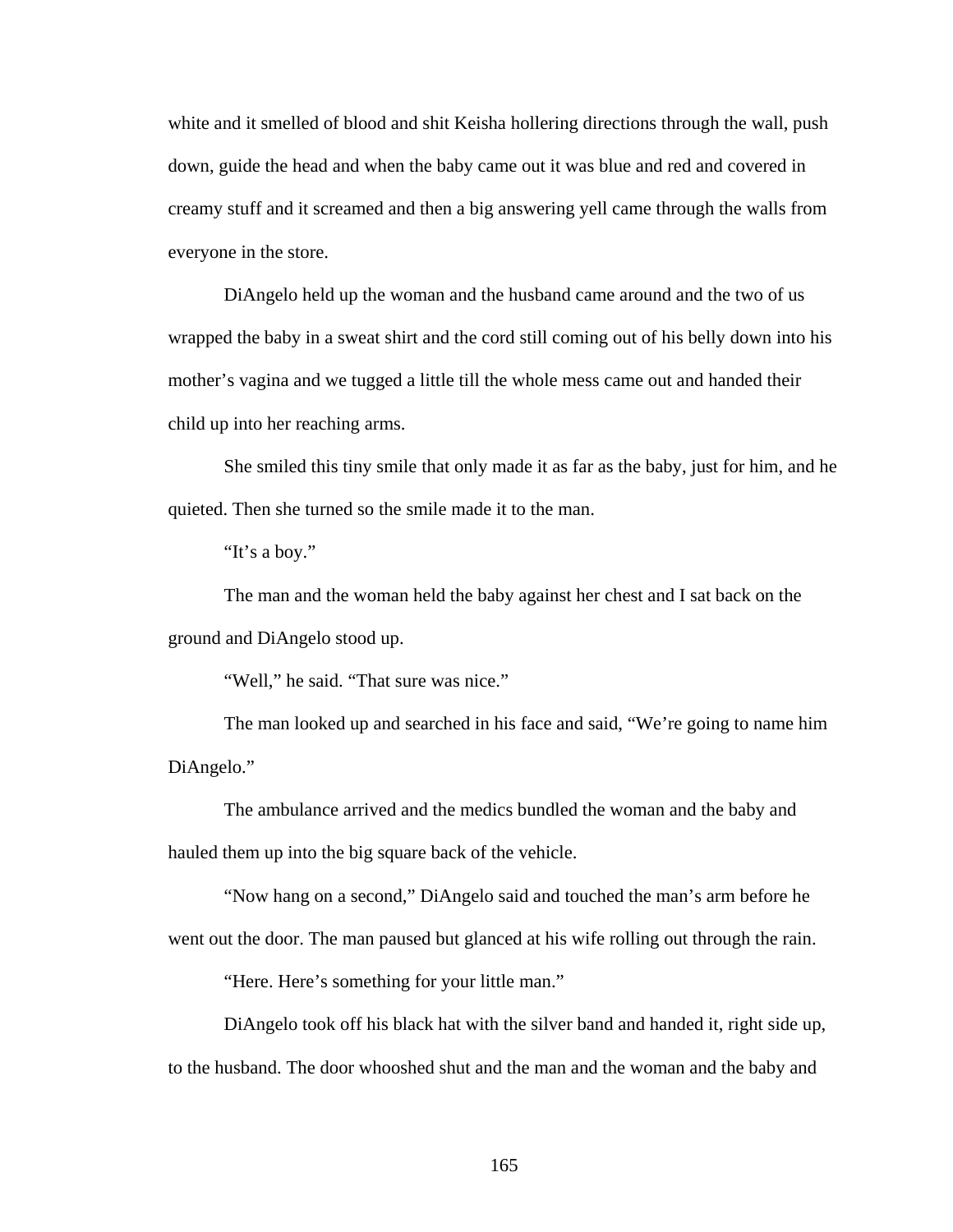the ambulance all drove away and the clouds and the rain and the gray streets swallowed the whole deal.

 DiAngelo's hair was permed out straight and combed back and creased where the hat had been. Splotches of pale and hairless skin shone out through the groomed strands.

He turned to us and ran his hand over his head a few times.

"Looking slick, DiAngelo," said Keisha. "You looking slick."

He flashed his teeth and rocked back on his heals, "Ah, well, you shoulda seen

Miss Thing in there. Caught that baby right out of its mama."

Out of the blue Cathy shouted, "Elvira did it."

 Cathy's face was all screwed up in panic and fear and she pointed to the checkout counter. There was a bag of pretzels and some red juice in Dixie Cups.

"Elvira did it."

"Oh, Cathy," I said. I looked down at my lab coat with blood on the sleeves.

"That's ok."

Her expression did not change.

 "That was a good rule to break," said DiAngelo. "When I leave here and get a job, that's the kind of rule I'm going to break. I'm going to know when to celebrate."

 I said, "Let's have a big old party and open up all the red drink and the purple drink. Let's have a big party, just us."

 Les coaxed Cathy into drinking a cup of red drink and we all downed shots till our lips turned color and Cathy giggled at her reflection in the sunglasses display mirror and DiAngelo told about the woman grabbing his hand and Keisha told how the phone lines came up and I thought about that baby's head stuck out of its mother. Like an alien.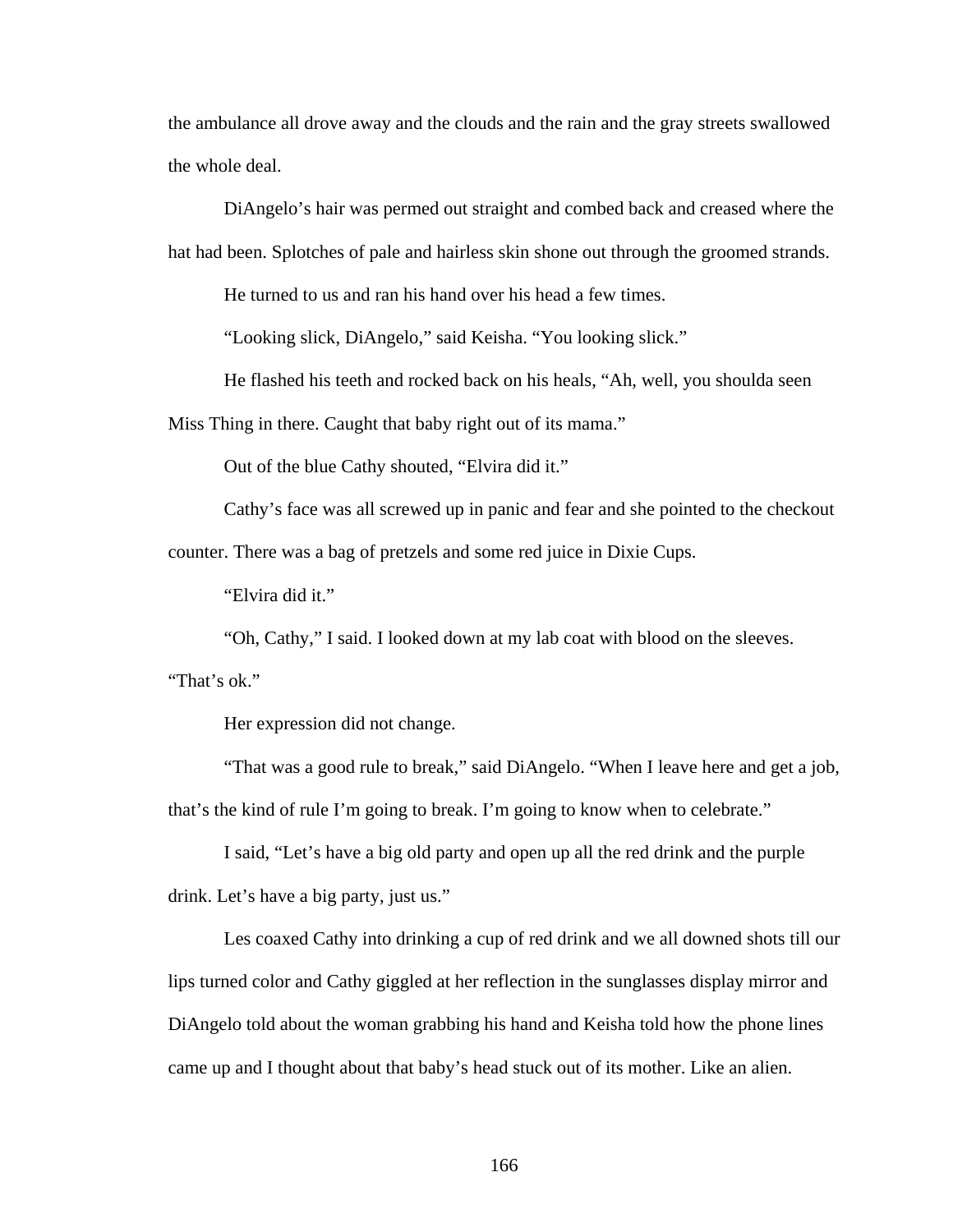Crushed and blue. But I still felt, in spots in my neck and head and stomach, that this baby and this mother and father were true and then the cigar in DiAngelo's pocket peeked up and Cathy saw it and she raised up her arm and pointed.

"Cigar," she said.

"Shit," I said.

"Cigar," she said again.

She turned in a circle, arms out, smiling to the ceiling.

"Cigars for everyone," she said, "It's a baby. Baby DiAngelo."

\_\_\_\_\_\_\_\_\_\_